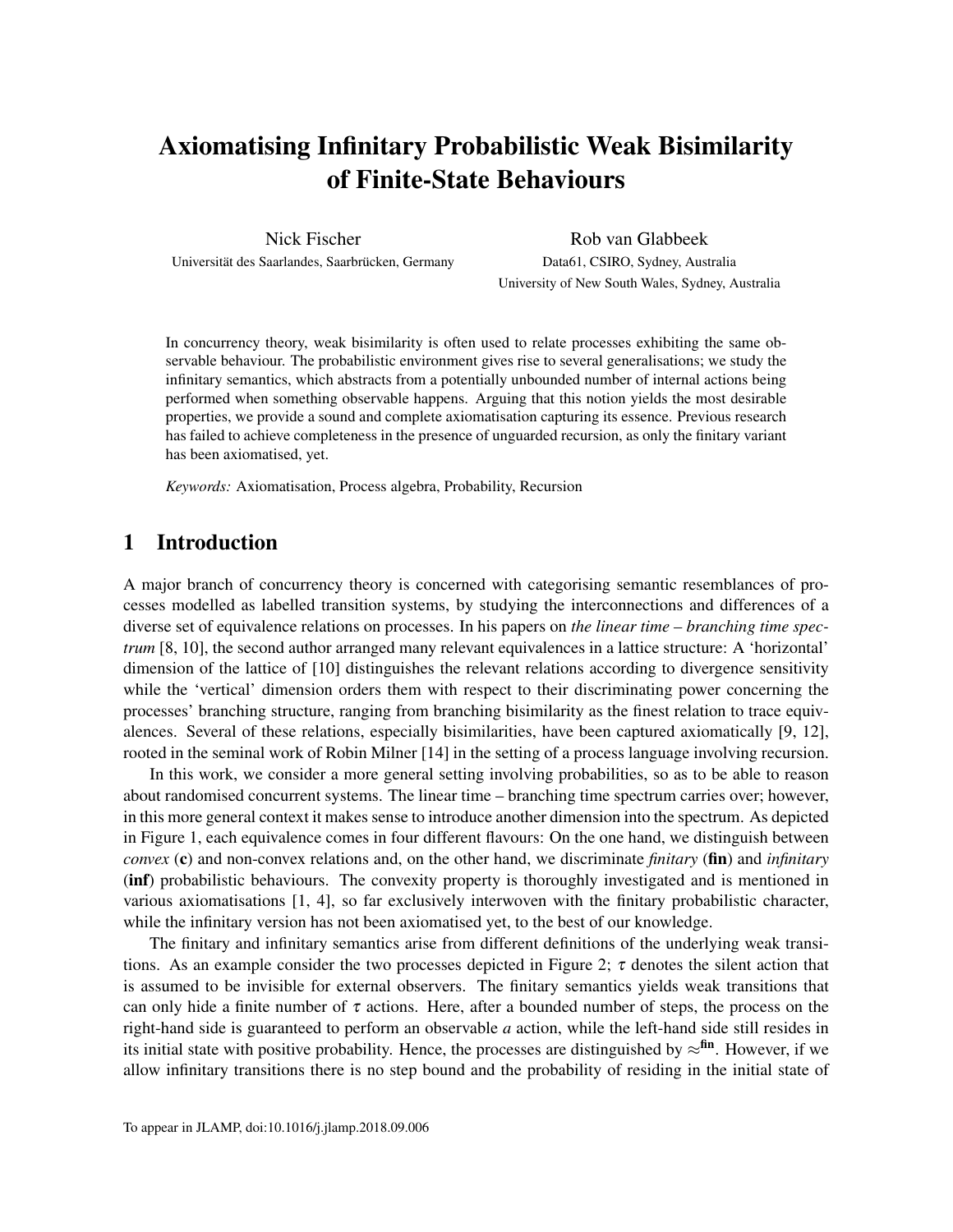the left process, i.e. the probability of looping forever, becomes 0. Consequently, the *a* action happens almost surely as well and  $\approx$ <sup>inf</sup> relates both systems.

The infinitary semantics is not to be confused with divergence sensitivity; both processes are said to be convergent. Even though we allow weak transitions of unbounded size, there essentially exists no diverging trace, i.e. an infinite sequence of  $\tau$  transitions occurring with positive probability.

Both transition variants frequently occur in literature: Finitary weak transitions form the basis of [\[1,](#page-49-0) [4,](#page-49-1) [5\]](#page-49-2). Infinitary weak transitions have been proposed in different, (nearly) equivalent shapes, mainly defined by means of schedulers [\[16,](#page-50-5) [2,](#page-49-3) [7,](#page-50-6) [11\]](#page-50-7), derivations [\[3\]](#page-49-4) and transition trees [\[6\]](#page-49-5). Note that a distinction between finitary and infinitary behaviours only arises when dealing with recursion (or infinite processes). This insight may justify a simplified formalisation in some settings, as for instance in [\[1\]](#page-49-0).

In this paper, we focus on the most prominent equivalence of the linear time – branching time spectrum, namely weak bisimilarity,  $\approx$ . We argue that the convex infinitary relation  $\approx_{c}^{inf}$ , as the coarsest variant, yields the most natural and desirable semantics. We choose the convex form of weak bisimilarity, because the non-convex one either leads to a non-transitive bisimilarity, or to a notion that fails to be a congruence, or fails to satisfy some natural axioms. Additionally, the convex form is more in line with the way randomised algorithms resolve nondeterminism. We choose the infinitary form for two reasons: Firstly, systems involving lossy channels or Las Vegas algorithms that keep resending information until successfully delivered (conceptually similar to the left process of [Figure 2\)](#page-1-0) are most commonly not intended to be differentiated from their respective deterministic versions. Secondly, the authors of [\[5\]](#page-49-2) have established an axiomatisation of  $\approx_{c}^{fin}$  that turns out to be incomplete for expressions containing unguarded variables. They even conjecture that the relation is undecidable, so that a finite axiom set cannot exist.

Even though decision [\[2,](#page-49-3) [11\]](#page-50-7) and minimisation [\[6\]](#page-49-5) algorithms have been developed, there is no axiomatisation of infinitary probabilistic weak bisimilarity, yet. An axiomatisation is interesting from a theoretical point of view, since it allows a concise characterisation of the respective relation, here  $\approx_{\rm c}^{\rm inf}$ . We propose a conservative extension of Milner's foundational work [\[14\]](#page-50-4), generalising some laws appropriately and introducing a fresh axiom expressing the nature of infinitary semantics.

As to be expected, the main challenge turns out to be the proof of completeness of the axiom set. We

<span id="page-1-0"></span>



Figure 1: The probabilistic dimension of the branching time spectrum. Each relation is included in all connected, lower positioned ones.

Figure 2: Exemplary processes distinguishing  $\approx$ <sup>inf</sup> and  $\approx$ <sup>fin</sup>.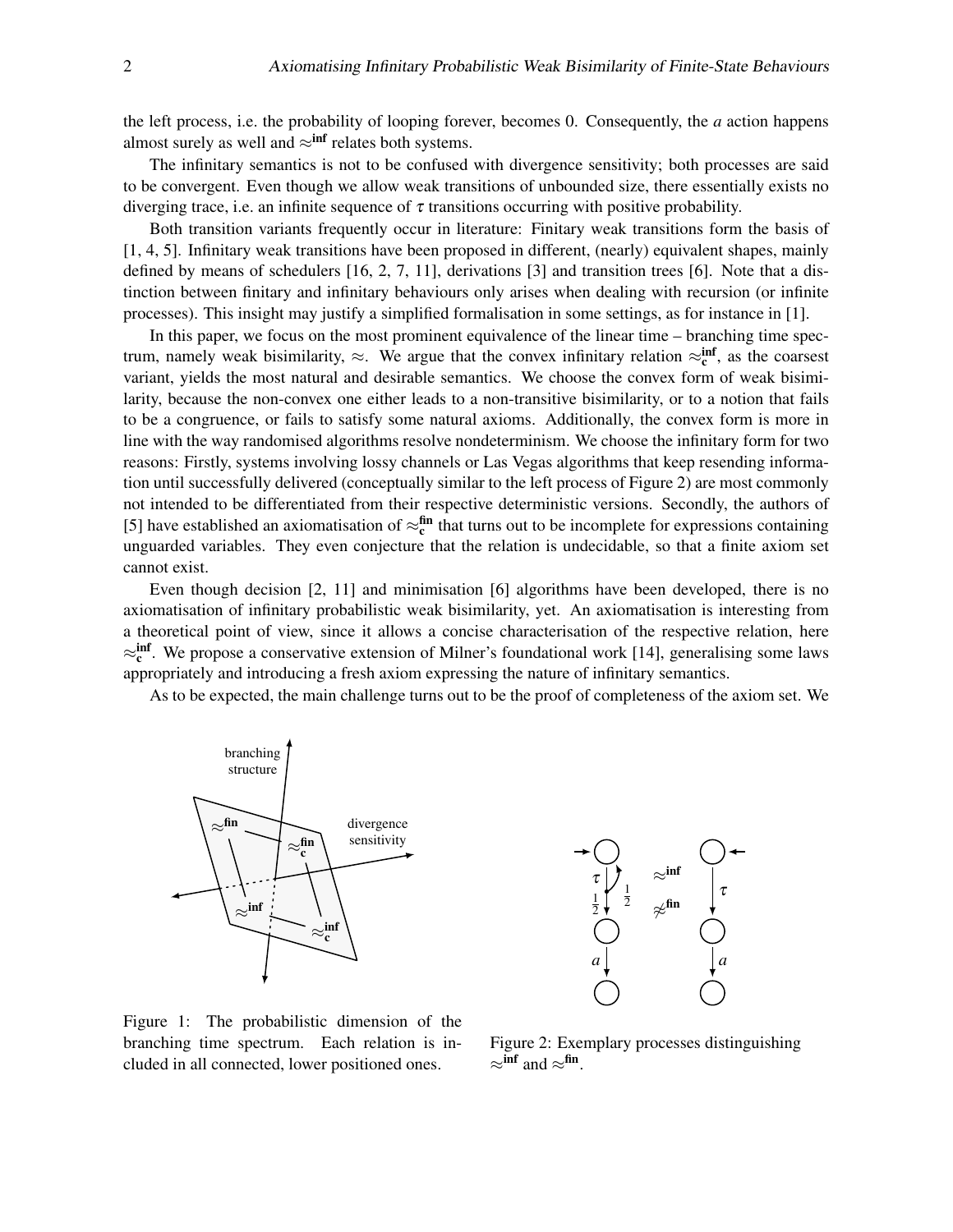follow Milner's proof steps closely, but encounter some additional obstacles: Several proofs by induction on the length or the number of weak transitions become infeasible. We manage to overcome this by exploiting some facts of Markov Decision Theory. Often we need to leap from induction to coinduction (at least conceptually), while the proof ideas remain similar.

This paper is organised as follows: [Section 2](#page-2-0) introduces all necessary preliminary definitions, [sec](#page-11-0)[tion 3](#page-11-0) presents the axiom set and the sections [4](#page-13-0) and [5](#page-16-0) prove the axiomatisation sound and complete, respectively. [Section 6](#page-36-0) concludes and gives an outlook on further work.

### <span id="page-2-0"></span>2 Definitions

#### 2.1 Probability theory

A (discrete) *subprobability distribution*  $\mu$  over a set *S* is a mapping  $\mu$  :  $S \to \mathbb{R}_{\geq 0}$ , such that  $\sum_{s \in S} \mu(s) \leq 1$ . The *support*  $\mu$  of a subprobability distribution  $\mu$  is a set containing an element  $s \in S$  iff  $\mu(s) > 0$  and the *size*  $|\mu| = \sum_{s \in S} \mu(s)$  of  $\mu$  states the probability mass distributed over all supported elements. If  $|\mu| = 1$ , then we call  $\mu$  a *probability distribution*. We shall denote the set of all subprobability distributions (resp. probability distributions) over *S* by  $\mathscr{D}_{\leq 1}(S)$  (resp.  $\mathscr{D}_{=1}(S)$ ), which is usually ranged over by Greek letters  $\mu, \nu, \gamma, \eta, \pi, \ldots$  Let  $\emptyset$  denote the *empty distribution* supporting no elements and for  $s \in S$ , we define  $\delta(s)$ as a *Dirac distribution*, assigning 1 to *s* and 0 to all other elements. Occasionally, we write  $\{s_i \mapsto p_i\}$  to express a distribution assigning  $p_i$  to  $s_i$ , for each *i*.

Moreover, we define some straightforward operations on (sub-)probability distributions: Let  $\leq$  be introduced as a pointwise comparison of distributions, i.e.  $\mu \le v$ , if  $\mu(s) \le v(s)$  for all  $s \in S$ . We find natural notions for addition and subtraction as well: For  $\mu$ , v with  $|\mu| + |\nu| \leq 1$ , let  $\mu + \nu$  denote the distribution assigning  $\mu(s) + v(s)$  to  $s \in S$  and given  $v \leq \mu$ , let  $\mu - v$  be defined in the obvious way. Finally, for any scalar  $0 < \lambda < \frac{1}{|\mu|}$ ,  $\lambda \mu$  denotes the pointwise rescaling of  $\mu$ .

When not considering probabilities, we argue about processes represented by transition systems. In our context, (simple) *probabilistic automata* [\[16\]](#page-50-5) generalise this concept naturally and therefore form the semantics of the process algebra to be established. Our understanding of probabilistic automata agrees with the probabilistic transition systems of [\[3\]](#page-49-4).

Definition 1 (Probabilistic automaton) *Let* A *be a fixed set of action labels. A* probabilistic automaton *(PA) is a tuple*  $(S, \longrightarrow, s_0)$ *, where* 

- *S is a non-empty set of states,*
- $\bullet \longrightarrow \subseteq S \times \mathbb{A} \times \mathcal{D}_{-1}(S)$  *is the transition relation,*
- $s_0 \in S$  *is the initial state.*

We will often use transition diagrams to describe probabilistic automata. The empty circles represent states, while the filled circles 'split' a transition leading to multiple target states.

#### 2.2 Process algebra

Our process algebra extends the process algebra of [\[14\]](#page-50-4) by a binary operator for probabilistic choice. Equivalently it extends the process algebra of  $[17]$  with an operator  $+$  for nondeterministic choice, and it extends the process algebra of [\[1\]](#page-49-0) by a recursion operator, such that every finite-state system involving finitely many nondeterministic and probabilistic choices becomes expressible. We are not considering a prefix operator with the same generality as in [\[4\]](#page-49-1), since this operator leads to generalised probabilistic automata as described in [\[16\]](#page-50-5).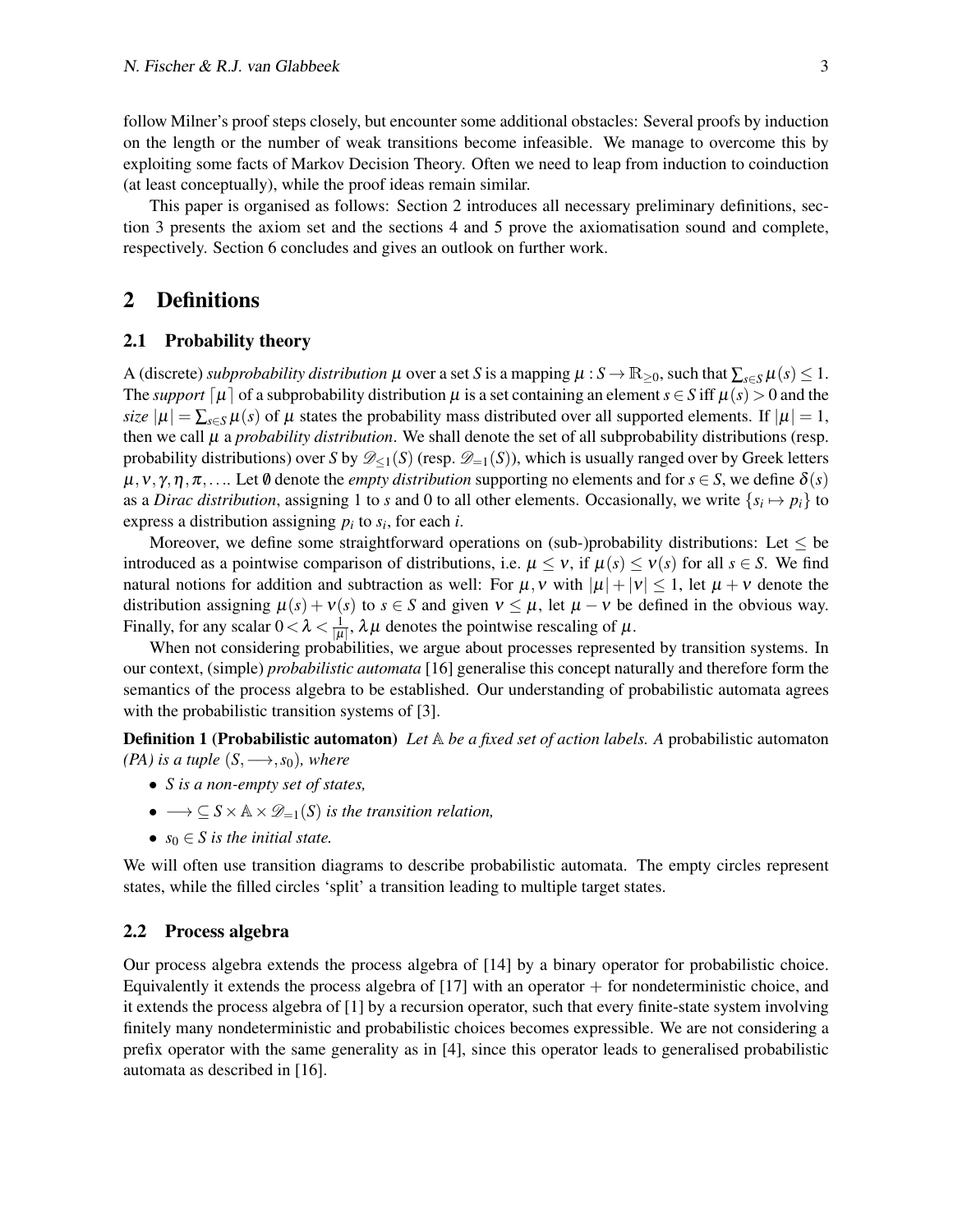#### 2.2.1 Syntax

We distinguish between two syntactic categories, namely *nondeterministic expressions* (collected in E and ranged over by  $E, F, \ldots$ ) and *probabilistic expressions* (collected in  $\mathbb P$  and ranged over by  $P, Q, \ldots$ ). Let V denote a set of process variables and let A be a set of action labels, where  $\tau \in A$  represents the internal action. Then the syntax is given by:

| $E \mathrel{\mathop:}= \mathbf{0}$ | (inaction)                           |
|------------------------------------|--------------------------------------|
| X                                  | (variable, $X \in V$ )               |
| $\alpha.P$                         | (prefixing, $\alpha \in A$ )         |
| $\mu X.E$                          | (recursion, $X \in \mathbb{V}$ )     |
| $E+E,$                             | (nondeterministic choice)            |
| $P ::= \partial(E)$                | (Dirac choice)                       |
| $P_p \oplus P$ .                   | (probabilistic choice, $0 < p < 1$ ) |

The nondeterministic expressions stem from Milner's CCS [\[13\]](#page-50-9). As usual, 0 denotes the inactive process yielding no outgoing transitions. We use process variables in addition to the recursion operator to express arbitrary loops and the  $+$  operator expresses choice. In contrast to [\[13\]](#page-50-9), a prefixing expression consists of an action  $\alpha$  and a probabilistic expression, which may be read as a probability distribution over nondeterministic expressions.  $\partial(E)$  represents a Dirac distribution supporting E, while  $P_p \oplus Q$  constructs a convex combination of the distributions corresponding to *P* and *Q*. Here, to avoid corner cases, we require  $0 < p < 1$ . We sometimes abbreviate α. $\partial(E)$  with α.*E*.

Hereinafter, we will often write  $\sum_{i \in I} E_i$  as a notation for the nondeterministic sum  $E_1 + \ldots + E_n$  for some index set  $I = \{1, \ldots, n\}$ . The set nature will be justified by the commutativity and associativity of +. Moreover, let  $\sum_{i\in I} [p_i] P_i$ , always assuming  $\sum_{i\in I} p_i = 1$ , denote  $P_1 q_1 \oplus (P_2 q_2 \oplus (\ldots q_{n-1} \oplus P_n) \ldots)$  for some appropriate values  $q_i$ , such that  $p_i$  indicates the probability of choosing  $P_i$ , respectively, and let  $\sum_{i \in I} [p_i] E_i$  denote  $\sum_{i \in I} [p_i] \partial(E_i)$ .

An occurrence of a variable *X* in an expression *E* is called *free* if it does not lay within some subexpression  $\mu X$ . *F*; we gather all variables occurring free in *E* in  $V(E)$ . *E* is called *closed* if  $V(E) = \emptyset$  and *open* otherwise; let  $\mathbb{C} \subset \mathbb{E}$  denote the set of all closed expressions. For expressions  $\vec{F} = (F_1, \ldots, F_n)$  and variables  $\vec{X} = (X_1, \ldots, X_n)$ ,  $E\{\vec{F}/\vec{X}\}\$  denotes the expression *E* after simultaneously replacing each free occurrence of  $X_i$  in  $E$  with  $F_i$ , while renaming bound variables in  $E$  as needed to avoid free variables in  $\vec{F}$  to become bound in  $E\{\vec{F}/\vec{X}\}\$ . Finally, let  $\equiv$  denote syntactical equality of expressions.

#### 2.2.2 Semantics

As usual, the semantics of an expression *E* is given by the PA ( $\mathbb{E}, \longrightarrow, E$ ), where  $\longrightarrow \subseteq \mathbb{E} \times \mathbb{A} \times \mathcal{D}_{=1}(\mathbb{E})$ is the smallest relation satisfying the inference rules given in [Table 1,](#page-4-0) where  $\alpha$  ranges over A.

The operational rules characterise the auxiliary relation  $\longrightarrow \subseteq \mathbb{P} \times \mathcal{D}_{-1}(\mathbb{E})$  as follows: Given some probabilistic expression *P*, it points to the probability distribution over all nondeterministic expressions occurring in *P*.

#### 2.3 Weak transitions

The nonprobabilistic setting yields a single, obvious definition of weak transitions:  $\implies$  is chosen to be the transitive, reflexive closure of  $\xrightarrow{\tau}$ , and  $\xrightarrow{\alpha}$  denotes  $\Longrightarrow\xrightarrow{\alpha} \Longrightarrow$ .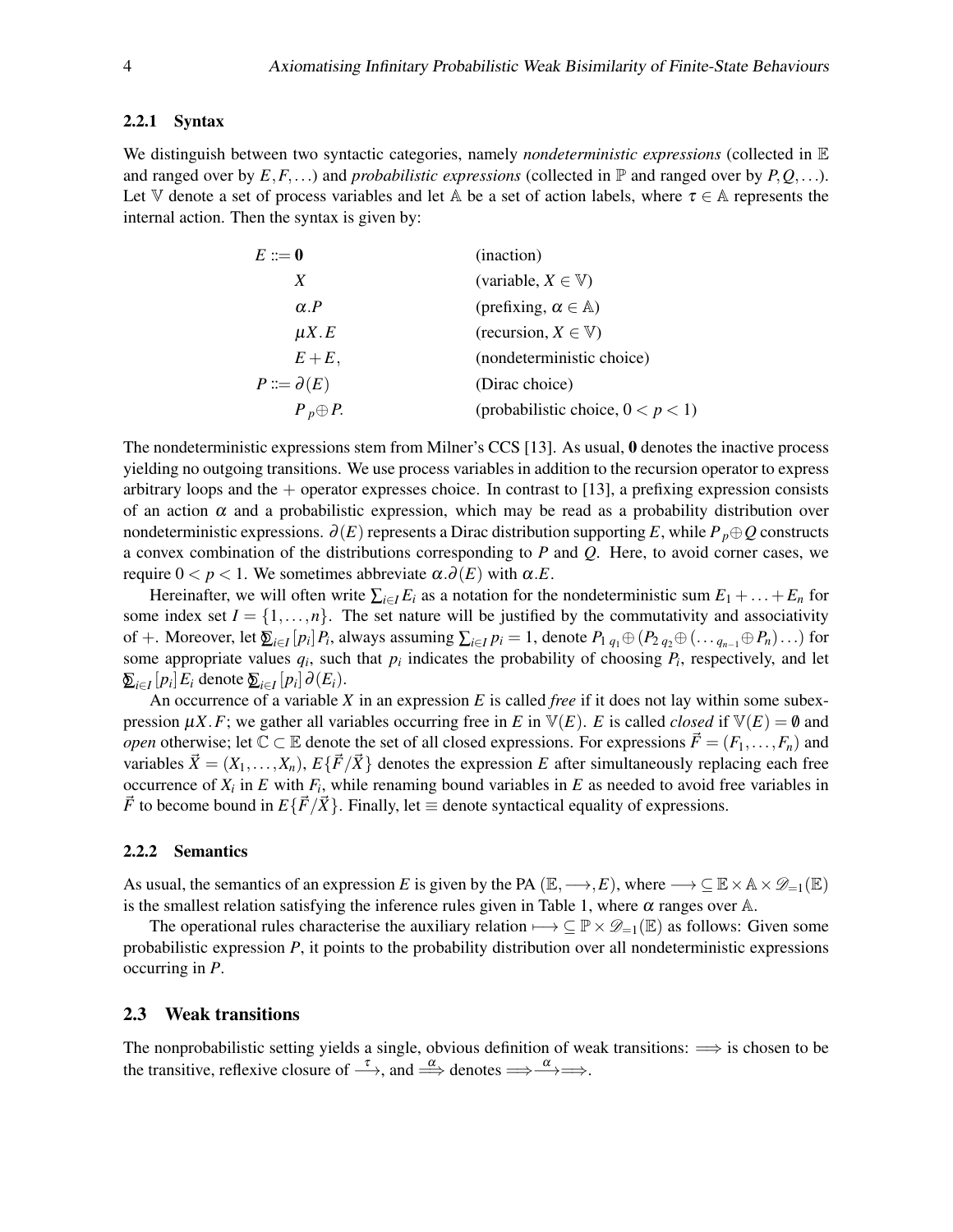<span id="page-4-0"></span>

|                                                                                                                                                 | prefix $\frac{P \longmapsto \mu}{\alpha.P \xrightarrow{\alpha} \mu}$                                            |  |  |
|-------------------------------------------------------------------------------------------------------------------------------------------------|-----------------------------------------------------------------------------------------------------------------|--|--|
| rec $\frac{E\{\mu X.E/X\} \stackrel{\alpha}{\longrightarrow} \mu}{\mu X.E \stackrel{\alpha}{\longrightarrow} \mu}$                              |                                                                                                                 |  |  |
| ${\rm choice\text{-}l} \, \, \displaystyle \frac{E \, \stackrel{\alpha}{\longrightarrow} \mu}{E + F \, \stackrel{\alpha}{\longrightarrow} \mu}$ | choice-r $\frac{F \stackrel{\alpha}{\longrightarrow} V}{E + F \stackrel{\alpha}{\longrightarrow} V}$            |  |  |
| idle $\overline{\partial(E) \longmapsto \delta(E)}$                                                                                             | pchoice $\frac{P \longmapsto \mu \qquad Q \longmapsto v}{P_p \oplus Q \longmapsto p \cdot \mu + (1-p) \cdot v}$ |  |  |

Table 1: Operational semantics.

However, the probabilistic case is somehow ambiguous, since one could think of multiple different generalisations. We are going to analyse two important properties before fixing our final understanding of weak transitions.

#### 2.3.1 Convexity

First of all, we design  $\Rightarrow$ <sub>c</sub> to be *convex*, meaning that whenever  $E \Rightarrow$ c  $\mu$  and  $E \Rightarrow$ c  $\nu$ , then there is also a transition leading to every convex combination of  $\mu$  and  $v: E \implies_c p \cdot \mu + (1 - p) \cdot v$  for any  $p \in [0,1]$ . The motivation behind this convexity property arises from the concept of schedulers: Essentially, any weak transition performs a run through a PA following the transitions chosen by some scheduler in every state. If we consider randomised schedulers, i.e. schedulers that may randomly choose a transition instead of deterministically fixing a decision, then the resulting weak transitions happen to be convex. Analogously, the non-convex variant corresponds to deterministic schedulers. It seems desirable to assume randomised schedulers, such that potentially randomised algorithms may resolve nondeterminism [\[16\]](#page-50-5).

In [subsection 2.5](#page-9-0) we will revisit this decision, and try to define a notion of weak bisimilarity based on non-convex weak transitions. The technical problems that ensue are another argument for using convex weak transitions.

Preliminarily, we introduce the *convex lifting* of a relation  $\longrightarrow \subseteq S \times \mathbb{A} \times \mathcal{D}_{=1}(S)$  to subdistributions, denoted by  $\longrightarrow_c \subseteq \mathcal{D}_{\leq 1}(S) \times \mathbb{A} \times \mathcal{D}_{\leq 1}(S)$ , which is the smallest relation satisfying:

(i) 
$$
s \xrightarrow{\alpha} \mu
$$
 implies  $\delta(s) \xrightarrow{\alpha} \epsilon \mu$ , and

(ii) 
$$
v_i \xrightarrow{\alpha} e \mu_i
$$
 for all  $i \in I$  implies  $(\sum_{i \in I} p_i v_i) \xrightarrow{\alpha} e (\sum_{i \in I} p_i \mu_i)$ , for all  $p_i \in \mathbb{R}_{\geq 0}$  with  $\sum_{i \in I} p_i \leq 1$ .

Sometimes, we refer to  $\frac{\alpha}{\longrightarrow}c$  as *combined* strong transitions.

#### 2.3.2 Finitary vs. Infinitary

Next, we continue discriminating further between *finitary* and *infinitary* weak transitions. The difference is best explained by an example: Consider the probabilistic automaton depicted in [Figure 3;](#page-5-0) it does not introduce nondeterministic choices. We raise the question, whether there exists an *a*-labelled weak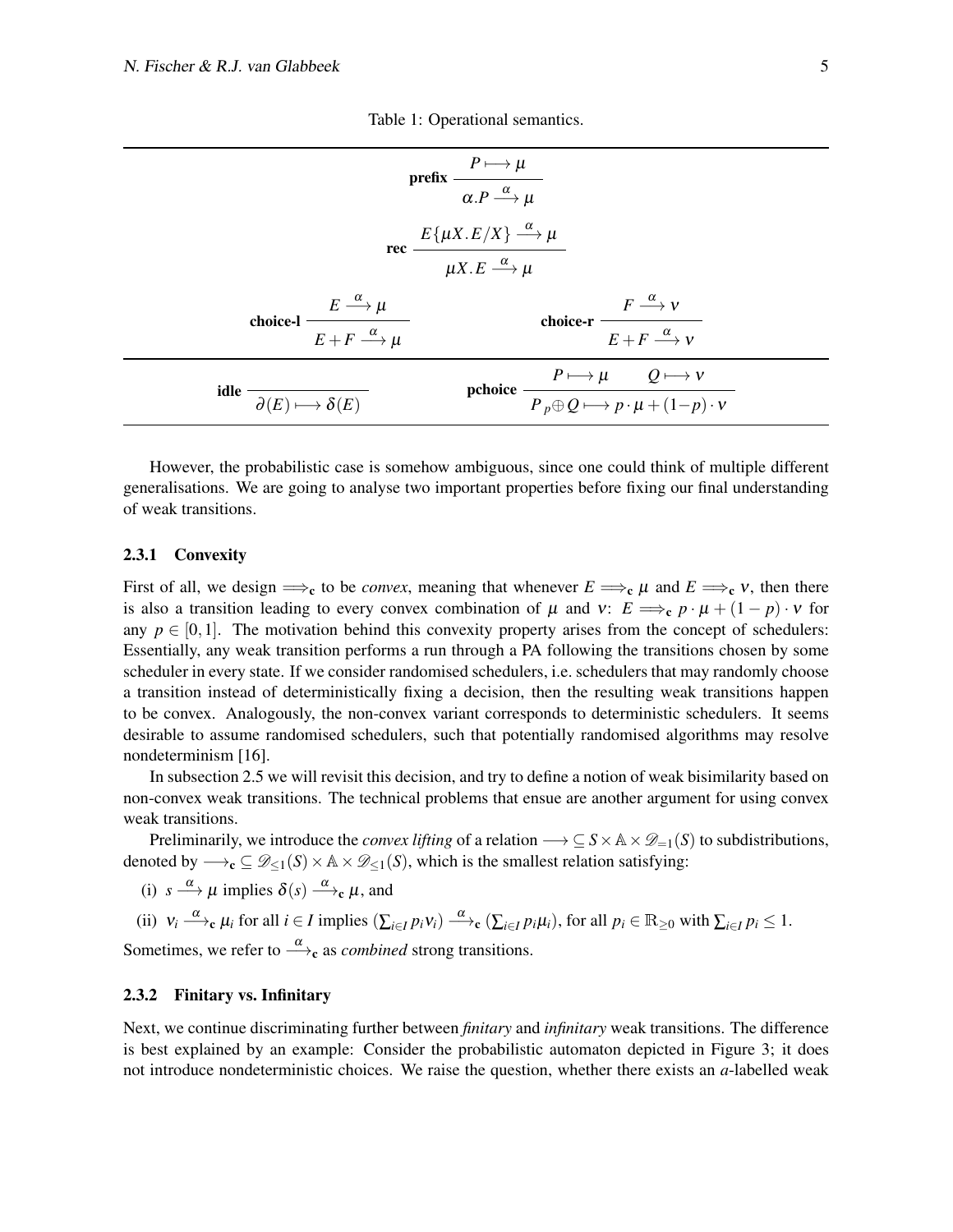<span id="page-5-1"></span><span id="page-5-0"></span>

| $s \Longrightarrow_{c}^{\text{fin}} \delta(s)$ | $\delta(s) \stackrel{\tau}{\longrightarrow}_{c} \mu$<br>$s \Longrightarrow_{c}^{\text{fin}} \mu$ | $s \Longrightarrow_{\mathbf{c}}^{\mathbf{fin}} \{s_i \mapsto p_i\}$ $\forall i. s_i \Longrightarrow_{\mathbf{c}}^{\mathbf{fin}} \mu_i$<br>$s \Longrightarrow_{\mathbf{c}}^{\mathbf{fin}} \sum_{i} p_i \mu_i$ |
|------------------------------------------------|--------------------------------------------------------------------------------------------------|--------------------------------------------------------------------------------------------------------------------------------------------------------------------------------------------------------------|
| τ<br>$\frac{1}{2}$<br>a<br>$\boldsymbol{u}$    | $\dot{z}$<br>$\mathfrak{a}$ .<br>$\boldsymbol{u}$                                                | $\frac{1}{2}$<br>$\frac{1}{2}$<br>$\frac{1}{2}$<br>$\dot{2}$<br>$\mathfrak{a}$ ,<br>$\boldsymbol{u}$                                                                                                         |

Table 2: Inference rules for finitary weak transitions.

Figure 3: Visualises the exemplary PA on the left and the infinitary transition  $s \Longrightarrow_{c}^{\inf} \delta(t) \stackrel{a}{\longrightarrow}_{c} \delta(u)$  as an infinite transition tree on the right.

transition leading from *s* to *u*. Certainly, the PA would be required to move silently from *s* to *t* with probability 1. We simulate a run through the automaton by the transition tree depicted on the right: Each internal node represents an intermediate state of the run and each leaf represents a state in which the transition stops. Now distinguish two cases:

If the transition tree is finite, i.e. of arbitrary, yet limited depth *k*, the desired transition cannot exist! Clearly, there is a remaining probability of  $(\frac{1}{2})$  $(\frac{1}{2})^k > 0$  of still residing in the initial state *s*. This semantics corresponds exactly to finitary transitions  $\Rightarrow_c^{\text{fin}}$ , being defined inductively in [Table 2.](#page-5-1) As long as the transition tree is of finite depth, it can be constructed by the inference rules of  $\Rightarrow_c^{fin}$ , but a transition  $s \Longrightarrow_{c}^{\text{fin}} \delta(t)$  cannot exist. c

However, if we allow infinite trees, the probability of staying in *s* becomes  $\lim_{k\to\infty}(\frac{1}{2})$  $(\frac{1}{2})^k = 0$ , i.e. with probability 1 the transition leads to *t*:  $s \Longrightarrow_c^{\text{inf}} \delta(t)$ . We continue defining  $\Longrightarrow_c^{\text{inf}}$  formally, which requires more effort than for finitary transitions. The following construction is borrowed from [\[3\]](#page-49-4).

**Definition 2 (Derivation)** A sequence  $(\mu_i^{\to}, \mu_i^{\times})_{i \in \mathbb{N}}$  of subdistributions  $\mu_i^{\to}, \mu_i^{\times}$  is called a derivation, *if*  $\mu_i^{\rightarrow} \stackrel{\tau}{\longrightarrow}$   $\mu_{i+1}$  *for all i*  $\geq 0$ *, where*  $\mu_i = \mu_i^{\rightarrow} + \mu_i^{\times}$ *.* 

Think of a derivation  $(\mu_i^{\rightharpoonup}, \mu_i^{\rightharpoonup})_{i \in \mathbb{N}}$  as an infinite sequence of  $\tau$  transitions, which is allowed to stop partially after each step:

$$
\mu_0 = \mu_0^{\rightarrow} + \mu_0^{\times}
$$
  

$$
\mu_0^{\rightarrow} \xrightarrow{\tau} \mathbf{c} \mu_1 = \mu_1^{\rightarrow} + \mu_1^{\times}
$$
  

$$
\mu_1^{\rightarrow} \xrightarrow{\tau} \mathbf{c} \mu_2 = \mu_2^{\rightarrow} + \mu_2^{\times}
$$
  

$$
\vdots
$$

Each  $\mu_i^{\rightarrow}$  component continues moving silently, while each  $\mu_i^{\times}$  stops. So overall, the derivation stops in  $\sum_{i\in\mathbb{N}}\mu_i^\times$ . We say there is an infinitary weak transition  $\mu \Longrightarrow_{\mathbf{c}}^{\inf}\nu$  if there is a derivation  $(\mu_i^{\rightarrow}, \mu_i^{\times})_{i\in\mathbb{N}}$ with  $\mu = \mu_0 = \mu_0^{\rightarrow} + \mu_0^{\times}$  $\sum_{i=1}^{\infty}$  and  $v = \sum_{i \in \mathbb{N}} \mu_i^{\times}$ .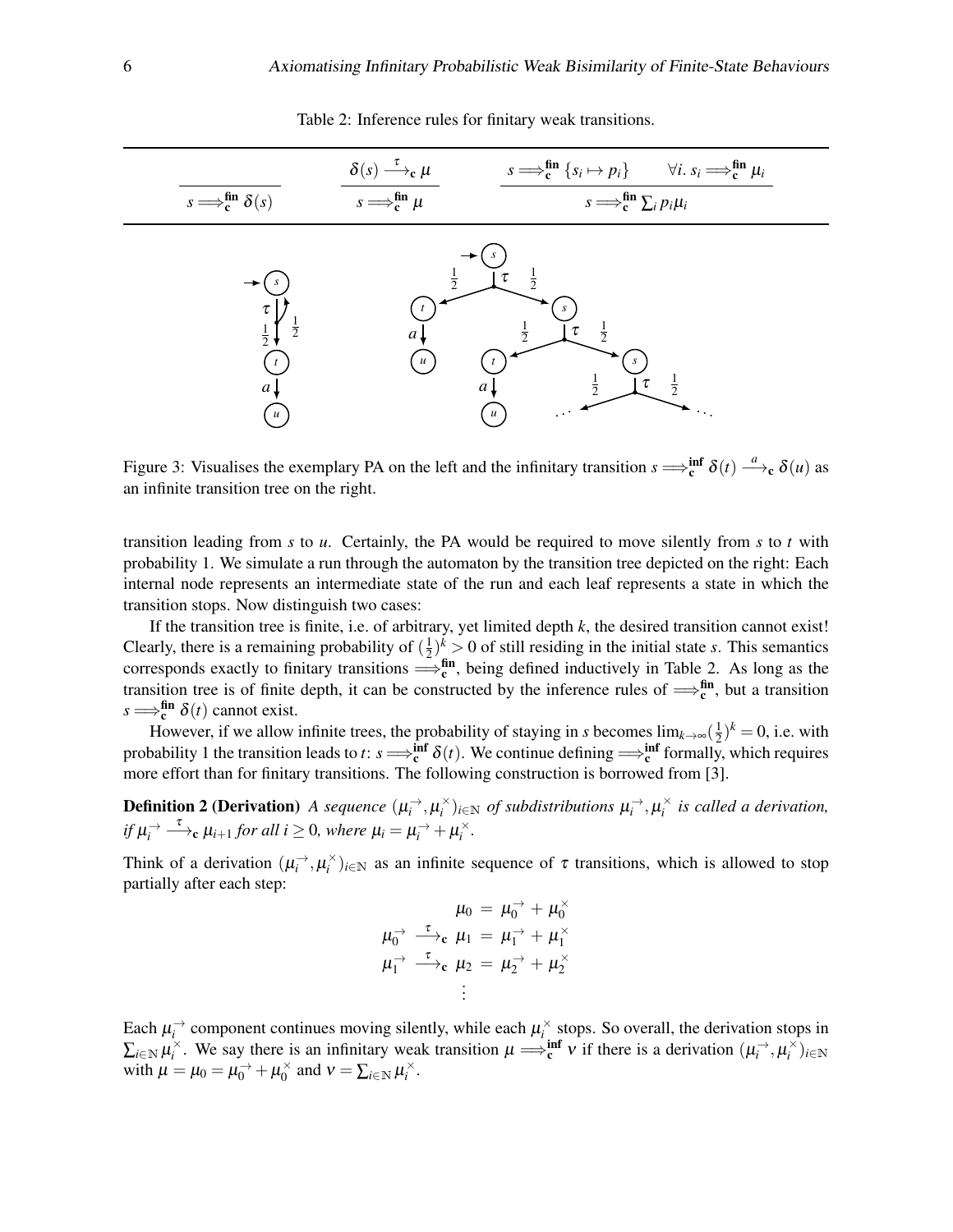#### 2.3.3 Basic properties

As argued before, we focus on convex infinitary transitions from now on. Thus, we assign  $\Longrightarrow = \Longrightarrow_{c}^{inf}$ and discontinue explicitly annotating **c**, fin and inf. The distinction between  $\frac{\alpha}{\rightarrow}$  and  $\frac{\alpha}{\rightarrow}$ <sub>c</sub> will be clear from the context.

For some  $\alpha \in \mathbb{A}$ , let  $\mu \Longrightarrow^{\alpha} \nu$  denote  $\mu \Longrightarrow^{\alpha} \Longrightarrow^{\alpha} \nu$  and sometimes, we write  $s \Longrightarrow^{\alpha} \nu$  in order to express  $\delta(s) \stackrel{\alpha}{\Longrightarrow} v$ . For some sequence  $\sigma \in \mathbb{A}^*$ ,  $\hat{\sigma}$  shall denote the sequence  $\sigma$  after removing every occurrence of  $\tau$ ; we are often writing  $\stackrel{\hat{\alpha}}{\Longrightarrow}$  to express a weak transition that allows idling if  $\alpha = \tau$ .

It is vital to assert some basic properties about  $\implies$  as defined by derivations. Most of the results are established by [\[3\]](#page-49-4); note that even seemingly easy statements have led to exhausting proofs.

**Proposition 1** ([\[3\]](#page-49-4))  $\implies$  *is convex.* 

**Proposition 2** ([\[3\]](#page-49-4)) *If*  $\mu \implies v$ *, then*  $|\mu| > |v|$ *.* 

There are actually transitions  $\mu \Longrightarrow v$  with  $|\mu| > |v|$ , e.g.  $\mu X \cdot \tau X \Longrightarrow \emptyset$  [\[3\]](#page-49-4). One could understand such a transition to be *divergent* with probability mass  $|\mu| - |\nu|$  (or just *divergent* if  $\nu = \emptyset$ ); if  $|\mu| = |\nu|$  we call  $\mu \Longrightarrow v$  *convergent.* 

<span id="page-6-5"></span>**Proposition 3 (Linearity and Decomposition of**  $\implies$ **, [\[3\]](#page-49-4))** *For an index set I, let*  $p_i \in \mathbb{R}_{\geq 0}$  *for all*  $i \in I$ *with*  $\sum_{i \in I} p_i \leq 1$ *. Then:* 

- <span id="page-6-6"></span>(i)  $\mu_i \Longrightarrow \nu_i$  *for all*  $i \in I$  *implies*  $(\sum_{i \in I} p_i \mu_i) \Longrightarrow (\sum_{i \in I} p_i \nu_i)$ *,*
- (ii)  $(\sum_{i\in I} p_i \mu_i) \Longrightarrow v$  *implies*  $v = \sum_{i\in I} p_i v_i$  *for some*  $v_i$ *, such that*  $\mu_i \Longrightarrow v_i$  *for each i*  $\in I$ *.*

<span id="page-6-7"></span>Proposition 4 (Reflexivity and Transitivity of  $\Longrightarrow$ , [\[3\]](#page-49-4))

- (i)  $\mu \Longrightarrow \mu$ ,
- (ii)  $\mu \Longrightarrow \gamma$  *and*  $\gamma \Longrightarrow \gamma$  *implies*  $\mu \Longrightarrow \gamma$ .

**Definition 3** A transition  $\mu \implies \gamma$  is called an initial segment of  $\mu \implies v$ , if there are derivations  $(v_i^{\rightarrow}, v_i^{\times})_{i \in \mathbb{N}}$  and  $(\gamma_i^{\rightarrow}, \gamma_i^{\times})_{i \in \mathbb{N}}$  *justifying*  $\mu \Longrightarrow v$  and  $\mu \Longrightarrow \gamma$ , respectively, and satisfying for all i

$$
\gamma_i^{\rightarrow} \leq v_i^{\rightarrow}, \qquad \qquad \gamma_i \leq v_i, \qquad \qquad v_i^{\rightarrow} - \gamma_i^{\rightarrow} \stackrel{\tau}{\longrightarrow} v_{i+1} - \gamma_{i+1}.
$$

<span id="page-6-2"></span>**Proposition 5** ([\[3\]](#page-49-4)) *Let*  $\mu \Longrightarrow \gamma$  *be an initial segment of*  $\mu \Longrightarrow \nu$ *. Then*  $\gamma \Longrightarrow \nu$ *.* 

<span id="page-6-4"></span>We state some more propositions that turn out to be particularly helpful in the proofs to come.

Proposition 6 *The following statements are equivalent:*

- <span id="page-6-0"></span>(a)  $\mu \stackrel{\tau}{\Longrightarrow} v$ ,
- <span id="page-6-1"></span>(b)  $\mu \longrightarrow^{\tau} \rightarrow \nu$ ,
- <span id="page-6-3"></span>(c) there is a derivation  $(v_i^{\rightharpoonup}, v_i^{\rightharpoonup})_{i \in \mathbb{N}}$  with  $\mu = v_0$  and  $v = \sum_{i \in \mathbb{N}} v_i^{\rightharpoonup}$ , where  $v_0^{\rightharpoonup} = \emptyset$ .

PROOF. We begin by proving [\(a\)](#page-6-0) implies [\(b\),](#page-6-1) so assume that  $\mu \stackrel{\tau}{\Longrightarrow} \nu$ , i.e.  $\mu \Longrightarrow \gamma \stackrel{\tau}{\Longrightarrow} \eta \Longrightarrow \nu$  for some *γ*, *η*. Hence, we obtain a derivation  $(\gamma_i^{\rightarrow}, \gamma_i^{\times})_{i \in \mathbb{N}}$  with  $\mu = \gamma_0$  and  $\gamma = \sum_{i \in \mathbb{N}} \gamma_i^{\times}$ . Next,  $\sum_{i \in \mathbb{N}} \gamma_i^{\times} \stackrel{\tau}{\longrightarrow} \eta$ can be decomposed to find values  $\eta_{i+1}^{\times}$ , such that  $\gamma_i^{\times} \longrightarrow \eta_{i+1}^{\times}$  for each *i*. One might easily check that  $(\eta_i^{\rightarrow}, \eta_i^{\times})_{i \in \mathbb{N}}$ , with

$$
\eta_i^{\rightarrow} = \gamma_i^{\rightarrow} + \gamma_i^{\times}, \qquad \eta_0^{\times} = \emptyset,
$$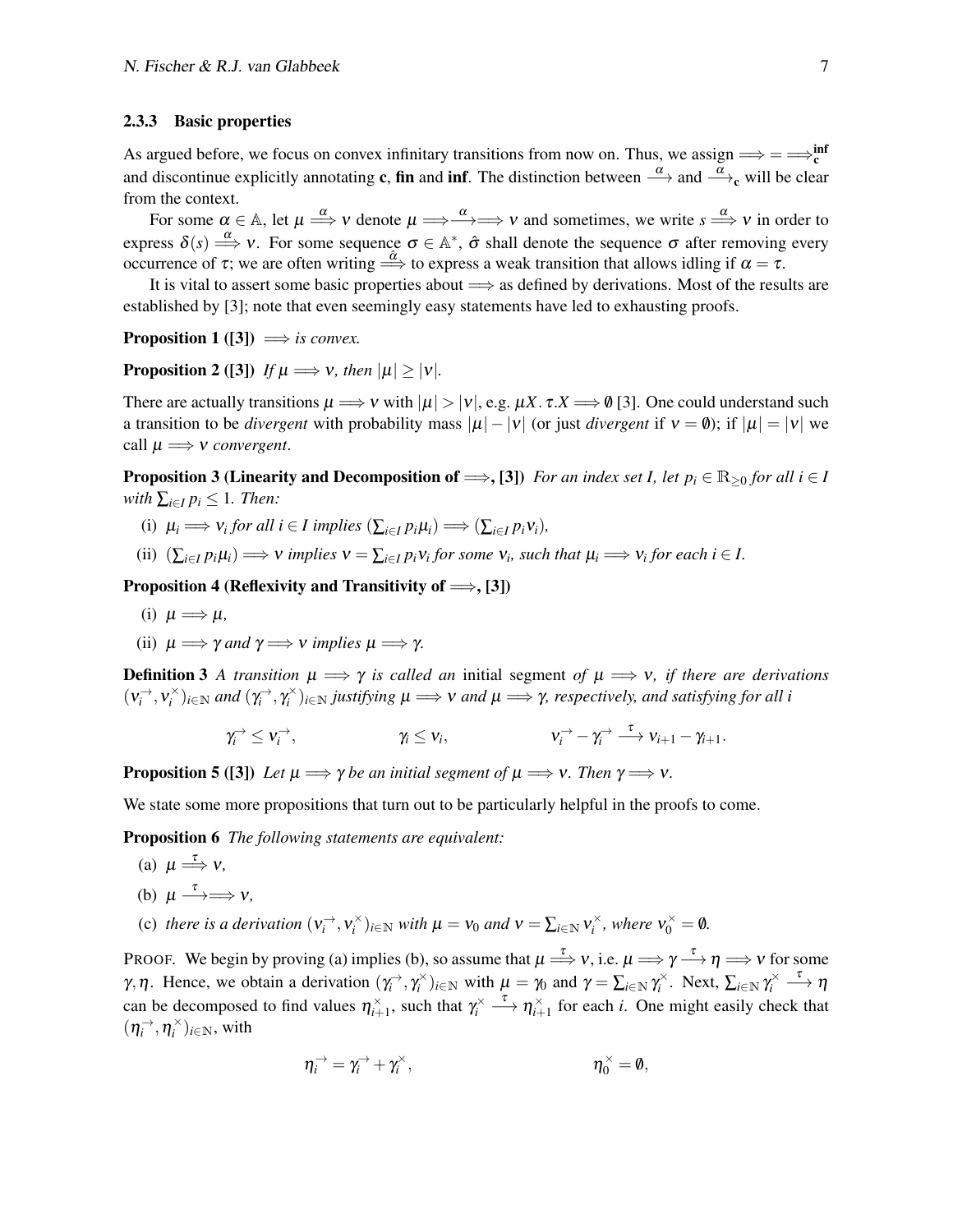is a derivation justifying  $\mu \Longrightarrow \eta$ . Moreover,  $\mu = \eta_0^{\rightarrow} \stackrel{\tau}{\longrightarrow} \gamma_1$  is an initial segment, so we are given  $\gamma_1 \implies \eta$  by [Proposition 5.](#page-6-2) All in all, we have  $\mu \stackrel{\tau}{\longrightarrow} \gamma_1 \implies \eta \implies v$ , thus, by transitivity we are finished.

The direction [\(b\)](#page-6-1) implies [\(a\)](#page-6-0) is immediate by reflexivity of  $\implies$ . Moreover, (b) and [\(c\)](#page-6-3) are easily proven equivalent by some rewriting.

<span id="page-7-2"></span>**Proposition 7** Let  $\mu \Longrightarrow \nu$ . Then there is some  $\gamma$  with  $\gamma \leq \mu$  and  $\gamma \leq \nu$ , such that  $\mu - \gamma \stackrel{\tau}{\Longrightarrow} \nu - \gamma$ .

PROOF. We are given a derivation  $(\mu_i^{\rightarrow}, \mu_i^{\times})_{i \in \mathbb{N}}$  with  $\mu = \mu_0^{\rightarrow} + \mu_0^{\times}$  $\sum_{i=1}^{\infty}$  and  $v = \sum_{i \in \mathbb{N}} \mu_i^{\times}$ . Simply take  $\gamma = \mu_0^{\times}$  $\gamma_0^*$ , then obviously  $\gamma \leq \mu$  and  $\gamma \leq \nu$ . Now think of the derivation from before, after assigning  $\mu_0^{\times} = \mathbf{0}$ ; [Proposition 6](#page-6-4) yields  $\mu - \gamma \stackrel{\tau}{\Longrightarrow} \mathbf{v} - \gamma$ .

<span id="page-7-1"></span>**Proposition 8** Let  $(\mu_i^{\rightarrow}, \mu_i^{\times})_{i \in \mathbb{N}}$  be a sequence with  $\mu_i = \mu_i^{\rightarrow} + \mu_i^{\times}$  and  $\mu_i^{\rightarrow} \implies \mu_{i+1}$  for all i, where *both*  $\mu_i^{\rightarrow}$  and  $\mu_i^{\times}$  converge to **0**. Then  $\mu_0 \Longrightarrow \sum_{i \in \mathbb{N}} \mu_i^{\times}$ .

PROOF. Although the statement should hold in general, our context allows us to assume a finite state space *S*, with finitely many transitions. Then [\[3\]](#page-49-4) shows that the set  $\{v \mid \mu_0 \implies v\}$  is closed. Hence, for an arbitrary convergent sequence  $(\gamma_i)_{i\in\mathbb{N}}$ : If  $\mu_0 \Longrightarrow \gamma_i$  for all *i*, then also  $\mu_0 \Longrightarrow \lim_{i\to\infty} \gamma_i$ . So we choose  $(\mu_i^{\rightarrow} + \sum_{j \leq i} \mu_j^{\times})_{i \in \mathbb{N}}$ : Obviously, we find  $\mu_0 \Longrightarrow \mu_i^{\rightarrow} + \sum_{j \leq i} \mu_j^{\times}$  for all *i*, exploiting reflexivity, transitivity and linearity of  $\implies$ . Moreover,  $(\mu_i^{\rightarrow} + \sum_{j \leq i} \mu_j^{\times})_{i \in \mathbb{N}}$  is convergent by assumption with limit  $\lim_{i \in \mathbb{N}} (\mu_i^{\rightarrow} + \sum_{j \leq i} \mu_j^{\times}) = \sum_{i \in \mathbb{N}} \mu_i^{\times}$ , so indeed,  $\mu_0 \Longrightarrow \sum_{i \in \mathbb{N}} \mu_i^{\times}$ .  $\Box$ 

#### 2.4 Weak bisimilarity and weak congruence

Given a relation  $\mathcal{R} \subseteq S \times S$ , we *lift* it to a relation  $\mathcal{R}_{p} \subseteq \mathcal{D}_{\leq 1}(S) \times \mathcal{D}_{\leq 1}(S)$  on subdistributions as follows [\[3\]](#page-49-4): Let  $\mathcal{R}_{\textbf{p}}$  be the smallest relation satisfying

- (i) if  $s \mathcal{R} t$ , then  $\delta(s) \mathcal{R}_n \delta(t)$ , and
- (ii) if  $\mu_i \mathcal{R}_{\mathbf{p}} v_i$  for all  $i \in I$ , then  $\sum_{i \in I} p_i \mu_i \mathcal{R}_{\mathbf{p}} \sum_{i \in I} p_i v_i$ , for any  $p_i \in \mathbb{R}_{\geq 0}$  with  $\sum_{i \in I} p_i \leq 1$ .

<span id="page-7-0"></span>**Definition 4 (Weak bisimilarity)** A relation  $\mathcal{R} \subseteq \mathbb{C} \times \mathbb{C}$  is called a *weak bisimulation* if, for every pair  $(E, F) \in \mathcal{R}$ , the following conditions hold:

- (i) whenever  $E \stackrel{\alpha}{\longrightarrow} \mu$ , then there is some v, such that  $F \stackrel{\hat{\alpha}}{\Longrightarrow} v$  and  $\mu \mathcal{R}_{p} v$ ,
- (ii) whenever  $F \stackrel{\alpha}{\longrightarrow} v$ , then there is some  $\mu$ , such that  $E \stackrel{\hat{\alpha}}{\Longrightarrow} \mu$  and  $\mu \mathcal{R}_{p} v$ .

Two closed expressions  $E$ , F are called *weakly bisimilar*, denoted  $E \approx F$ , if there is a weak bisimulation relating *E* and *F*.

This definition matches Segala's weak probabilistic bisimilarity [\[16\]](#page-50-5).

It is well-known that  $\approx$  is not a congruence relation with respect to  $+$ . So instead, we prefer dealing with the coarsest congruence relation contained in  $\approx$ , which is equivalently defined as follows:

<span id="page-7-3"></span>Definition 5 (Weak congruence) Two closed expressions *E*,*F* are called *weakly congruent*, denoted  $E \simeq F$ , if the following conditions hold:

- (i) whenever  $E \stackrel{\alpha}{\longrightarrow} \mu$ , then there is some v, such that  $F \stackrel{\alpha}{\Longrightarrow} v$  and  $\mu \approx_{\mathbf{p}} v$ ,
- (ii) whenever  $F \stackrel{\alpha}{\longrightarrow} v$ , then there is some  $\mu$ , such that  $E \stackrel{\alpha}{\Longrightarrow} \mu$  and  $\mu \approx_{p} v$ .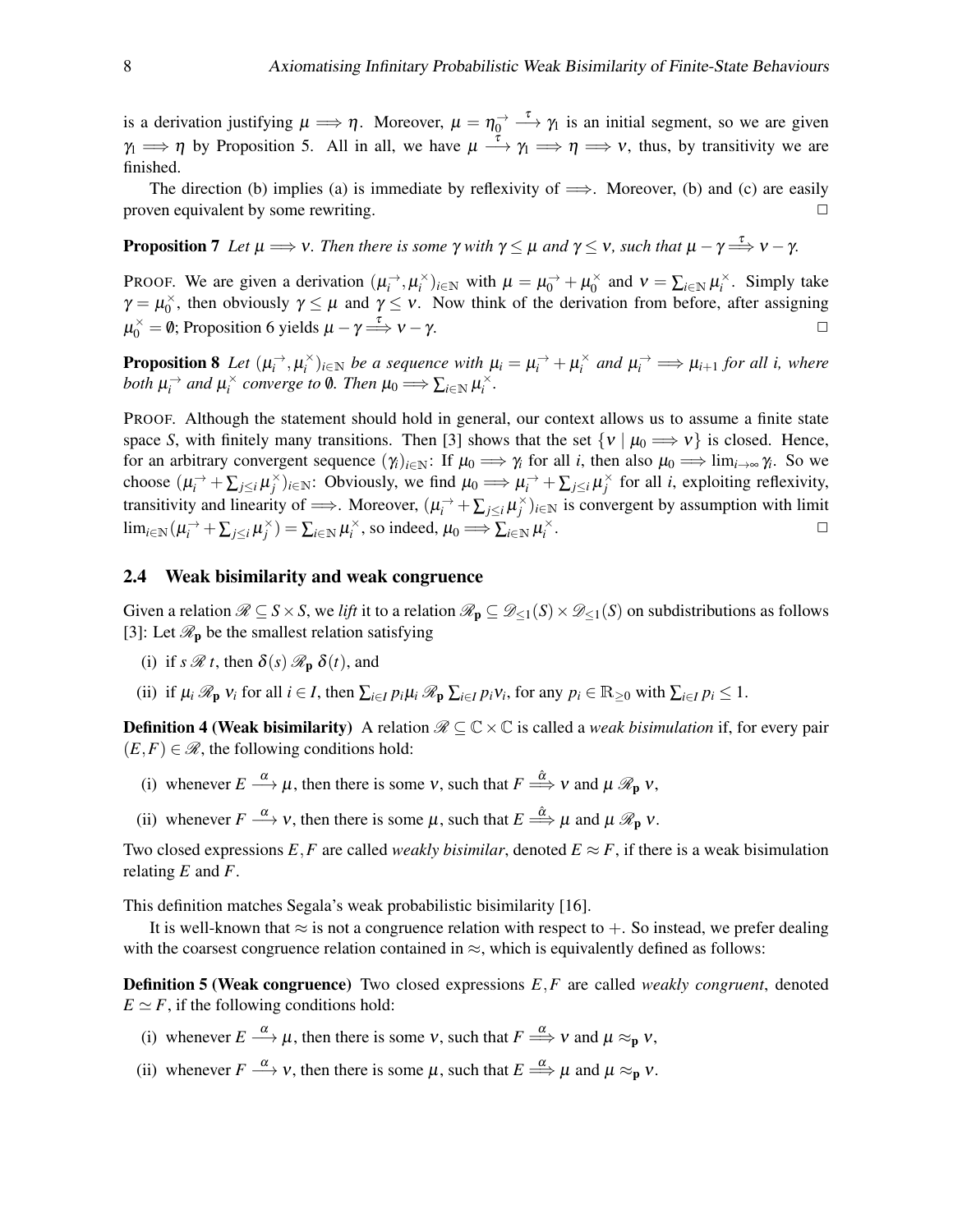Formally, weak bisimilarity and weak congruence only differ in their respective choice of weak transitions ( $\stackrel{\circ}{\Rightarrow}$  vs.  $\stackrel{\alpha}{\Longrightarrow}$ ). For  $\alpha \neq \tau$  both characterisations agree, the difference is spotted in the case that  $\alpha = \tau$ : If  $E \simeq F$  and  $E \to \mu$ , *F* is guaranteed to evolve into some distribution  $v \approx \mu$  by actually making progress  $(F \stackrel{\tau}{\Longrightarrow} v)$ , while in the case of  $E \approx F$ , the only guarantee is  $F \Longrightarrow v$ , that is, F could also idle.

From now on, we will no longer explicitly annotate  $\mathcal{R}_{p}$ , when addressing the probabilistic lifting of some relation  $\mathscr R$ .

We proceed with some useful facts concerning weak bisimilarity and weak congruence.

<span id="page-8-0"></span>**Lemma 1** Let  $v \approx \mu \stackrel{\alpha}{\longrightarrow}$   $\mu'$ . Then there exists a v', such that  $v \stackrel{\hat{\alpha}}{\Longrightarrow} v' \approx \mu'$ .

PROOF. By the definition of convex lifting  $\mu$  and  $\mu'$  must have the forms  $\sum_{i\in I} p_i \delta(E_i)$  and  $\sum_{i\in I} p_i \mu'_i$  for certain  $p_i \in \mathbb{R}_{\geq 0}$  with  $\sum_{i \in I} p_i \leq 1$ , such that  $E_i \stackrel{\alpha}{\longrightarrow} \mu'_i$  for all *i*. The definition of the lifting of  $\approx$  from nondeterministic expressions to subdistributions implies that v has the form  $\sum_{i\in I} p_i v_i$  with  $v_i \approx \delta(E_i)$  for all *i*. This, in turn, implies that each  $v_i$  has the form  $\sum_{j \in J_i} q_{i,j} \delta(F_{i,j})$  with  $\sum_{j \in J_i} q_{i,j} = p_i$  and  $F_{i,j} \approx E_i$ . By [Definition 4](#page-7-0) there are  $v'_{i,j}$  for all *i* and *j* such that  $F_{i,j} \stackrel{\hat{\alpha}}{\Longrightarrow} v'_{i,j}$  and  $\mu'_i \approx v'_{i,j}$ . In case  $\alpha = \tau$  we have  $F_{ij} \Longrightarrow v'_{i,j}$  for all *i* and *j*, so  $v \equiv \sum_{i \in I, j \in J_i} q_{i,j} F_{i,j} \Longrightarrow v' := \sum_{i \in I, j \in J_i} q_{i,j} v'_{i,j}$  by [Proposition 3](#page-6-5)[\(i\).](#page-6-6) Using that  $\mu' \equiv \sum_{i \in I, j \in J_i} q_{i,j} \mu_i$ , the lifting of  $\approx$  yields  $\mu' \approx v'$ . In case  $\alpha \neq \tau$  we have  $F_{i,j} \Longrightarrow \xrightarrow{\alpha} \gg v'_{i,j}$  for all  $i$  and  $j$ , and we reach the same conclusion in three steps.

In the exact same way one obtains:

**Lemma 2** Let  $v \simeq \mu \stackrel{\alpha}{\longrightarrow}_c \mu'$ . Then there exists a v', such that  $v \stackrel{\alpha}{\Longrightarrow} v' \approx \mu'$ .

Visualise the next proposition as the following completable diagram. A similar statement holds for weak congruence, as well.

<span id="page-8-2"></span>
$$
\begin{array}{ccc}\n\mu & \approx & v & \mu & \approx & v \\
\hat{\alpha} \parallel & \text{implies} & \hat{\alpha} \parallel & \hat{\alpha} \\
\mu' & & \mu' & \approx & v'\n\end{array}
$$

<span id="page-8-1"></span>**Proposition 9** Let  $v \approx \mu \stackrel{\hat{\alpha}}{\Longrightarrow} \mu'$  be convergent. Then there exists some v', such that  $v \stackrel{\hat{\alpha}}{\Longrightarrow} v' \approx \mu'$ .

PROOF. We find it convenient to first prove the statement for the case  $\alpha = \tau$ . Now  $\mu \Longrightarrow \mu'$  yields a derivation  $(\mu_i^{\rightarrow}, \mu_i^{\times})_{i \in \mathbb{N}}$  with  $\mu \equiv \mu_0$  and  $\mu' \equiv \sum_{i \in \mathbb{N}} \mu_i^{\times}$ . The sequence  $(\nu_i^{\rightarrow}, \nu_i^{\times})_{i \in \mathbb{N}}$  is constructed inductively: Initially, note that  $v \approx \mu \equiv \mu_0^{\rightarrow} + \mu_0^{\times}$  $v_0^{\times}$ , so we split  $v \equiv v_0 \equiv v_0^{\rightarrow} + v_0^{\times}$  $y_0^{\times}$  appropriately, such that  $\mu_i^{\rightarrow} \approx v_i^{\rightarrow}$  and  $\mu_i^{\times} \approx v_i^{\times}$  for  $i = 0$ ; from now on we ensure that this invariant keeps maintained for all *i* that have already been considered. So let  $i \ge 0$ , assuming  $v_i^{\to} \approx \mu_i^{\to} \frac{\tau}{\to} \mu_{i+1}$ , thus,  $v_i^{\to} \implies v_{i+1} \approx$  $\mu_{i+1}$ . It remains to split  $v_{i+1}$  as before. Finally,  $\mu \Longrightarrow \mu'$  being convergent allows the application of [Proposition 8,](#page-7-1) which implies  $v \Longrightarrow \sum_{i \in \mathbb{N}} v_i^{\times} \approx \sum_{i \in \mathbb{N}} \mu_i^{\times} \equiv \mu'.$ 

The case  $\alpha \neq \tau$  is now straightforward: We are given  $v \approx \mu \Longrightarrow \stackrel{\alpha}{\Longrightarrow} \Longrightarrow \mu'$ , which may be simulated by  $v \implies \stackrel{\alpha}{\Longrightarrow} \Rightarrow v' \approx \mu'$ , exploiting [Lemma 1](#page-8-0) and transitivity of  $\implies$  and the previous result only involving  $\tau$  actions.

The following example shows that in [Proposition 9](#page-8-1) the condition that  $\mu \stackrel{\hat{\alpha}}{\Longrightarrow} \mu'$  be convergent cannot be skipped.

<span id="page-8-3"></span>**Example 1** Consider two expressions  $E = \mu X \cdot \tau X$  and  $F = 0$ . Then clearly  $\delta(E) \approx \delta(F)$ . We find  $\delta(E) \Longrightarrow \frac{1}{2} \cdot \delta(E)$ , but, using that  $\mu \approx \nu$  implies  $|\mu| = |\nu|$ , there is no matching transition from  $\delta(F)$ . In fact, the only weak transition leaving  $\delta(F)$  is  $\delta(F) \Longrightarrow \delta(F)$ .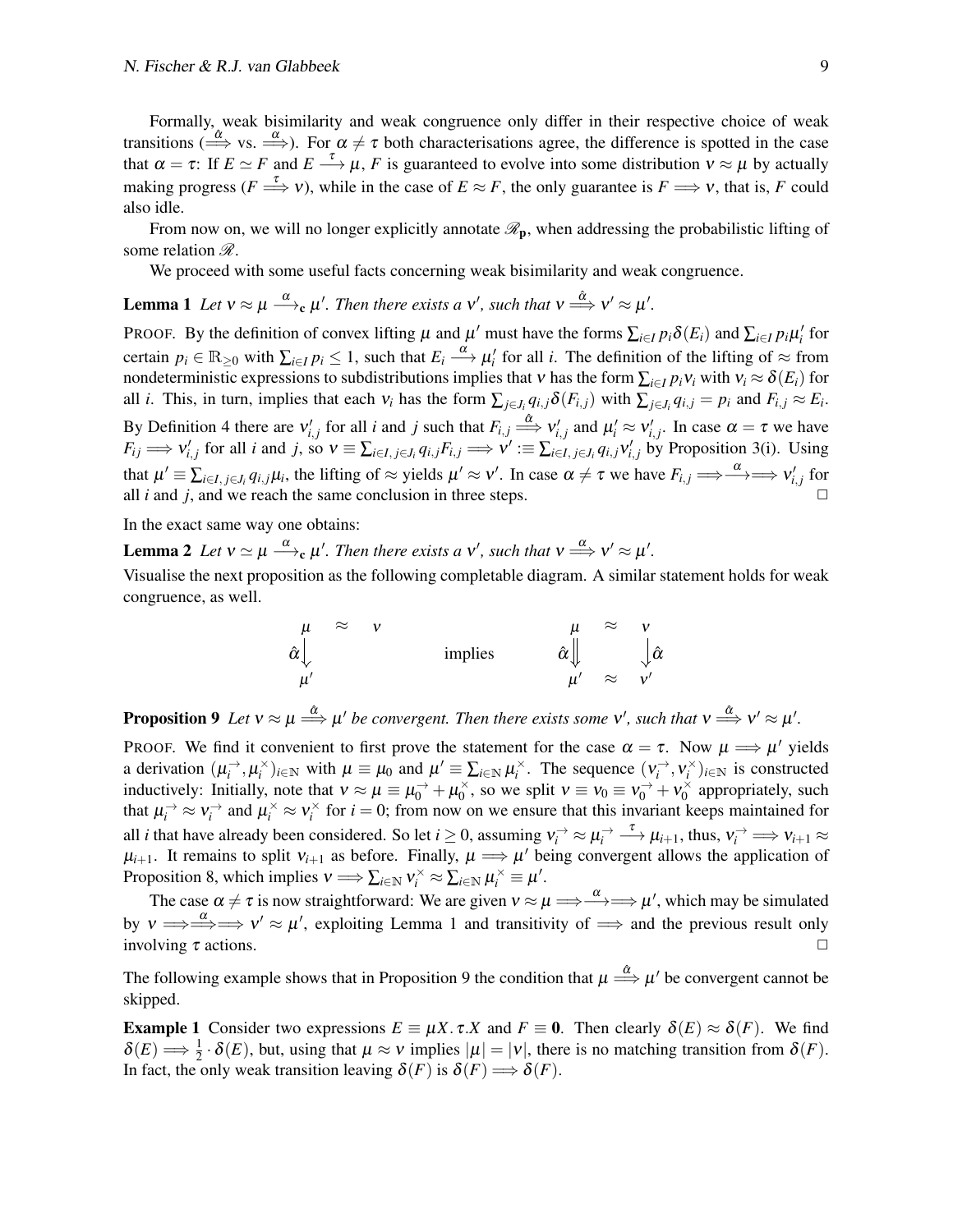**Proposition 10** Let  $v \simeq \mu \stackrel{\alpha}{\Longrightarrow} \mu'$  be convergent. Then there exists some  $v'$ , such that  $v \stackrel{\alpha}{\Longrightarrow} v' \approx \mu'.$ 

PROOF. The case  $\alpha \neq \tau$  is immediately solved by [Proposition 9,](#page-8-1) so let  $\alpha = \tau$ .  $\mu \stackrel{\tau}{\Longrightarrow} \mu'$  may be rewritten to  $v \simeq \mu \stackrel{\tau}{\longrightarrow} \mu'' \Longrightarrow \mu'$ , by [Proposition 6.](#page-6-4) Now  $v \stackrel{\tau}{\Longrightarrow} v'' \approx \mu''$  by [Lemma 2](#page-8-2) and it suffices to apply [Proposition 9,](#page-8-1) again. ✷

Note that we have defined  $\approx$  as well as  $\approx$  only for closed expressions. Both relations  $\mathscr{R} \in \{\approx, \approx\}$  are lifted to general (non-closed) expressions *E*, *F* with free variables  $\vec{X}$  by requiring  $E\{\vec{G}/\vec{X}\}\mathcal{R} F\{\vec{G}/\vec{X}\}\$ for all closed expressions  $\dot{G}$ .

#### <span id="page-9-0"></span>2.5 Non-convex weak bisimilarity

Let us further motivate why we only focus on an axiomatisation of the convex weak bisimilarity.

A non-convex version  $\Longrightarrow$ <sup>fin</sup> of the finitary weak transition relation can be defined as in [Table 2,](#page-5-1) but changing the second rule into

$$
\frac{s\xrightarrow{\tau}\mu}{s\Longrightarrow^{\text{fin}}\mu};
$$

this yields the non-convex finitary transition relation proposed in [\[5\]](#page-49-2). The non-convex version of the infinitary transitions is then defined in such a way that for finite (recursion-free) processes it coincides with the finitary version.

Suppose we would define non-convex weak bisimilarity exactly as in [Definition 4,](#page-7-0) but using the (finitary or infinitary) non-convex weak transition relation instead of the infinitary convex one. Then, as documented in [\[5\]](#page-49-2), the resulting notion fails to be transitive.<sup>[1](#page-9-1)</sup> The following is a mild simplification of the counterexample of [\[5\]](#page-49-2).

#### Example 2 Let

$$
R \equiv \tau.a.\mathbf{0} + \tau.b.\mathbf{0},
$$
  
\n
$$
E \equiv \tau.(\partial(R)_{1/2} \oplus \partial(R + \mathbf{0})) + \tau.(\partial(a.\mathbf{0})_{1/2} \oplus \partial(b.\mathbf{0})),
$$
  
\n
$$
F \equiv \tau.(\partial(R)_{1/2} \oplus \partial(R + \mathbf{0})),
$$
  
\n
$$
G \equiv \tau.R.
$$

A crucial difference between convex and non-convex finitary transitions is that  $R \implies_c^{\text{fin}} \mu$  whereas  $R \neq f$ <sup>fin</sup>  $\mu$ , for  $\mu = \{a \cdot 0 \mapsto \frac{1}{2}, b \cdot 0 \mapsto \frac{1}{2}\}$ . However, since  $R \Longrightarrow$ <sup>fin</sup>  $a \cdot 0$  and  $R + 0 \Longrightarrow$ <sup>fin</sup>  $b \cdot 0$  it follows that  $\tau$ .( $\partial(R)$  1/2⊕ $\partial(R+0)$ )  $\Longrightarrow$  f<sup>in</sup>  $\mu$ . Using this, it is easy to see that *E* is non-convex weakly bisimilar to *F*. Furthermore, since *R* is non-convex (weakly) bisimilar to  $R + 0$ , it follows immediately from the definition of lifting that  $\{R \mapsto \frac{1}{2}, R + \mathbf{0} \mapsto \frac{1}{2}\}$  is non-convex (weakly) bisimilar to  $\delta(R)$ . Hence also *F* and *G* are non-convex weakly (even strongly) bisimilar. Yet, *E* and *G* are *not* non-convex weakly bisimilar, for  $E \Longrightarrow^{\text{fin}} \mu$ , and this transition cannot be matched by *G* (or *R*).

One might wish to give a different definition of non-convex weak bisimilarity that avoids this problem. The only reasonable way appears to make *F* and *G* non-bisimilar. This can be done by reformulating the condition of [Definition 4:](#page-7-0)

whenever  $E \stackrel{\alpha}{\Longrightarrow} \mu$ , then there is some v, such that  $F \stackrel{\hat{\alpha}}{\Longrightarrow} v$  and  $\mu \mathcal{R}_{p} v$ .

The price for this would be, however, that non-convex weak bisimilarity does not include non-convex strong bisimilarity as defined in [\[16\]](#page-50-5), and moreover, either axioms N4 or P3 of [section 3,](#page-11-0) or the congruence property, needs to be given up.

<span id="page-9-1"></span><sup>&</sup>lt;sup>1</sup>The counterexample appears in the technical report version of [\[5\]](#page-49-2) but is suppressed in the published version.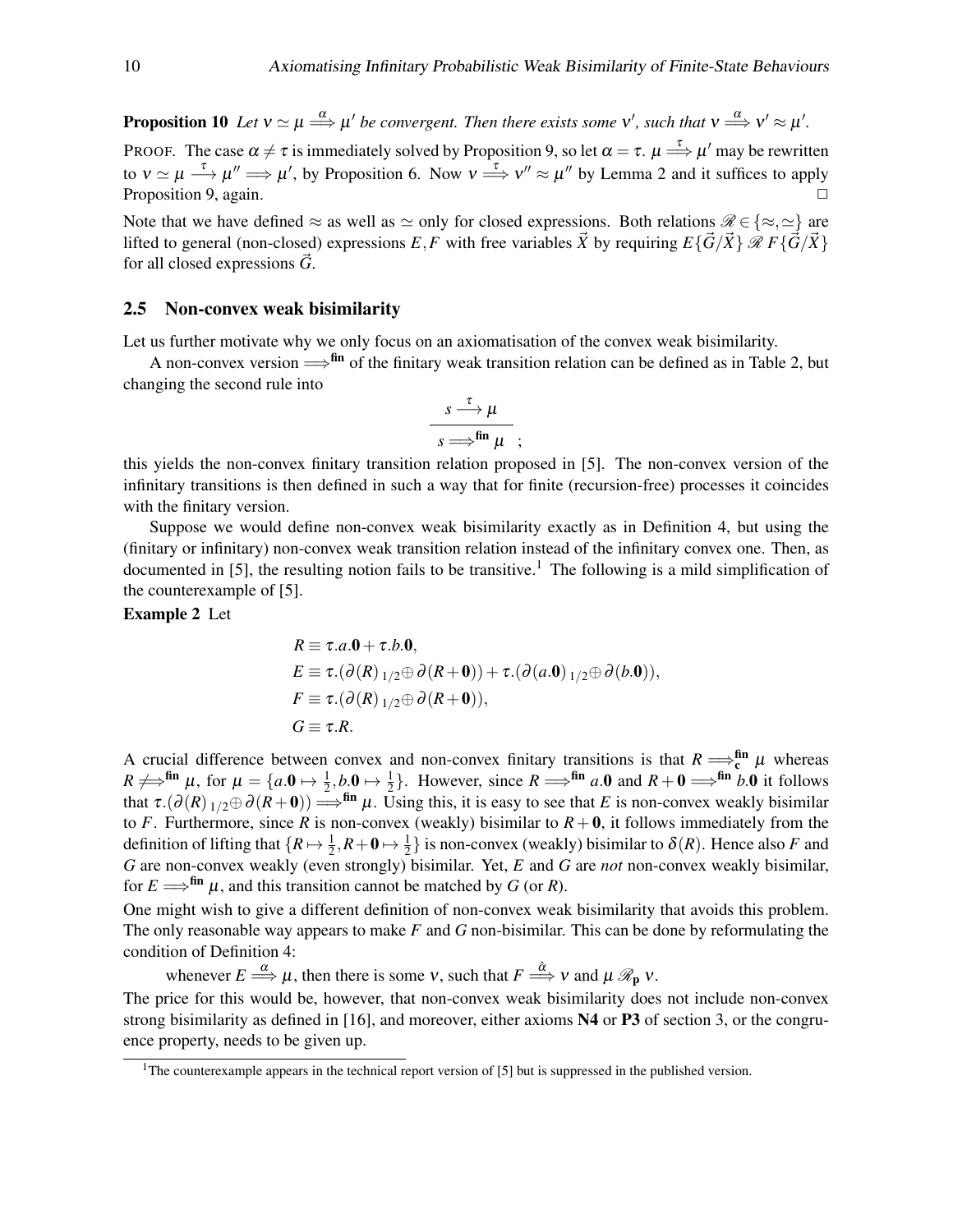<span id="page-10-0"></span>

| $X \triangleright \{X\}$                               | $P \triangleright V$<br>$\tau.P \triangleright V$ | $E \triangleright V$<br>$-V \neq \{X\}$<br>$\overline{\mu X.E \triangleright V \setminus \{X\}}$ |
|--------------------------------------------------------|---------------------------------------------------|--------------------------------------------------------------------------------------------------|
| $E \triangleright V$<br>$E+F \triangleright V$         |                                                   | $F \triangleright W$<br>$E + F > W$                                                              |
| $E \triangleright V$<br>$\partial(E) \triangleright V$ |                                                   | $P \triangleright V$ $Q \triangleright W$<br>$P_p \oplus Q \rhd V \cup W$                        |

Table 3: Inference rules for probabilistic unguardedness; here  $V, W \subset V$ .

#### 2.6 Guardedness

Milner's complete axiomatisation of CCS [\[14\]](#page-50-4) crucially depends on the *guardedness* property of CCS expressions. He defines *X* to be unguarded in *E* if there is some occurrence of *X* not being in the scope of some  $\alpha$ -prefixing with  $\alpha \neq \tau$ , and guarded otherwise. We refer to this definition as *nonprobabilistic guardedness*. However, this notion turns out to be too restrictive in our setting, so instead we define a probabilistic lifting:

<span id="page-10-1"></span>Definition 6 (Guardedness) A free variable *X* is called *(probabilistically) unguarded* in *E*, denoted  $E \triangleright X$ , if  $E \triangleright \{X\}$  according to [Table 3,](#page-10-0) and *(probabilistically) guarded* otherwise. An expression *E* is called (probabilistically) guarded, if for every recursion  $\mu X$ . *F*, occurring as a subterm of *E*, *X* is guarded in *F*.

When considering the fragment of our process algebra without the operator  $p \oplus$ , one has  $E \triangleright V$  only when *V* is a singleton. In that case  $E \triangleright \{X\}$  holds exactly when *X* occurs free and unguarded in *E* as defined by Milner [\[14,](#page-50-4) [13\]](#page-50-9), and our definition yields the same notion of a guarded expression as used in CCS.

To understand [Definition 6](#page-10-1) better, call an occurrence of a variable *X* in a nondeterministic expression *E* strongly unguarded if it is free and does not occur within a subexpression  $\alpha.P$ , including the case that  $\alpha = \tau$ . Now  $E \triangleright V$ , for *V* a set of variables, guarantees that, by executing a weak transition, *E* can evolve into a probability distribution  $\mu$ , such that, for each expression  $F \in [\mu]$ , one of the variables in *V* occurs strongly unguarded in *F*. In case *V* has the form  $\{X\}$  this means that *X* occurs strongly unguarded in each expression  $F \in [\mu]$ . Here we mention this for the sake of intuition only; in [Appendix A](#page-36-1) we will make this more precise and use it to obtain the soundness of our only axiom that depends on guardedness.

Example 3 Consider the expression

$$
E \equiv \tau.(\partial(X)_{1/3} \oplus \partial(Y + a.0)).
$$

It holds that *X* is probabilistically guarded in  $E, E \not\triangleright \{X\}$ , although *X* occurs nonprobabilistically unguarded in *E*! However, we have  $E \supset \{X, Y\}$ . This confirms the explanation above, as there is a silent move from *E* to the distribution  $\{X \mapsto \frac{1}{3}, Y + a \cdot \mathbf{0} \mapsto \frac{2}{3}\}$ . From  $E \triangleright \{X, Y\}$ , infer that also  $\mu Y \cdot E \triangleright \{X\}$ . The correspondence still holds:  $\mu Y.E \Longrightarrow \delta(X)$ .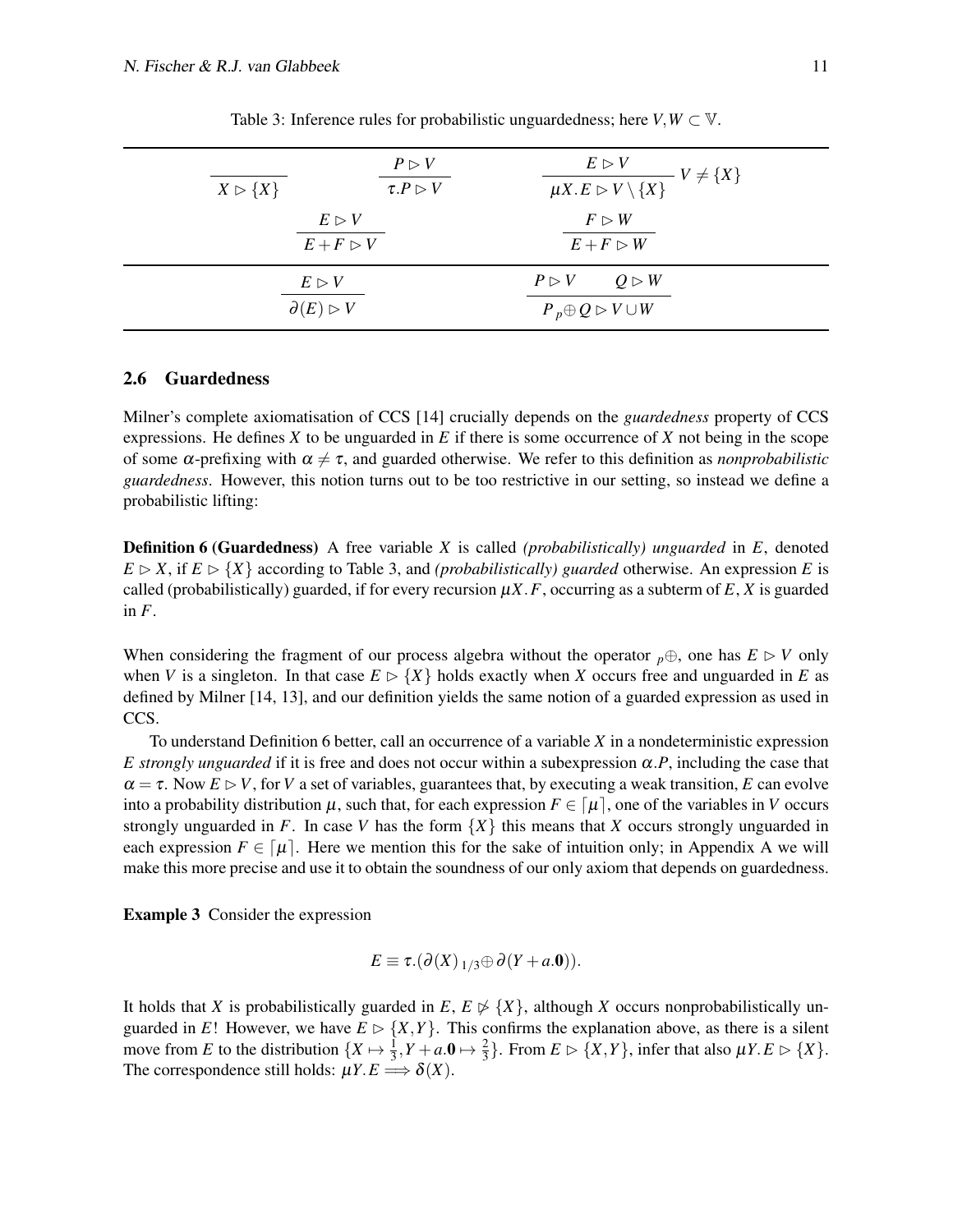<span id="page-11-1"></span>

| N1             | $E+F=F+E$                                                                                                                                         |
|----------------|---------------------------------------------------------------------------------------------------------------------------------------------------|
| N <sub>2</sub> | $E + (F + G) = (E + F) + G$                                                                                                                       |
| N3             | $E+E=E$                                                                                                                                           |
| N <sub>4</sub> | $E+0=E$                                                                                                                                           |
| <b>P1</b>      | $P_p \oplus Q = Q_{1-p} \oplus P$                                                                                                                 |
| P <sub>2</sub> | $P_p \oplus (Q_{\frac{q}{1-p}} \oplus R) = (P_{\frac{p}{p+q}} \oplus Q)_{p+q} \oplus R$                                                           |
| P <sub>3</sub> | $P_p \oplus P = P$                                                                                                                                |
| <b>T1</b>      | $\alpha.(\partial(\tau.\partial(E))_{p}\oplus P)=\alpha.(\partial(E)_{p}\oplus P)$                                                                |
| T2             | $\tau \cdot \sum_{i \in I} [p_i] (E_i + F) + F = \tau \cdot \sum_{i \in I} [p_i] (E_i + F)$                                                       |
| T <sub>3</sub> | $\tau \cdot \sum_{i \in I} [p_i] (E_i + \alpha P_i) + \alpha \cdot \sum_{i \in I} [p_i] P_i = \tau \cdot \sum_{i \in I} [p_i] (E_i + \alpha P_i)$ |
| <b>T4</b>      | $\alpha \cdot \sum_{i \in I} [p_i] (E_i + \tau P_i) + \alpha \cdot \sum_{i \in I} [p_i] P_i = \alpha \cdot \sum_{i \in I} [p_i] (E_i + \tau P_i)$ |
| $\mathbf C$    | $\alpha.P + \alpha.Q = \alpha.P + \alpha.(P_p \oplus Q) + \alpha.Q$                                                                               |
| R1             | $\mu X.E = E\{\mu X.E/X\}$                                                                                                                        |
| R <sub>2</sub> | if $F = E\{F/X\}$ and $E \not\triangleright X$ , then $F = \mu X.E$                                                                               |
| R <sub>3</sub> | $\mu X. (\tau. (\partial (X+E)_p \oplus P) + F) = \mu X. (\tau. (\partial (X+E)_p \oplus P) + \tau. P + F)$                                       |
| R <sub>4</sub> | $\mu X.(X+E) = \mu X.E$                                                                                                                           |
| R <sub>5</sub> | $\mu X. (\tau . \partial(X) + E) = \mu X. \tau . \partial(E)$                                                                                     |
| R <sub>6</sub> | $\mu X \cdot (\tau \cdot \mathcal{L}_{i \in I}[p_i](X + E_i) + F) = \mu X \cdot (\tau \cdot \partial(X) + \sum_{i \in I} E_i + F)$                |

Table 4: Sound and complete axioms for  $\simeq$ .

# <span id="page-11-0"></span>3 Axiomatisation

We give equational laws that precisely capture the essence of  $\simeq$ . More formally, we introduce a relation  $=$ , which relates two expressions *E* and *F* if and only if *E* may be transformed into *F* by applying the axioms of [Table 4](#page-11-1) only. Importantly,  $=$  is designed to be a congruence relation, meaning that an axiom may be applied to some subexpression of  $E$ , as well. Besides,  $=$  always allows appropriate renaming of variables. In the end, our goal is proving that  $\simeq$  and  $=$  coincide. Given this use of the symbol  $=$ , we use  $\equiv$  for syntactic identity. In this section, we have a closer look at the provided axioms.

First of all, N1–N4 express basic algebraic properties of nondeterministic choice: commutativity, associativity, idempotence and  $\bf{0}$  being the neutral element of  $+$ . These axioms on their own are sound and complete for strong bisimilarity in the absence of recursion [\[13,](#page-50-9) [14\]](#page-50-4).

The axioms **P1–P3** stem from [\[17\]](#page-50-8) and state simple properties of probabilistic choice. Normally, we do not tag applications of these laws. Instead, we often implicitly assume the convenient shape  $\sum_{i\in I} [p_i] E_i$ .

Next, focus on T1–T4. The axioms T1 and T4 are conservative generalisations of Milner's [\[14\]](#page-50-4)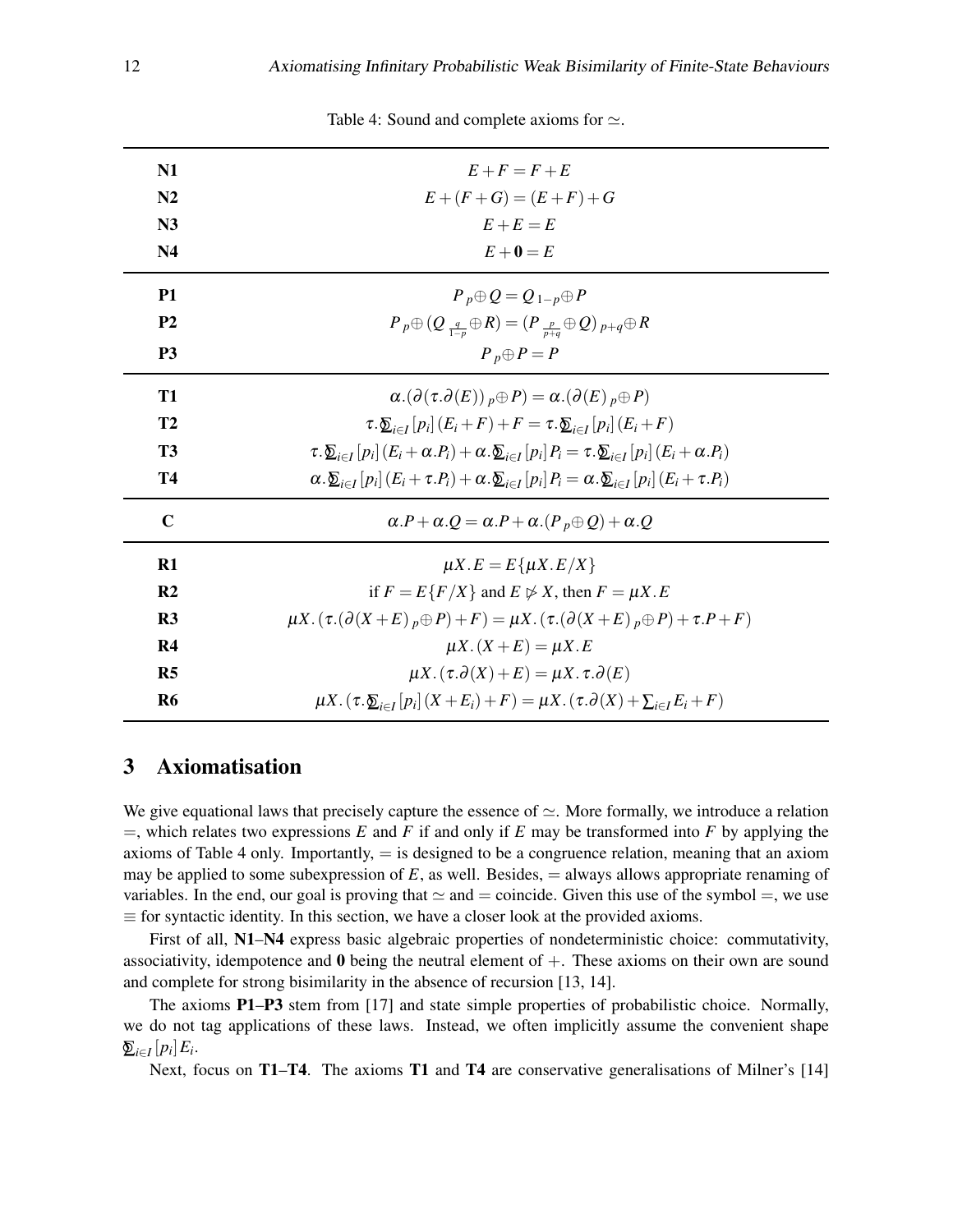axioms  $\alpha \tau.E = \alpha.E$  and  $\alpha.(E + \tau.F) + \alpha.F = \alpha.(E + \tau.F)$ , respectively. However, we are required to introduce two extensions of  $E + \tau.E = \tau.E$ . On the one hand, if *E* is a prefix expression, then **T3** allows some transformations potentially involving quantities. On the other hand, we still rely on T2 if *E* is a variable, for instance. Remark that each closed instance of T2 becomes derivable in the presence of T3 when not considering recursion [\[1\]](#page-49-0). The axioms **T1, T3** and **T4** first appeared in [1] and **T1–T4** occurred in [\[5\]](#page-49-2), too, in almost equal forms.

The convexity axiom C captures the convex property of combined transitions: Whenever  $E \stackrel{\alpha}{\longrightarrow} \mu$ and  $E\stackrel{\alpha}{\longrightarrow}$   $v,$   ${\bf C}$  essentially allows to add or remove transitions leading to a convex combination of  $\mu$  and ν.

Finally, we analyse the recursion axioms. **R1** and **R2** establish existence and uniqueness of equation's solutions;  $R2$  premises the equation *E* to probabilistically guard *X*. Fortunately,  $R2$  can be shown to remain sound even after having loosened the guardedness notion. The axiom **R3** is new. It expresses exactly the infinitary character of weak transitions: Suppose that *P* is of the shape  $\sum_{i=1}^{n} [p_i] G_i$  and consider the following depiction:



The processes  $E$ , *F* may be ignored for now; they are only required to fit in a most general context. Now, there is a transition targeting  $G_1, \ldots, G_n$  with some probability  $\lt 1$ . The remaining probability mass reaches some state providing the exact same transition, again. So intuitively, R3 allows unrolling this transition infinitely many times, until some *G<sup>i</sup>* is certainly reached. This weak transition corresponds to a scheduler that always schedules the aforenamed transition while no  $G_i$  is visited, and halts otherwise.

We continue presenting the remaining axioms: In Milner's context,  $R4-R6$  serve the purpose of transforming an arbitrary expression into a guarded one. Here, the law R5 will also be required again in a later part of the completeness proof. Both R4 and R5 agree with their original versions exactly [\[14\]](#page-50-4), whereas **R6** describes an interesting generalisation:



Think of a random experiment with outcomes  $E_1, \ldots, E_n$ ; we ignore *F* for now. Now **R6** states: If we are allowed to repeat the experiment unboundedly often and halt whenever convenient, then in fact, the actual probabilities *p<sup>i</sup>* do not matter, as we can nondeterministically choose which outcome is selected.

More formally, suppose you want to visit some state offering  $E_i$  on the left-hand side. Then we follow the weak transition corresponding to a scheduler that always loops, until the respective target state is reached. This transition does not diverge, as the probability of not visiting the desired state converges to 0. So R6 exploits the infinitary property, again.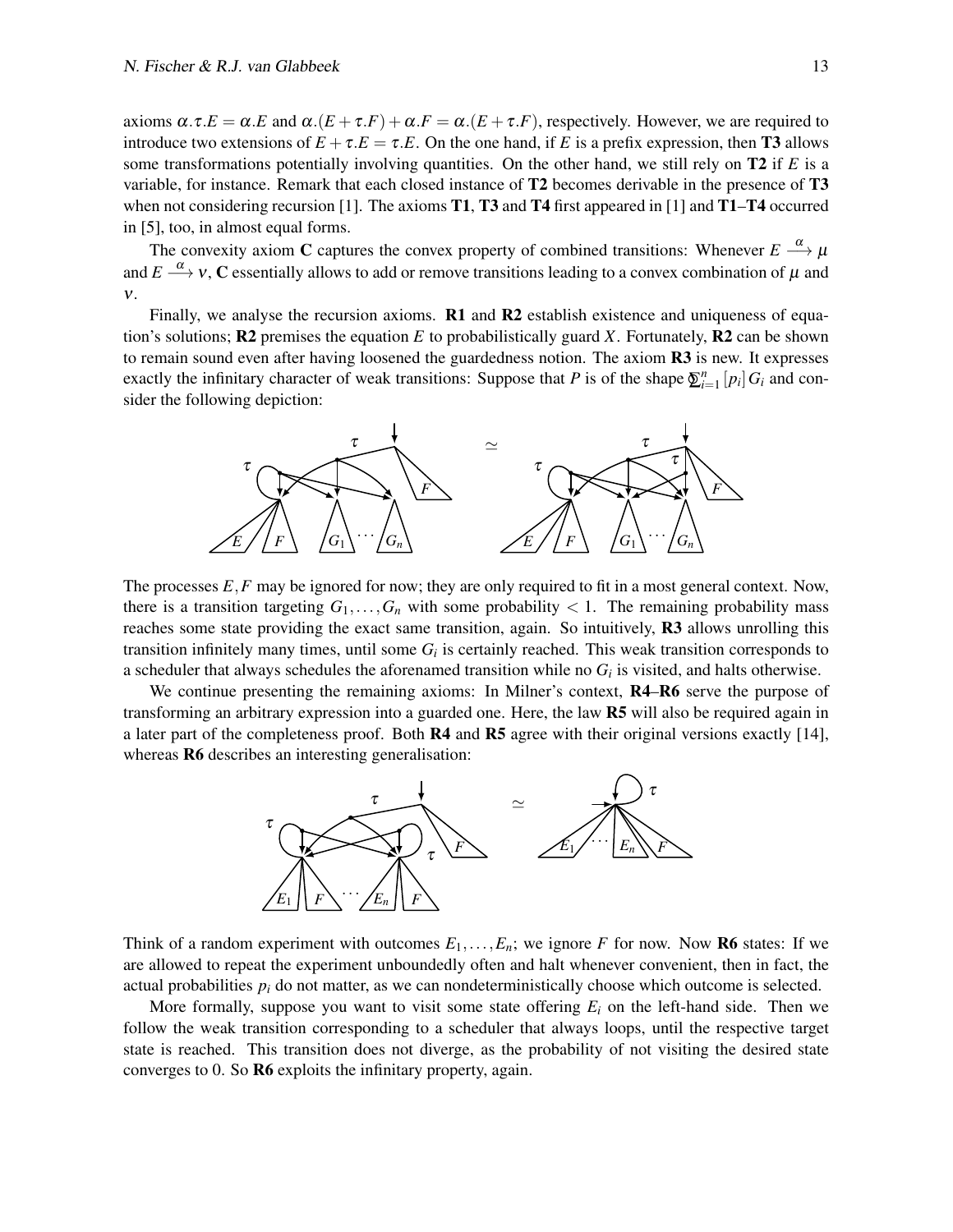Deng and Palamidessi [\[4,](#page-49-1) [5\]](#page-49-2) established axiomatisations taking the finitary transition variant as a basis. Consequently, the law R6 is not sound in their context, and there is no other obvious generalisation of Milner's original. Thus, that axiomatisation turns out to be incomplete for nonprobabilistically unguarded expressions. In fact, the authors conjecture that the problem even becomes undecidable when considering arbitrary expressions.

The next sections are concerned with proving the soundness and completeness of  $=$ .

# <span id="page-13-0"></span>4 Soundness

Soundness asserts that whenever some expressions *E*,*F* are equal according to the axioms, then indeed,  $E \simeq F$ . Once we establish that  $\simeq$  is a congruence [\(Theorem 1\)](#page-14-0), each axiom may be considered on its own and a soundness proof typically finds a weak bisimulation relating the desired expressions, before additionally checking the root condition of weak congruence. Thanks to the definition of  $\approx$ , it suffices to show the soundness of these laws for closed expressions only.

Most axioms are proven correct easily: We are not giving proper proofs for the axioms  $N1-N4$ , the interested reader may refer to [\[13\]](#page-50-9). The axioms P1–P3 essentially express some rewriting identities that lead back to basic mathematical properties. T1–T4 rely on some characteristics of probabilistic weak transitions, however, they do not depend on  $\implies$  being infinitary! Therefore, the proofs of [\[4\]](#page-49-1) carry over naturally. Moreover, the axiom C is immediate by the convexity property of  $\Rightarrow^{\alpha}$ . We distinguish further between the recursion axioms; the axioms R1, R4 and R5 are identical to Milner's versions, thus, we omit the proofs and, again, refer to [\[13\]](#page-50-9). However, the remaining axioms R3 and R6 turn out to be particularly interesting, as they strongly rely on the infinitary property of  $\implies$ . Lastly, R2 takes a special role just like in the nonprobabilistic setting, which results in an exhausting proof, but interesting insights. We continue focusing on these challenging laws in this section.

Before, we shall lift some already known terminology to (sub-)probability distributions: We say a distribution  $\mu$  is (probabilistically) guarded, if every expression supported by  $\mu$  is probabilistically guarded. Moreover, let  $\mu\{E/X\}$  denote the subdistribution  $\mu$  after substituting *E* for *X* in every supported expression.

<span id="page-13-2"></span>Some of the following proofs rely on Milner's 'bisimulation up to' technique [\[13\]](#page-50-9), merely adapted to our context:

**Definition 7 (Rooted weak bisimulation up to**  $\approx$ **)** A relation  $\mathcal{R} \subseteq \mathbb{C} \times \mathbb{C}$  is called a *one-sided rooted weak bisimulation up to*  $\approx$ , if the following conditions hold for all  $(E, F) \in \mathcal{R}$ :

- (i) whenever  $E \stackrel{\alpha}{\longrightarrow} \mu$ , then there is some v, such that  $F \stackrel{\alpha}{\Longrightarrow} v$  and  $\mu \mathcal{R} \approx v$ ,
- (ii) whenever  $F \stackrel{\alpha}{\longrightarrow} v$ , then there is some  $\mu$ , such that  $E \stackrel{\alpha}{\Longrightarrow} \mu$  and  $\mu \approx \mathcal{R} v$ .

Call  $\mathcal R$  a *two-sided rooted weak bisimulation up to*  $\approx$ , if the following conditions hold for all  $(E, F) \in \mathcal R$ :

- (i) whenever  $E \stackrel{\alpha}{\Longrightarrow} \mu \in \mathcal{D}_{-1}(\mathbb{E})$ , then there is some v, such that  $F \stackrel{\alpha}{\Longrightarrow} v$  and  $\mu \approx \mathcal{R} \approx v$ , and
- (ii) whenever  $F \stackrel{\alpha}{\Longrightarrow} v \in \mathcal{D}_{-1}(\mathbb{E})$ , then there is some  $\mu$ , such that  $E \stackrel{\alpha}{\Longrightarrow} \mu$  and  $\mu \approx \mathcal{R} \approx v$ .

Here,  $\mathcal{R} \approx (\approx \mathcal{R} \approx)$  denotes the composition of  $(\approx_{p}$  and)  $\mathcal{R}_{p}$  and  $\approx_{p}$ . For the two-sided variant, we add the convenient assumption  $|\mu| = 1$ , such that we are only required to deal with convergent transitions  $E \stackrel{\alpha}{\Longrightarrow} \mu.$ 

<span id="page-13-1"></span>It turns out that any two expressions related by a rooted weak bisimulation up to  $\approx$  are in fact weakly congruent, as shown by the following lemmas. We benefit from this approach by not being obliged to find an exact weak bisimulation relating two given processes, but rather proving the relaxed statement tolerating additional  $\approx$ -relations in between.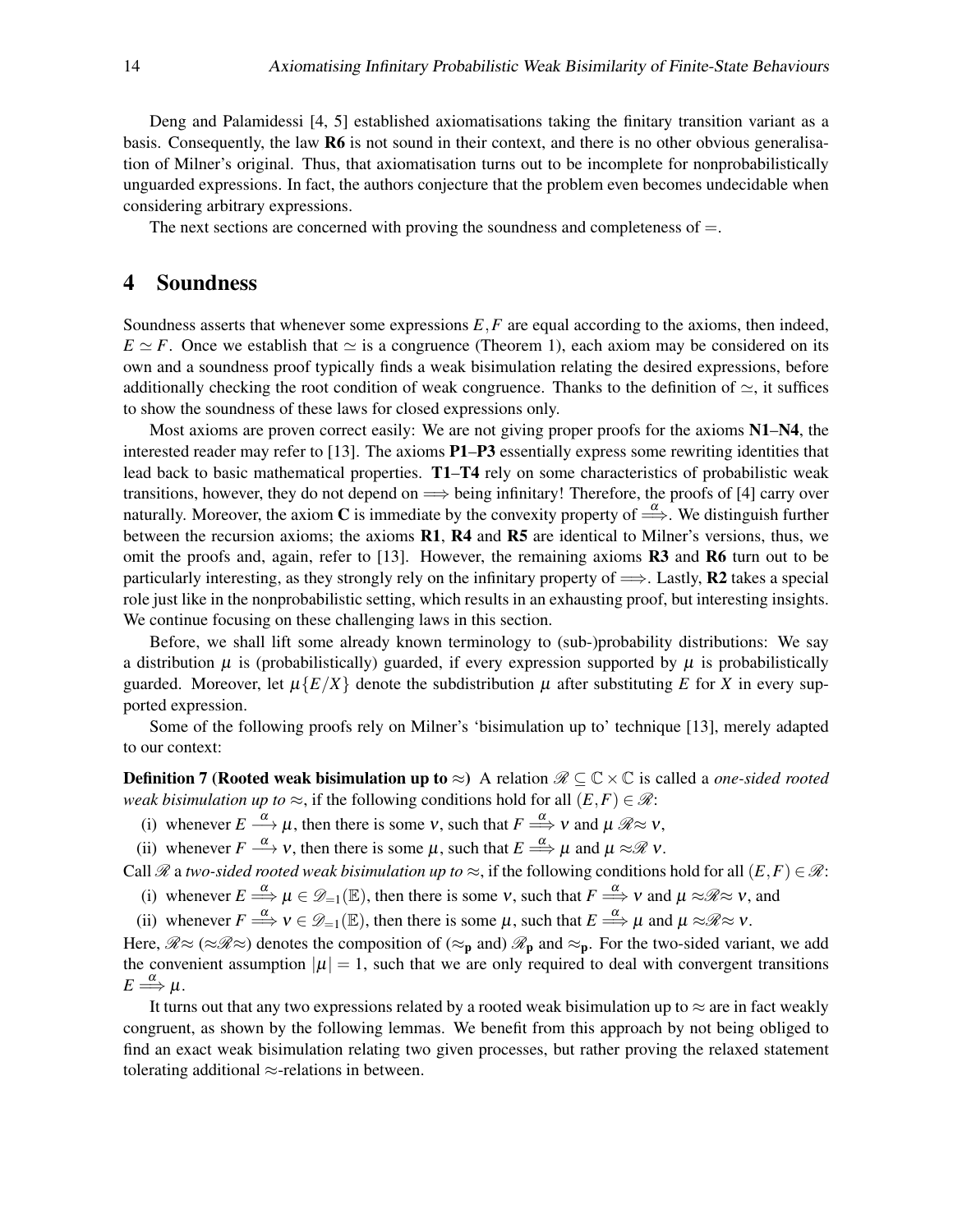**Lemma 3** Any one-sided rooted weak bisimulation up to  $\approx$  *is also a two-sided rooted weak bisimulation up to*  $\approx$ *.* 

PROOF. Let  $\mathscr R$  be a one-sided rooted weak bisimulation up to  $\approx$  and let  $(E,F)\in\mathscr R.$  We assume  $E\stackrel{\alpha}{\Longrightarrow}\mu$ (convergent); by symmetry, it suffices to show that  $F \stackrel{\alpha}{\Longrightarrow} v$  for some  $v$  with  $\mu \approx \mathcal{R} \approx v$ . For now, assume the following claim:

<span id="page-14-1"></span>(\*) if  $\gamma \mathcal{R} \approx \eta$  and  $\gamma \Longrightarrow \gamma'$  (convergent), then  $\eta \Longrightarrow \eta'$  for some  $\eta'$  with  $\gamma' \mathcal{R} \approx \eta'$ .

In case that  $\alpha = \tau$ , we have  $E \stackrel{\tau}{\longrightarrow} \mu' \Longrightarrow \mu$  for some  $\mu'$  by [Proposition 6,](#page-6-4) thus,  $F \stackrel{\tau}{\Longrightarrow} v'$  for some  $v'$ with  $\mu' \mathcal{R} \approx v'$ . Conclude by (\*).

On the other hand, if  $\alpha \neq \tau$ , then  $E \Longrightarrow \mu' \stackrel{\alpha}{\longrightarrow} \mu'' \Longrightarrow \mu$  for some  $\mu', \mu''$ . (\*) yields  $F \Longrightarrow \nu'$  for some  $\pi',\nu'$  with  $\mu'\mathscr{R}\pi'\approx \nu'.$  Exploit that  $\mathscr{R}$  is a rooted weak bisimulation up to  $\approx$  to find that  $\pi'\mathop{\Longrightarrow}\limits^{\alpha}\pi''$ for some  $\pi''$ , s.t.  $\mu''$   $\mathscr{R} \approx \pi''$ . By [Proposition 9,](#page-8-1)  $v' \stackrel{\alpha}{\Longrightarrow} v''$ , where  $\mu''$   $\mathscr{R} \approx \pi'' \approx v''$ . It suffices to apply ([∗](#page-14-1)) again.

We are left to prove (\*), so let  $\gamma \Longrightarrow \gamma'$  be derived by  $(\gamma_i^{\rightarrow}, \gamma_i^{\times})_{i \in \mathbb{N}}$ ; our goal is to construct a sequence  $(\eta_i^{\rightarrow}, \eta_i^{\times})_{i \in \mathbb{N}}$  as evidence for  $\eta \Longrightarrow \eta'$ . Invariantly, assert that →  $\rightarrow$  $\rightarrow$ ×, × × ,

$$
\gamma_i^{\rightarrow} \mathscr{R} \xi_i^{\rightarrow} \approx \eta_i^{\rightarrow}, \qquad \qquad \gamma_i^{\times} \mathscr{R} \xi_i^{\times} \approx \eta_i^{\times}
$$

with intermediate values  $\xi_i^{\,\rightarrow}$ ,  $\xi_i^{\times}$ . Initially,  $\gamma \equiv \gamma_0^{\rightarrow} + \gamma_0^{\times} \mathcal{R} \xi \approx \eta$ , for some  $\xi$ , so split  $\xi$  and  $\eta$  into  $\xi_0^{\rightarrow}, \xi_0^{\times}$  $\gamma_0^{\times}$  and  $\eta_0^{\rightarrow}$ ,  $\eta_0^{\times}$  with  $\gamma_0^{\rightarrow}$   $\mathscr{R} \xi_0^{\rightarrow} \approx \eta_0^{\rightarrow}$  and  $\gamma_0^{\times}$   $\mathscr{R} \xi_0^{\times} \approx \eta_0^{\times}$  $\int_0^\times$ . Now let *i*  $\geq 0$ . By  $(\gamma_i^\rightarrow, \gamma_i^\times)_{i \in \mathbb{N}}$  being a derivation, there is a transition  $\gamma_i^{\rightarrow} \longrightarrow \gamma_{i+1}^{\rightarrow} + \gamma_{i+1}^{\times}$ , which, in turn, implies  $\xi_i^{\rightarrow} \longrightarrow \xi_{i+1}$  for some  $\xi_{i+1}$ with  $\gamma_{i+1}^{\rightarrow} + \gamma_{i+1}^{\times} \mathcal{R} \approx \xi_{i+1}$ , by  $\mathcal{R}$  being a one-sided rooted weak bisimulation up to  $\approx$ . Again, split  $\xi_{i+1}$  $\sharp_{i+1}^{\leq \rightarrow}$  and  $\xi_{i+1}^{\geq \rightarrow}$  s.t.  $\gamma_{i+1}^{\rightarrow} \mathcal{R} \approx \xi_{i+1}^{\rightarrow}$  and  $\gamma_{i+1}^{\times} \mathcal{R} \approx \xi_{i+1}^{\times}$ . Recall that  $\xi_i^{\rightarrow} \approx \eta_i^{\rightarrow}$  and apply [Proposition 9](#page-8-1) to find that  $\eta_i^{\rightarrow} \implies \eta_{i+1}$  for some  $\eta_{i+1}$  with  $\xi_{i+1} \approx \eta_{i+1}$ . Finally, split  $\eta_{i+1}$  into  $\eta_{i+1}^{\rightarrow}$  and  $\eta_{i+1}^{\times}$  to maintain the invariant.

Observe that we constructed a sequence  $(\eta_i^{\rightarrow}, \eta_i^{\times})_{i \in \mathbb{N}}$  with  $\eta_i^{\rightarrow} \implies \eta_{i+1}^{\rightarrow} + \eta_{i+1}^{\times}$  for all *i*, thus, by [Proposition 8,](#page-7-1) there is a weak transition  $\eta \Longrightarrow \eta'$  for  $\eta' := \sum_{i \in \mathbb{N}} \eta_i^{\times} \approx \mathcal{R} \sum_{i \in \mathbb{N}} \gamma_i^{\times} \equiv \gamma'$ . The convergence criterion is fulfilled by  $\gamma \Longrightarrow \gamma'$  being convergent.

<span id="page-14-3"></span>**Lemma 4** Let  $\mathcal{R}$  be a rooted weak bisimulation up to  $\approx$  with E  $\mathcal{R}$  F. Then  $E \simeq F$ .

PROOF. By [Lemma 3,](#page-13-1) we can assume that  $\mathscr R$  is a two-sided rooted weak bisimulation up to  $\approx$ . We first show that  $\approx \mathcal{R} \approx$  is a weak bisimulation. So let  $E \approx E' \mathcal{R} F' \approx F$  and  $E \stackrel{\alpha}{\longrightarrow} \mu$ . First, assume  $\alpha = \tau$ . We find  $E' \Longrightarrow \mu' \approx \mu$  for some  $\mu'$ . [Proposition 7](#page-7-2) allows us to split  $\mu' \equiv p \cdot \delta(E') + (\mu' - p \cdot \delta(E'))$ , such that  $(1-p) \cdot \delta(E') \stackrel{\tau}{\Longrightarrow} \mu' - p \cdot \delta(E')$ . By  $\mathscr R$  being a two-sided rooted weak bisimulation up to  $\approx$ , it follows that  $(1-p) \cdot \delta(F') \stackrel{\tau}{\Longrightarrow} v' \approx \mathcal{R}^{-1} \approx \mu' - p \cdot \delta(E')$ , which itself implies  $(1-p) \cdot \delta(F) \Longrightarrow$  $v \approx \mathscr{R}^{-1} \approx \mu' - p \cdot \delta(E')$ . Now, by reflexivity of  $\Longrightarrow$ , we obtain  $p \cdot \delta(F) \Longrightarrow p \cdot \delta(F) \approx p \cdot \delta(F') \mathscr{R}^{-1}$  $p\cdot\delta(E')$  and the desired transition is constructed as a convex combination. Next, let  $\alpha\neq\tau$ . Then trivially  $E' \stackrel{\alpha}{\Longrightarrow} \mu'$ , which causes  $F' \stackrel{\alpha}{\Longrightarrow} v' \approx \mathcal{R}^{-1} \approx \mu'$ . Finally,  $F \stackrel{\alpha}{\Longrightarrow} v \approx v' \approx \mathcal{R}^{-1} \approx \mu' \approx \mu$ , so  $\approx \mathcal{R} \approx$  is a weak bisimulation.

We still need to consider the root condition of congruence [\(Definition 5\)](#page-7-3): Assume that  $E \mathcal{R} F$  and *E*  $\stackrel{\alpha}{\longrightarrow} \mu$ . Then also  $E \stackrel{\alpha}{\Longrightarrow} \mu$ , so we find  $F \stackrel{\alpha}{\Longrightarrow} v \approx \mathcal{R} \approx \mu$ , which provably means  $v \approx \mu$ .

#### <span id="page-14-0"></span>Theorem 1

- $(1) \simeq$  *is an equivalence relation,*
- <span id="page-14-2"></span>(2)  $\simeq$  *is a congruence relation, i.e. for all expressions E,F,G*∈E *with E*  $\simeq$  *F:* 
	- (a)  $E + G \simeq F + G$  and  $G + E \simeq G + F$ ,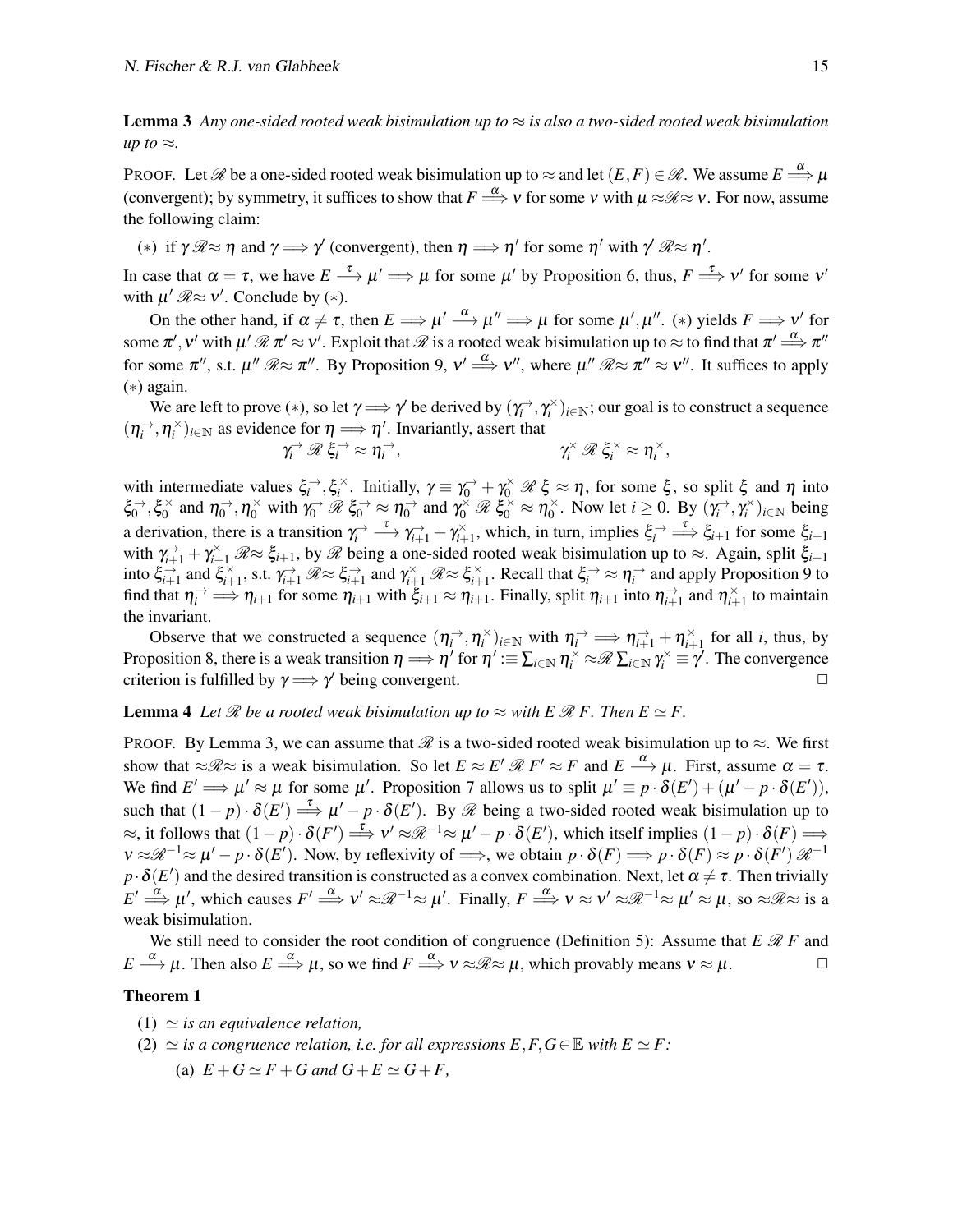- <span id="page-15-3"></span>(b)  $\mu X.E \simeq \mu X.F$ , and
- <span id="page-15-1"></span>(c)  $\partial(E) \simeq \partial(F)$ ;

<span id="page-15-2"></span>*and for all probabilistic expressions*  $P, Q, R \in \mathbb{P}$  *with*  $P \simeq Q$  *we have:* 

(d)  $\alpha.P \simeq \alpha.Q$ ,

(e)  $P_p \oplus R \simeq Q_p \oplus R$  and  $R_p \oplus P \simeq R_p \oplus Q$ .

<span id="page-15-0"></span>*Here we write P*  $\simeq$  *O when the unique distributions pointed to by P and O are weakly congruent.* 

PROOF. The transitivity of  $\simeq$  follows immediately by [Proposition 10.](#page-8-3) Reflexivity and symmetry are trivial, thus,  $\simeq$  is an equivalence relation.

The proofs of  $(2)(a)$ ,  $(c)$ ,  $(d)$  and  $(e)$  are straightforward, and the proof of  $(2)(b)$  $(2)(b)$  is similar to [\[13\]](#page-50-9), using the one-sided 'up to' technique of [Definition 7](#page-13-2) and [Lemma 4.](#page-14-3)  $\Box$ 

<span id="page-15-4"></span>**Lemma 5 (Soundness of R3)** *Let*  $E, F \in \mathbb{E}$  *and*  $P \in \mathbb{P}$ *. Then*  $\mu X \cdot (\tau \cdot (\partial (X + E))_{p} \oplus P) + F) \simeq \mu X \cdot (\tau \cdot (\partial (X + E))_{p} \oplus P) + \tau \cdot P + F)$ .

PROOF. Without loss of generality we may assume that  $\mathbb{V}(E), \mathbb{V}(F), \mathbb{V}(P) \subseteq \{X\}.$ Let  $G \equiv \mu X \cdot (\tau \cdot (\partial (X + E)) \cdot p \oplus P) + F$  and  $H \equiv \mu X \cdot (\tau \cdot (\partial (X + E)) \cdot p \oplus P) + \tau \cdot P + F)$ . We show that the relation  $\mathcal{R}$ , containing a pair  $(K{G/X}, K{H/X})$ 

for all expressions *K* with free variables in  $\{X\}$ , is a (one-sided) rooted weak bisimulation (up to  $\approx$ ). By choosing  $K \equiv X$ , we are finished.

Assuming  $K\{H/X\} \stackrel{\alpha}{\longrightarrow} \mu$ , we prove that  $K\{G/X\} \stackrel{\alpha}{\Longrightarrow} v \mathscr{R} \mu$  for some v; the other direction then becomes obvious. We perform an induction on the inference tree deriving  $K\{H/X\} \stackrel{\alpha}{\longrightarrow} \mu$  while making a case distinction on the shape of *K*:

 $K \equiv \beta.P$ , where  $P \mapsto \nu$ . Then  $\beta = \alpha$  and  $P\{H/X\} \longmapsto \nu\{H/X\} \equiv \mu$ . Trivially  $K\{G/X\} \stackrel{\alpha}{\longrightarrow}$  $v\{G/X\}$   $\mathcal{R}$   $\mu$ .

 $K \equiv L + M$ , where  $L\{H/X\} \stackrel{\alpha}{\longrightarrow} \mu$  (resp.  $M\{H/X\} \stackrel{\alpha}{\longrightarrow} \mu$ ). By induction.

*K* ≡  $\mu$ *X*.*M*. Then there is no unbound occurrence of *X* in *K*, so *K* ≡ *K*{*H*/*X*} ≡ *K*{*G*/*X*} and we are immediately finished.

 $K \equiv \mu Y.M$  for some  $Y \neq X$ . Then  $K\{H/X\} = \mu Y. (M\{H/X\}) \stackrel{\alpha}{\longrightarrow} \mu$ , so  $M\{\mu Y.M/Y\}\{H/X\} \equiv$  $M\{H/X\}\{(\mu Y. M\{H/X\})/Y\} \stackrel{\alpha}{\longrightarrow} \mu$ . Conclude by induction.

The only remaining case is  $K \equiv X$ , thus,  $K\{H/X\} \equiv H$ . Consequently  $\tau \cdot (\partial (X + E)_{p} \oplus P)\{H/X\}$ +  $\tau.P\{H/X\}$  +  $F\{H/X\}$   $\stackrel{\alpha}{\longrightarrow} \mu$ . If  $\tau.(\partial(X+E)_p \oplus P)\{H/X\}$  or  $F\{H/X\}$  derive the transition, then we are easily finished, by induction. So let  $\tau.P\{H/X\} \stackrel{\alpha}{\longrightarrow} \mu$ . It follows that  $\alpha = \tau$  and with *P* being of the shape  $\sum_{i\in I} [p_i]N_i$ , infer that  $\mu \equiv \{N_i\{H/X\} \mapsto p_i \mid i \in I\}$ . So we proceed by checking that

$$
G \stackrel{\tau}{\Longrightarrow} \nu \equiv \{ N_i \{ G/X \} \mapsto p_i \mid i \in I \},\
$$

which suffices, since  $\mu \mathcal{R} v$ . The derivation  $(v_i^{\rightarrow}, v_i^{\times})_{i \in \mathbb{N}}$  is constructed as follows:

$$
v_0^{\rightarrow} \equiv \delta(G), \qquad v_0^{\times} \equiv \emptyset, \n v_{i+1}^{\rightarrow} \equiv p^{i+1} \cdot \delta(G+E), \qquad v_{i+1}^{\times} \equiv p^i \cdot (1-p) \cdot v;
$$

for any *i*. The desired transition  $v_i^{\rightarrow} \longrightarrow v_{i+1} \equiv v_{i+1}^{\rightarrow} + v_{i+1}^{\times}$  is immediate and  $v \equiv \sum_{i \in \mathbb{N}} p^i \cdot (1-p) \cdot v$ . [Proposition 6](#page-6-4) yields  $\xrightarrow{\tau}$  instead of  $\implies$ .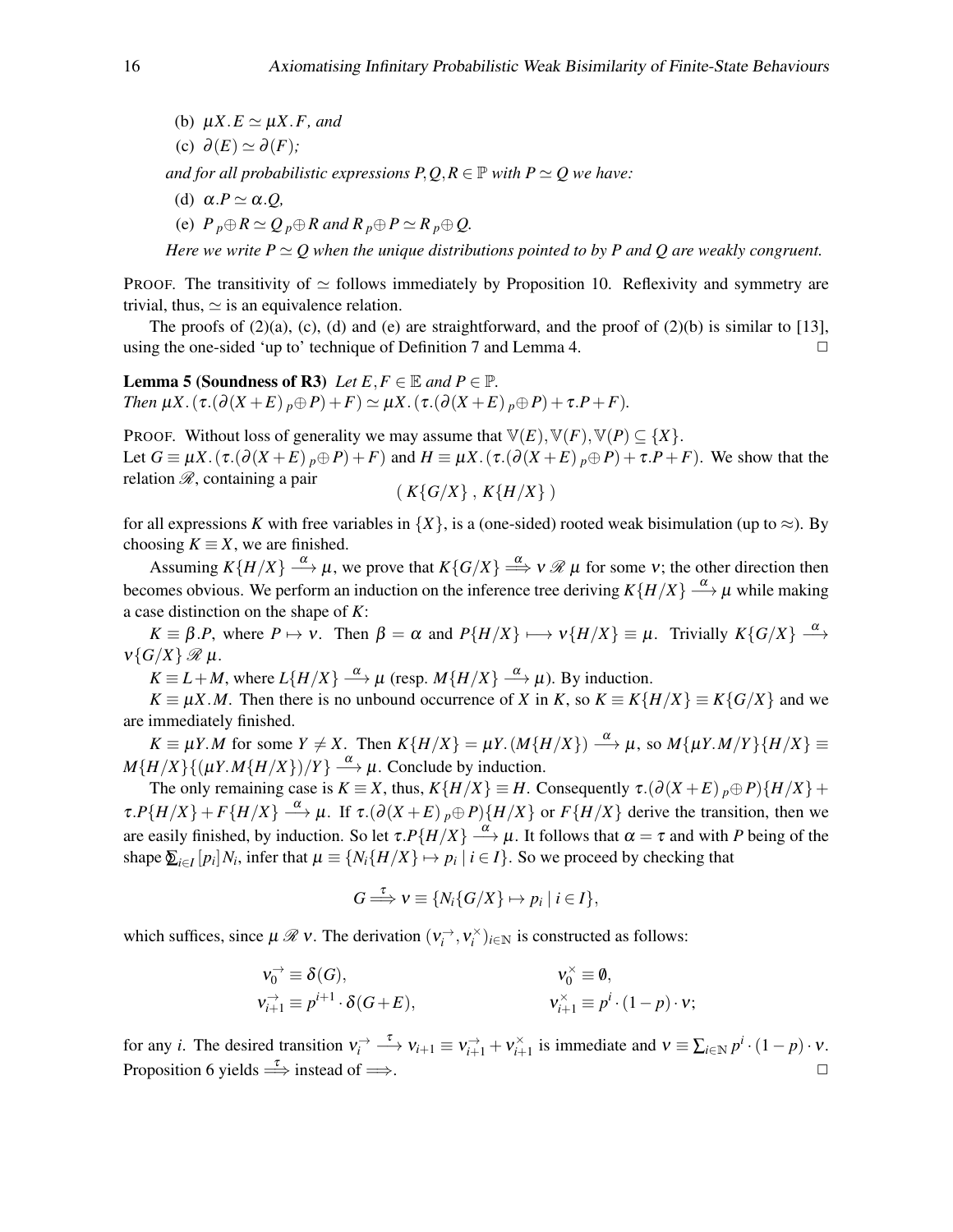#### **Lemma 6 (Soundness of R6)** *Let*  $E, F \in \mathbb{E}$ *.*

*Then*  $\mu X$ . ( $\tau$ . $\sum_{i \in I} [p_i] (X + E_i) + F) \simeq \mu X$ . ( $\tau$ . $\partial(X) + \sum_{i \in I} E_i + F$ ).

PROOF. Without loss of generality we may assume that  $\mathbb{V}(E), \mathbb{V}(F) \subseteq \{X\}$ . Let

$$
G \equiv \mu X. (\tau. \underline{\delta}_{i \in I} [p_i] (X + E_i) + F) \quad \text{and} \quad H \equiv \mu X. (\tau. \partial(X) + \sum_{i \in I} E_i + F).
$$

Define  $\mathscr R$  as the relation containing a pair

$$
(K{G/X}, K{H/X})
$$

for all expressions *K* with free variables in  $\{X\}$ . It is enough show that  $\mathcal{R}$  is a one-sided rooted weak bisimulation up to  $\approx$ .

First, pick some pair  $(K{G/X}, K{H/X}) \in \mathscr{R}$  and assume  $K{G/X} \xrightarrow{\alpha} \mu$ . We prove that  $K{H/X}$  $\frac{\alpha}{\longrightarrow}$  v ≈ $\mathcal{R}^{-1}$   $\mu$  for some v by carrying out an induction on the inference tree deriving the transi-tion; proceed as in [Lemma 5.](#page-15-4) Again, the case  $K \equiv X$  turns out to be most interesting: Then either  $\tau \cdot \sum_{i \in I} [p_i] (G + E_i \{G/X\}) \stackrel{\alpha}{\longrightarrow} \mu$  or  $F \{G/X\} \stackrel{\alpha}{\longrightarrow} \mu$ . The latter case is easy; conclude by induction. The former case entails  $\alpha = \tau$  and  $\mu \equiv \{G + E_i\{G/X\} \mapsto p_i \mid i \in I\}$ , so the self-loop of *H* proves itself vital:  $H \stackrel{\tau}{\longrightarrow} \delta(H)$ . Finally, note that for all *i*,  $H \simeq H + E_i \{H/X\}$  by the soundness of **R1** and **N1–N3**, hence,  $\delta(H) \approx \{H + E_i\{H/X\} \mapsto p_i \mid i \in I\} \mathcal{R}^{-1} \mu.$ 

Now let  $K\{H/X\} \stackrel{\alpha}{\longrightarrow} \mu$ . We perform a similar induction and focus on the case  $K \equiv X$ , where  $E_j\{H/X\} \stackrel{\alpha}{\longrightarrow} \mu$  for some  $j \in I$ . Obviously, it suffices to show that *G* can move silently to  $G + E_j\{G/X\}$ . Construct a derivation  $(\gamma_i^{\rightarrow}, \gamma_i^{\times})$  as follows:

$$
\gamma_0^{\rightarrow} \equiv \delta(G), \qquad \gamma_{i+1}^{\rightarrow} \equiv (1-p_j)^i \cdot \sum_{k \in I \setminus \{j\}} p_k \cdot \delta(G + E_k\{G/X\}),
$$
  

$$
\gamma_0^{\times} \equiv \emptyset, \qquad \gamma_{i+1}^{\times} \equiv (1-p_j)^i \cdot p_j \cdot \delta(G + E_j\{G/X\}).
$$

The transitions  $\gamma_i^{\rightarrow} \longrightarrow \gamma_{i+1}$  obtain naturally, so indeed, there is a transition

$$
\delta(G) \Longrightarrow \sum_{i \in \mathbb{N}} (1 - p_j)^i \cdot p_j \cdot \delta(G + E_j \{G/X\}) \equiv \delta(G + E_j \{G/X\}) \stackrel{\alpha}{\longrightarrow} \nu \mathscr{R} \mu.
$$

**Lemma 7 (Soundness of R2)** Let  $E, F \in \mathbb{E}$ . If  $F \simeq E\{F/X\}$  and  $E \not\triangleright X$ , then  $F \simeq \mu X.E$ .

PROOF. See [Appendix A.](#page-36-1) ◯

#### **Theorem 2 (Soundness)** *If*  $E = F$ *, then*  $E \simeq F$ *.*

PROOF. By induction on the proof of  $E = F$ . Such a proof can be formalised as a finite tree of which the nodes are labelled with equations  $G = H$  with  $G, H \in \mathbb{E}$  or  $G, H \in \mathbb{P}$ , the root is labelled with  $E = F$ , and each node applies either reflexivity, symmetry or transitivity of  $=$ , the congruence property of [Theorem 1,](#page-14-0) or one of the axioms of [Table 4.](#page-11-1) Axioms are applied only in leaf nodes, except for R2. The induction is a straightforward application of [Theorem 1](#page-14-0) and the soundness of the individual axioms.  $\Box$ 

### <span id="page-16-0"></span>5 Completeness

<span id="page-16-1"></span>The completeness proof follows Milner's proof [\[14\]](#page-50-4) as far as possible. It might be helpful to be familiar with his fundamental work [\(Figure 4](#page-17-0) outlines the major steps), however, we feel confident that the prospective proofs are well-understandable without prior knowledge, too.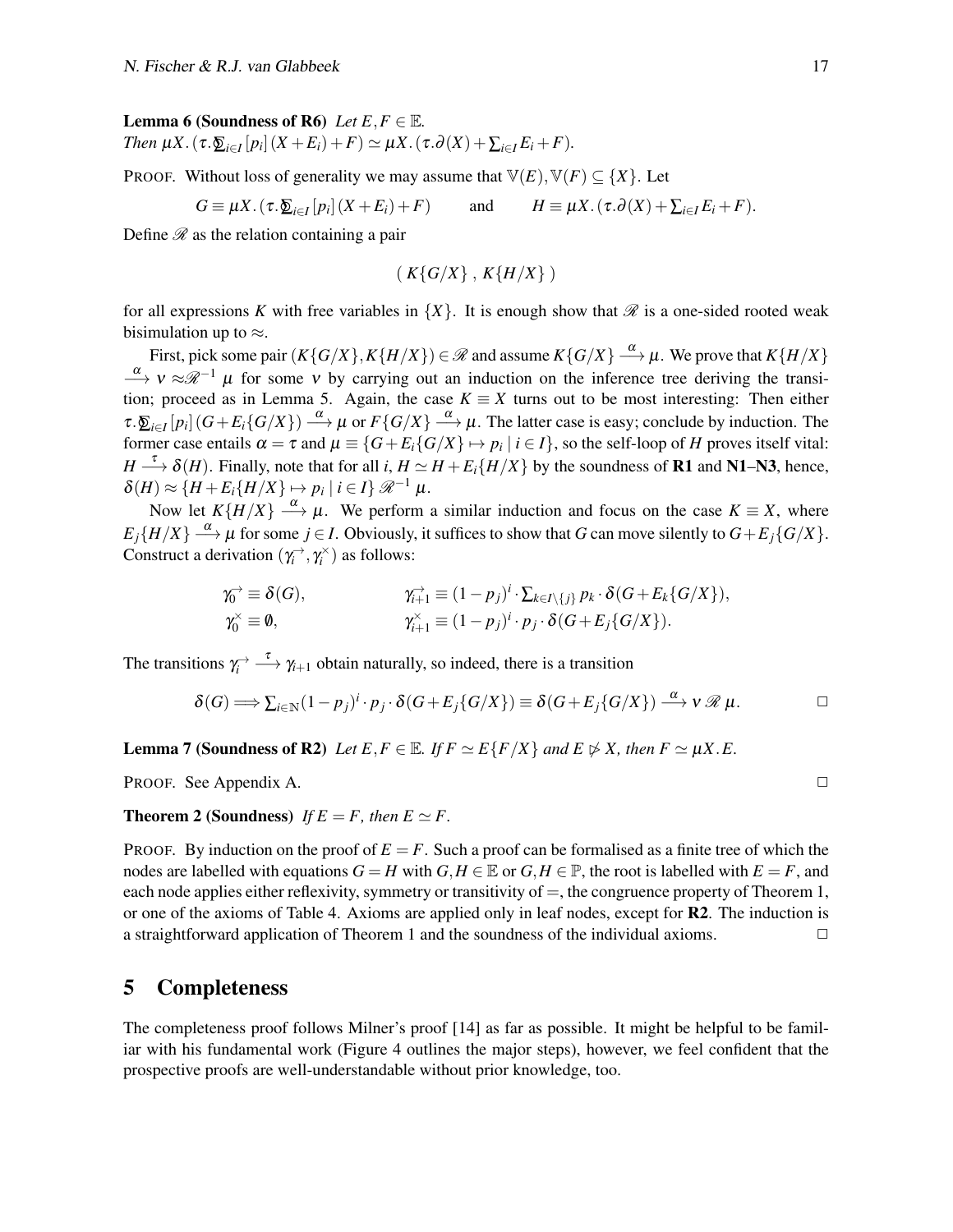<span id="page-17-0"></span>

Figure 4: Milner's completeness proof [\[14\]](#page-50-4) visualised. *E* and *F* are expressions satisfying the equation systems  $\mathscr S$  and  $\mathscr T$ , respectively.



Figure 5: The PA induced by *E*,*F*.

Example 4 The upcoming steps are illustrated by the example depicted in [Figure 5;](#page-17-0) here

$$
E \equiv \mu X. \tau. (\partial(X)_{1/2} \oplus \partial(\tau.X + \tau.a.0 + b.0)),
$$
  
\n
$$
F \equiv b.0 + \tau.\mu Y. (\tau. (\partial(Y)_{2/3} \oplus \partial(a.0)) + b.0).
$$

Note that *E* and *F* are in fact weakly congruent. It is easy to find a weak bisimulation (relate *E* to *F* and to both  $\tau$  successors of *E* and *F*); the root condition is trivial.

#### 5.1 Reduction to guarded expressions

The initial step of the completeness proof transforms an arbitrary expression into an equal, yet guarded one. It turns out that guardedness is a particularly useful property when dealing with equation systems later on. Before we begin, let us briefly discuss which guardedness notion suits our context.

Recall that we introduced probabilistic and nonprobabilistic guardedness; it might not be obvious why we cannot reduce to nonprobabilistically guarded expressions in general! To see this, consider the PA depicted in [Figure 6,](#page-19-0) which is induced by the expression *G* with

$$
G \equiv \mu X. \tau. (\partial (\mu Y. b. Y)_{1/2} \oplus \partial (\tau. (\partial (\mu Y. a. Y)_{1/2} \oplus \partial (X)))),
$$
  
\n
$$
H \equiv \tau. (\partial (\mu Y. a. Y)_{1/2} \oplus \partial (G)).
$$

*G* happens to be probabilistically guarded, but nonprobabilistically unguarded. Now, a nonprobabilistically guarded, equal PA is required to collapse the states *G* and *H* that currently establish the problematic τ-loop. Clearly this is not possible; the state *G* is able to reach the left state with maximal probability  $<\frac{1}{2}$  $\frac{1}{2}$ , whereas *H* may reach the same state with probability  $> \frac{1}{2}$  $\frac{1}{2}$ . Hence, *G* and *H* are not bisimilar and there cannot exist a nonprobabilistically guarded expression equal to *G*.

Fortunately, it is possible to transform any expression into a probabilistically guarded expression. We begin by asserting the following lemma:

<span id="page-17-1"></span>**Lemma 8** Let E be some expression and let  $E \triangleright X$ . Then  $E = E + X$ .

PROOF. The statement is shown by proving a stronger claim. Let  $E \supset V$  for some  $V \subset V$ . Then one of the following statements holds: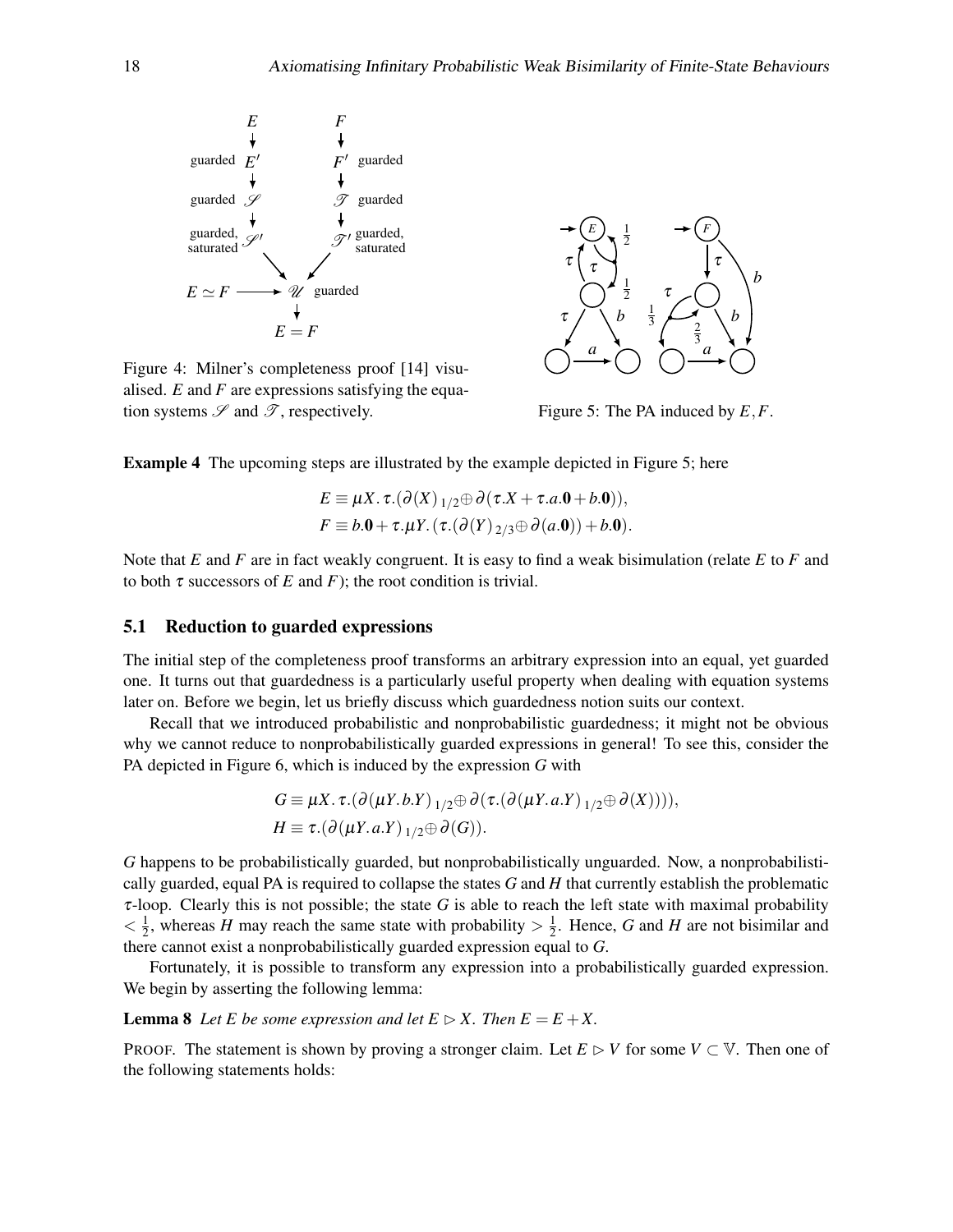- <span id="page-18-0"></span>(1)  $V = \{X\}$  for some *X* and  $E = E + X$ ,
- <span id="page-18-1"></span>(2)  $V = \{X_1, \ldots, X_n\}$  with  $n > 1$  and  $E = E + \tau \cdot \underline{\mathfrak{D}}_{i=1}^n [p_i] \underline{\mathfrak{D}}_{j \in J_i} [q_{i,j}] (F_{i,j} + X_i)$  for some expressions  $F_{i,j}$  and probabilities  $p_i$  and  $q_{i,j}$ .

First, analyse the two cases: [\(1\)](#page-18-0) primitively extends the non-probabilistic case, whereas [\(2\)](#page-18-1) is new in the context of probabilistic prefixing. Intuitively, this case states that even if there are two or more variables unguarded in  $E$ , then there has to be some  $\tau$  prefixing in  $E$ , that may be dragged out. We show the claim by an induction on the structure of *E*.

 $E \equiv 0$ : This case yields a contradiction, since  $E \triangleright V$ .

 $E \equiv Y$  for some variable *Y*: First, let  $V = \{X\}$ , thus  $X = Y$ . We obtain [\(1\)](#page-18-0) by axiom N3. The other case implies  $|V| > 1$  and hence leads to a contradiction.

 $E \equiv \alpha \cdot \sum_{k \in I} [p_k] F_k$ : We have an unguarded occurrence in *E*, hence  $\alpha = \tau$ . First, assume that  $E \triangleright \{X\}$ , so we additionally obtain  $F_k \triangleright \{X\}$  for all  $k \in I$ . Then:

| E                                                                  |                |
|--------------------------------------------------------------------|----------------|
| $\equiv \tau . \underline{\delta}_{k\in I} \left[ p_k \right] F_k$ |                |
| $= \tau \cdot \sum_{k \in I} [p_k] (F_k + X)$                      | induction      |
| $= \tau \cdot \sum_{k \in I} [p_k] (F_k + X) + X$                  | T <sub>2</sub> |
| $=\tau.\underline{\delta}_{k\in I}[p_k]F_k+X$                      | induction      |
| $\equiv E+X.$                                                      |                |

So assume that  $V = \{X_1, \ldots, X_n\}$  and let each  $F_k \rhd V_k \subseteq V$ , such that  $V = \bigcup_{k \in I} V_k$ . Now consider each *k* individually: If  $|V_k| = 1$ , then by induction  $F_k = F_k + X$ . Thus, for an arbitrary probabilistic expression *P*:

$$
\tau.(\partial(F_k)_{p_k} \oplus P)
$$
\n
$$
= \tau.(\partial(F_k + X)_{p_k} \oplus P)
$$
\n
$$
= \tau.(\partial(\tau. \partial(F_k + X))_{p_k} \oplus P)
$$
\n
$$
= \tau.(\partial(F_k + \tau. \partial(F_k + X))_{p_k} \oplus P).
$$
\nT2

If  $|V_k| > 1$  instead, then by induction there are expressions  $G_{k,i,j}$ , such that  $F_k = F_k + \tau \cdot \sum_{i=1}^n [q_{k,i}] \sum_{j \in J_{k,i}} [r_{k,i,j}] (G_{k,i,j} + X_i)$ . In any case:

$$
E
$$
  
\n
$$
\equiv \tau \cdot \underline{\Sigma}_{k \in I} [p_k] F_k
$$
  
\n
$$
= \tau \cdot \underline{\Sigma}_{k \in I} [p_k] (F_k + \tau \cdot \underline{\Sigma}_{i=1}^n [q_{k,i}] \underline{\Sigma}_{j \in J_{k,i}} [r_{k,i,j}] (G_{k,i,j} + X_i))
$$
  
\n
$$
= E + \tau \cdot \underline{\Sigma}_{k \in I} [p_k] \underline{\Sigma}_{i=1}^n [q_{k,i}] \underline{\Sigma}_{j \in J_{k,i}} [r_{k,i,j}] (G_{k,i,j} + X_i)
$$
  
\n
$$
= E + \tau \cdot \underline{\Sigma}_{i=1}^n [\sum_{k \in I} q_{k,i}] \underline{\Sigma}_{k \in I, j \in J_{k,i}} [p_k \cdot s_{k,i,j}] (G_{k,i,j} + X_i),
$$
  
\n
$$
= \text{indexing}
$$

 $\text{where } s_{k,i,j} = r_{k,i,j} \cdot q_{k,i}/(\sum_{k \in I} q_{k,i}).$ 

*E* ≡  $\mu$ *Y*.*F*: First, assume that *V* = {*X*}, so *X* ≠ *Y*. We either obtain *F* ⊳ {*X*} or *F* ⊳ {*X,Y*}, where the former case is easier, so we focus only on the latter one. Then  $F = F + \tau \cdot (\sum_{j \in I} [q_j] (G_j + X)_{p \oplus j}$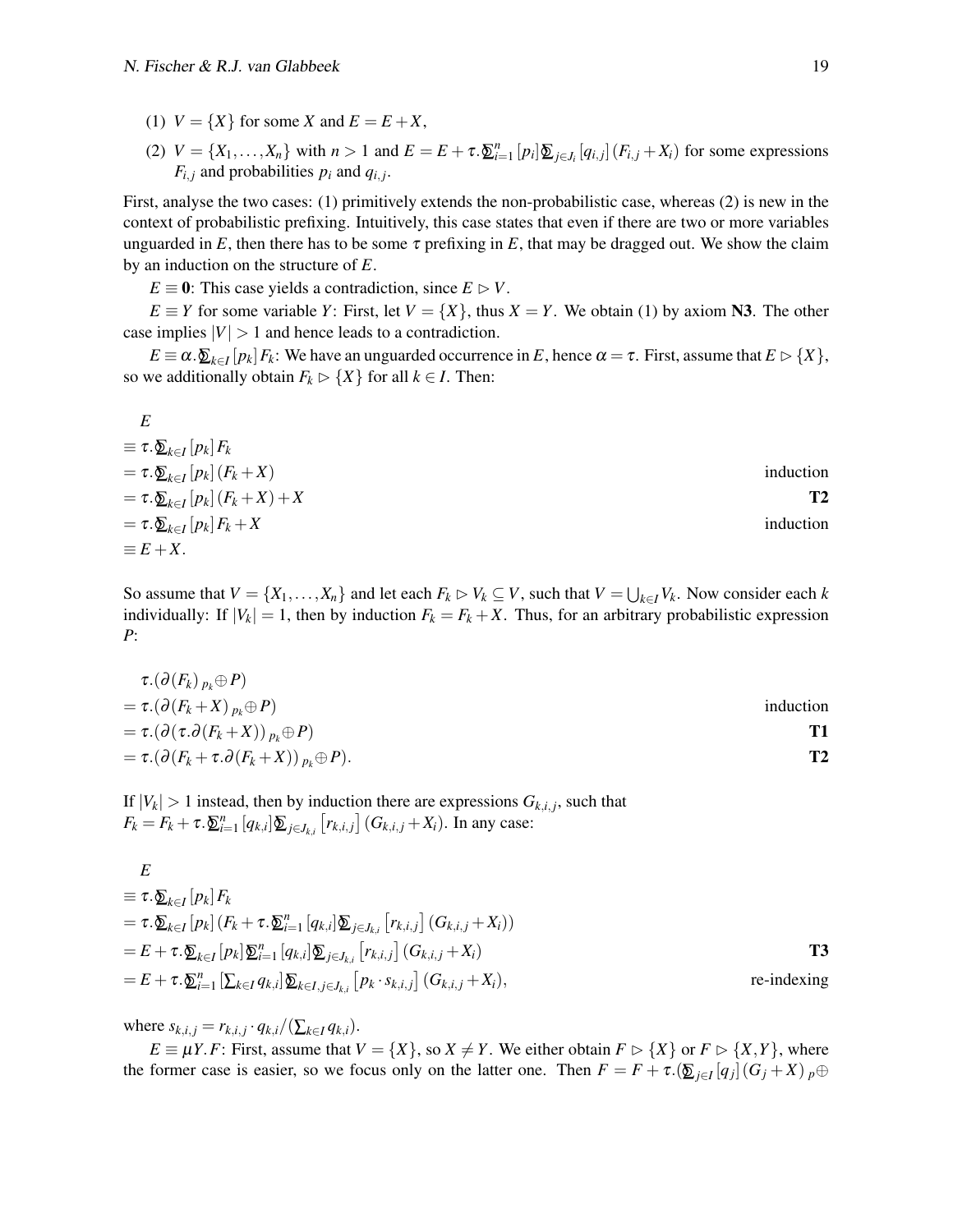<span id="page-19-0"></span>

Figure 6: The PA induced by some nonprobabilistically unguarded *G*, for which there is no nonprobabilistically guarded *G*<sup> $\prime$ </sup> with  $G \simeq G'$ .



Figure 7:  $E$  is transformed into a guarded expression  $E'$ .

 $\sum_{j \in J} [r_j](H_j + Y)$  for some expressions  $G_j$  and  $H_j$ . Now:

$$
E
$$
  
\n
$$
\equiv \mu Y.F
$$
  
\n
$$
= \mu Y.(F + \tau .(\underbrace{\mathbf{\Sigma}}_{j\in I}[q_j](G_j + X)_{p} \oplus \underbrace{\mathbf{\Sigma}}_{j\in J}[r_j](H_j + Y)))
$$
 induction  
\n
$$
= \mu Y.(F + \tau .\underbrace{\mathbf{\Sigma}}_{j\in I}[q_j](G_j + X))
$$
  
\n
$$
= \mu Y.(F + X) + \tau .\underbrace{\mathbf{\Sigma}}_{j\in I}[q_j](G_j + X))
$$
  
\n
$$
= \mu Y.(F + X)
$$
  
\n
$$
= (\chi + F)\{\mu Y.(F + X)/Y\}
$$
  
\n
$$
= F\{\mu Y.F/Y\} + X
$$
  
\n
$$
= \mu Y.F + X
$$
  
\n
$$
= E + X.
$$

The case [\(2\)](#page-18-1) is solved analogously.

 $E \equiv F + G$ : W.l.o.g. let  $F \supset V$ . Case [\(1\)](#page-18-0) yields  $F = F + X$  for  $V = \{X\}$ . We immediately conclude  $\Box$  by  $E \equiv F + G = F + X + G = F + G + X \equiv E + X$ . The second case is shown trivially, too.

Again, the transformations performed by the next theorem are basically identical to Milner's ideas: First, we collapse all strongly connected components (sets of states in which any two states may reach each other according to  $\implies$ ) into single states using **R6**. Finally, all  $\tau$ -transitions looping in a state with probability 1 are removed by R5.

Before stating the general proof, recall the example from before:

**Example 5** The expression  $F$  is already probabilistically guarded, so consider  $E$ ; the transformation is shown in [Figure 7.](#page-19-0) [Lemma 8](#page-17-1) yields  $E = \mu X \cdot \tau \cdot (\partial(X)_{1/2} \oplus \partial(X + \tau \cdot X + \tau \cdot a \cdot \mathbf{0} + b \cdot \mathbf{0}))$ , which is transformed into  $\mu X$ . ( $\tau.X + \tau.a.0 + b.0$ ) by **R6**. Here  $I = \{1, 2\}$ ,  $E_1 \equiv 0$ ,  $E_2 \equiv \tau.X + \tau.a.0 + b.0$  and  $F \equiv 0$ . We achieve guardedness after applying **R5** to obtain  $E' \equiv \mu X \cdot \tau \cdot (\tau.a.0 + b.0)$ .

<span id="page-19-1"></span>**Theorem 3** For every expression E, there exists a guarded expression E' with  $E = E'$ .

PROOF. To transform  $E$  into a guarded expression, we need to transform every recursion  $\mu X$ . F occurring as a subterm in  $E$ . We perform an induction over the nesting depth of the recursion  $\mu X$ .  $F$  to assert that there is some expression  $F'$  satisfying: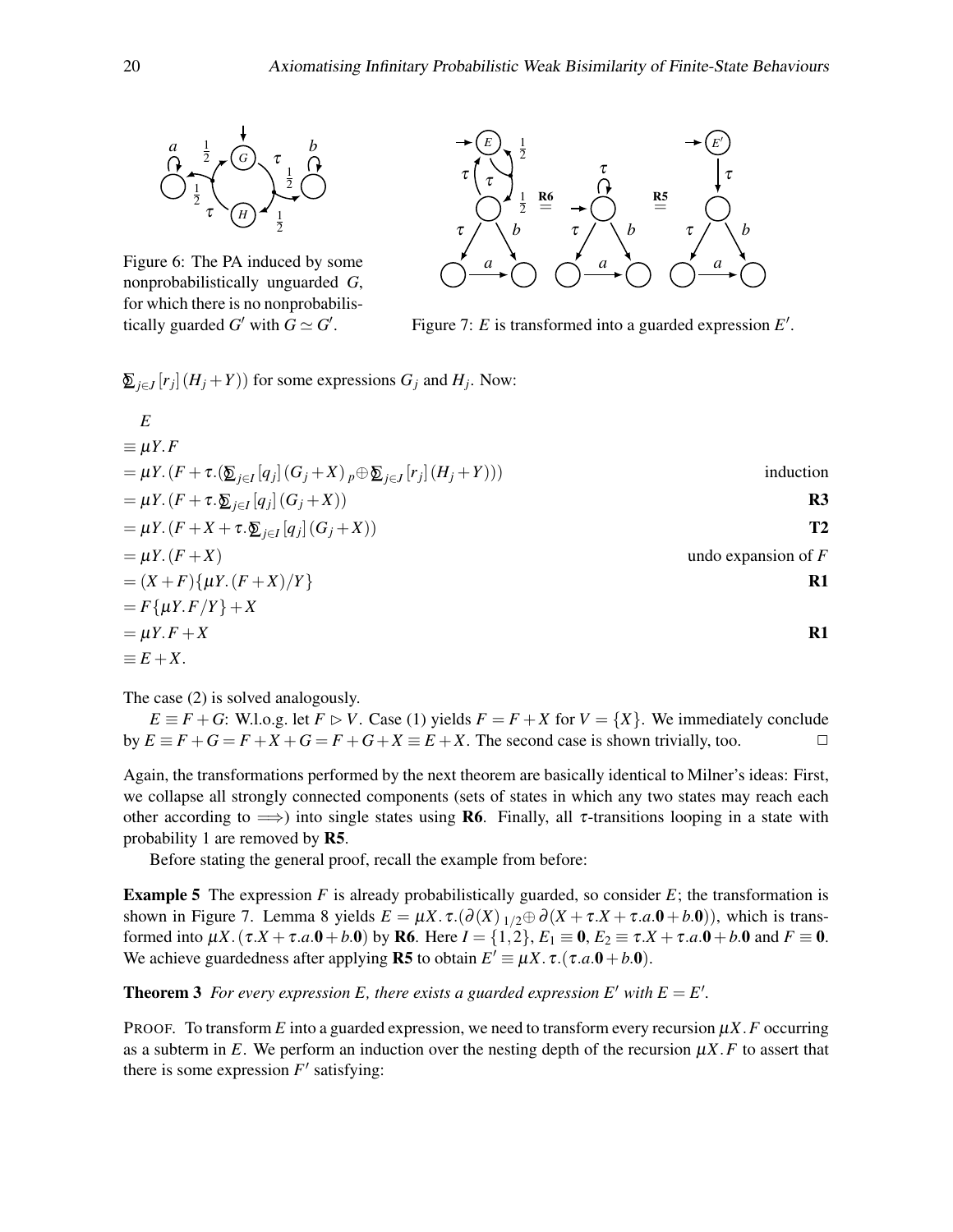- <span id="page-20-0"></span>(1)  $\mu X.F'$  is guarded,
- <span id="page-20-1"></span>(2) no free, unguarded occurrence of a variable *Y* in  $F'$  lies within a recursion in  $F'$ ,
- <span id="page-20-2"></span>(3)  $\mu X.F = \mu X.F'$ .

If there is no recursion occurring as a subterm of *F*, we may skip one paragraph by choosing  $F' \equiv F$ .

Otherwise, we assume inductively that every top-level nested recursion µ*Y*.*G* yields some expression  $G'$  satisfying [\(1\),](#page-20-0) [\(2\)](#page-20-1) and [\(3\).](#page-20-2) Here, a top-level recursion shall denote a recursion contained in  $F$ , but not contained in any recursion in between. By [\(3\)](#page-20-2) and **R1** we have  $\mu Y \cdot G = \mu Y \cdot G' = G' \{ \mu Y \cdot G'/Y \}$ . Let *F*<sup> $\prime$ </sup> be the expression *F* after simultaneously replacing every top-level recursion  $\mu$ *Y*. *G* by *G*<sup> $\prime$ </sup>{ $\mu$ *Y*. *G*<sup> $\prime$ </sup>/*Y*}. Then obviously  $F = F'$ . Moreover, we observe that [\(2\)](#page-20-1) is also satisfied. To see that, consider a free, unguarded occurrence of a variable  $Z$  in  $F'$ . Suppose that  $Z$  occurs within a recursion, i.e. within some term  $\mu$ *Y*.*G*', where  $\mu$ *Y*.*G*' only occurs within some term  $G'\{\mu$ *Y*.*G*'/*Y*}. However, due to [\(1\)](#page-20-0) we know that each occurrence of  $Y$  within  $G'$  is guarded, leading to the contradiction that every occurrence of  $Z$ within  $\mu Y$ . *G*<sup> $\prime$ </sup> within *F*<sup> $\prime$ </sup> is guarded.

In both cases we find an expression  $F' = F$  satisfying [\(2\).](#page-20-1) It remains to transform  $F'$  into an expression  $F''$  that preserves [\(2\)](#page-20-1) and additionally satisfies [\(1\)](#page-20-0) and [\(3\).](#page-20-2) If *X* only occurs guarded in  $F'$ , then we trivially choose  $F'' \equiv F'$  and conclude.

Thus, assume that  $X$  occurs unguarded in  $F'$ . We repeat the following steps, until each unguarded occurrence of  $X$  in  $F'$  is eliminated. Recall that none of these occurrences is contained within a recursion, due to  $(2)$ .

If each unguarded occurrence of *X* does not lie within a prefix expression, then  $F' = X + F''$ , where *X* does not occur unguarded in  $F''$ . By R4, we are allowed to remove the *X* term, which establishes [\(3\).](#page-20-2)

Otherwise,  $F' = \tau \cdot \sum_{i \in I} [p_i] G_i + H$  for some expressions  $G_i$  not guarding *X*. Thus:

$$
\mu X.F'
$$
  
=  $\mu X. (\tau.\underline{\Sigma}_{i\in I}[p_i]G_i + H)$   
=  $\mu X. (\tau.\underline{\Sigma}_{i\in I}[p_i](G_i + X) + H)$   
=  $\mu X. (\tau.\partial(X) + \Sigma_{i\in I}G_i + H).$  Lemma 8  
66

Each non-prefixed unguarded occurrence of *X* within some *G<sup>i</sup>* or *H* is eliminated as in the previous case. Note that the maximum nesting-depth of  $\tau$  prefixes around *X* in all  $G_i$  has decreased, so we inductively continue this transformation until the  $G_i$  and  $H$  are free of unguarded  $X$  occurrences. Ultimately, it remains to apply **R5** to get rid of the  $\tau.\partial(X)$  term; we conclude by taking  $F'' \equiv \tau.(\sum_{i \in I} G_i + H)$ .  $\Box$ 

#### 5.2 Equation systems

As already mentioned, *equation systems* (ESs) are an important ingredient of our completeness proof. We prefer reasoning about ESs over plain expressions, because the former naturally express recursions in a standardised form.

Formally, for variables  $\vec{X} = (X_1, \ldots, X_n)$  and expressions  $\vec{S} = (S_1, \ldots, S_n)$ , let  $\mathscr{S} : \vec{X} = \vec{S}$  denote an equation system with *formal variables*  $\vec{X}$ . Sometimes we write  $\tilde{X}$  to address the corresponding set  ${X_1, \ldots, X_n}$ . All non-formal variables occurring in some expression  $S_i$  are called *free* and we denote  $V(\mathscr{S})$  as the set of all free variables in  $\mathscr{S}$ . We say an ES  $\mathscr{S} : \vec{X} = \vec{S}$  is *satisfied* by some expression *E*, if there exist expressions  $\vec{E} = (E_1, \ldots, E_n)$  with  $E = E_1$ , such that  $\vec{E} = \vec{S} \{\vec{E}/\vec{X}\}\$ according to our axioms.

<span id="page-20-3"></span>Before we continue clarifying the intuition behind ESs, let us first introduce an important property, which we almost always presuppose: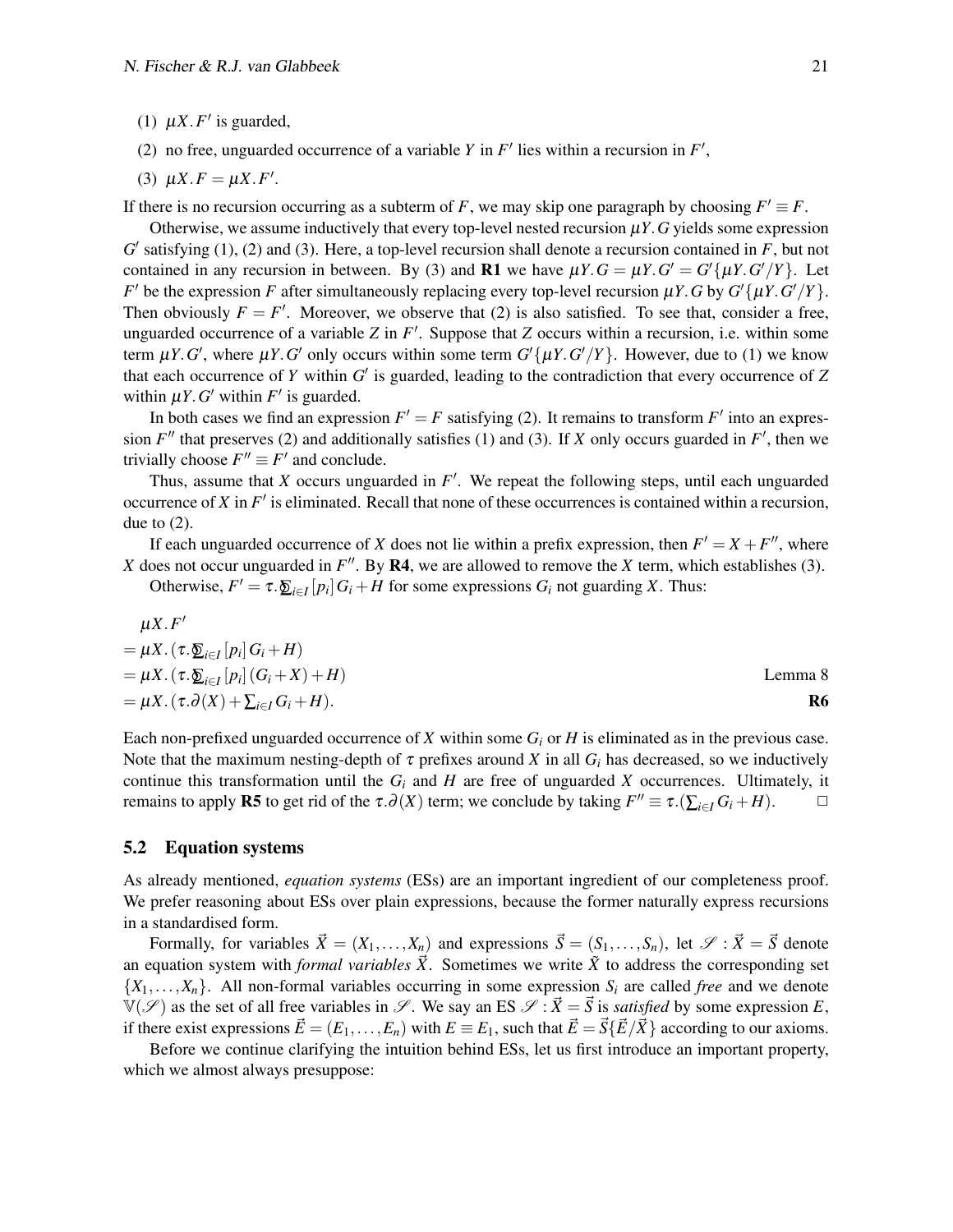**Definition 8 (Standardness)** An equation system  $\mathscr{S}$  :  $\vec{X} = \vec{S}$  with  $\vec{X} = (X_1, \ldots, X_n)$  and  $\vec{S} = (S_1, \ldots, S_n)$ is called *standard* if every expression *S<sup>i</sup>* has the shape

$$
S_i \equiv \sum_j \alpha_{i,j} \cdot \sum_{k=1}^n [p_{i,j,k}] X_k + \sum_j V_{i,j},
$$

where  $V_{i,j} \in \mathbb{V}(\mathscr{S})$ .

Intuitively, just like expressions, we continue visualising standard equation systems (SESs) as PA: The formal variables may be interpreted as states and the transition relation  $\longrightarrow_{\mathscr{S}} \subseteq \tilde{X} \times \mathbb{A} \times \mathscr{D}_{-1}(\tilde{X})$  is characterised by

$$
X_i \xrightarrow{\alpha} \mathscr{S} \mu \quad \text{iff} \quad S_i \xrightarrow{\alpha} \mu,
$$

according to our operational semantics. Note that this definition crucially depends on the standardness property; otherwise  $\mu$  might support expressions not contained in  $\tilde{X}$ .

Example 6 Consider the expressions *E* and *F* from [Example 4,](#page-16-1) after being transformed into guarded expressions. The following SES  $\mathscr S$  (resp.  $\mathscr T$ ) is satisfied by *E* (resp. *F*):

$$
\mathscr{S}: X_1 = \tau.X_2,
$$
  
\n
$$
X_2 = \tau.X_3 + b.X_4,
$$
  
\n
$$
X_3 = a.X_4,
$$
  
\n
$$
X_4 = \mathbf{0},
$$
  
\n
$$
\mathscr{S}: Y_1 = b.Y_4 + \tau.Y_2,
$$
  
\n
$$
Y_2 = \tau.(\partial(Y_2)_{2/3} \oplus \partial(Y_3)) + b.Y_4,
$$
  
\n
$$
Y_3 = a.Y_4,
$$
  
\n
$$
Y_4 = \mathbf{0}.
$$

Let us prove that *F* satisfies  $\mathscr{T}$ , exemplary. Choose expressions  $\vec{F} = (F_1, \ldots, F_4)$  with  $F \equiv F_1 \equiv b \cdot 0 +$  $\tau.\mu Y.(\tau.(\partial(Y)_{2/3} \oplus \partial(a.0)) + b.0), F_2 \equiv \mu Y.(\tau.(\partial(Y)_{2/3} \oplus \partial(a.0)) + b.0), F_3 \equiv a.0$  and  $F_4 \equiv 0$ . Now plug these values into the equations of  $\mathscr T$  by replacing each  $Y_i$  by  $F_i$ . The axiom **R1** is required to prove the second equation, the others are trivial.

The next section generalises what we have achieved here for this particular example: All guarded expressions satisfy some (guarded) SES.

There are some other important properties that we rely on later in this proof. We have already defined a strong transition relation  $\stackrel{\alpha}{\longrightarrow} \varphi$  on SESs, let weak transitions  $\Longrightarrow_{\varphi}$  and  $\stackrel{\alpha}{\Longrightarrow}_{\varphi}$  be defined as before using derivations.

**Definition 9 (Guardedness)** A standard equation system  $\mathcal{S}: \vec{X} = \vec{S}$  is called *(probabilistically) guarded*, if there exists no *i*, such that  $\delta(X_i) \stackrel{\tau}{\Longrightarrow} \mathcal{S}(\overline{X_i})$ .

<span id="page-21-0"></span>**Definition 10 (Saturatedness)** A standard equation system  $\mathcal{S}: \vec{X} = \vec{S}$  is called *saturated*, if the following conditions hold:

- (i) whenever  $\delta(X_i) \stackrel{\alpha}{\Longrightarrow} \mathcal{J} \mu$ , then also  $\delta(X_i) \stackrel{\alpha}{\longrightarrow} \mathcal{J} \mu$ ,
- <span id="page-21-1"></span>(ii) whenever  $\delta(X_i) \Longrightarrow_{\mathcal{S}} \mu$  and  $V \in V(\mathcal{S})$  occurs in  $S_j$  for all *j* with  $\mu(X_j) > 0$ , then *V* occurs in  $S_i$ .

Note that both definitions essentially coincide with Milner's versions in the nonprobabilistic setting. However, asserting these properties when dealing with infinitary probabilistic weak transitions results in a substantial overhead in many of the following steps.

Hereinafter, it proves useful to introduce some handy notation: When considering some probability distribution  $\mu$  over  $\tilde{X}$ , we sometimes write  $\mu[\tilde{X}]$  to clarify the domain of  $\mu$ . Furthermore, we may write  $\mu[\vec{S}]$  to cast  $\mu$  to a distribution over the expressions in  $\vec{S}$ , i.e.  $\mu[\vec{S}] = \{S_j \mapsto \mu(X_j)\}.$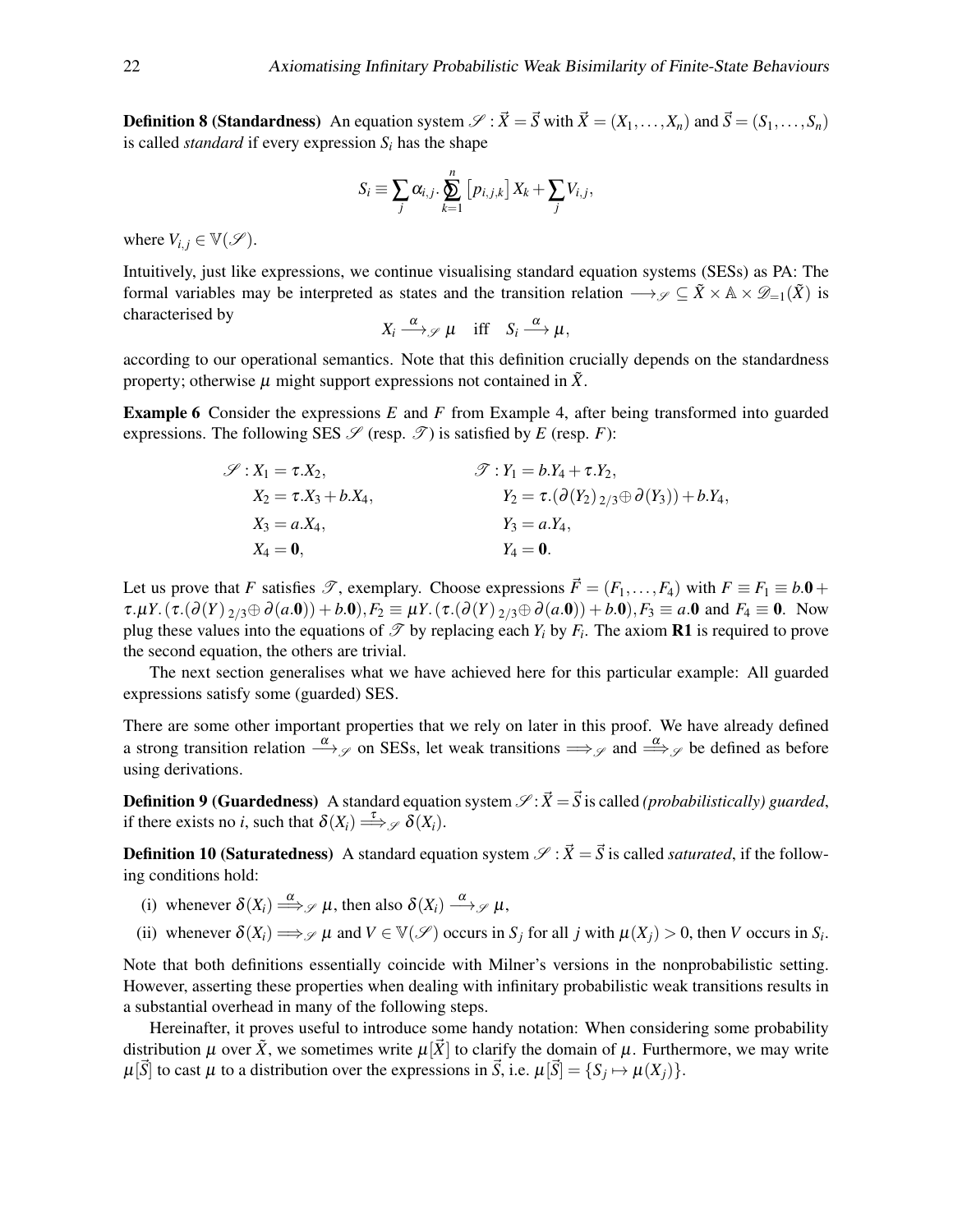#### 5.3 Equational characterisation

The completeness proof continues by transforming a given (guarded) expression *E* into an SES  $\mathscr{S}$  satisfied by E. In fact, we construct  $\mathscr S$  to be guarded and maintain this property until the very end of the completeness proof, where it becomes highly significant.

Although the general idea à la Milner carries over easily, the details of proving  $\mathscr S$  being guarded turn out to be quite complex.

<span id="page-22-4"></span>Theorem 4 (Equational characterisation) *Given some guarded expression E, there is a guarded SES*  $\mathscr S$  with free variables in  $\mathbb V(E)$  satisfied by E.

**PROOF.** See [Appendix B.](#page-42-0)  $\Box$ 

#### 5.4 Saturation

The next step of the completeness proof transforms the guarded SESs obtained by the previous section into saturated, guarded SESs.

Milner's saturation proof proceeds essentially as follows: We simply shortcut along every weak transition of the ES until we reach saturatedness. Note that there are two implicit assumptions: There is only a finite number of different weak transitions and each weak transition is of finite length. Unfortunately, both assumptions fail in our context! We use infinitary probabilistic weak transitions defined by derivations, i.e. infinite sequences. Furthermore, the number of weak transitions is not guar-anteed to be bounded: Consider the PA in [Figure 3.](#page-5-0) There exist transitions  $s \stackrel{\tau}{\Longrightarrow} \{s \mapsto \frac{1}{2}, t \mapsto \frac{1}{2}\},$  $s \stackrel{\tau}{\Longrightarrow} \{s \mapsto \frac{1}{4}, t \mapsto \frac{3}{4}\}, \dots$ , more precisely: there exists a transition  $s \stackrel{\tau}{\Longrightarrow} \{s \mapsto (\frac{1}{2})^k, t \mapsto 1 - (\frac{1}{2})^k\}$  for a  $(\frac{1}{2})^k, t \mapsto 1 - (\frac{1}{2})^k$  $\frac{1}{2}$  $\left\{ \frac{k}{2} \right\}$  for all  $k \geq 1$ . Even worse: We already observed that weak transitions are convex, thus the amount of different weak transitions is uncountable.

We deal with these issues by strongly exploiting an important result of [\[3\]](#page-49-4), originating from Markov Decision Theory [\[15\]](#page-50-10):

<span id="page-22-1"></span>Proposition 11 ([\[3\]](#page-49-4)) *In a finite-state PA with finitely many transitions*[2](#page-22-0) *, for a fixed* ν *and any action* α*, there is a finite set of distributions*  $\{\mu_1,\ldots,\mu_m\}$ *, such that*  $v \stackrel{\alpha}{\Longrightarrow}\mu_i$  for all i and whenever  $v \stackrel{\alpha}{\Longrightarrow}\mu$ *, then*  $\mu$  *is a convex combination of*  $\mu_1, \ldots, \mu_m$ *.* 

Using this fact, the first infinity is solved: In every ES  $\mathscr{S} : \vec{X} = \vec{S}$ , there is only a finite number of 'states' *Xi* , and for each one [Proposition 11](#page-22-1) yields a finite number of interesting transitions. So all in all, there is only a finite number of weak transitions left that needs to be translated into strong transitions. We continue with another related result of [\[3\]](#page-49-4):

<span id="page-22-3"></span>Proposition 12 ([\[3\]](#page-49-4)) *In a finite-state PA with finitely many transitions, for a fixed* ν*, there is a finite set of stationary policies*  $\{\Theta_1,\ldots,\Theta_m\}$  *deriving transitions*  $v \Longrightarrow^{\Theta_i} \mu_i$ *, such that whenever*  $v \Longrightarrow \mu$ *, then*  $\mu$ *is a convex combination of*  $\mu_1, \ldots, \mu_m$ *.* 

Here, a stationary policy  $\Theta: S \to \mathcal{D}_{\leq 1}(S)$  resolves the nondeterministic choice in each state of the PA by scheduling a target subdistribution, i.e. whenever  $\Theta(s) = \mu$ , then  $|\mu| \cdot \delta(s) \stackrel{\tau}{\longrightarrow} \mu$ . The non-assigned part of the subdistribution corresponds to stopping in the respective state. A weak transition  $v \Longrightarrow \mu$  is derivable by some stationary policy  $\Theta$ , denoted by  $v \Longrightarrow^{\Theta} \mu$ , if<sup>[3](#page-22-2)</sup>

$$
\mu = \sum_{s_0 \cdots s_i \in S^+} \nu(s_0) \cdot (\prod_{j=0}^{i-1} \Theta(s_j)(s_{j+1})) \cdot (1 - |\Theta(s_i)|) \cdot \delta(s_i).
$$

<span id="page-22-2"></span><span id="page-22-0"></span><sup>2</sup>The authors of [\[3\]](#page-49-4) refer to PA with a finite amount of states and transitions as *finitary*.

<sup>&</sup>lt;sup>3</sup>The authors of [\[3\]](#page-49-4) introduced (stationary) policies acting on derivations. In our context, we omit the additional definitions for the sake of convenience and settle with the given easily-derivable product formula.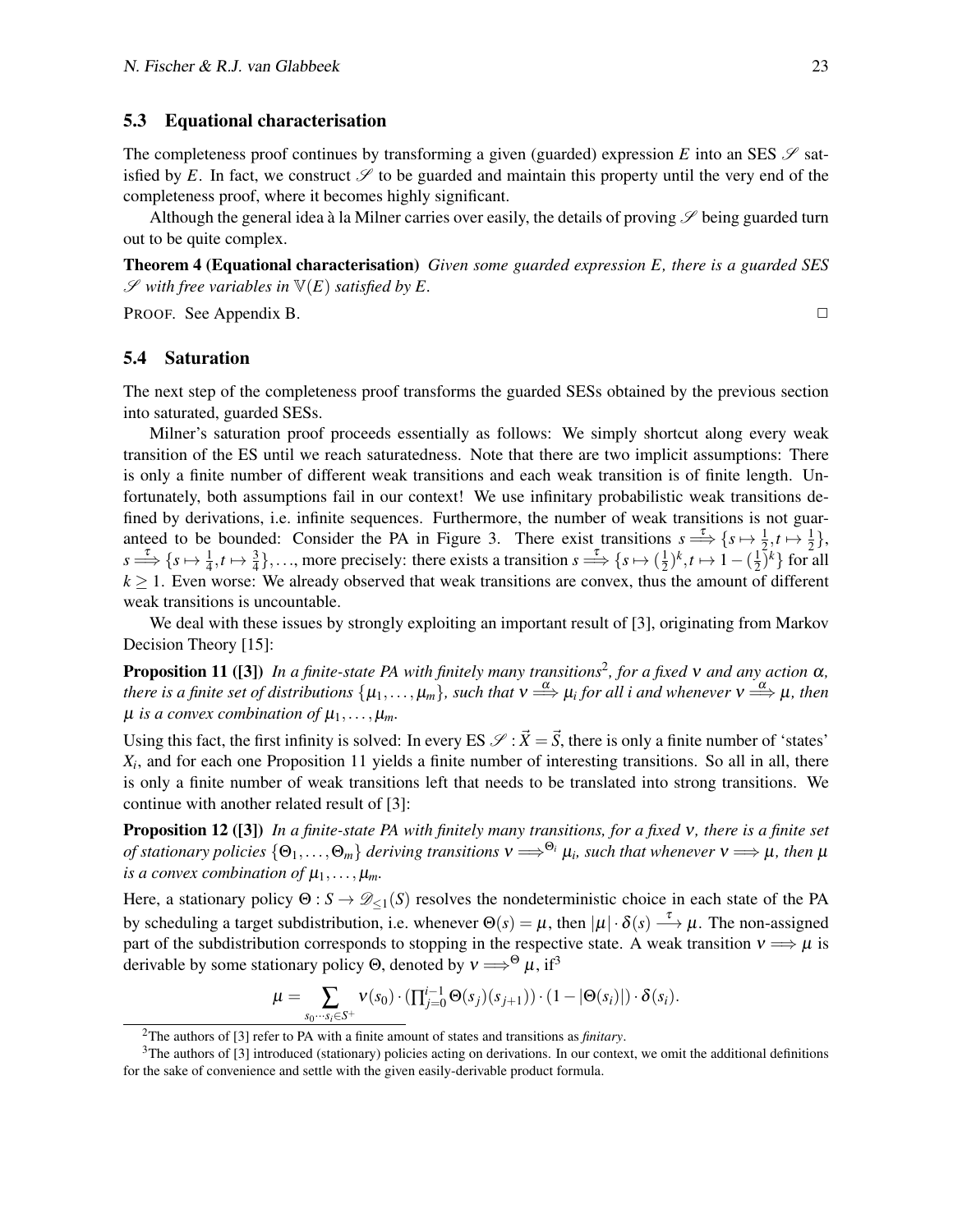#### 5.4.1 Transition trees

So now each transition to be considered is derivable by some stationary policy. The derivation might still be infinite. However, a certain degree of regularity is introduced, which we are going to exploit. To be properly prepared, we introduce a concept equivalent to derivations, namely *transition trees*. A derivation only yields information about the linear course of a transition, meaning that after every step, all target distributions are combined into one single distribution. A transition tree also keeps track of the branching structure, i.e. it assigns probabilities to all possible runs  $s_0 \cdots s_i \in S^+$ .

**Definition 11 (Transition Tree)** A *transition tree* (TT) is a mapping  $\vartheta$  :  $S^* \to \mathscr{D}_{\leq 1}(S)$  satisfying the following conditions, for all  $s_0 \cdots s_i \in S^+$ :

- <span id="page-23-1"></span>(i)  $|\vartheta(s_0 \cdots s_i)| \leq \vartheta(s_0 \cdots s_{i-1})(s_i)$ , and
- <span id="page-23-0"></span>(ii)  $|\vartheta(s_0 \cdots s_i)| \cdot \delta(s_i) \stackrel{\tau}{\longrightarrow} \vartheta(s_0 \cdots s_i).$

We will argue precisely about the correspondence between derivations and transition trees in the next proof (even though we only show one direction), before, we need some definitions: We refer to a *node* as a sequence  $s_0 \cdots s_i \in S^+$ .  $\vartheta(s_0 \cdots s_i)(s_{i+1})$  is interpreted as the probability of following a path with prefix  $s_0 \cdots s_i s_{i+1}$  in the weak transition and the probability of stopping right after reaching  $s_i$  is given by  $\vartheta(s_0 \cdots s_{i-1})(s_i) - |\vartheta(s_0 \cdots s_i)|$ . This motivates the next term: The *volume* of some node  $s_0 \cdots s_i$  is defined as

$$
\mathscr{V}_{\vartheta}(s_0\cdots s_i)=\sum_{s_{i+1}\cdots s_j\in S^*}\left(\vartheta(s_0\cdots s_{j-1})(s_j)-|\vartheta(s_0\cdots s_j)|\right)\cdot \delta(s_j),
$$

which expresses the target probability distribution of the transition induced by  $\vartheta$  after following the sequence  $s_0 \cdots s_i$  through the PA. We say that  $\vartheta$  *starts from*  $\vartheta(\varepsilon)$  and *leads to*  $\sum_{s_0 \in S} \mathcal{V}_{\vartheta}(s_0)$ , which we sometimes denote by  $\vartheta(\varepsilon) \Longrightarrow^{\vartheta} \sum_{s_0 \in S} \mathcal{V}_{\vartheta}(s_0)$ . As already mentioned, transition trees in general are equipotent to derivations, so we are focusing on a restricted subclass, namely *stationary* transition trees:

**Definition 12** A transition tree  $\vartheta$  is called *stationary* (STT) if for all nodes  $s_0 \cdots s_i$  and  $t_0 \cdots t_j$  with  $\vartheta$ (*s*<sup>0</sup> ···*s*<sup>*i*</sup>−1</sub>)(*s*<sup>*i*</sup>) > 0,  $\vartheta$ (*t*<sup>0</sup> ···*t*<sub>*j*</sub>−1</sub>)(*t*<sub>*j*</sub>) > 0 and *s*<sup>*i*</sup> = *t*<sub>*j*</sub>,

$$
\frac{\mathscr{V}_{\vartheta}(s_0\cdots s_i)}{\vartheta(s_0\cdots s_{i-1})(s_i)}=\frac{\mathscr{V}_{\vartheta}(t_0\cdots t_j)}{\vartheta(t_0\cdots t_{j-1})(t_j)}.
$$

So in a stationary transition tree  $\vartheta$ , the volume of any node  $s_0 \cdots s_i$  only depends on  $s_i$ , up to some scalar. This property now allows a finite representation of transition trees, as explained in the following. We call a node  $s_0 \cdots s_i$  *pioneer* if there is no state occurring more than once in the sequence  $s_0 \cdots s_i$ . Furthermore, we call  $s_0 \cdots s_i$  *stopping* if  $\vartheta(s_0 \cdots s_i) = \vartheta$  and *non-stopping* otherwise.

As an example, consider the automaton depicted in [Figure 8a;](#page-24-0) think of a weak transition that stops in both *s* and *t* with probability  $\frac{1}{2}$  and halts in *u* certainly. Otherwise, in *t*, the combined transition leading to both *s* and *u* with probability  $\frac{1}{2}$ , respectively, is scheduled. That weak transition is induced exactly by the following stationary policy Θ:

$$
\Theta(s) = \{t \mapsto \frac{1}{3}, u \mapsto \frac{1}{6}\}, \qquad \Theta(t) = \{s \mapsto \frac{1}{4}, u \mapsto \frac{1}{4}\}, \qquad \Theta(u) = \emptyset.
$$

This transition may as well be drawn as an STT; [Figure 8b](#page-24-0) shows every pioneer, non-stopping node (here each node is labelled only with its last state). The dashed connection leading from *t* back to *s* symbolises a *recursion*. Formally, the tree continues here infinitely long, however, the stationary property allows us to think of a recursive loop instead.

<span id="page-23-2"></span>It is easy to see that this correspondence between stationary policies and STTs holds in general: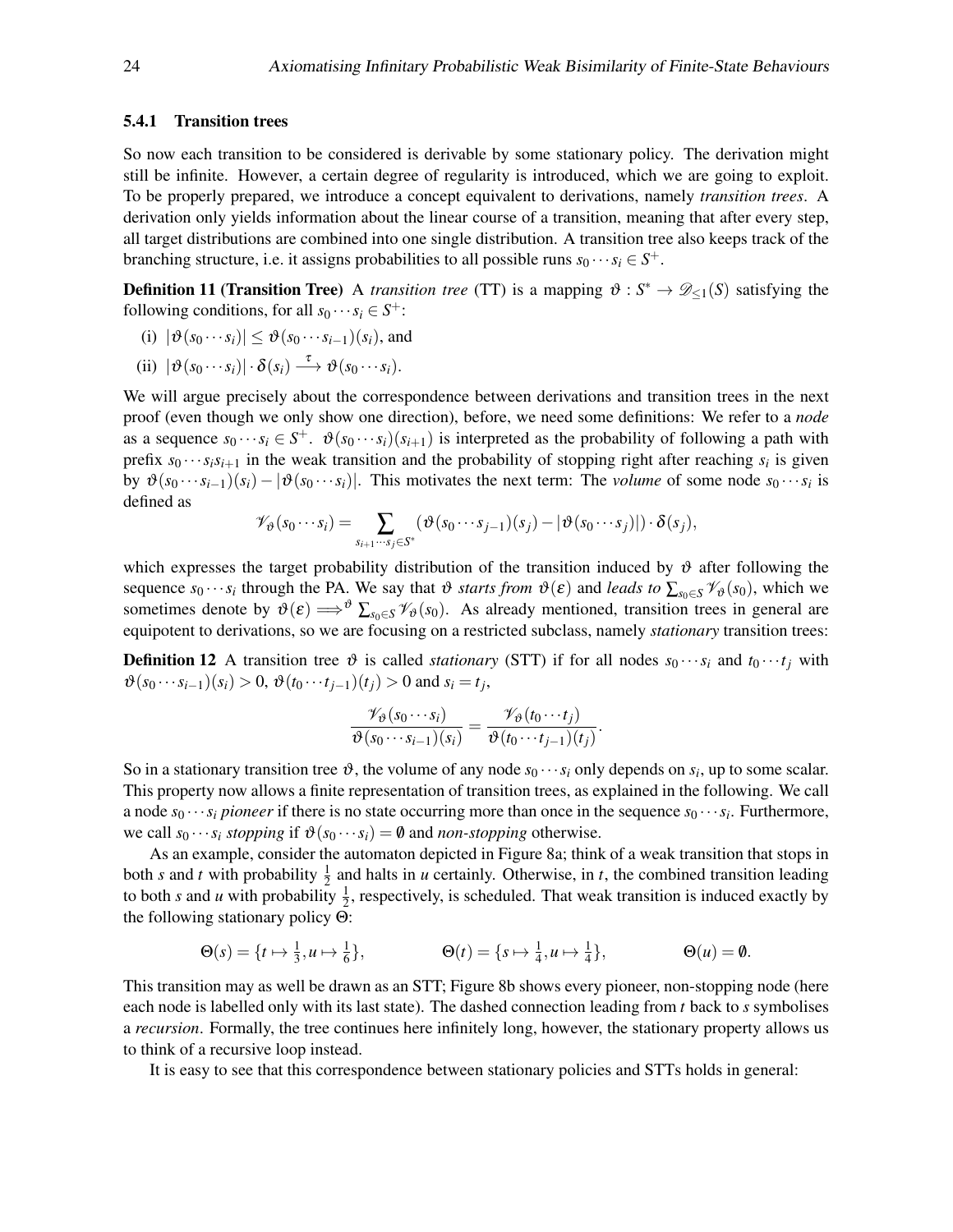<span id="page-24-0"></span>

Figure 8: A weak transition depicted as stationary transition trees.

**Lemma 9** *Whenever*  $v \implies \mu$ *, there is some transition tree*  $\vartheta$ *, such that*  $v \implies^{\vartheta} \mu$ *. Furthermore, if*  $v \Longrightarrow^{\Theta} \mu$  *is derivable by some stationary policy* Θ, then  $\vartheta$  *is stationary.* 

We proceed by presenting two operations on STTs: *shortcutting* and *linearising*. Roughly speaking, shortcutting removes a node and connects its incoming and outgoing transitions appropriately, whereas linearising means removing a node's self-loop. After repeatedly applying these operations, we lastly achieve a TT of depth 1, which is (nearly) equivalent to a strong transition.

The authors of [\[6\]](#page-49-5) have developed an algorithm to compute the minimal quotient PA with respect to  $\approx$ , which conceptually uses both procedures reversely: Instead of expanding the PA by adding transitions, the respective transitions are removed.

Technically, we perform an induction on the size of the transition tree, which is yet to be defined: On the one hand, whenever we shortcut a node, then the number of non-stopping pioneer nodes decreases. On the other hand, whenever a loop is linearised, the number of recursions is guaranteed to decrease. Therefore, the size  $|\vartheta|$  of some stationary transition tree  $\vartheta$  is defined as the sum of all non-stopping, pioneer states and all recursions. Formally, a pioneer node  $s_0 \cdots s_i$  recurs on some node  $s_0 \cdots s_j$  with  $j < i$ , if  $\vartheta(s_0 \cdots s_i)(s_j) > 0$ .

Recall that we are concerned with weak transitions induced by ESs in this section. So whenever we perform one of the two operations, the underlying ES is transformed (only using the axioms), such that the modified STT remains derivable. Hence, given an SES  $\mathcal{S}: \vec{X} = \vec{S}$ , we make sure that both operations return an SES  $\mathscr{T}$  :  $\vec{X} = \vec{T}$ , which is *augmented* with respect to  $\mathscr{S}$ , that is,  $\mathscr{T}$  is satisfied by exactly all expressions satisfying  $\mathscr S$  and meets the syntactical requirement  $T_i \equiv S_i + T'_i$  for some expressions  $T'_i$ . The last condition ensures that every strong transition in  $\mathscr S$  occurs in  $\mathscr T$ , too.

#### 5.4.2 Shortcutting

This operation essentially extends the nonprobabilistic case; the infinitary property of weak transitions does not play a role, here. Nevertheless, we still give a detailed proof, as the technical skeleton introduced in this section requires careful treatment.

<span id="page-24-1"></span>**Lemma 10 (Shortcutting)** Let  $\mathscr{S}$  :  $\vec{X} = \vec{S}$  be a guarded SES and let  $\mu \Longrightarrow^{\vartheta}_{\mathscr{S}}$   $\nu$  for some STT  $\vartheta$ *. If there is a non-stopping, pioneer node*  $\cdots X_i X_j$ *, such that there exists no node recurring in*  $\cdots X_i X_j$ *, then there* is some augmented guarded SES  $\mathscr{T} : \vec{X} = \vec{T}$  with  $\mu \Longrightarrow_{\mathscr{T}}^{\vartheta'}$  $\int_{\mathscr{T}}^{\mathfrak{d}'} v$  for some STT  $\mathfrak{G}'$  with  $|\mathfrak{G}'| < |\mathfrak{G}|$ .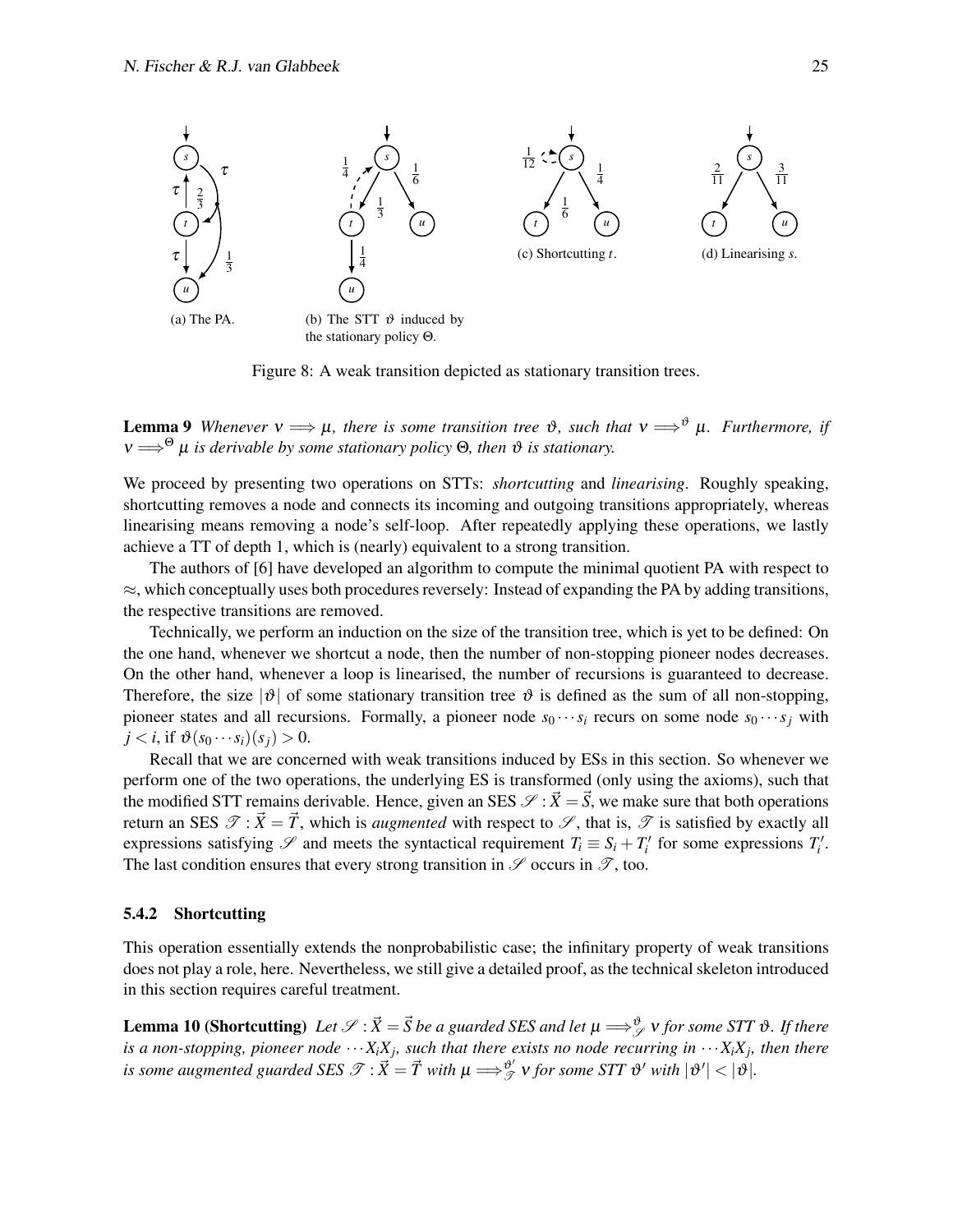PROOF. The key idea is to bypass the node  $\cdots X_iX_j$  whenever it is possible. In detail, if there is a transition leaving  $\cdots X_i X_j$ , we might as well combine this transition with the incoming transition to  $\cdots X_i X_j$ , such that  $\cdots X_i X_j$  is not visited in between. It remains possible that  $\cdots X_i X_j$  is reachable with positive probability, however, then the TT stops here inevitably. The crucial modification of the underlying ES is justified by the axiom T3 (or T4, in fact both axioms are equivalent in this context, since we are only dealing with  $\tau$  actions).

By  $\vartheta$  being a transition tree, we infer that  $|\vartheta(\cdots X_i)| > 0$  and  $|\vartheta(\cdots X_i X_j)| > 0$ . Moreover, there are transitions

<span id="page-25-0"></span>
$$
\delta(X_i) \stackrel{\tau}{\longrightarrow} \frac{1}{|\vartheta(\cdots X_i)|} \cdot \vartheta(\cdots X_i), \qquad (1)
$$

<span id="page-25-1"></span>
$$
\delta(X_j) \stackrel{\tau}{\longrightarrow} \frac{1}{|\vartheta(\cdots X_i X_j)|} \cdot \vartheta(\cdots X_i X_j).
$$
 (2)

Therefore, we conclude that the expressions  $S_i$  and  $S_j$  may be transformed to

<span id="page-25-2"></span>
$$
S_i = S_i + \tau \cdot \sum_{k=1}^n \left[ \frac{\vartheta(\cdots X_i)}{|\vartheta(\cdots X_i)|} (X_k) \right] X_k,
$$
\n(3)

<span id="page-25-3"></span>
$$
S_j = S_j + \tau \cdot \sum_{l=1}^n \left[ \frac{\vartheta(\cdots X_i X_j)}{|\vartheta(\cdots X_i X_j)|} (X_l) \right] X_l.
$$
 (4)

Note that  $(1)$  and  $(2)$  only imply combined transitions. Thus, beside the usual  $+$  axioms, it might have been necessary to apply the convexity axiom C.

We choose  $\mathscr{T}$  :  $\vec{X} = \vec{T}$  as follows:

$$
T_k \equiv \begin{cases} S_k & \text{if } k \neq i, \\ S_i + \tau \cdot \sum_{l=1}^n \left[ \frac{\vartheta(\cdots X_i) - |\vartheta(\cdots X_i X_j)| \cdot \delta(X_j) + \vartheta(\cdots X_i X_j)}{|\vartheta(\cdots X_i)|} (X_l) \right] X_l & \text{if } k = i. \end{cases}
$$

This assignment of *T<sup>i</sup>* yields a transition

<span id="page-25-4"></span>
$$
|\vartheta(\cdots X_i)|\cdot \delta(X_i) \stackrel{\tau}{\longrightarrow} \mathcal{F} \vartheta(\cdots X_i) - |\vartheta(\cdots X_i X_j)|\cdot \delta(X_j) + \vartheta(\cdots X_i X_j),
$$
\n(5)

which is required in the later part of the proof. First, we assert that any expression  $E$  satisfies  $\mathscr S$  if and only if it satisfies  $\mathcal{T}$ . So let *E* satisfy  $\mathcal{S}$ , i.e. we gain expressions  $\vec{E}$ , such that  $\vec{E} = \vec{S} \{ \vec{E} / \vec{X} \}$ . For any  $k \neq i$ , we clearly have  $E_k = S_k \{\vec{E}/\vec{X}\} = T_k \{\vec{E}/\vec{X}\}$ . So consider the interesting case:

$$
E_i
$$
  
=  $S_i \{\vec{E}/\vec{X}\}\$   
=  $S_i \{\vec{E}/\vec{X}\} + \tau \cdot \underline{\sum}_{k=1}^n \left[\frac{\vartheta(\cdots X_i)}{|\vartheta(\cdots X_i)|}(X_k)\right] E_k$  (3)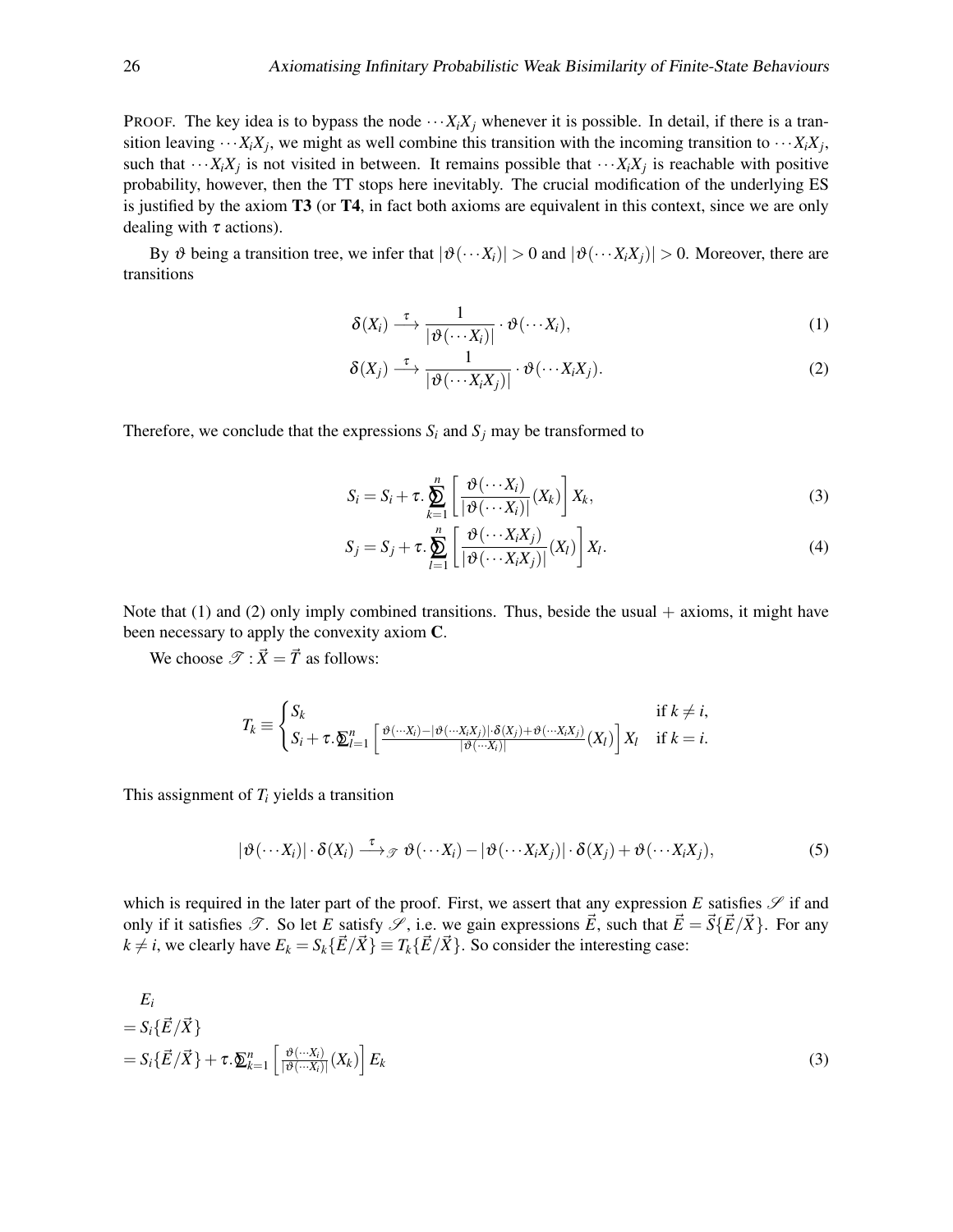<span id="page-26-4"></span><span id="page-26-1"></span><span id="page-26-0"></span>

<span id="page-26-3"></span><span id="page-26-2"></span>Figure 9: Each sequence  $t_0 \cdots t_m \in \tilde{X}^*$  is contained in a specially treated region of  $\vartheta$ .

Recall that  $\vartheta$  is a transition tree, thus it is guaranteed that  $\vartheta(\cdots X_i)(X_j) \geq |\vartheta(\cdots X_iX_j)|$ . This justifies the following expansion:

$$
= S_i\{\vec{E}/\vec{X}\} + \tau.\underline{\delta}_{k=1}^n \left[ \frac{\vartheta(\cdot \cdot x_i) - |\vartheta(\cdot \cdot x_i x_j)| \cdot \delta(x_j) + |\vartheta(\cdot \cdot x_i x_j)| \cdot \delta(x_j)}{|\vartheta(\cdot \cdot x_i)|} (X_k) \right] E_k
$$
  
\n
$$
= S_i\{\vec{E}/\vec{X}\} + \tau. \left(\partial(E_j) \frac{\partial(\cdot \cdot x_i x_j)}{|\vartheta(\cdot \cdot x_j)|} \oplus \underline{\delta}_{k=1}^n \left[ \frac{\vartheta(\cdot \cdot x_i) - |\vartheta(\cdot \cdot x_i x_j)| \cdot \delta(x_j)}{|\vartheta(\cdot \cdot x_i)|} (X_k) \right] E_k \right)
$$
  
\n
$$
= S_i\{\vec{E}/\vec{X}\} + \tau. \left(\partial \left(S_j\{\vec{E}/\vec{X}\} + \tau.\underline{\delta}_{l=1}^n \left[ \frac{\vartheta(\cdot \cdot x_i x_j)}{|\vartheta(\cdot \cdot x_i x_j)|} (X_l) \right] E_l \right)
$$
  
\n
$$
= S_i\{\vec{E}/\vec{X}\} + \tau. \left(\partial \left(S_j\{\vec{E}/\vec{X}\} + \tau.\underline{\delta}_{l=1}^n \left[ \frac{\vartheta(\cdot \cdot x_i x_j)}{|\vartheta(\cdot \cdot x_i x_j)|} (X_k) \right] E_k \right)
$$
  
\n
$$
= S_i\{\vec{E}/\vec{X}\} + \tau. \left(\partial \left(S_j\{\vec{E}/\vec{X}\} + \tau.\underline{\delta}_{l=1}^n \left[ \frac{\vartheta(\cdot \cdot x_i x_j)}{|\vartheta(\cdot \cdot x_i x_j)|} (X_k) \right] E_l \right)
$$
  
\n
$$
= S_i\{\vec{E}/\vec{X}\} + \tau. \left(\left(\sum_{l=1}^n \left[ \frac{\vartheta(\cdot \cdot x_i x_j)}{|\vartheta(\cdot \cdot x_i x_j)|} (X_l) \right] E_l \right) (0 + \tau.\partial(E_k)) \right)
$$
  
\n
$$
= S_i\{\vec{E}/\vec{X}\} + \tau. \left(\left(\sum_{l=1}^n \left[ \frac{\vartheta(\cdot \cdot x_i x_j)}{|\vartheta(\cdot \cdot x_i x_j)|} (X_l) \right] E_l \right) \frac{|\vartheta(\cdot \cdot x_i
$$

$$
\equiv T_i\{\vec{E}/\vec{X}\}.
$$

So  $\mathcal T$  is satisfied by some expression *E* if and only if  $\mathcal S$  is satisfied by *E*. Moreover, the syntactical condition is clearly met, so  $\mathscr T$  is in fact augmented with respect to  $\mathscr S$ . Note that the only strong transition derivable in  $\mathscr{T}$ , but not in  $\mathscr{S}$ , [\(5\)](#page-25-4), exists as a weak transition in  $\mathscr{S}$ . So by some elementary reasoning about weak transitions, we find that the guardedness property holds on  $\mathscr T$  as well.

It remains to show, that there is some STT  $\vartheta'$  smaller than  $\vartheta$  and deriving  $\mu \Longrightarrow_{\mathcal{J}}^{\vartheta'}$  $\overset{\vartheta}{\mathscr{T}}$  *v*. Let  $s_0 \cdots s_k s_{k+1}$ denote the designated sequence from before, i.e.  $s_k = X_i$  and  $s_{k+1} = X_j$ . We assign  $\vartheta^{i}(t_0 \cdots t_m)$  depending on the region in which  $t_0 \cdots t_m$  is contained in  $\vartheta$ . [Figure 9](#page-26-4) distinguishes the four cases:

$$
\vartheta'(t_0\cdots t_m) = \begin{cases} \vartheta(t_0\cdots t_m) & \text{if (I),} \\ \vartheta(s_0\cdots s_k) - |\vartheta(s_0\cdots s_{k+1})| \cdot \delta(s_{k+1}) + \vartheta(s_0\cdots s_{k+1}) & \text{if (II),} \\ \vartheta(s_0\cdots s_{k+1}t_{k+1}\cdots t_m) + \vartheta(t_0\cdots t_m) & \text{if (III),} \end{cases}
$$

$$
\begin{cases}\n\sigma_{(30)} \cdots s_{k+1} \iota_{k+1} \cdots \iota_m \gamma + \sigma_{(i0)} \cdots \iota_m \gamma \\
\emptyset & \text{if (IV)}.\n\end{cases}
$$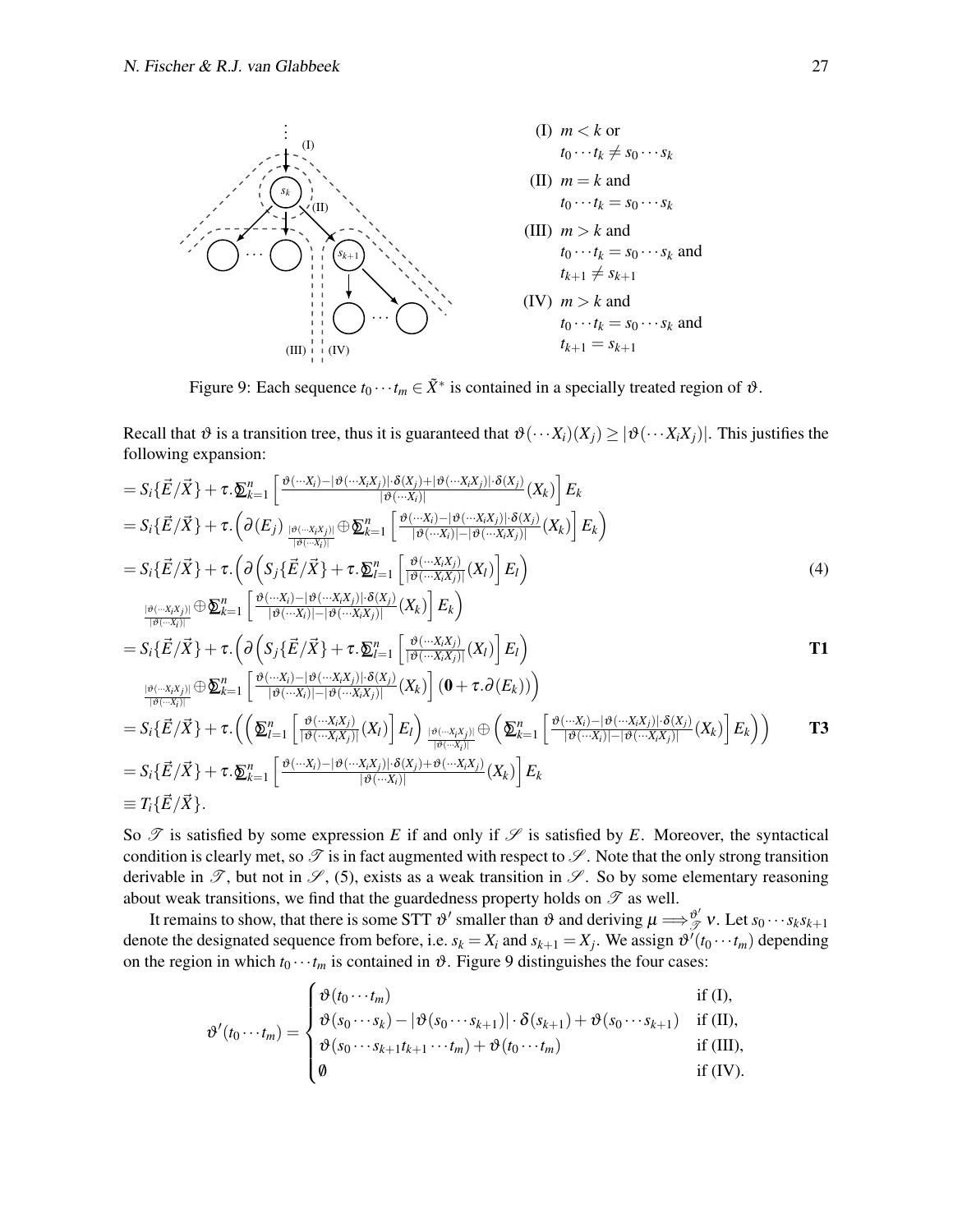To visualise this construction, recall the example from before considering [Figure 8.](#page-24-0) After shortcutting the node *t* in [Figure 8b,](#page-24-0) we obtain the STT depicted in [Figure 8c.](#page-24-0) *t* is originally reached with probability  $\frac{1}{3}$ and both *s* and *u* are reachable from *t* with probability  $\frac{1}{4}$ . Now, the shortcutting connects these transitions, such that both *s* and *u* become immediate successors of *s* with probability  $\frac{1}{3} \cdot \frac{1}{4} = \frac{1}{12}$ , respectively; *u* is already reachable with probability  $\frac{1}{6}$ , so we end up with  $\frac{1}{6} + \frac{1}{12} = \frac{1}{4}$  $\frac{1}{4}$ . It is important to observe that *t* remains a successor of *s* with a positive probability of  $\frac{1}{6}$ . However, *t* itself has no successor any longer, which makes *t* stopping.

We continue by asserting that  $\vartheta'$  is in fact a transition tree. So let  $t_0 \cdots t_m \in \tilde{X}^+$  be some sequence and distinguish as before: The cases [\(I\)](#page-26-0) and [\(IV\)](#page-26-3) are trivial. If [\(II\)](#page-26-1) arises, we make use of [\(5\)](#page-25-4) to prove [\(ii\).](#page-23-0) Moreover, it is easy to see that  $|\vartheta'(s_0 \cdots s_k)| = |\vartheta(s_0 \cdots s_k)|$ , thus [\(i\)](#page-23-1) holds as well. So consider the case [\(III\).](#page-26-2) [\(ii\)](#page-23-0) is straightforward by  $\vartheta$  being a transition tree. In order to show [\(i\),](#page-23-1) we need to distinguish further between  $m = k + 1$  and  $m > k + 1$ . The latter case is easy; the former case is solved by:

$$
|\vartheta'(t_0\cdots t_{k+1})|
$$
  
=  $|\vartheta(s_0\cdots s_{k+1}t_{k+1})| + |\vartheta(t_0\cdots t_{k+1})|$   
 $\leq \vartheta(s_0\cdots s_{k+1})(t_{k+1}) + \vartheta(t_0\cdots t_k)(t_{k+1})$   
=  $\vartheta'(t_0\cdots t_k)(t_{k+1}).$ 

It turns out to be exhausting, yet technically easy to prove that  $\vartheta'$  is indeed stationary; we omit the details here. Moreover, we then find that  $\vartheta'$  leads to v, too.

We continue by showing that  $|\vartheta'| < |\vartheta|$ . It is easy to check that any recursion in  $\vartheta'$  results from at least one recursion in  $\vartheta$ , so the number of recursions is not increasing. However, there are fewer non-stopping pioneer nodes in  $\vartheta'$  than in  $\vartheta$ : For any non-stopping pioneer node  $t_0 \cdots t_m$  in  $\vartheta'$ , we find (at least) one corresponding non-stopping node in  $\vartheta$ . If  $m \leq k$  or  $t_0 \cdots t_k \neq s_0 \cdots s_k$ , then we choose  $t_0 \cdots t_m$ . Otherwise, if  $m > k$  and  $t_0 \cdots t_k = s_0 \cdots s_k$  is non-stopping and pioneer in  $\vartheta'$ , then so is  $s_0 \cdots s_{k+1} t_{k+1} \cdots t_m$ or  $t_0 \cdots t_m$  in  $\vartheta$ . Here comes into play that there exists no node recurring on  $s_0 \cdots s_{k+1}$  in  $\vartheta$ ; this assumption is necessary, since otherwise  $s_0 \cdots s_{k+1} t_{k+1} \cdots t_m$  might be non-stopping, but not pioneer. Note that this correspondence is injective and  $s_0 \cdots s_{k+1}$  in  $\vartheta$  finds no non-stopping partner in  $\vartheta'$ . Hence, the number of non-stopping pioneer nodes in  $\vartheta'$  is strictly smaller in comparison to  $\vartheta$ .

#### 5.4.3 Linearising

The next operation seems far more interesting in our context: Intuitively, we unroll transitions that partially loop back to their origin state until reaching their 'limit transitions'; clearly, this problem emerges not before considering probabilistic finite-state systems. The infinitary nature of weak transitions, captured by R3, does the trick here.

<span id="page-27-0"></span>**Lemma 11 (Linearising)** Let  $\mathscr{S} : \vec{X} = \vec{S}$  be a guarded SES and let  $\mu \Longrightarrow_{\mathscr{S}}^{\phi}$  v for some STT  $\vartheta$ . If there *is a pioneer node*  $\cdots X_i$  *with*  $\vartheta(\cdots X_i)(X_i) > 0$ , then there is some augmented guarded SES  $\mathcal{T} : \overline{X} = \overline{T}$ with  $\mu \Longrightarrow_{\mathscr{T}}^{\vartheta'}$  $\int_{\mathcal{T}}^{\mathfrak{d}'} v$  for some STT  $\mathfrak{G}'$  with  $|\mathfrak{G}'| < |\mathfrak{G}|$ .

PROOF. There are two possible cases: Either there is another variable  $X_i \neq X_i$  with  $\vartheta(\cdots X_i)(X_i) > 0$ , or there is not. The latter case represents  $X_i$  stopping with a certain probability and self-looping, otherwise. We easily find an STT  $\vartheta'$  that immediately stops once reaching  $X_i$ . So let us focus on the first case.  $\vartheta$  is a TT, so we have

$$
\delta(X_i) \stackrel{\tau}{\longrightarrow} \frac{1}{|\vartheta(\cdots X_i)|} \cdot \vartheta(\cdots X_i). \tag{6}
$$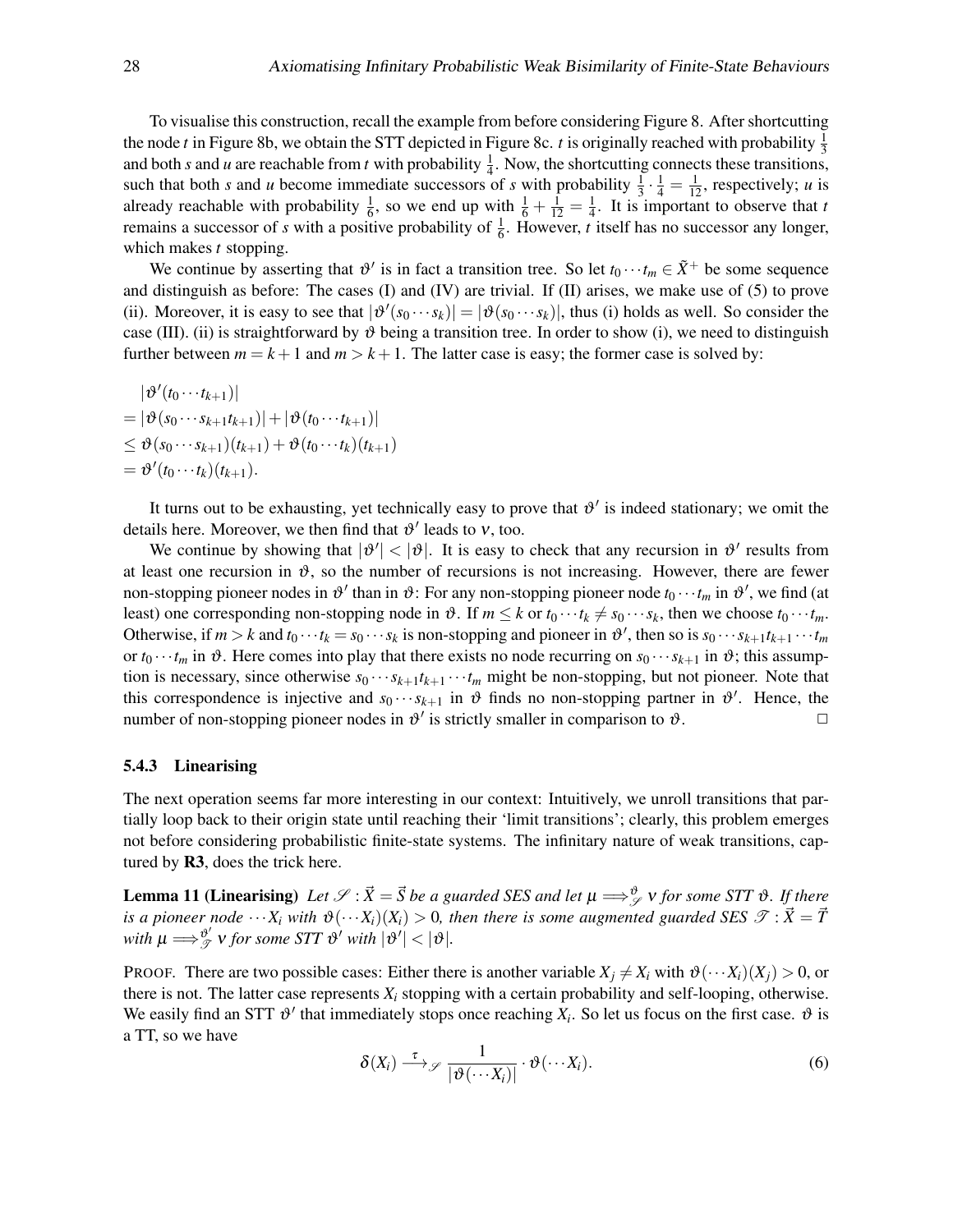Importantly, this implies  $\vartheta(\cdots X_i)(X_i) < |\vartheta(\cdots X_i)| \leq \vartheta(\cdots)(X_i)$ , since there would exist a weak transition  $\delta(X_i) \stackrel{\tau}{\Longrightarrow}_{\mathcal{S}} \delta(X_i)$  otherwise, but  $\mathcal S$  is guarded. We continue transforming the underlying ES, such that

$$
S_i = S_i + \tau \cdot \sum_{k=1}^n \left[ \frac{\vartheta(\cdots X_i)}{|\vartheta(\cdots X_i)|} (X_k) \right] X_k
$$
  
=  $S_i + \tau \cdot \left( \partial(X_i) \frac{\vartheta(\cdots X_i)(X_i)}{|\vartheta(\cdots X_i)|} \oplus \sum_{k=1}^n \left[ \frac{\vartheta(\cdots X_i) - \vartheta(\cdots X_i)(X_i) \cdot \delta(X_i)}{|\vartheta(\cdots X_i)| - \vartheta(\cdots X_i)(X_i)} (X_k) \right] X_k \right),$  (7)

possibly using C.

Now assign  $\vec{T}$  as follows:

<span id="page-28-1"></span><span id="page-28-0"></span>
$$
T_k \equiv \begin{cases} S_k & \text{if } k \neq i, \\ S_i + \tau \cdot \underline{\mathbf{\Sigma}}_{l=1}^n \left[ \frac{\vartheta(\cdots X_i) - \vartheta(\cdots X_i)(X_i) \cdot \delta(X_i)}{|\vartheta(\cdots X_i)| - \vartheta(\cdots X_i)(X_i)} (X_l) \right] X_l & \text{if } k = i. \end{cases}
$$

Note that  $\mathscr T$  derives a strong transition

$$
(|\vartheta(\cdots X_i)| - \vartheta(\cdots X_i)(X_i)) \cdot \delta(X_i) \xrightarrow{\tau} \vartheta(\cdots X_i) - \vartheta(\cdots X_i)(X_i) \cdot \delta(X_i),
$$
\n(8)

which is going to be important when reducing the STT. We show that  $\mathscr S$  and  $\mathscr T$  are satisfied by the same expressions. So let  $\vec{E}$  satisfy  $\mathscr{S}$ , i.e.  $\vec{E} = \vec{S} \{ \vec{E}/\vec{X} \}$ . For all  $k \neq i$ , clearly  $E_k = S_k \{ \vec{E}/\vec{X} \} = T_k \{ \vec{E}/\vec{X} \}$ . Moreover:

$$
E_i
$$
  
=  $S_i \{\vec{E}/\vec{X}\}\$   
=  $S_i \{\vec{E}/\vec{X}\} + \tau \cdot \left(\partial(E_i) \underbrace{\partial(\cdot \cdot x_i)(x_i)}_{|\partial(\cdot \cdot \cdot x_i)|} \oplus \underline{\mathbf{\Sigma}}_{k=1}^n \left[\underbrace{\partial(\cdot \cdot \cdot x_i) - \partial(\cdot \cdot \cdot x_i)(x_i) \cdot \delta(x_i)}_{|\partial(\cdot \cdot \cdot x_i)| - \partial(\cdot \cdot \cdot x_i)(x_i)}(X_k)\right] E_k\right)$  (7)

Notice that  $E_i$  satisfies the equation

$$
S_i\{E_k/X_k \mid k \neq i\} + \tau.\left(\partial(X_i) \underbrace{\partial(x_i,\partial(y_i))}_{\partial(\cdots X_i))} \oplus \sum_{k=1}^n \left[\frac{\partial(\cdots X_i)-\partial(\cdots X_i)(X_i)\cdot \delta(X_i)}{\partial(\cdots X_i)|-\partial(\cdots X_i)(X_i)}(X_k)\right]E_k\right)
$$

with variable  $X_i$ . We are certain that  $X_i$  occurs guarded in  $S_i\{E_k/X_k \mid k \neq i\}$ , since  $\mathscr S$  is guarded, and obviously, the right-hand side of the  $+$  operator guards  $X_i$  as well. Hence, by **R2**, infer:

$$
= \mu X_i. \left( S_i \{ E_k / X_k \mid k \neq i \} + \tau. \left( \partial(X_i) \xrightarrow{\partial(\cdots X_i)(X_i)} \oplus \sum_{k=1}^n \left[ \frac{\partial(\cdots X_i) - \partial(\cdots X_i)(X_i) \cdot \delta(X_i)}{\partial(\cdots X_i) - \partial(\cdots X_i)(X_i)} (X_k) \right] E_k \right) \right)
$$
  
\n
$$
= \mu X_i. \left( S_i \{ E_k / X_k \mid k \neq i \} + \tau. \sum_{k=1}^n \left[ \frac{\partial(\cdots X_i) - \partial(\cdots X_i)(X_i) \cdot \delta(X_i)}{\partial(\cdots X_i) - \partial(\cdots X_i)(X_i)} (X_k) \right] E_k \right)
$$
  
\n
$$
= S_i \{\vec{X}/\vec{E}\} + \tau. \sum_{k=1}^n \left[ \frac{\partial(\cdots X_i) - \partial(\cdots X_i)(X_i) \cdot \delta(X_i)}{\partial(\cdots X_i) - \partial(\cdots X_i)(X_i)} (X_k) \right] E_k
$$
  
\n
$$
\equiv T_i \{\vec{X}/\vec{E}\}.
$$

Evidently,  $\mathscr T$  is augmented with respect to  $\mathscr S$ . Similar to the proof of [Lemma 10,](#page-24-1) the ES  $\mathscr T$  is guarded; there is only one strong transition existing in  $\mathscr T$  exclusively, [\(8\)](#page-28-1), which exists in  $\mathscr S$  as a weak transition, nevertheless.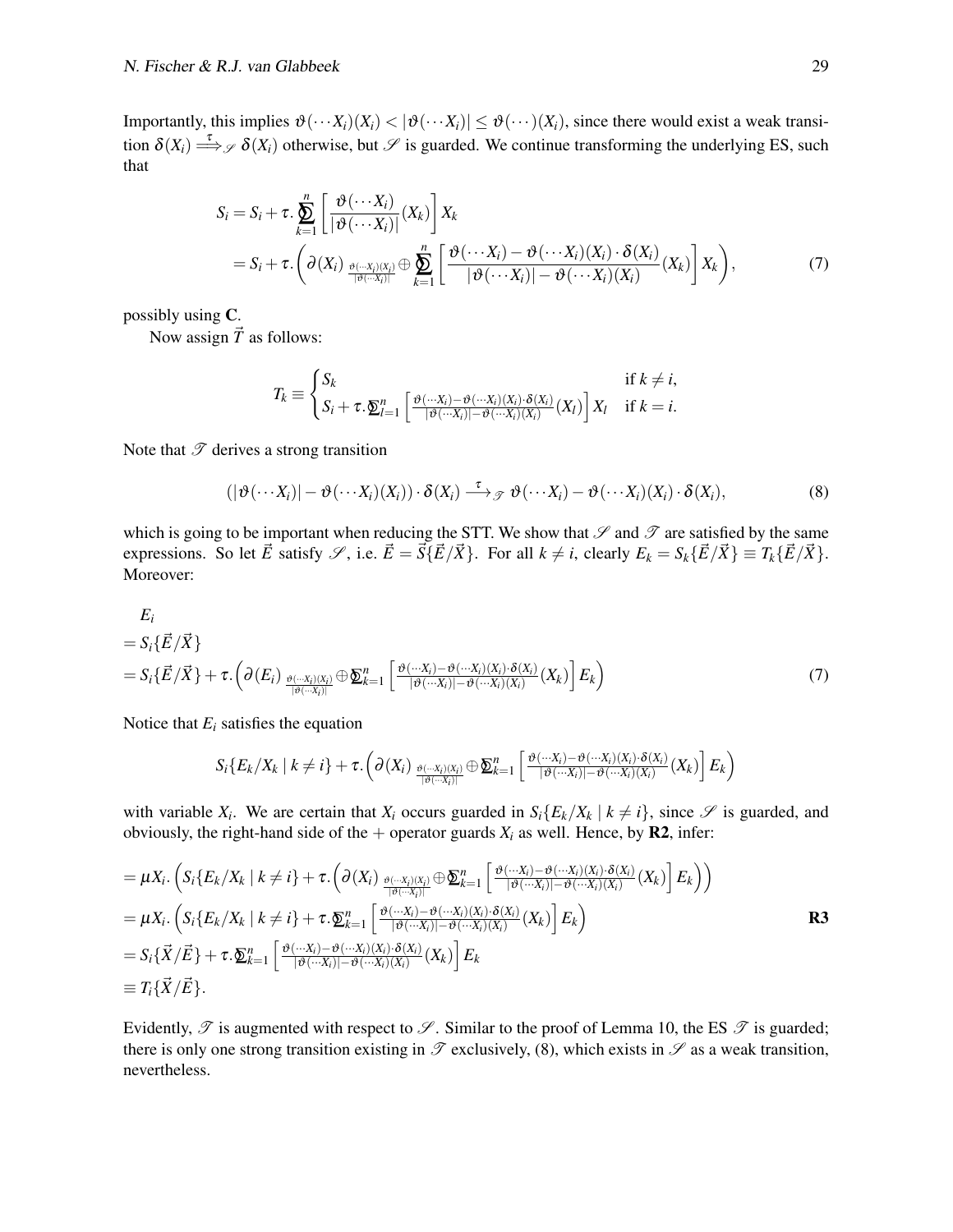It remains to construct  $\vartheta'$  as desired. Let  $s_0 \cdots s_k$  denote the designated sequence from before, such that  $s_k = X_i$  and let  $s_{k+1} = X_i$ , too. Consider [Figure 9](#page-26-4) again, which illustrates the cases we distinguish;  $\mathfrak{v}'$  is designed following the key idea, namely not revisiting  $X_i$ , after  $X_i$  is reached once:

$$
\vartheta'(t_0 \cdots t_m) = \begin{cases} \vartheta(t_0 \cdots t_m) & \text{if (I),} \\ \lambda \cdot (\vartheta(s_0 \cdots s_k) - \vartheta(s_0 \cdots s_k)(s_k) \cdot \delta(s_k)) & \text{if (II),} \\ \lambda \cdot \vartheta(t_0 \cdots t_m) & \text{if (III),} \\ \vartheta & \text{if (IV),} \end{cases}
$$

where

$$
\lambda = \frac{\vartheta(s_0 \cdots s_{k-1})(s_k)}{\vartheta(s_0 \cdots s_{k-1})(s_k) - \vartheta(s_0 \cdots s_k)(s_k)} > 1.
$$

Again, the construction is illustrated by [Figure 8:](#page-24-0) After linearising *s*, as depicted in [Figure 8d,](#page-24-0) the selfloop has been removed, i.e. the probability of reaching *s* multiple times is set to 0. The probabilities of all branches descending from *s* are scaled by  $\lambda = \frac{1}{1-1/12} = \frac{12}{11}$ .

It is easy to prove that  $\vartheta'$  is a TT. The cases [\(I\)](#page-26-0) and [\(IV\)](#page-26-3) are trivial. In the case [\(II\),](#page-26-1) [\(i\)](#page-23-1) follows after observing that  $|\vartheta'(s_0 \cdots s_k)| = |\vartheta(s_0 \cdots s_k)|$ . [\(ii\)](#page-23-0) exploits the transition freshly introduced by  $\mathscr{T}$ , [\(8\)](#page-28-1). So focus on the remaining case [\(III\):](#page-26-2) most properties are immediate by  $\vartheta$  satisfying the properties of a TT. The only interesting case obtains if  $m = k + 1$ , and we would like to prove [\(i\):](#page-23-1)

$$
|\vartheta'(t_0\cdots t_{k+1})|=\lambda\cdot |\vartheta(t_0\cdots t_{k+1})|\leq \lambda\cdot \vartheta(t_0\cdots t_k)(t_{k+1})=\vartheta'(t_0\cdots t_k)(t_{k+1}).
$$

Besides, it is not hard to prove that  $\vartheta'$  is stationary.

There is one last part missing: We are still required to show that indeed  $|\vartheta'| < |\vartheta|$ . Clearly, any node is non-stopping and pioneer in  $\vartheta'$  if and only if it is in  $\vartheta$ . The number of recursions, however, has decreased: The recursion leading from  $s_0 \cdots s_k$  to itself does not exist in  $\vartheta'$  anymore. The existence of any other recursion remains untouched (although the actual probabilities may have been scaled).  $\Box$ 

We finally gathered all necessary preparations; all parts are assembled in the proof of the next theorem:

<span id="page-29-0"></span>**Theorem 5 (Saturation)** Let  $\mathscr S$  be a guarded SES satisfied by some expression E. Then there is a *guarded, saturated SES*  $\mathcal{T}$  *satisfied by E.* 

PROOF. We begin proving the first condition of [Definition 10.](#page-21-0) Let  $\mathscr{S} : \vec{X} = \vec{S}$ ; repeat the following transformations for every  $X_k$  and for every action  $\alpha$  occurring as a prefix in  $\mathscr{S}$ . By [Proposition 11,](#page-22-1) we only need to consider a finite number of weak transitions  $\delta(X_k) = \mu \Longrightarrow \gamma \stackrel{\alpha}{\longrightarrow} \eta \Longrightarrow \nu$ , and, by [Proposition 12,](#page-22-3)  $\mu \Longrightarrow \gamma$  (and  $\eta \Longrightarrow \nu$  analogously) is a convex combination of weak transitions  $\mu \Longrightarrow^{\Theta_i}$ γ*<sup>i</sup>* generated by stationary schedulers Θ*<sup>i</sup>* . Fix some *i*, [Lemma 9](#page-23-2) translates the respective transition into a STT  $\mu \Longrightarrow^{\vartheta} \gamma$ . Now perform an induction on the size of  $\vartheta$ :

If  $|\vartheta| > 1$ , pick an arbitrary pioneer node  $s_0 \cdots s_j$ , such that any non-stopping continuation of  $s_0 \cdots s_j$ is no longer pioneer; one might think of  $s_0 \cdots s_j$  as a leaf in the finite tree representation. Now distinguish: First, assume that there is a node recurring on  $s_0 \cdots s_j$ . Then, by the choice of  $s_0 \cdots s_j$ , that node must be  $s_0 \cdots s_j s_j$ , so we can linearise. Formally, apply [Lemma 11](#page-27-0) to obtain an augmented ES and a smaller STT, and conclude by induction. Otherwise, if there is no node recurring on  $s_0 \cdots s_j$ , observe that  $j \ge 1$  since  $|\vartheta| > 1$ , so we exactly meet the requirements of [Lemma 10](#page-24-1) and shortcut instead.

If  $|\vartheta| \leq 1$ , then the only non-stopping node in  $\vartheta$  (if there is any) is the root. So simply by the definition of a TT, there are transitions

$$
\mu - \mu' \stackrel{\tau}{\longrightarrow} \mathscr{P} \gamma - \mu', \qquad \eta - \eta' \stackrel{\tau}{\longrightarrow} \mathscr{P} \gamma - \eta',
$$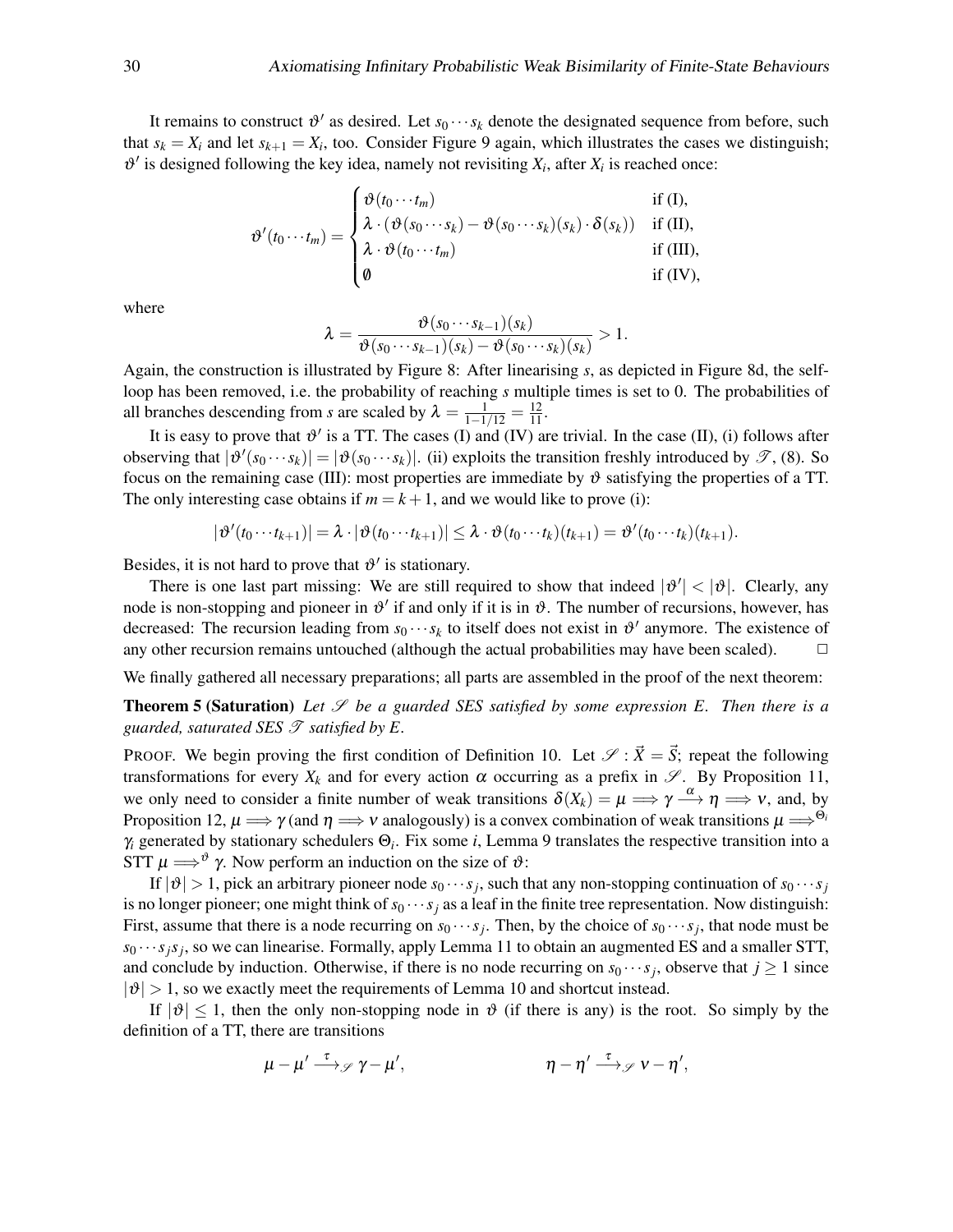<span id="page-30-0"></span>

Figure 10: The SES  $\mathscr T$  becomes saturated step-by-step.

for  $\mu',\eta'$  with  $\mu'\leq\mu$ ,  $\mu'\leq\gamma$ ,  $\eta'\leq\eta$  and  $\eta'\leq\nu$ . Additionally, recall that  $\gamma\stackrel{\alpha}{\longrightarrow}\eta$ , so by a very similar argumentation as in [Lemma 10,](#page-24-1) we can shortcut these transitions using both laws T3 and T4 once (here, the full generality of T4 is exploited). The result is a guarded SES  $\mathcal{S}'$ , which is augmented with respect to  $\mathscr S$  and yields  $\mu \stackrel{\alpha}{\longrightarrow}$   $\mathscr S'$  v.

It remains to establish [Definition 10](#page-21-0) [\(ii\),](#page-21-1) so suppose there was some transition  $\delta(X_i) \Longrightarrow \mu$ , where  $S_i \triangleright V$  for all *j* with and  $\mu(X_i) > 0$ , but  $S_i \not\triangleright V$ . Now apply the same procedure as before:  $\delta(X_i) \Longrightarrow \mu$ is decomposed into several weak transitions that result into STTs; then shortcut and/or linearise until  $S_i \triangleright V$ . Although the linearising method remains as it is, using **R3**, the shortcutting is modified to rely on T2 instead of T3.  $\Box$ 

As the proof of [Theorem 5](#page-29-0) might seem hard to visualise, we demonstrate the transformations exemplary:

**Example 7** Recall the expression *F* from the previous examples, translated into the guarded SES  $\mathcal{T}$ :  $\vec{Y} = \vec{T}$ . The saturation proceeds as follows: First, the infinitary transition  $\delta(Y_2) \stackrel{\tau}{\Longrightarrow} \delta(Y_3)$  is linearised to obtain  $\delta(Y_2) \stackrel{\tau}{\longrightarrow} \delta(Y_3)$ . Then, we add the missing  $\tau$  and  $\alpha$  transitions by shortcutting. (See [Figure 10.](#page-30-0))

#### 5.5 Joining equation systems

We achieve the next milestone by creating an SES  $\mathcal U$  satisfied by both *E* and *F*. To this end, we finally take into account that  $E \simeq F$ . However, as we are not dealing with expressions anymore, we are required to find a similar correspondence on the level of SESs. Therefore, in the original proof, Milner assumed (a nonprobabilistic version of) the following proposition: "Let  $\vec{E} = (E_1, \ldots, E_n)$  satisfy  $\mathscr{S}: \vec{X} = \vec{S}$ . Whenever  $E_i \stackrel{\alpha}{\Longrightarrow} \mu$ , then  $X_i \stackrel{\alpha}{\Longrightarrow} \mathscr{S}$   $v[\vec{X}]$  and  $\mu \approx v[\vec{S}]$ ". A formal proof may for instance be found in [\[12\]](#page-50-3). Certainly, this statement holds in our probabilistic setting as well. Still, it turns out to be hard to show. So instead, let us simplify: We assume an even stronger statement: Whenever  $\delta(E_i) \stackrel{\alpha}{\Longrightarrow} \mu$ , then  $[\mu] \subseteq \{E_1, \ldots, E_n\}$  and

$$
\delta(E_i) \stackrel{\alpha}{\Longrightarrow} \mu[\vec{E}] \quad \text{iff} \quad \delta(X_i) \stackrel{\alpha}{\Longrightarrow}_{\mathscr{S}} \mu[\vec{X}].
$$

Obviously, this statement does not hold for arbitrary expressions  $\vec{E}$ , so we call a solution *E perfect* if expressions  $\vec{E}$  exist as desired. Intuitively, the PA induced by  $\mathscr S$  and by a perfect solution  $E$  of  $\mathscr S$  are isomorphic, i.e. identical up to renaming of states. [Theorem 6,](#page-30-1) illustrated in [Figure 11,](#page-31-0) assumes perfect solutions  $E$  and  $F$ , whose existence will be justified by the next section.

<span id="page-30-1"></span>**Theorem 6** Let  $\mathscr{S}$  (resp.  $\mathscr{T}$ ) be a guarded, saturated SES with perfect solution E (resp. F) and let  $E \simeq F$ . Then there is a guarded SES  $\mathcal U$  satisfied by both E and F.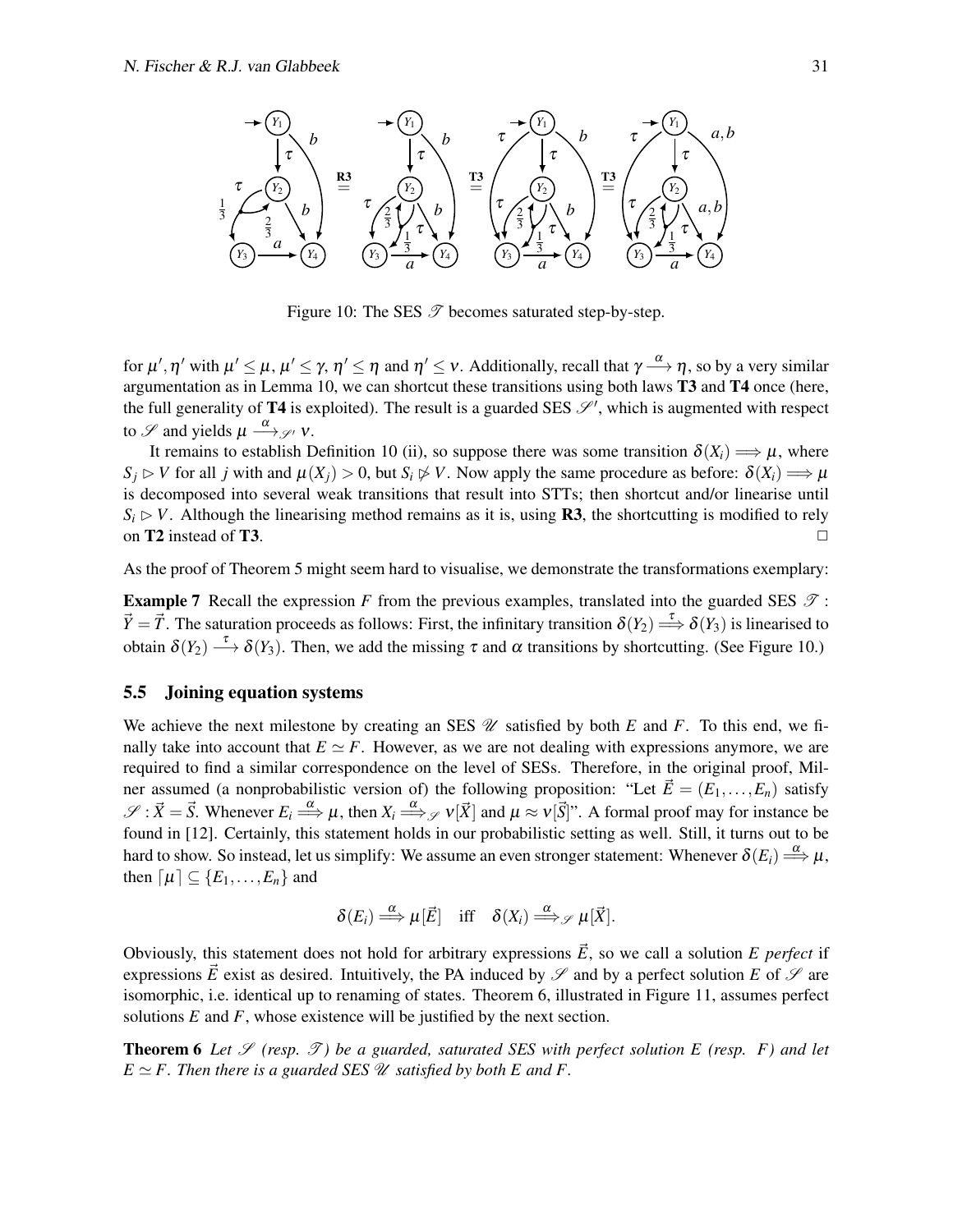<span id="page-31-0"></span>

Figure 11: Depicts the SESs  $\mathscr S$  and  $\mathscr T$  after being saturated on the left; the dashed regions designate the equivalence classes induced by  $\approx$ . The right PA shows the SES  $\mathcal U$  constructed as in [Theorem 6.](#page-30-1) For the sake of readability, we omit all quantities and all transitions leading from  $Z_{1,1}, Z_{1,2}, Z_{2,1}$  and  $Z_{2,2}$  to  $Z_{4,4}$ , labelled with *a* or *b*.

PROOF. Let  $\mathscr{S}$ :  $\vec{X} = \vec{S}$  and  $\mathscr{T}$ :  $\vec{Y} = \vec{T}$ . Since *E* (resp. *F*) satisfies  $\mathscr{S}$  (resp.  $\mathscr{T}$ ), there are expressions  $\vec{E} = (E_1, \ldots, E_n)$  and  $\vec{F} = (F_1, \ldots, F_m)$  with  $E \equiv E_1$  and  $F \equiv F_1$ , such that  $\vec{E} = \vec{S} \{\vec{E}/\vec{X}\}$  and  $\vec{F} = \vec{T} \{\vec{F}/\vec{Y}\}$ . We begin by proving the following implications for all  $E_i \approx F_j$ :

- <span id="page-31-4"></span><span id="page-31-1"></span>(1) Whenever  $X_i \stackrel{\alpha}{\longrightarrow} \mathcal{I}[\vec{X}]$ , then one of the following cases holds:
	- (a)  $\alpha = \tau$  and  $(1-p) \cdot \delta(Y_j) \stackrel{\tau}{\longrightarrow} \mathcal{I} \vee [\vec{Y}]$ , such that  $\mu[\vec{E}] \approx p \cdot \delta(F_j) + \nu[\vec{F}]$ , for some  $0 < p \le 1$ , (b)  $\delta(Y_j) \stackrel{\alpha}{\longrightarrow} {}_{\mathscr{T}} v[\vec{Y}]$  and  $\mu[\vec{E}] \approx v[\vec{F}],$
- <span id="page-31-6"></span><span id="page-31-3"></span><span id="page-31-2"></span>(2) Whenever  $Y_j \xrightarrow{\alpha} \mathcal{Y}[\vec{Y}]$ , then one of the following cases holds:
	- (a)  $\alpha = \tau$  and  $(1-p) \cdot \delta(X_i) \stackrel{\tau}{\longrightarrow} \mathcal{S} \mu[\vec{X}],$  such that  $v[\vec{F}] \approx p \cdot \delta(E_i) + \mu[\vec{E}],$  for some  $0 < p \le 1$ , (b)  $\delta(X_i) \stackrel{\alpha}{\longrightarrow} \mathcal{S} \mu[\vec{X}]$  and  $v[\vec{F}] \approx \mu[\vec{E}],$
- <span id="page-31-7"></span><span id="page-31-5"></span>(3)  $S_i \triangleright Z$  if and only if  $T_i \triangleright Z$ , for all free variables *Z*.

Focus on [\(1\)](#page-31-1) first, [\(2\)](#page-31-2) can be shown analogously. Suppose that  $X_i \xrightarrow{\alpha} \mathcal{S}_{\alpha} \mu[\vec{X}]$ , then  $S_i\{\vec{E}/\vec{X}\} \xrightarrow{\alpha} \mu[\vec{E}]$ . By  $S_i\{\vec{E}/\vec{X}\}\simeq E_i$  due to soundness and  $E_i \approx F_j$ , we conclude that  $F_j \stackrel{\delta}{\Longrightarrow} V$  with  $v \approx \mu[\vec{E}]$ . Since *F* is a perfect solution of  $\mathscr{T}$ , we know that v is a distribution only over expressions in  $\tilde{F}$ , write  $v[\vec{F}]$ . Moreover, there is a transition  $Y_j \stackrel{\hat{\alpha}}{\Longrightarrow} v[\vec{Y}]$ . Finally, distinguish two cases: If  $\alpha \neq \tau$  or there is a transition  $Y_j \stackrel{\tau}{\Longrightarrow} v[\vec{Y}]$ , then we have shown [\(1\)](#page-31-1)[\(b\),](#page-31-3) by  $\mathscr T$  being saturated. So suppose that  $\alpha = \tau$  and there is no transition  $Y_j \stackrel{\tau}{\Longrightarrow} v[\vec{Y}]$ . Then, by [Proposition 7,](#page-7-2)  $Y_j$  idles with some probability  $p > 0$  and there is a transition  $(1-p) \cdot \delta(Y_j) \stackrel{\tau}{\Longrightarrow} v'[\vec{Y}]$ , such that  $v[\vec{Y}] \equiv p \cdot \delta(Y_j) + v'[\vec{Y}]$ . Again, after exploiting the saturatedness of  $\mathscr{T}$ , we end up with [\(1\)](#page-31-1)[\(a\).](#page-31-4)

[\(3\)](#page-31-5) is straightforward by  $\mathscr S$  and  $\mathscr T$  being standard and  $E_i \approx F_j$ .

If we restrict  $E_i$  and  $F_j$  further to be weakly congruent,  $E_i \simeq F_j$ , then we find stricter implications following an analogous argumentation: Both cases [\(1\)](#page-31-1)[\(a\)](#page-31-4) and [\(2\)](#page-31-2)[\(a\)](#page-31-6) must not occur, since weak congruence is more restrictive by requiring  $\tau$  transitions to not be simulated by idling.

Now let  $I = \{(i, j) | E_i \approx F_j \}$  and define, for any two distributions  $\mu$ ,  $\nu$  with  $\mu[\vec{E}] \approx \nu[\vec{F}]$ , a distribution  $\mu \times \nu \in \mathcal{D}_{-1}(I)$  where

$$
(\mu \times \nu)(i, j) := \frac{\mu(X_i) \cdot \nu(Y_j)}{\sum_{i': E_i \approx E_{i'}} \mu(X_{i'})} = \frac{\mu(X_i) \cdot \nu(Y_j)}{\sum_{j': F_j \approx F_{j'}} \nu(Y_{j'})}.
$$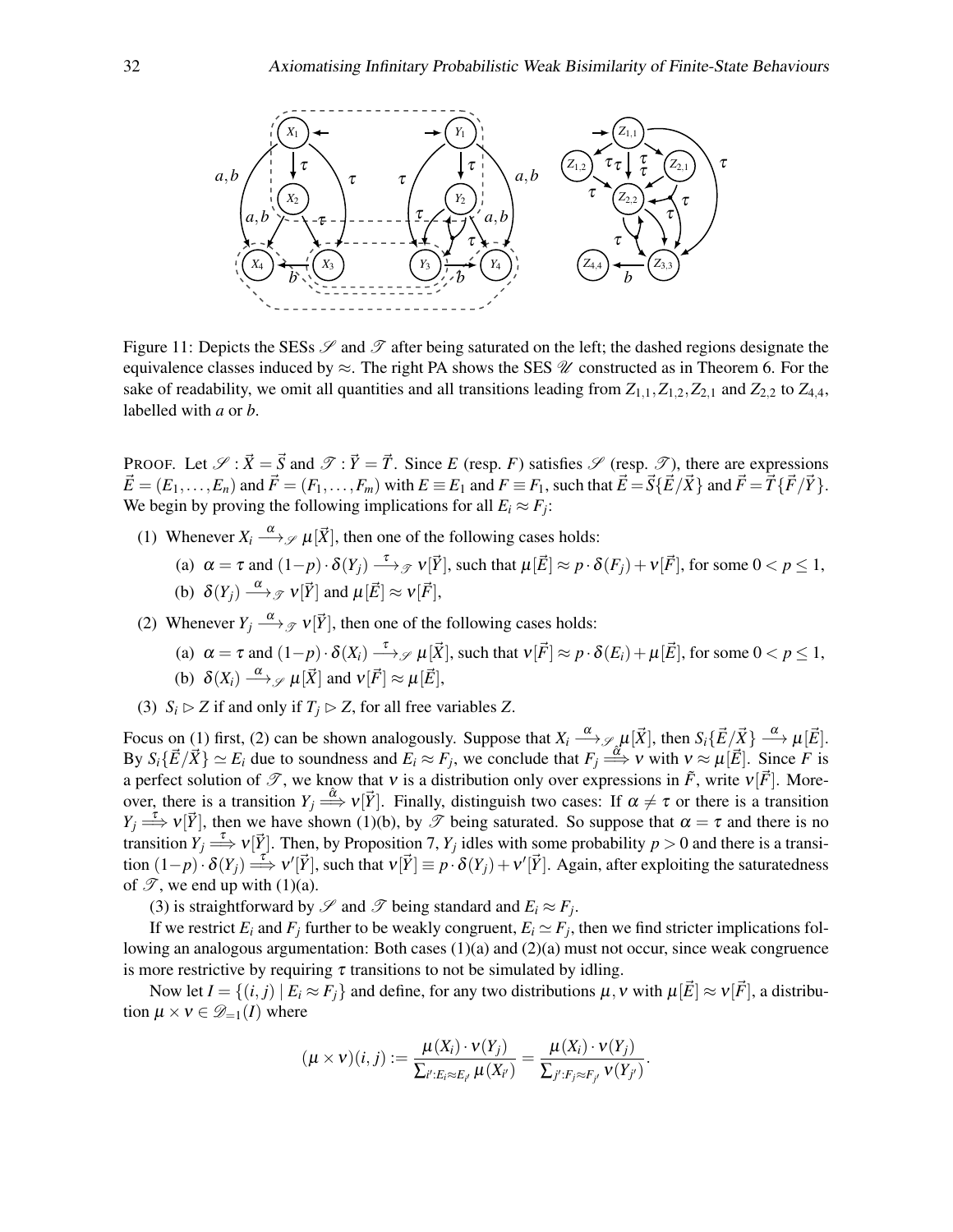By construction  $\mu(X_i) = \sum_{j:(i,j)\in I} (\mu \times v)(i,j)$  and symmetrically  $v(Y_j) = \sum_{i:(i,j)\in I} (\mu \times v)(i,j)$ . For each entry  $(i, j) \in I$ , let  $Z_{i,j}$  be a fresh variable and let  $\vec{Z} = (Z_{i,j})_{(i,j) \in I}$ . To construct the SES  $\mathcal{U}: \vec{Z} = \vec{U}$  (with distinguished variable  $Z_{1,1}$ ), we now assign  $\vec{U} = (U_{i,j})_{(i,j)\in I}$  where  $U_{i,j}$  sums over:

- $\alpha.\underline{\delta}_{(k,\ell)\in I}[(\mu\times\nu)(k,\ell)]Z_{k,\ell}$ , whenever  $X_i \stackrel{\alpha}{\longrightarrow}\mathcal{S}[\vec{X}]$  and, according to [\(1\)](#page-31-1)[\(b\),](#page-31-3)  $\delta(Y_j) \stackrel{\alpha}{\longrightarrow}\mathcal{S}[\vec{Y}]$ with  $\mu[\vec{E}] \approx v[\vec{F}],$
- $\tau \cdot \sum_{(k,\ell) \in I} [(\mu \times (p \cdot \delta(Y_j) + \nu))(k,\ell)] Z_{k,\ell}$ , whenever  $X_i \xrightarrow{\tau} \mathcal{S}$   $\mu[\vec{X}]$  and, according to [\(1\)](#page-31-1)[\(a\),](#page-31-4)  $(1-p)\cdot \delta(Y_j) \stackrel{\tau}{\longrightarrow} \mathcal{F} \mathcal{V}[\vec{Y}]$  with  $\mu[\vec{E}] \approx p \cdot \delta(F_j) + \nu[\vec{F}],$
- $\alpha.\underline{\delta}_{(k,\ell)\in I}[(\mu\times\nu)(k,\ell)]Z_{k,\ell}$ , whenever  $Y_j\stackrel{\alpha}{\longrightarrow}{}_{\mathscr{T}}v[\vec{Y}]$  and, according to [\(2\)](#page-31-2)[\(b\),](#page-31-7)  $\delta(X_i)\stackrel{\alpha}{\longrightarrow}{}_{\mathscr{T}}\mu[\vec{X}]$ with  $\mu[\vec{E}] \approx v[\vec{F}],$
- $\tau \cdot \sum_{(k,\ell) \in I} [((p \cdot \delta(X_i) + \mu) \times \nu)(k,\ell)] Z_{k,\ell}$ , whenever  $Y_j \xrightarrow{\tau} \mathcal{I}(\vec{Y})$  and, according to [\(2\)](#page-31-2)[\(a\),](#page-31-6)  $(1-p)\cdot \delta(X_i) \stackrel{\tau}{\longrightarrow} \mathcal{S} \mu[\vec{X}]$  with  $p \cdot \delta(E_i) + \mu[\vec{E}] \approx \nu[\vec{F}],$
- *Z*, for any free variable *Z* with  $S_i \triangleright Z$ , or equivalently as claimed by [\(3\),](#page-31-5)  $T_i \triangleright Z$ .

It suffices to show that *E* satisfies  $\mathcal{U}$ ; the same can be shown analogously for *F*. For  $(i, j) \in I$ , we distinguish the following two (exhaustive and mutually exclusive) cases:

- <span id="page-32-0"></span>(i) whenever  $Y_j \xrightarrow{\tau} \mathcal{I}(\vec{Y})$ , then always case [\(2\)](#page-31-2)[\(b\)](#page-31-7) holds,
- <span id="page-32-1"></span>(ii) there is some transition  $Y_j \xrightarrow{\alpha} \mathcal{Y}[\vec{Y}]$ , such that not [\(2\)](#page-31-2)[\(b\).](#page-31-7)

Then define expressions  $\vec{G} = (G_{i,j})_{(i,j)\in I}$  with

$$
G_{i,j} \equiv \begin{cases} E_i & \text{if (i) for } (i,j), \\ \mu X. (E_i + H_{i,j}) & \text{if (ii) for } (i,j), \end{cases}
$$

where *X* is a fresh variable and  $H_{i,j}$  contains a summand

$$
\tau.\left(\partial(X)\,{}_p\oplus\sum_{k=1}^n\left[\frac{\mu}{1-p}(X_k)\right]E_k\right)
$$

for any transition  $Y_j \stackrel{\alpha}{\longrightarrow} {}_{\mathscr{T}} v[\vec{Y}]$  that cannot be matched by  $X_i$  as described in [\(2\)](#page-31-2)[\(b\),](#page-31-7) but only as in (2)[\(a\).](#page-31-6) Every case  $p = 1$  may be treated as an expression  $\tau \cdot \partial(X)$  here, nevertheless, we omit these corner cases for the sake of simplicity. Next, we assert that

<span id="page-32-2"></span>
$$
\alpha.(\partial(G_{i,j})_q\oplus P)=\alpha.(\partial(E_i)_q\oplus P),\qquad(9)
$$

for all *q* and *P*. The statement is trivial if [\(i\)](#page-32-0) holds for  $(i, j)$ , so assume [\(ii\).](#page-32-1) Consider the equation posed by  $\tau \cdot \partial(E_i + H_{i,j})$  in which *X* is guarded. We show that  $\tau \cdot \partial(\mu X \cdot (E_i + H_{i,j}))$  yields a solution:

$$
\tau.\partial((E_i + H_{i,j})\{\tau.\partial(\mu X.(E_i + H_{i,j}))/X\})
$$
  
= 
$$
\tau.\partial((E_i + H_{i,j})\{\mu X.(E_i + H_{i,j})/X\})
$$

$$
= \tau \cdot \partial (\mu X . (E_i + H_{i,j})).
$$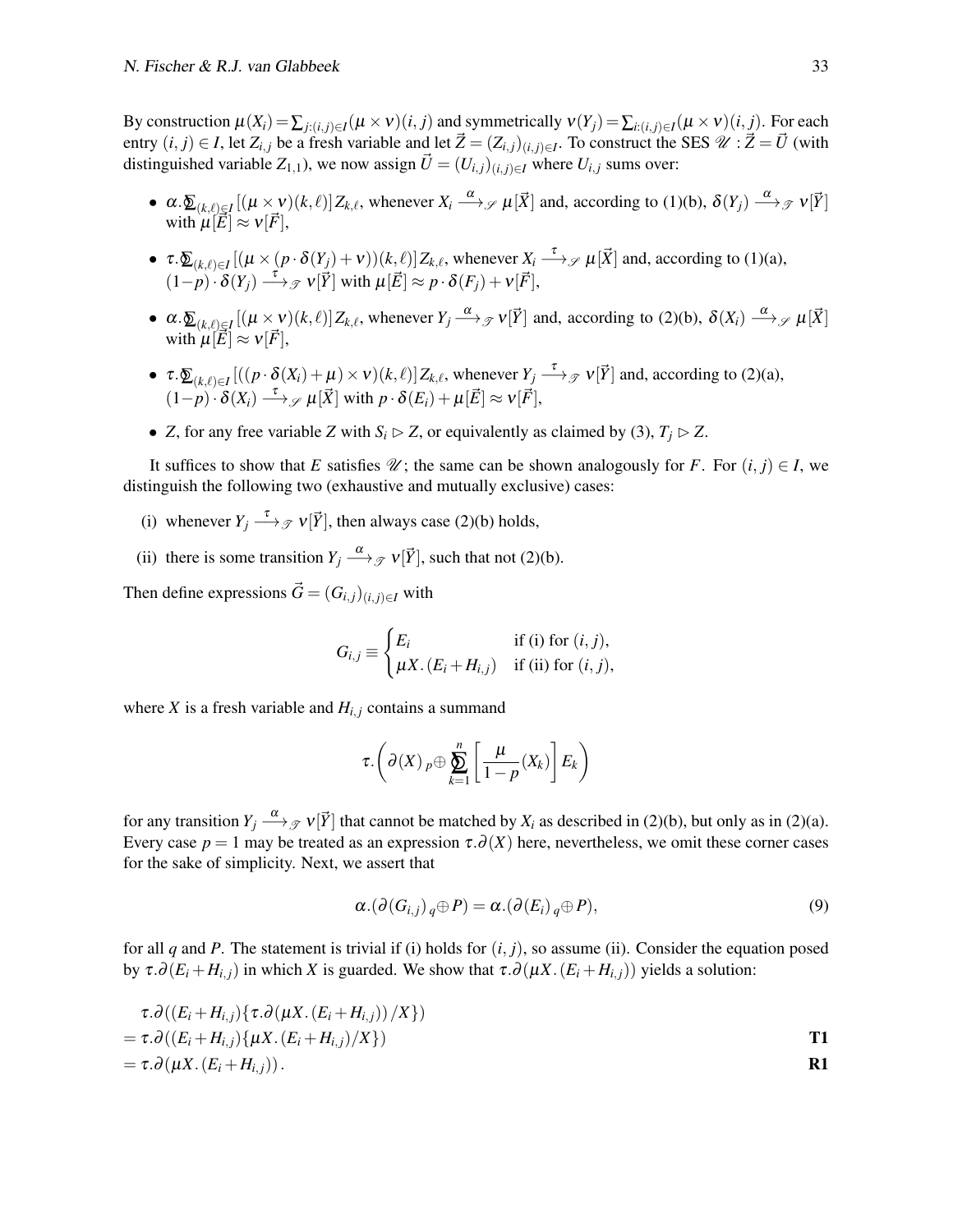<span id="page-33-0"></span>

Figure 12: Conceptual procedure of transforming a transition to not target its origin state anymore.

Now **R2** entails  $\mu X \cdot \tau \cdot \partial(E_i + H_{i,j}) = \tau \cdot \partial(\mu X \cdot (E_i + H_{i,j}))$ . So continue by:

$$
\tau.\partial(\mu X.\left(E_i+H_{i,j}\right))\n= \mu X.\,\tau.\partial(E_i+H_{i,j})
$$

$$
= \mu X. (E_i + \tau. \partial(X) + H_{i,j})
$$
  
\n
$$
\equiv \mu X. (E_i + \tau. \partial(X) + \sum \{\tau. (\partial(X)_{p} \oplus \underline{\mathfrak{D}}_{k=1}^{n} [\frac{\mu}{1-p}(X_k)] E_k)\})
$$

$$
= \mu X. (E_i + \tau. \partial(X) + \sum \{ \tau. (\partial(X)_{p} \oplus \underline{\delta}_{k=1}^{n} [\frac{\mu}{1-p}(X_k)] E_k ) \} + \sum \{ \tau. \underline{\delta}_{k=1}^{n} [\frac{\mu}{1-p}(X_k)] E_k \} )
$$

$$
= \mu X . (E_i + \tau . \partial(X) + \sum \{ \tau . \underline{\mathfrak{D}}_{k=1}^n [\frac{\mu}{1-p}(X_k)] E_k \})
$$

$$
= \mu X. \tau. \partial \left( E_i + \sum \{ \tau . \underline{\mathfrak{D}}_{k=1}^n [\frac{\mu}{1-p} (X_k)] E_k \} \right)
$$

$$
= \tau.\partial \big(E_i + \sum \{\tau.\underline{\mathfrak{D}}_{k=1}^n \big[\frac{\mu}{1-p}(X_k)\big]E_k\big\}\big).
$$

Recall that each distribution  $\mu$  is the target of some transition  $(1-p) \cdot \delta(X_i) \stackrel{\tau}{\longrightarrow} \mathcal{S} \mu$ , so by convexity, idempotence of + and  $E_i = S_i \{\vec{E}/\vec{S}\}$ :

$$
=\tau.\partial(E_i).
$$

Finally, we obtain the desired equality:

$$
\alpha.(\partial(G_{i,j})_q \oplus P)
$$
  
\n
$$
\equiv \alpha.(\partial(\mu X.(E_i + H_{i,j}))_q \oplus P)
$$
  
\n
$$
= \alpha.(\partial(\tau.\partial(\mu X.(E_i + H_{i,j})))_q \oplus P)
$$
  
\n
$$
= \alpha.(\partial(\tau.\partial(E_i))_q \oplus P)
$$
  
\n
$$
= \alpha.(\partial(E_i)_q \oplus P).
$$

[Figure 12](#page-33-0) visualises abstractly how to understand the transformations above.

In order to show that *E* satisfies *U*, it suffices to show that  $E = E_1 = G_{1,1}$  and  $\vec{G} = \vec{U} \{ \vec{G} / \vec{Z} \}$ . The former requirement is easy: Recall that  $E_1 \simeq F_1$  implies [\(2\)](#page-31-2)[\(b\),](#page-31-7) so we have [\(i\)](#page-32-0) and by definition  $E_1 \equiv G_{1,1}$ . Next, fix some pair  $(i, j) \in I$ ; it remains to check that indeed  $G_{i,j} = U_{i,j} \{\vec{G}/\vec{Z}\}$ .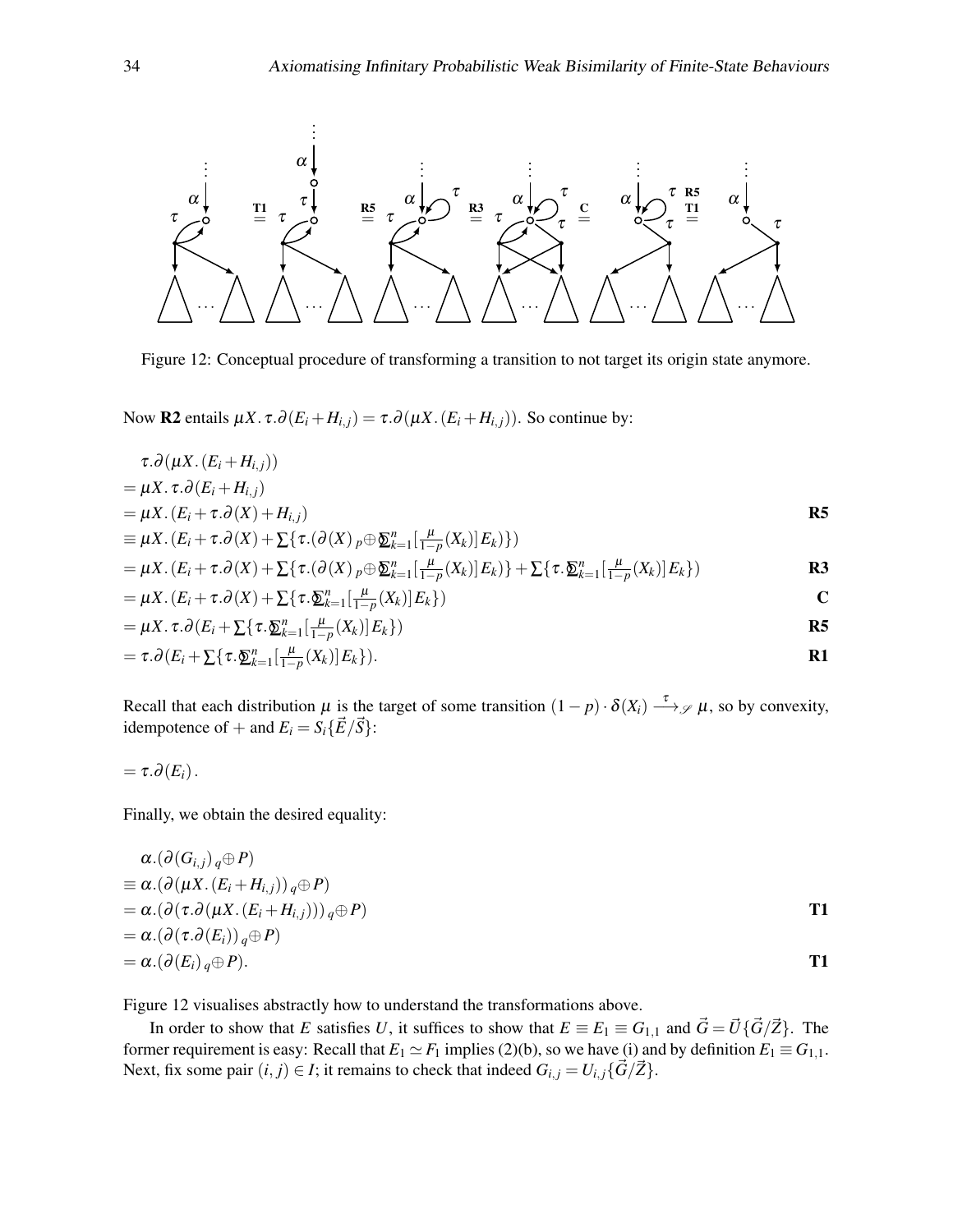We begin by assuming [\(i\)](#page-32-0) for  $(i, j)$ , then the shape of  $U_{i,j}$  simplifies to

$$
U_{i,j}\{\vec{G}/\vec{Z}\}\
$$
  
\n
$$
\equiv \sum \{\alpha.\underline{\delta}_{(k,\ell)\in I}[(\mu \times \nu)(k,\ell)]G_{k,\ell} | X_i \xrightarrow{\alpha} \mathcal{J} \mu[\vec{X}] \text{ and } (1)(b)\} +
$$
  
\n
$$
\sum \{\tau.\underline{\delta}_{(k,\ell)\in I}[(\mu \times (p \cdot \delta(Y_j) + \nu))(k,\ell)]G_{k,\ell} | X_i \xrightarrow{\tau} \mathcal{J} \mu[\vec{X}] \text{ and } (1)(a)\} +
$$
  
\n
$$
\sum \{\alpha.\underline{\delta}_{(k,\ell)\in I}[(\mu \times \nu)(k,\ell)]Z_{k,\ell} | Y_j \xrightarrow{\alpha} \mathcal{J} \nu[\vec{Y}] \text{ and } (2)(b)\} +
$$
  
\n
$$
\sum \{\alpha.\underline{\delta}_{k=1}^n [(\mu(X_k)]E_k | X_i \xrightarrow{\alpha} \mathcal{J} \mu[\vec{X}] \text{ and } (1)(b)\} +
$$
  
\n
$$
\sum \{\tau.\underline{\delta}_{k=1}^n [\mu(X_k)]E_k | X_i \xrightarrow{\tau} \mathcal{J} \mu[\vec{X}] \text{ and } (1)(b)\} +
$$
  
\n
$$
\sum \{\tau.\underline{\delta}_{k=1}^n [\mu(X_k)]E_k | X_i \xrightarrow{\tau} \mathcal{J} \mu[\vec{X}] \text{ and } (1)(a)\} +
$$
  
\n
$$
\sum \{\alpha.\underline{\delta}_{k=1}^n [\mu(X_k)]E_k | Y_j \xrightarrow{\alpha} \mathcal{J} \nu[\vec{Y}] \text{ and } (2)(b)\}
$$
  
\n
$$
\sum \{Z \text{ are variable } | S_i \triangleright Z\}
$$
  
\n(3)

Note that the first, second and last row characterise exactly  $S_i\{\vec{E}/\vec{X}\}\)$ . The third row is eliminated by convexity and idempotence, again.

$$
= S_i \{\vec{E}/\vec{X}\}
$$
  
=  $E_i$   

$$
\equiv G_{i,j}.
$$

Now consider the case [\(ii\).](#page-32-1) In contrast to before,  $U_{i,j}$  features summands resulting from some transition  $Y_j \stackrel{\tau}{\longrightarrow}$   $\mathcal{P}(\vec{Y})$ , for which [\(2\)](#page-31-2)[\(a\)](#page-31-6) holds, but (2)[\(b\)](#page-31-7) does not. After applying the same transformations as before:

$$
U_{i,j}\{\vec{G}/\vec{Z}\}
$$
  
\n
$$
= E_i + \sum \{\tau \cdot \underline{\mathcal{D}}_{(k,\ell)\in I} [((p \cdot \delta(X_i) + \mu) \times \mathbf{v})(k,\ell)] Z_{k,\ell} | Y_j \xrightarrow{\tau} \mathcal{J} \mathbf{v}[\vec{Y}] \text{ and only (2)(a)}\}
$$
  
\n
$$
= E_i + \sum \{\tau \cdot (\partial(G_{i,j})_{p} \oplus \underline{\mathcal{D}}_{k=1}^n [\frac{\mu}{1-p}(X_k)] E_k) | Y_j \xrightarrow{\tau} \mathcal{J} \mathbf{v}[\vec{Y}] \text{ and only (2)(a)}\}
$$
  
\n
$$
= (E_i + H_{i,j}) \{G_{i,j}/X\}
$$
  
\n
$$
= (E_i + H_{i,j}) \{\mu X \cdot (E_i + H_{i,j}) / X\}
$$
  
\n
$$
= \mu X \cdot (E_i + H_{i,j})
$$
  
\n
$$
= G_{i,j}.
$$

So both *E* and *F* satisfy the SES  $\mathcal{U}$ . Clearly  $\mathcal{U}$  is standard, however, it takes some effort to prove that  $\mathcal{U}$  is guarded. For a subdistribution  $\mu[\vec{Z}]$ , let  $\mu[\vec{X}]$  denote the projection of  $\mu$  on  $\vec{X}$ , i.e.  $\mu[\vec{X}] \equiv \{X_k \mapsto \sum_{\ell: (k,\ell) \in I} \mu(Z_{k,\ell})\}$  and analogously for  $\mu[\vec{Y}]$ . It is now easy to check that each noncombined transition  $Z_{i,j} \stackrel{\tau}{\longrightarrow} \mathcal{U}[\vec{Z}]$  implies either  $X_i \stackrel{\tau}{\longrightarrow} \mathcal{Y}(\vec{X})$  or there is some  $p > 0$ , such that  $\mu[\vec{X}] \equiv p \cdot \delta(X_i) + \mu'[\vec{X}]$ , where  $(1-p) \cdot \delta(X_i) \stackrel{\tau}{\longrightarrow} \mathcal{S} \mu'[\vec{X}]$  and  $\delta(Y_j) \stackrel{\tau}{\longrightarrow} \mathcal{S} \mu[\vec{Y}]$ . Suppose that  $\mathcal{U}$  is not guarded, thus, we are given a transition  $\delta(Z_{i,j}) \Longrightarrow_{\mathcal{U}} \mu[\vec{Z}] \longrightarrow_{\mathcal{U}} \nu[\vec{Z}] \Longrightarrow_{\mathcal{U}} \delta(Z_{i,j})$ . It is easy to translate the  $\Longrightarrow$  parts to

$$
\delta(X_i) \Longrightarrow_{\mathscr{S}} \mu[\vec{X}], \qquad \delta(Y_j) \Longrightarrow_{\mathscr{S}} \mu[\vec{Y}], \qquad (10)
$$

<span id="page-34-1"></span><span id="page-34-0"></span>
$$
\mathbf{v}[\vec{X}] \Longrightarrow_{\mathscr{S}} \delta(X_i), \qquad \qquad \mathbf{v}[\vec{Y}] \Longrightarrow_{\mathscr{F}} \delta(Y_j). \tag{11}
$$

Now we destructure  $\mu[\vec{Z}] \stackrel{\tau}{\longrightarrow}{}_{\mathcal{U}} \nu[\vec{Z}]$  into a part that is derivable in  $\mathcal{S}$  and a part that idles, i.e. let  $\gamma[\vec{X}] \le \mu[\vec{X}]$  and  $\eta[\vec{X}] \le \nu[\vec{X}]$ , such that  $\gamma[\vec{X}] \stackrel{\tau}{\longrightarrow}{}_{\mathscr{S}} \eta[\vec{X}]$  and  $\mu[\vec{X}] - \gamma[\vec{X}] = \nu[\vec{X}] - \eta[\vec{X}]$ . W.l.o.g. we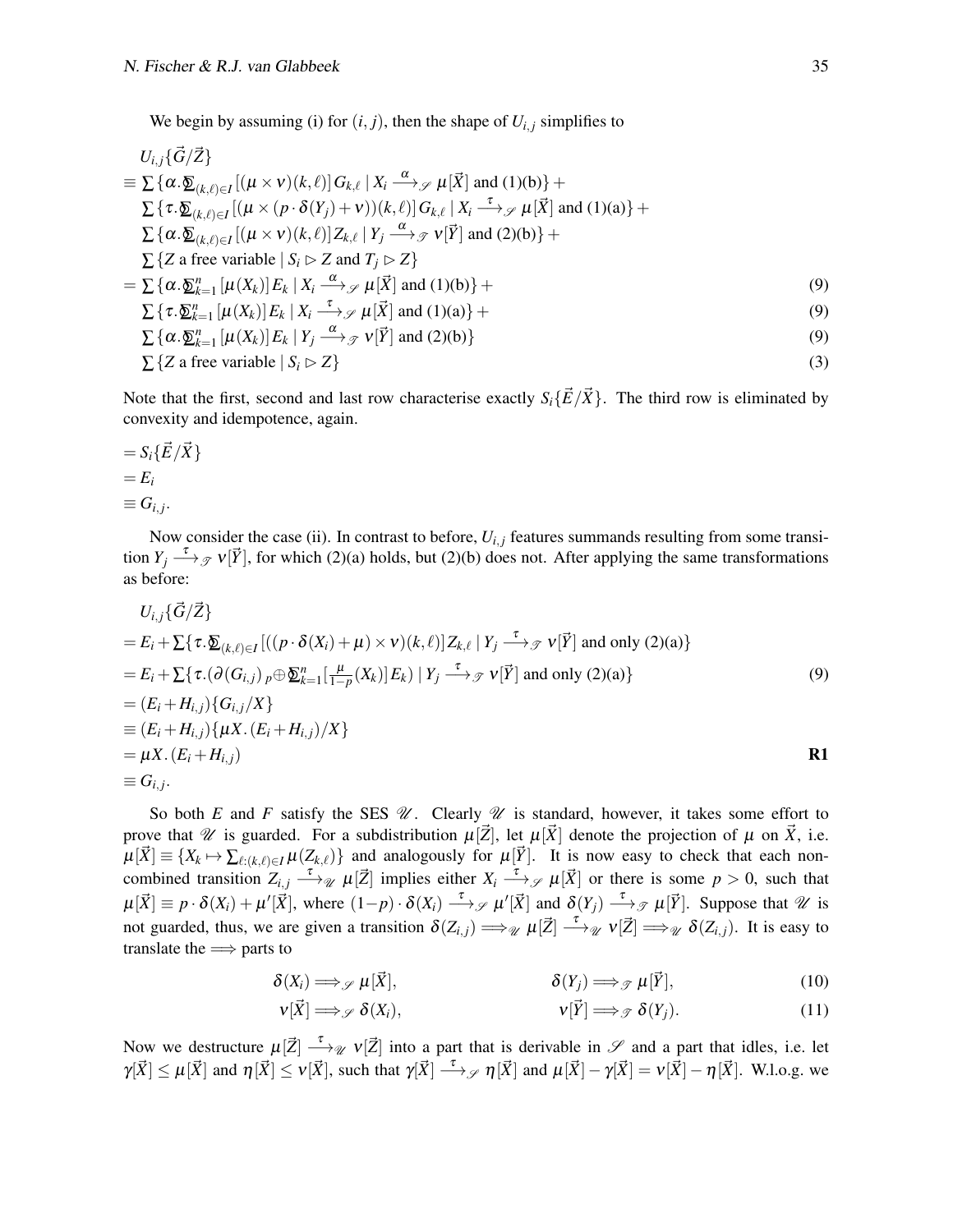<span id="page-35-1"></span>assume that  $\gamma[\vec{X}] \neq \emptyset$ , otherwise proceed with transitions in  $\mathscr T$  instead. Next, we aim to construct a weak transition

$$
\delta(X_i) \Longrightarrow_{\mathscr{S}} \frac{1}{|\gamma[\vec{X}]|} \cdot \gamma[\vec{X}]. \tag{12}
$$

The sequence  $(\gamma_j^{\rightarrow}, \gamma_j^{\times})_{j \in \mathbb{N}}$  is constructed as:

$$
\gamma_0^{\rightarrow} \equiv \delta(X_i), \qquad \qquad \gamma_0^{\times} \equiv \emptyset, \n\gamma_{j+1}^{\rightarrow} \equiv (1 - |\gamma[\vec{X}]|)^j \cdot (\mu[\vec{X}] - \gamma[\vec{X}]) \qquad \qquad \gamma_{j+1}^{\times}, \equiv (1 - |\gamma[\vec{X}]|)^j \cdot \gamma[\vec{X}].
$$

Notice that  $\delta(X_i) \equiv \gamma_0 \equiv \gamma_0^{\rightarrow} + \gamma_0^{\times}$  $y_0^{\times}$  and that

$$
\gamma[\vec{X}] \equiv \sum_{j \in \mathbb{N}} \gamma_j^{\times} \equiv \sum_{j \in \mathbb{N}} (1 - |\gamma[\vec{X}]|)^j \cdot \gamma[\vec{X}] \equiv \frac{1}{|\gamma[\vec{X}]|} \cdot \gamma[\vec{X}].
$$

Now, by [Proposition 8](#page-7-1) it suffices to assert  $\gamma_j \to \mathcal{S} \gamma_{j+1}$  for all *j*. The base case  $j = 0$  is solved by [\(10\)](#page-34-0). Observing that  $v[\vec{X}] = \eta[\vec{X}] + (v[\vec{X}] - \eta[\vec{X}])$ , we decompose [\(11\)](#page-34-1) to find

$$
\eta[\vec{X}] \Longrightarrow_{\mathscr{S}} |\eta[\vec{X}]| \cdot \delta(X_i), \qquad \qquad \mathsf{v}[\vec{X}] - \eta[\vec{X}] \Longrightarrow_{\mathscr{S}} (1 - |\eta[\vec{X}]|) \cdot \delta(X_i), \qquad (13)
$$

so we have

$$
\gamma_{j+1}^2
$$
\n
$$
\equiv (1 - |\gamma[\vec{X}]|)^j \cdot (\mu[\vec{X}] - \gamma[\vec{X}])
$$
\n
$$
\equiv (1 - |\gamma[\vec{X}]|)^j \cdot (\nu[\vec{X}] - \eta[\vec{X}])
$$
\n
$$
\Longrightarrow_{\mathscr{S}} (1 - |\gamma[\vec{X}]|)^{j+1} \cdot \delta(X_i)
$$
\n
$$
\Longrightarrow_{\mathscr{S}} (1 - |\gamma[\vec{X}]|)^{j+1} \cdot \mu[\vec{X}]
$$
\n
$$
\equiv \gamma_{j+2}.
$$
\n(10)

Finally, given [\(12\)](#page-35-1) and [\(13\)](#page-35-0), there is a transition:

$$
\delta(X_i) \Longrightarrow_{\mathscr{S}} \frac{1}{|\gamma[\vec{X}]|} \cdot \gamma[\vec{X}] \stackrel{\tau}{\longrightarrow}_{\mathscr{S}} \frac{1}{|\eta[\vec{X}]|} \cdot \eta[\vec{X}] \Longrightarrow_{\mathscr{S}} \delta(X_i),
$$

which contradicts  $\mathscr S$  being guarded.  $\Box$ 

There is one additional remark worth mentioning: The proof of [Theorem 6](#page-30-1) applies the axiom **R5**, which originally served only the purpose of reducing from arbitrary to probabilistically guarded expressions! Consequently, our guardedness notion turns out to be too weak in this context; in fact, one could wish for an additional condition preventing certain non-initial  $\tau$  transitions. For the sake of convenience, we have not introduced such a condition, as it doubtlessly leads to a considerable overhead of checking additional properties in each step of the completeness proof.

Nevertheless, note that probabilistic guardedness still proves itself necessary altogether, as it suffices to guarantee a unique solution of equations up to  $\simeq$  and results in a simple version of **R2**.

<span id="page-35-0"></span>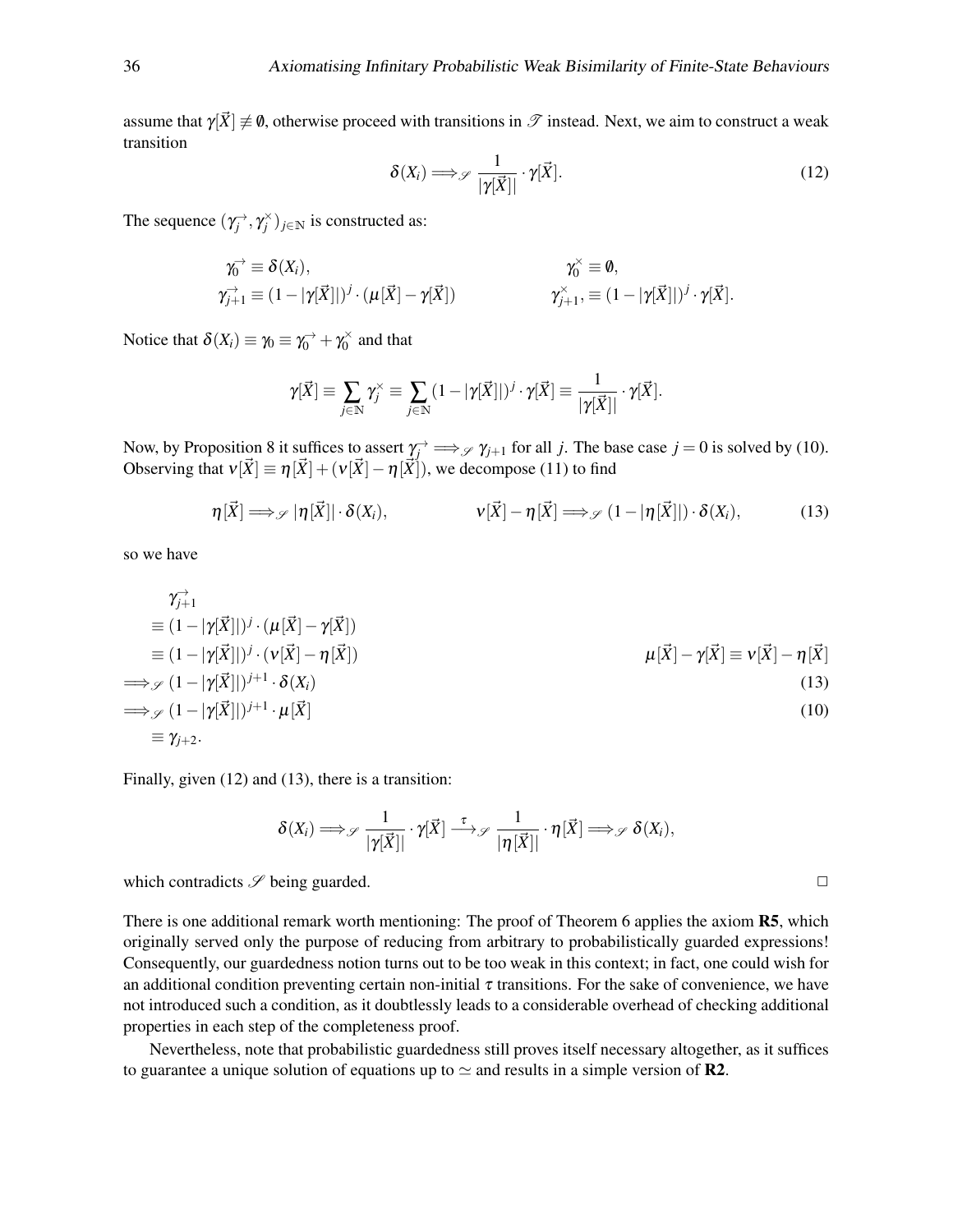#### 5.6 Unique solution of equations

The last step of the completeness proof asserts the existence and uniqueness of equation's solutions: For every SES  $\mathscr S$ , there exists a solution *E* of  $\mathscr S$ , and, provided that  $\mathscr S$  is guarded, any expression *F* satisfying  $\mathscr{S}$ , too, is provably equal to  $E: E = F$ .

In the case of a single equation, both properties are guaranteed by the laws **R1** and **R2**, respectively; the general case follows by an easy inductive argument. The additional requirement that *E* be a perfect solution of  $\mathscr S$  only seemingly leads to complications: In fact, the original proof [\[14\]](#page-50-4) already constructs a perfect solution, without explicitly mentioning it.

<span id="page-36-2"></span>**Theorem 7 (Unique solution of equations up to**  $=$ ) Let  $\mathscr S$  be a guarded SES. There is a perfect solu*tion E of*  $\mathscr S$  *with free variables in*  $\mathbb V(\mathscr S)$ *. Furthermore, if F satisfies*  $\mathscr S$ *, then*  $E = F$ *.* 

PROOF. See [Appendix C.](#page-47-0) ◯

5.7 Assembling all parts

We are finally ready to obtain the completeness theorem! The proof follows the preceding sections exactly, without bringing up any surprises.

#### **Theorem 8 (Completeness)** *If*  $E \simeq F$ *, then*  $E = F$ *.*

PROOF. By [Theorem 3,](#page-19-1) assume that both *E* and *F* are guarded. Next, by [Theorem 4](#page-22-4) and [Theorem 5,](#page-29-0) we obtain guarded, saturated SESs  $\mathscr S$  and  $\mathscr T$ , satisfied by *E* and *F*, respectively. [Theorem 7](#page-36-2) finds a perfect solution  $E' = E$  (resp.  $F' = F$ ) of  $\mathscr S$  (resp.  $\mathscr T$ ), which satisfies the joint guarded SES  $\mathscr U$ , given by [Theorem 6.](#page-30-1) Finally, [Theorem 7](#page-36-2) yields  $E = E' = F' = F$ .

# <span id="page-36-0"></span>6 Conclusion and further work

In this paper, we established a sound and complete axiomatisation of infinitary probabilistic weak bisimilarity — a conservative extension of the nonprobabilistic setting. It turned out that allowing infinitary transitions is not only desirable from a modelling perspective, as randomised and deterministic implementations of the same problem should usually be indistinguishable, but also enables sound and complete axioms even (or especially) in the presence of unguarded recursion.

The main difficulty was obviously given by the completeness proof. Although most transformations followed Milner's steps, asserting properties like guardedness of ESs led to a tremendous overhead, since weak transitions  $\Longrightarrow$  were here defined as infinite sequences.

We are confident that this approach carries over nicely to the other points in the branching time spectrum [\[10\]](#page-50-1). Further work might address for instance the development of an axiomatisation of branching bisimilarity as an extension of [\[9\]](#page-50-2) or focus on the interesting connection of infinitary and divergencesensitive semantics [\[12\]](#page-50-3).

Moreover, we only considered finite-state systems, so follow-up work could study the consequences of adding parallel composition and restriction operators.

# <span id="page-36-1"></span>A Soundness of R2

Recall that **R2** guarantees that, for expressions *E* and *G*, whenever  $G = E\{G/X\}$ , in which case we say that *G* is a solution of the *equation E* in variable *X*, then  $G = \mu X.E$ , provided that *X* is probabilistically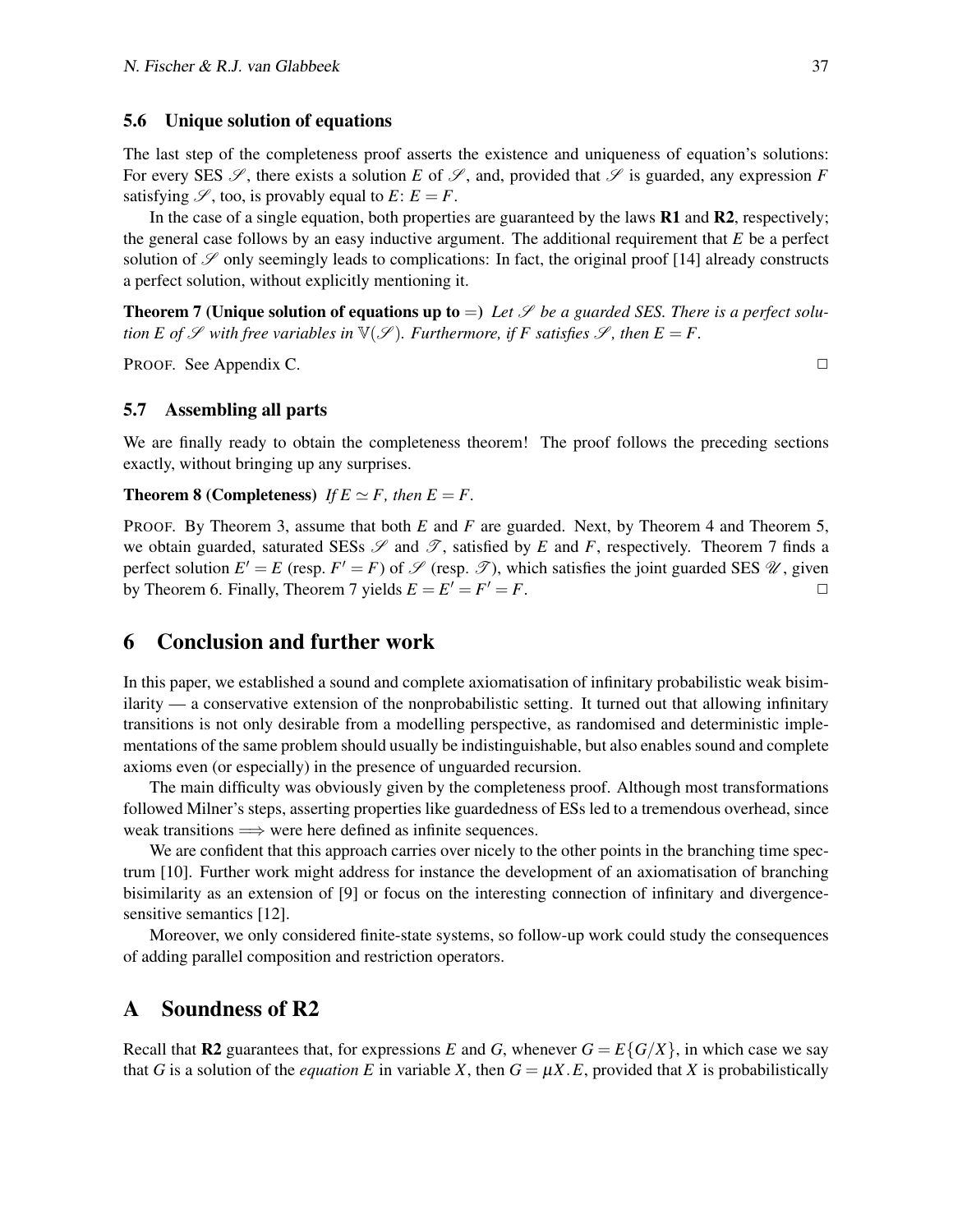Table 5: Inference rules for strong unguardedness.

<span id="page-37-0"></span>

|                      | $E \triangleright X$                           | $E \triangleright X$     | $F \blacktriangleright X$ |  |
|----------------------|------------------------------------------------|--------------------------|---------------------------|--|
| $X \triangleright X$ | $+ \Lambda$<br>$\mu Y.E \blacktriangleright X$ | $E + F \triangleright X$ | $E + F \triangleright X$  |  |

guarded in *E*. For *H* a potentially different solution of *E*, we must have that  $G = \mu X.E = H$ , therefore, R2 expresses an interesting property of  $=$  and  $\simeq$  consequently, namely that any equation *E* has a unique solution up to  $\simeq$ .

However, note that the premise that *X* be probabilistically guarded in *E* cannot be omitted. It might be helpful to understand the following counterexample:

$$
E \equiv \tau.(\partial(X)_{1/4} \oplus \partial(a.0 + \tau.X)),
$$

here  $E \triangleright X$ . Both *G* and *H*, where

$$
G \equiv \mu X. \tau. (\partial(X)_{1/4} \oplus \partial(a.0 + \tau.X)),
$$
  
\n
$$
H \equiv b.0 + \mu X. \tau. (\partial(b.0 + X)_{1/4} \oplus \partial(a.0 + \tau.(b.0 + X))),
$$

turn out to be solutions of *E*. Yet, clearly  $G \not\cong H$ , since *H* contains the action *b*, which does neither occur in *G*, nor in *E*. So how is this possible? Intuitively, *E* not guarding *X* yields a weak transition reaching *X* with full probability 1. Hence, the alien action *b* sneaking into the left-hand side of the equation may now be simulated by some transition  $\Rightarrow$  of the right-hand side, although *b* does not occur in *E*, originally. Fortunately, any expression *E* guarding *X* prevents this effect.

Before we prove that every guarded equation has a unique solution, we need to gather some additional results related to weak transitions and guardedness.

**Definition 13 (Strong guardedness)** A free variable *X* is said to occur *strongly unguarded* in *E* if  $E \triangleright X$ according to [Table 5.](#page-37-0)

<span id="page-37-2"></span>**Lemma 12** *If*  $E \triangleright X$  *and*  $G \stackrel{\alpha}{\longrightarrow} \mu$  *then*  $E\{G/X\} \stackrel{\alpha}{\longrightarrow} \mu$ *.* 

PROOF. A straightforward induction on the derivation of  $E \triangleright X$  from the rules of [Table 5,](#page-37-0) using the rules of [Table 1.](#page-4-0)  $\Box$ 

**Corollary 1** If  $E \triangleright X$  and  $G \stackrel{\alpha}{\Longrightarrow} \mu$  then  $E\{G/X\} \stackrel{\alpha}{\Longrightarrow} \mu$ .

Write  $\pi \triangleright X$  iff  $E \triangleright X$  for all  $E \in [\pi]$ .

<span id="page-37-3"></span>**Corollary 2** If  $\pi \triangleright X$  and  $|\pi| \cdot \delta(G) \stackrel{\alpha}{\Longrightarrow} \mu$  then  $\pi\{G/X\} \stackrel{\alpha}{\Longrightarrow} \mu$ .

Write  $\pi \triangleright V$  if (1) for each  $X \in V$  there is an  $E \in [\pi]$  with  $E \triangleright X$  and (2) for each  $E \in [\pi]$  there is an  $X \in V$  with  $E \triangleright X$ . A term *F* is a +*-resolution* of a term *E* if *F* is obtained from *E* by recursively replacing each subterm  $E_1 + E_2$  of *E* by either  $E_1$  or  $E_2$ . Thus, a +-resolution is +-free and hence has at most one outgoing transition (to  $a +$ -free distribution).

**Lemma 13**  $E \triangleright V$  *iff*  $F \Longrightarrow \pi$  *for some* +*-resolution*  $F$  *of*  $E$  *and a* distribution  $\pi \in \mathcal{D}_{-1}(\mathbb{E})$  *with*  $\pi \triangleright V$ .

PROOF. A straightforward induction on *E*.

<span id="page-37-1"></span>**Corollary 3**  $E \triangleright X$  *iff*  $F \Longrightarrow \pi$  *for some* +*-resolution*  $F$  *of*  $E$  *and a* distribution  $\pi \in \mathcal{D}_{-1}(\mathbb{E})$  *with*  $\pi \triangleright X$ .

$$
\overline{a}
$$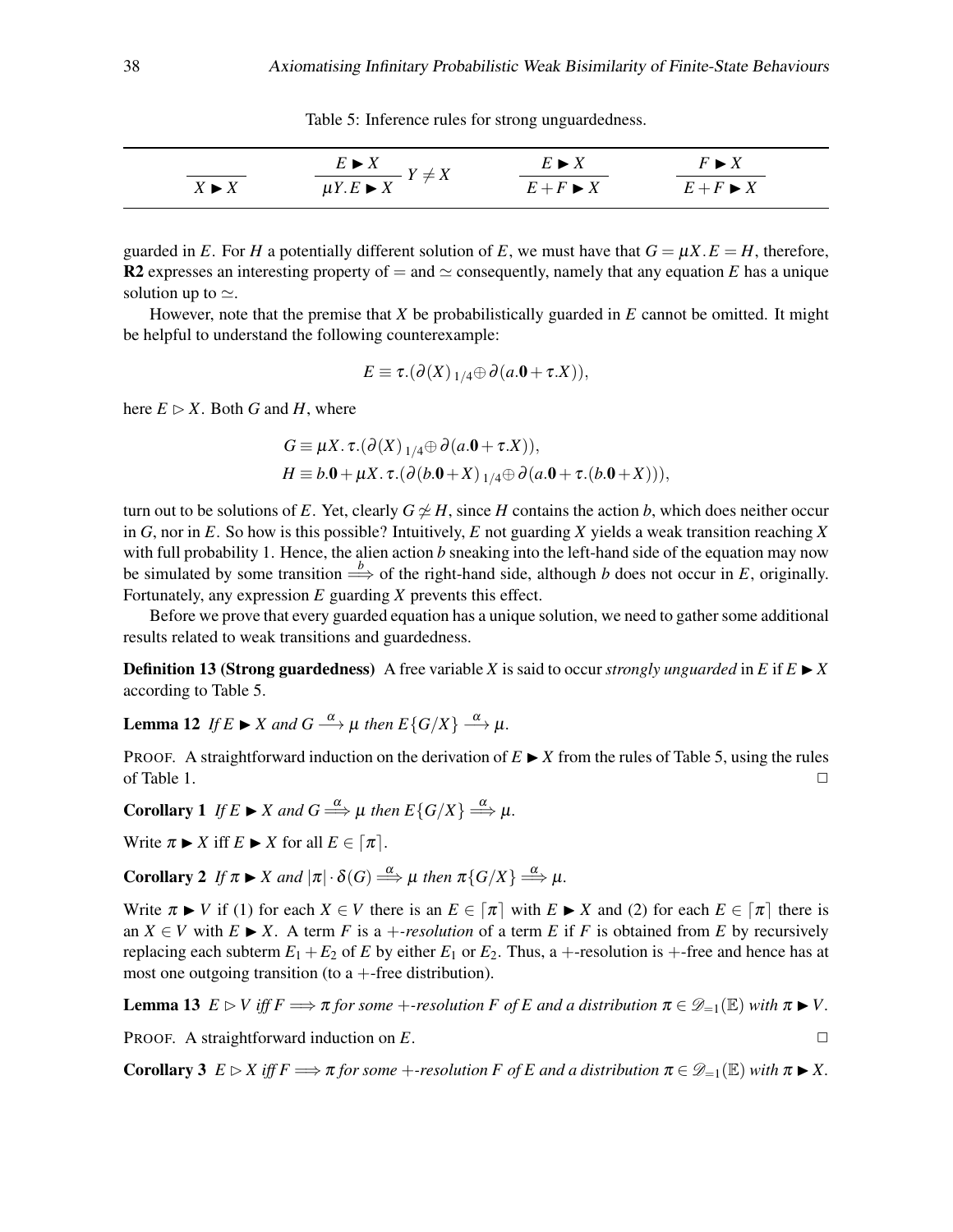**Corollary 4**  $E \triangleright X$  *iff*  $E \Longrightarrow \pi$  *for a distribution*  $\pi \in \mathscr{D}_{-1}(\mathbb{E})$  *with*  $\pi \triangleright X$ .

<span id="page-38-2"></span>**Lemma 14** For each  $E \in \mathbb{E}$  with  $E \not\triangleright X$  there exists a  $p_E > 0$  such that if  $E \implies p \cdot \pi_1 + (1-p) \cdot \pi_2$  with  $\pi_i \in \mathscr{D}_{-1}(\mathbb{E})$  *and*  $\pi_2 \triangleright X$  *then*  $p \geq p_E$ *.* 

PROOF. Let  $E \in \mathbb{E}$  be such that there is no such  $p_E > 0$ . As there are only finitely many states reachable from *E*, the distributions reachable from *E* can be seen as points in a finite-dimensional Euclidean space. According to [\[3\]](#page-49-4) the set  $\Pi := \{ \pi \in \mathcal{D}_{=1}(\mathbb{E}) \mid E \Longrightarrow \pi \}$  is compact (i.e. bounded and topologically closed). Now consider an infinite sequence  $(\mu_i)_{i \in \mathbb{N}}$  in  $\Pi$  where  $\mu_i$  has the form  $p \cdot \pi_1 + (1-p) \cdot \pi_2$  with  $\pi_2 \triangleright X$ and  $p < \frac{1}{i}$ . Since each infinite sequence in a compact space has a convergent subsequence, which has a limit within that space, there must be a distribution  $\mu \in \Pi$  with  $\mu \blacktriangleright X$ . This contradicts [Corollary 4.](#page-37-1)  $\Box$ 

In the following statements  $E, F, G, H \in \mathbb{E}$  and  $\mu, \nu, \pi, \gamma \in \mathcal{D}_{\leq 1}(\mathbb{E})$ . Moreover, we assume  $G, H, \mu, \nu$  to be closed, while  $E, F, \pi$  and  $\gamma$  are allowed to contain only the free variable X.

The next lemma says that a transition from  $\pi\{G/X\}$  can always be decomposed in a part that stems from  $\pi$  and a part originating from *G*.

<span id="page-38-0"></span>Lemma 15  $\pi\{G/X\} \stackrel{\alpha}{\longrightarrow} \mu$  *iff, for some*  $\pi_1$ ,  $\pi_2$ ,  $\pi'_1$  and  $\mu'$ ,  $\pi \equiv \pi_1 + \pi_2$ ,  $\pi_1 \stackrel{\alpha}{\longrightarrow} \pi'_1$ ,  $\pi_2 \blacktriangleright X$ ,  $|\pi_2|$ .  $\delta(G) \stackrel{\alpha}{\longrightarrow} \mu'$  and  $\mu \equiv \pi'_1 \{ G/X \} + \mu'.$ 

PROOF. Obviously,  $\pi_1 \stackrel{\alpha}{\longrightarrow} \pi'_1$  implies  $\pi_1\{G/X\} \stackrel{\alpha}{\longrightarrow} \pi'_1\{G/X\}$ . Using this, as well as [Lemma 12](#page-37-2) (or [Corollary 2](#page-37-3) with  $\stackrel{\alpha}{\longrightarrow}$  instead of  $\stackrel{\alpha}{\Longrightarrow}$ ), "if" (i.e. the implication from right to left) follows immediately from the convex lifting of  $\longrightarrow$  to a relation between subdistributions.

"Only if": The transition  $\pi\{G/X\} \stackrel{\alpha}{\longrightarrow} \mu$  can be decomposed into transitions  $\pi_1\{G/X\} \stackrel{\alpha}{\longrightarrow} \mu_1$  and  $\pi_2\{G/X\} \stackrel{\alpha}{\longrightarrow} \mu_2$  with  $\pi \equiv \pi_1 + \pi_2$  and  $\mu \equiv \mu_1 + \mu_2$ , where the transitions contributing to  $\pi_2\{G/X\} \stackrel{\alpha}{\longrightarrow}$  $\mu_2$  are obtained through rules rec, choice-l and choice-r from a transition with source  $G$ , and the ones in  $\pi_1\{G/X\} \stackrel{\alpha}{\longrightarrow} \mu_1$  are not. It then follows that  $\pi_2 \blacktriangleright X$ ,  $|\pi_2| \cdot \delta(G) \stackrel{\alpha}{\longrightarrow} \mu_2$  and  $\mu_1$  has the form  $\pi_1'\{G/X\}$ , where  $\pi_1 \stackrel{\alpha}{\longrightarrow} \pi_1'$ . □

The following lemma adapts the idea from [Lemma 15](#page-38-0) to weak transitions. Any weak transition from  $\pi\{G/X\} \Longrightarrow \mu$  can be decomposed in a part stemming from  $\pi$  and a part originating from *G*. Although the lemma is intuitively obvious, its proof involves a lot of bookkeeping. We do not believe this can be done much simpler.

<span id="page-38-1"></span>Lemma 16  $\pi\{G/X\} \Longrightarrow \mu$  iff, for some  $\pi_1$ ,  $\pi_2$  and  $\mu'$ ,  $\pi \Longrightarrow \pi_1 + \pi_2$ ,  $\pi_2 \blacktriangleright X$ ,  $|\pi_2| \cdot \delta(G) \stackrel{\tau}{\Longrightarrow} \mu'$  and  $\mu \equiv \pi_1 \{ G/X \} + \mu'.$ 

PROOF. Obviously,  $\pi \Longrightarrow \pi'$  implies  $\pi\{G/X\} \Longrightarrow \pi'\{G/X\}$ . Using this, as well as [Corollary 2,](#page-37-3) "if" follows immediately from the linearity, reflexivity and transitivity of  $\implies$  (Propositions [3](#page-6-5) and [4\)](#page-6-7).

"Only if": Let  $\pi\{G/X\} \Longrightarrow \mu$ . Then there exists a derivation  $(\mu_i^{\rightarrow}, \mu_i^{\times})_{i \in \mathbb{N}}$  such that  $\pi\{G/X\} \equiv$  $\mu_0 \equiv \mu_0^{\rightarrow} + \mu_0^{\times}$  $\sum_{i=0}^{\infty}$  and  $\mu \equiv \sum_{i\in\mathbb{N}} \mu_i^{\times}$ . We now define inductively a derivation  $(\gamma_i^{\rightarrow}, \gamma_i^{\times})_{i\in\mathbb{N}}$ , such that  $\gamma_i\{G/X\} \leq \mu_i$  for all  $i \in \mathbb{N}$ .

Let  $\gamma_0 \equiv \pi$ , so that  $\gamma_0 \{ G/X \} \equiv \mu_0$ .

Given  $\gamma_i$  with  $\gamma_i \{G/X\} \leq \mu_i$ , let  $\gamma_i^2$  and  $\gamma_i^{\times 1}$  be such that

$$
\gamma_i^{\times 1} \{ G/X \} \equiv \mu_i^{\times} \cap \gamma_i \{ G/X \} \qquad \text{and} \qquad \gamma_i \equiv \gamma_i^2 + \gamma^{\times 1}.
$$

Here  $\mu \cap \gamma \in \mathcal{D}_{\leq 1}(S)$  is defined by  $(\mu \cap \gamma)(s) := \min(\mu(s), \gamma(s))$  for all  $s \in S$ . Now

$$
\gamma_i^{\times 1} \{ G/X \} \le \mu_i^{\times} \qquad \text{and} \qquad \gamma_i^2 \{ G/X \} \le \mu_i^{\rightarrow}.
$$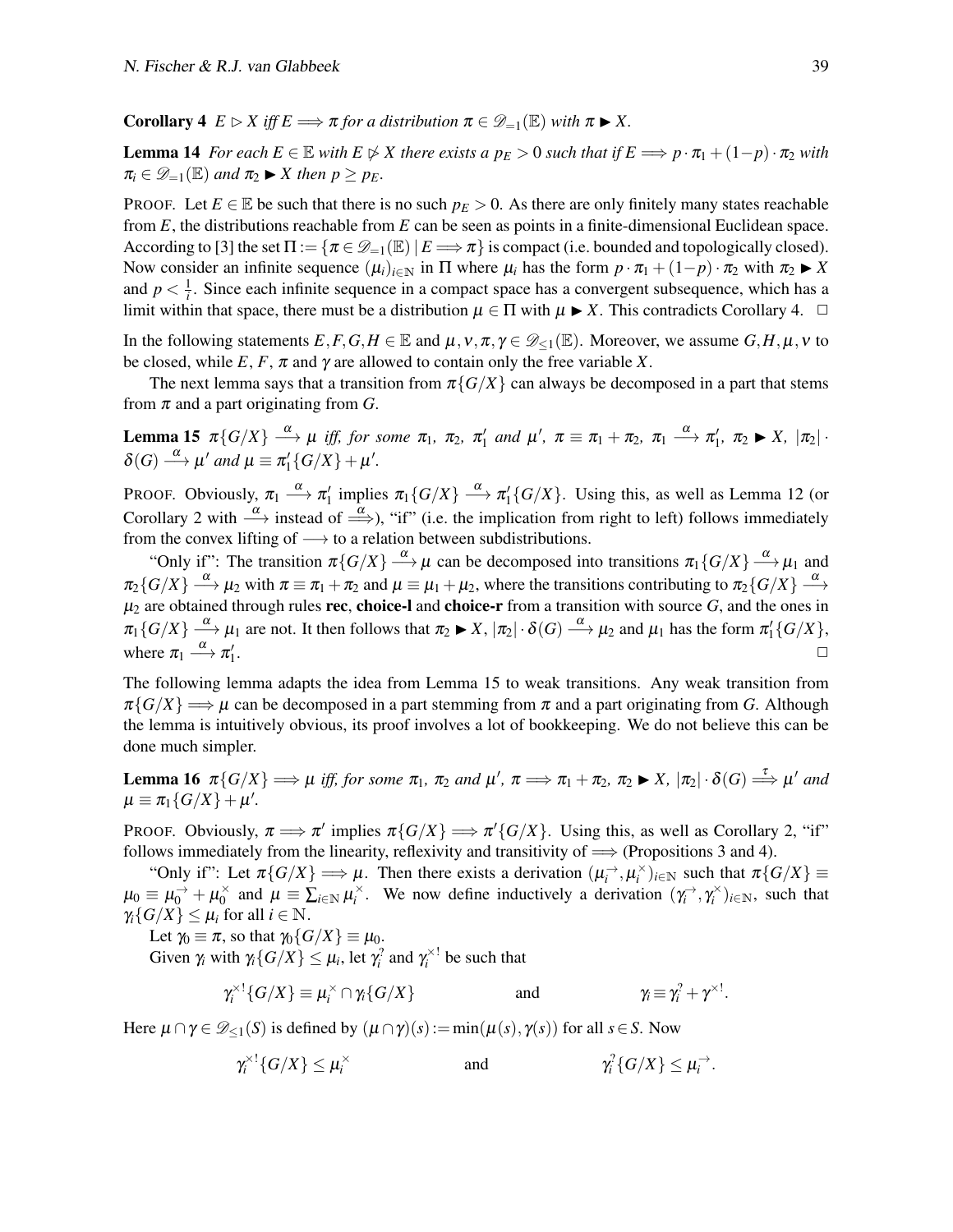(Namely, for each  $H \in \mathbb{C}$ , if  $\mu_i^{\times}(H) \ge \gamma_i \{ G/X \}(H)$  then  $\gamma_i^2 \{ G/X \}(H) = \gamma_i \{ G/X \}(H) - \gamma_i^{\times 1} \{ G/X \}(H) =$  $0 \leq \mu_i^{\rightarrow}(H)$ , and if  $\mu_i^{\times}(H) < \gamma_i\{G/X\}(H)$  then  $\gamma_i^2\{G/X\}(H) = \gamma_i\{G/X\}(H) - \mu_i^{\times}(H) \leq \mu_i(H) - \mu_i^{\times}(H)$  $= \mu_i^{\rightarrow}(H)$ .) In the special case that  $k = 0$  we have  $\gamma_0^{\times 1} \{ G/X \} \equiv \mu_0^{\times 1}$  $\chi_0^{\times}$  and  $\gamma_0^2\{G/X\} \equiv \mu_0^{\rightarrow}$ . By decom-position (cf. [Proposition 3\)](#page-6-5), using that  $\mu_i^{\to} \longrightarrow \mu_{i+1}$ , there is a  $\mu_{i+1}^2 \leq \mu_{i+1}$  with  $\gamma_i^2 \{ G/X \} \longrightarrow \mu_{i+1}^2$  and  $\mu_i^{\rightarrow} - \gamma_i^2 \{ G/X \} \stackrel{\tau}{\longrightarrow} \mu_{i+1} - \mu_{i+1}^2$ . In the special case that  $k = 0$  we have  $\mu_1^2 \equiv \mu_1$ .

By [Lemma 15,](#page-38-0) using that  $\gamma_i^2 \{ G/X \} \stackrel{\tau}{\longrightarrow} \mu_{i+1}^2$ , there are  $\gamma_i^{\rightarrow}$ ,  $\gamma_i^{\rightarrow}$ ,  $\gamma_{i+1}$  and  $\mu_{i+1}^{\rightarrow}$ , such that  $\gamma_i^2 \equiv \gamma_i^{\rightarrow} + \gamma_i^{\rightarrow}$ ,  $\gamma_i^{\rightarrow} \longrightarrow \gamma_{i+1}, \gamma_i^{-} \blacktriangleright X, |\gamma_i^{-}| \cdot \delta(G) \longrightarrow \mu_{i+1}^{-}$  and  $\mu_{i+1}^{2} \equiv \gamma_{i+1} \{ G/X \} + \mu_{i+1}^{-}$ . Let  $\gamma_i^{\times} \equiv \gamma_i^{-} + \gamma_i^{\times}!$ . Then  $\gamma_i \equiv \gamma_i^{\rightarrow} + \gamma_i^{\times}$ . Moreover,  $\gamma_{i+1} \{ G/X \} \le \mu_{i+1}^2 \le \mu_{i+1}$ . Thus  $(\gamma_i^{\rightarrow}, \gamma_i^{\times})_{i \in \mathbb{N}}$  indeed is a derivation with the required property.

It follows that  $\pi \Longrightarrow \pi' := \sum_{i \in \mathbb{N}} \gamma_i^{\times}$ . Let  $\pi_1 = \sum_{i \in \mathbb{N}} \gamma_i^{\times!}$  and  $\pi_2 = \sum_{i \in \mathbb{N}} \gamma_i^-$ . Then  $\pi' \equiv \pi_1 + \pi_2$  and  $\pi_2 \blacktriangleright X$ . Let  $\mu^- \equiv \sum_{i \geq 1} \mu_i^-$ . Then  $|\pi_2| \cdot \delta(G) \stackrel{\tau}{\longrightarrow} \mu^-$ . It remains to find a  $\mu'$  such that  $\mu^- \stackrel{\tau}{\Longrightarrow} \mu'$  and  $\mu \equiv \pi_1 \{ G/X \} + \mu'.$ 

By induction on  $k \ge 1$  we define  $\eta_{ki}$ ,  $\eta_{ki}^{\rightarrow}$  and  $\eta_{ki}^{\times}$ , for  $1 \le i \le k$ , such that

$$
\eta_{k1} \equiv \mu_k^-, \qquad \eta_{ki} \equiv \eta_{ki}^{\rightarrow} + \eta_{ki}^{\times}, \qquad \eta_{ki}^{\rightarrow} \xrightarrow{\tau} \eta_{(k+1)(i+1)},
$$
  

$$
\sum_{i=1}^k \eta_{ki} + \gamma_k \{G/X\} \equiv \mu_k, \qquad \text{and} \qquad \sum_{i=1}^k \eta_{ki}^{\times} + \gamma_k^{\times 1} \{G/X\} \equiv \mu_k^{\times}.
$$

*Induction base:* Let  $\eta_{11} := \mu_1^ \frac{1}{1}$ . Using that  $\mu_1 \equiv \mu_1^2 \equiv \gamma_1 \{ G/X \} + \mu_1^{-2}$  $\frac{1}{1}$ , the two leftmost equations are satisfied for  $k = 1$ . All other statements will be dealt with fully by the induction step.

*Induction step:* Suppose  $\eta_{ki}$  for  $1 \le i \le k$  are already known, and  $\mu_k \equiv \sum_{i=1}^k \eta_{ki} + \gamma_k \{G/X\}$ . With induction on  $i > 0$  we define  $\eta_{ki}^{\times} := \eta_{ki} \cap (\mu_k^{\times} - \nu_{ki})$  with  $\nu_{ki} := \gamma_k^{\times 1} \{ G/X \} + \sum_{j=1}^{i-1} \eta_{kj}^{\times}$  and establish that  $v_{ki} \leq \mu_k^{\times}$  $\chi_k^{\times}$ . Namely, surely  $v_{k1} \equiv \gamma_k^{\times 1} \{ G/X \} \le \mu_k^{\times}$  $\kappa_k^{\times}$ , and when assuming that  $v_{ki} \leq \mu_k^{\times}$  $\chi_k^{\times}$ , for some  $1 \leq i \leq k$ , and defining  $\eta_{ki}^{\times} := \eta_{ki} \cap (\mu_k^{\times} - \nu_{ki})$  we obtain that  $\nu_{k(i+1)} \equiv \eta_{ki}^{\times} + \nu_{ki} \leq (\mu_k^{\times} - \nu_{ki}) + \nu_{ki} \equiv \mu_k^{\times}$  $\frac{\times}{k}$ .

With induction on *i* we now establish, for  $1 \le i \le k$ , that  $\sum_{j=i}^{k} \eta_{kj} + v_{ki} \ge \mu_k^{\times}$  $\chi^{\times}$ . Here we use the trivial lemma that  $v + (\eta \cap \mu) \ge \mu$  iff  $v + \eta \ge \mu$ .

The induction base  $(i = 1)$ : Since  $\sum_{i=1}^{k} \eta_{ki} + \gamma_k \{G/X\} \equiv \mu_k \ge \mu_k^{\times}$  we also have

$$
\sum_{i=1}^k \eta_{ki} + v_{k1} \equiv \sum_{j=1}^k \eta_{kj} + \gamma_k^{\times 1} \{G/X\} \equiv \sum_{j=1}^k \eta_{kj} + (\gamma_k \{G/X\} \cap \mu_k^{\times}) \geq \mu_k^{\times}.
$$

The induction step: Assume  $\sum_{j=i}^{k} \eta_{kj} + v_{ki} \ge \mu_k^{\times}$  $\sum_{k}^{\times}$  for some  $1 \leq i < k$ . Then  $\left(\sum_{j=i}^{k} \eta_{kj} - \eta_{ki}\right) + \eta_{ki} \equiv$  $\sum_{j=i}^k \eta_{kj} \ge \mu_k^{\times} - \nu_{ki}$ , so by the trivial lemma also  $\sum_{j=i+1}^k \eta_{kj} + \eta_{kj}^{\times} \equiv (\sum_{j=i}^k \eta_{kj} - \eta_{ki}) + (\eta_{ki} \cap (\mu_k^{\times} - \mu_{kj}))$  $(v_{ki})) \geq \mu_k^{\times} - v_{ki}$ , and thus  $\sum_{j=i+1}^{k} \eta_{kj} + v_{k(i+1)} \geq \mu_k^{\times}$  $\frac{\times}{k}$ .

In particular (by taking  $j = k$ )  $\eta_{kk} + v_{kk} \ge \mu_k^{\times}$  $\chi_k^{\times}$ , which implies  $\eta_{kk} \ge \mu_k^{\times} - \nu_{kk}$ . Therefore  $\eta_{kk}^{\times} \equiv$  $\mu_k^{\times} - \nu_{kk}$ . Hence  $\sum_{j=1}^k \eta_{kj}^{\times} + \gamma_k^{\times!} \{ G/X \} \equiv \eta_{kk}^{\times} + \nu_{kk}^{\times} \equiv \mu_k^{\times}$  $\frac{\times}{k}$  .

Now define  $\eta_{ki}^{\rightarrow} := \eta_{ki} - \eta_{ki}^{\times}$ , using that  $\eta_{ki}^{\times} \leq \eta_{ki}$ . This yields  $\eta_{ki} \equiv \eta_{ki}^{\rightarrow} + \eta_{ki}^{\times}$ , and thereby

$$
\mu_k^{\rightarrow} \equiv \mu_k - \mu_k^{\times} \equiv (\sum_{i=1}^k \eta_{ki} + \gamma_k \{G/X\}) - (\sum_{i=1}^k \eta_{ki}^{\times} + \gamma_k^{\times 1} \{G/X\}) \equiv \sum_{i=1}^k \eta_{ki}^{\rightarrow} + \gamma_k^2 \{G/X\}.
$$

Since  $\sum_{i=1}^{k} \eta_{ki}^{\to} \equiv (\mu_{k}^{\to} - \gamma_{k}^{?} \{ G/X \}) \stackrel{\tau}{\longrightarrow} (\mu_{k+1} - \mu_{k+1}^{?})$ , by decomposition  $\mu_{k+1} - \mu_{k+1}^{?} \equiv \sum_{i=1}^{k} \eta_{(k+1)(i+1)}$ for some subdistributions  $\eta_{(k+1)(i+1)}$  such that  $\eta_{ki} \stackrel{\rightarrow}{\longrightarrow} \eta_{(k+1)(i+1)}$  for  $i = 1, ..., k$ . Furthermore, define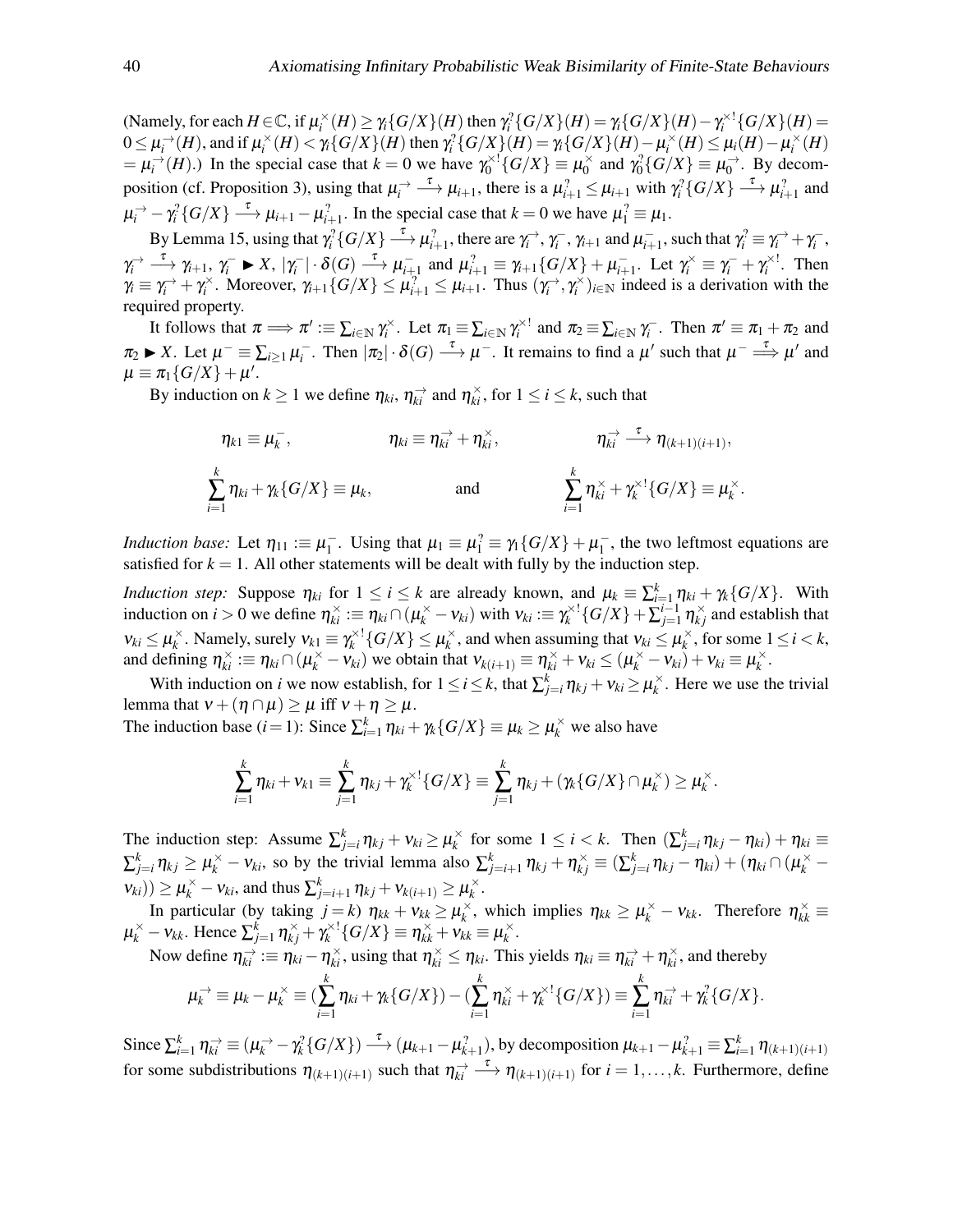$\eta_{(k+1)1} := \mu_k^ \overline{k}$ . It follows that

$$
\mu_{k+1} \n\equiv \sum_{i=1}^{k} \eta_{(k+1)(i+1)} + \mu_{k+1}^2 \n\equiv \sum_{i=2}^{k+1} \eta_{(k+1)i} + (\gamma_{k+1} \{ G/X \} + \mu_{k+1}^-) \n\equiv \sum_{i=1}^{k+1} \eta_{(k+1)i} + \gamma_{k+1} \{ G/X \}.
$$

This ends the inductive definition and proof.

Now, for all  $i \geq 1$ , let  $\theta_i := \sum_{k=i}^{\infty} \eta_{ki}$ ,  $\theta_i^{\rightarrow} := \sum_{k=i}^{\infty} \eta_{ki}^{\rightarrow}$  and  $\theta_i^{\times} := \sum_{k=i}^{\infty} \eta_{ki}^{\times}$ . It follows that  $\theta_1 \equiv$  $\sum_{k=1}^{\infty} \eta_{k1} \equiv \sum_{k=1}^{\infty} \mu_k^- \equiv \mu^-, \quad \theta_i \equiv \theta_i^- + \theta_i^+, \text{ and } \theta_i^- \stackrel{\tau}{\longrightarrow} \theta_{i+1}.$  Moreover,  $\sum_{i=1}^{\infty} \theta_i^{\times} \equiv \sum_{i=1}^{\infty} \sum_{k=i}^{\infty} \eta_{ki}^{\times} \equiv$  $\sum_{k=1}^{\infty}\sum_{i=1}^{k}\eta_{ki}^{\times} \equiv \sum_{k=1}^{\infty}(\mu_{k}^{\times}-\gamma_{k}^{\times 1}{G/X}) \equiv \sum_{k=0}^{\infty}(\mu_{k}^{\times}-\gamma_{k}^{\times 1}{G/X}) \equiv \mu-\pi_{1}{G/X} \equiv:\mu'.$  So  $\mu^{-} \Longrightarrow \mu'.$  $\Box$ 

The next lemma implies that if *X* is guarded in *E*, and *G* is a solution of *E* in the variable *X*, then, up to weak bisimilarity, the weak transitions that can be performed by  $E\{G/X\}$  are entirely determined by  $E$ . This lemma plays a crucial role in the soundness proof of R2.

<span id="page-40-0"></span>**Lemma 17** Let  $E \not\triangleright X$  and  $G \simeq E\{G/X\}$ . Then  $E\{G/X\} \Longrightarrow \approx \mu \in \mathcal{D}_{=1}(\mathbb{E})$  *iff, for some*  $\pi_i \in \mathcal{D}_{=1}(\mathbb{E})$ *and*  $p \in (0,1]$ *,*  $E \Longrightarrow p \cdot \pi_1 + (1-p) \cdot \pi_2$ *,*  $\pi_2 \blacktriangleright X$  *and*  $\mu \approx \pi_1 \{ G/X \}$ *.* 

PROOF. "If": We inductively construct a sequence  $(\mu_i^{\rightarrow}, \mu_i^{\times})_{i \in \mathbb{N}}$  as occurs in [Proposition 8.](#page-7-1) Let  $\mu_0 :=$  $\mu_0^{\rightarrow} \equiv E\{G/X\}$  and  $\mu_0^{\times} \equiv \emptyset$ . Then  $\mu_0^{\rightarrow} \Longrightarrow \mu_1 \equiv \mu_1^{\rightarrow} + \mu_1^{\times}$  $\frac{\times}{1}$ , where  $\mu_1^{\times}$  $\mathcal{L}_1^{\times} := p \cdot \pi_1 \{ G/X \}$  and  $\mu_1^{\rightarrow} :=$ (1−*p*)· π2{*G*/*X*}.

Now assume  $\mu_n^{\to} \approx (1-p)^n \cdot \pi_2\{G/X\}$ . Since  $G \simeq E\{G/X\}$ , we have  $G \Longrightarrow p \cdot \eta^\times + (1-p) \cdot \eta^\to$ where  $\eta^{\times} \approx \pi_1 \{ G/X \}$  and  $\eta^{\to} \approx \pi_2 \{ G/X \}$ . [Corollary 2](#page-37-3) yields  $\pi_2 \{ G/X \} \Longrightarrow p \cdot \eta^{\times} + (1-p) \cdot \eta^{\to}$ . So  $\mu_n \to p(1-p)^n \cdot \gamma^* + (1-p)^{n+1} \cdot \gamma^*$ . where  $\gamma^* \approx \pi_1 \{ G/X \}$  and  $\gamma^* \approx \pi_2 \{ G/X \}$ . Take  $\mu_{n+1}^* :=$  $p(1-p)^n \cdot \gamma^\times$  and  $\mu_{n+1}^{\to} := (1-p)^{n+1} \cdot \gamma^\to$ . Then  $\mu_n^{\to} \implies \mu_{n+1} := \mu_{n+1}^{\to} + \mu_{n+1}^\times$ .

So, by [Proposition 8,](#page-7-1)  $E\{G/X\} \Longrightarrow \sum_{i \in \mathbb{N}} \mu_i^{\times} \approx \sum_{i \in \mathbb{N}} p(1-p)^i \cdot \pi_1\{G/X\} \equiv \pi_1\{G/X\}.$ 

"Only if": Suppose  $E\{G/X\} \Longrightarrow \approx \mu^0 \in \mathscr{D}_{=1}(\mathbb{E})$ . By [Lemma 16,](#page-38-1) there are  $\pi_i^0 \in \mathscr{D}_{=1}(\mathbb{E})$ ,  $\mu^1 \in$  $\mathscr{D}_{\leq 1}(\mathbb{E})$  and  $p, q$  with  $p + q \leq 1$  such that  $E \Longrightarrow p \cdot \pi_1^0 + q \cdot \pi_2^0$ ,  $\pi_2^0 \blacktriangleright X$ ,  $G \Longrightarrow^{\tau} \mu^1$  and  $\mu^0 \approx p \cdot \pi_1 \{ G/X \} + q$ *q* ⋅ $\mu$ <sup>1</sup>. Since  $\mu$ <sup>0</sup> ∈  $\mathscr{D}_{=1}(\mathbb{E})$  it follows that  $\mu$ <sup>1</sup> ∈  $\mathscr{D}_{=1}(\mathbb{E})$  and  $q = 1-p$ . By [Lemma 14,](#page-38-2)  $p \ge p_E$ .

As  $G \simeq E\{G/X\}$ ,  $E\{G/X\} \stackrel{\tau}{\Longrightarrow} \approx \mu^1$ . Continuing inductively, we find, for all  $k \in \mathbb{N}$ ,  $\pi_i^k, \mu^{k+1} \in$  $\mathscr{D}_{=1}(\mathbb{E})$  and  $p_k \geq p_E$  such that  $E \Longrightarrow p_k \cdot \pi_1^k + (1-p_k) \cdot \pi_2^k$ ,  $\pi_2^k \blacktriangleright X$ ,  $G \stackrel{\tau}{\Longrightarrow} \mu^{k+1}$  and  $\mu^k \approx p_k \cdot \pi_1^k \{G/X\}$  +  $\mathbb{Z}_{=1}^{\infty}$  and  $p_k \leq p_k$  such that  $E \longrightarrow p_k \cdot n_1 + (1-p_k) \cdot n_2$ ,  $n_2 \blacktriangleright x$ ,  $0 \longrightarrow \mu$  and  $\mu \approx p_k \cdot n_1 \{0/x\} + (1-p_k) \cdot \mu^{k+1}$ . Thus  $\mu^0 \approx \sum_{k \in \mathbb{N}} \prod_{i=0}^{k-1} (1-p_i) \cdot p_k \cdot \pi_1^k \{G/X\}$ . So let  $\pi_1 := \sum_{k \in \mathbb{N}} \prod_{i=0}$ remains to find  $\pi_2 \in \mathcal{D}_{-1}(\mathbb{E})$  and  $p \in (0,1]$  such that  $E \Longrightarrow p \cdot \pi_1 + (1-p) \cdot \pi_2$  and  $\pi_2 \blacktriangleright X$ .

Let  $c = \sum_{k \in \mathbb{N}} \prod_{i=0}^{k-1} (1-p_i)$ . Then  $c \cdot p_E \le \sum_{k \in \mathbb{N}} \prod_{i=0}^{k-1} (1-p_i) \cdot p_k = 1$ , so *c* is finite. It follows that  $\delta(E) \equiv \frac{1}{c} \sum_{k \in \mathbb{N}} \prod_{i=0}^{k-1} (1-p_i) \cdot \delta(E)$ . Since  $E \implies p_k \cdot \pi_1^k + (1-p_k) \cdot \pi_2^k$ , by linearity [\(Proposition 3\)](#page-6-5)  $E \Longrightarrow \frac{1}{c} \sum_{k \in \mathbb{N}} (\prod_{i=0}^{k-1} (1-p_i)) \cdot (p_k \cdot \pi_1^k + (1-p_k) \cdot \pi_2^k) \equiv \frac{1}{c} \pi_1 + \frac{1}{c} \sum_{k \in \mathbb{N}} (\prod_{i=0}^k (1-p_i)) \cdot \pi_2^k$ . We now choose  $p := \frac{1}{c} \in (0,1]$  and  $\pi_2 := \frac{1}{c-1} \sum_{k \in \mathbb{N}} (\prod_{i=0}^k (1-p_i)) \cdot \pi_2^k$ , since  $\sum_{k \in \mathbb{N}} (\prod_{i=0}^k (1-p_i)) = \sum_{k>0} (\prod_{i=0}^{k-1} (1-p_i)) =$  $c-1$ . Now  $E \implies p \cdot \pi_1 + (1-p) \cdot \pi_2$ , using that  $1 - \frac{1}{c} = \frac{c-1}{c}$ . Finally,  $\pi_2 \blacktriangleright X$ .

The following two lemmas are generalisation of Lemmas [16](#page-38-1) and [17](#page-40-0) from weak transitions  $\Longrightarrow$  to  $\stackrel{\alpha}{\Longrightarrow}$ .

<span id="page-40-1"></span>**Lemma 18**  $F\{G/X\} \stackrel{\alpha}{\Longrightarrow} \mu$  iff, for some  $\pi_1$ ,  $\pi_2$ ,  $\pi'_1$ ,  $\mu_1$  and  $\mu_2$ ,  $F \implies \pi_1 + \pi_2$ ,  $\pi_1 \stackrel{\alpha}{\longrightarrow} \pi'_1$ ,  $\pi_2 \blacktriangleright X$ ,  $\pi_1' \{ G/X \} \Longrightarrow \mu_1, |\pi_2| \cdot \delta(G) \stackrel{\alpha}{\Longrightarrow} \mu_2 \text{ and } \mu \equiv \mu_1 + \mu_2.$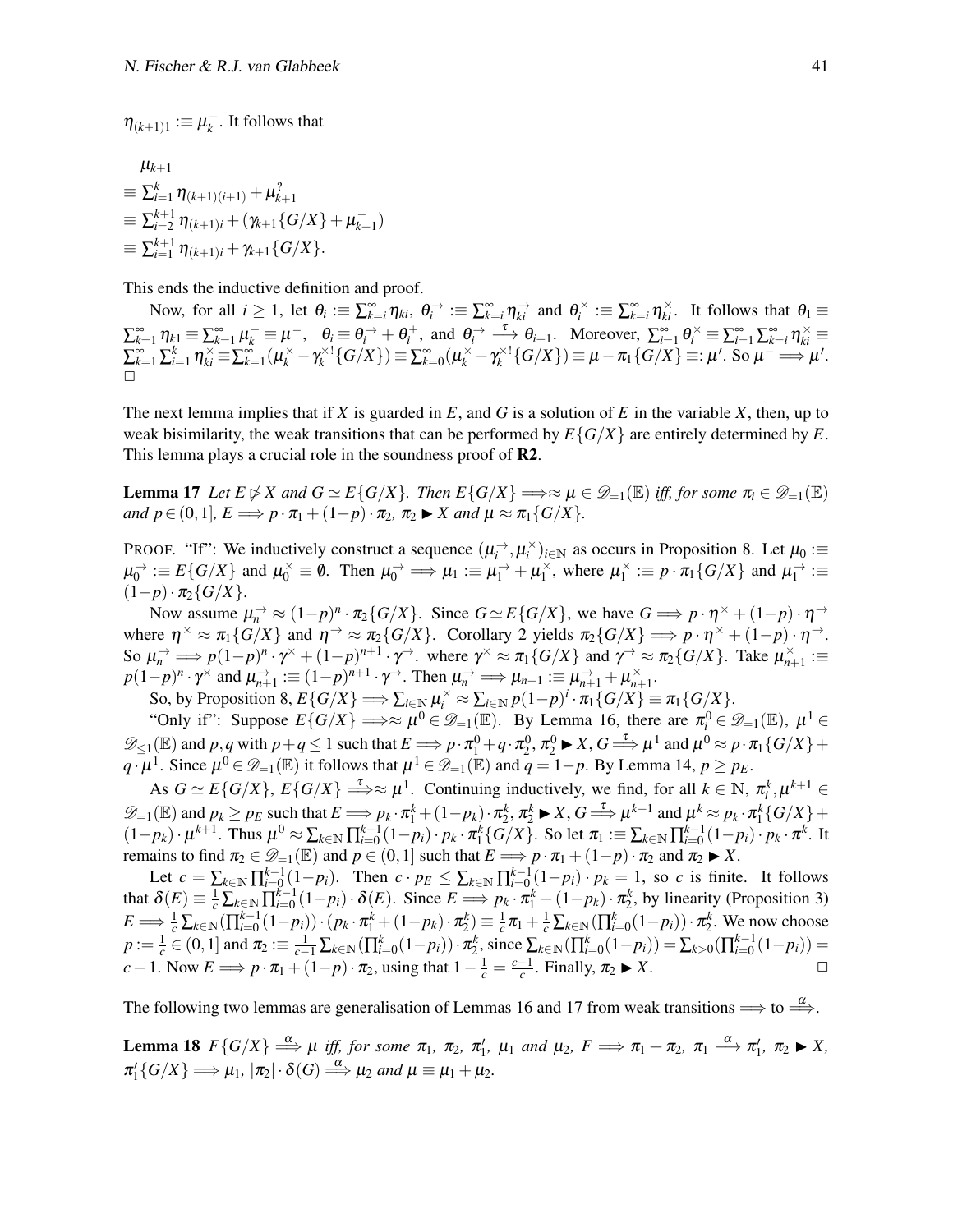PROOF. "If" follows just as for Lemmas [15](#page-38-0) and [16.](#page-38-1)

"Only if": Let  $F\{G/X\} \Longrightarrow \mu$ . Then  $F\{G/X\} \Longrightarrow \mu^{\dagger} \stackrel{\alpha}{\longrightarrow} \mu^{\ddagger} \Longrightarrow \mu$ . So by [Lemma 16,](#page-38-1) for some  $\pi_1^\dagger$  $\frac{1}{1}$ ,  $\pi_2^{\dagger}$  $\pi_2^{\dagger}$  and  $\mu^{\S}, F \Longrightarrow \pi_1^{\dagger} + \pi_2^{\dagger}$  $\pi_2^{\dagger}, \pi_2^{\dagger} \blacktriangleright X, |\pi_2^{\dagger}|$  $|\mathcal{L}_2^{\dagger}| \cdot \delta(G) \stackrel{\tau}{\Longrightarrow} \mu^{\S}$  and  $\mu^{\dagger} \equiv \pi_1^{\dagger}$  $\int_1^{\dagger} {\{G/X\}} + \mu^{\S}$ . By decomposition, there are  $\mu_1^{\ddag}$  $i_1^{\ddagger}$  and  $\mu_2^{\ddagger}$  $\frac{1}{2}$  such that  $\pi_1^{\dagger}$  $\frac{1}{1}\{G/X\} \stackrel{\alpha}{\longrightarrow} \mu_1^\ddag$  $\sharp_1^{\ddag}, \mu^{\S} \stackrel{\alpha}{\longrightarrow} \mu_2^{\ddag}$  $\mu_2^{\ddagger}$  and  $\mu_1^{\ddagger} = \mu_1^{\ddagger} + \mu_2^{\ddagger}$  $\frac{1}{2}$ . By [Lemma 15,](#page-38-0) for some  $\eta_1, \eta_2, \eta_1'$  and  $\mu'', \pi_1^{\dagger} \equiv \eta_1 + \eta_2, \eta_1 \stackrel{\alpha}{\longrightarrow} \eta_1', \eta_2 \blacktriangleright X, |\eta_2| \cdot \delta(G) \stackrel{\alpha}{\longrightarrow} \mu''$  and  $\mu_1^{\dagger} \equiv \eta_1' \{ G/X \} + \mu''$ . Now take  $\pi_1 := \eta_1, \, \pi_2 := \eta_2 + \pi_2^\dagger$  $\alpha_2^{\dagger}$ ,  $\pi_1' \equiv \eta_1'$  and  $\mu' \equiv \mu_2^{\ddagger} + \mu''$ . Then  $F \Longrightarrow \pi_1 + \pi_2$ ,  $\pi_1 \stackrel{\alpha}{\longrightarrow} \pi_1', \pi_2 \blacktriangleright X$ ,  $|\pi_2|\cdot \delta(G) \Longrightarrow {\alpha \over \alpha}$   $\mu'$  and  $\mu^{\ddagger} \equiv \pi'_1 \{ G/X \} + \mu'$ . Finally, by decomposition [\(Proposition 3\)](#page-6-5),  $\mu \equiv \mu_1 + \mu_2$ ,  $\pi_1' \{ G/X \} \Longrightarrow \mu_1$  and  $\mu$  $\mu_2$ .

<span id="page-41-2"></span>**Lemma 19** Let  $E \not\triangleright X$  and  $G \simeq E\{G/X\}$ . Then  $E\{G/X\} \stackrel{\alpha}{\Longrightarrow} \approx \mu \in \mathscr{D}_{-1}(\mathbb{E})$  iff, for some  $\pi_1, \pi_2, \pi'_1 \in$  $\mathscr{D}_{=1}(\mathbb{E})$  and  $p \in (0,1]$ ,  $E \Longrightarrow p \cdot \pi_1 + (1-p) \cdot \pi_2$ ,  $\pi_1 \stackrel{\alpha}{\longrightarrow} \pi'_1$ ,  $\pi_2 \blacktriangleright X$ , and  $\pi'_1\{G/X\} \Longrightarrow \approx \mu$ .

PROOF. "If": Suppose  $E \implies p \cdot \pi_1 + (1-p) \cdot \pi_2$ ,  $\pi_1 \stackrel{\alpha}{\longrightarrow} \pi'_1$ ,  $\pi_2 \blacktriangleright X$  and  $\pi'_1\{G/X\} \implies \approx \mu$  for some  $\pi_1, \pi_2, \pi'_1 \in \mathscr{D}_{=1}(\mathbb{E})$  and  $p \in (0,1]$ . By [Lemma 17,](#page-40-0)  $E\{G/X\} \Longrightarrow \approx \pi_1\{G/X\}$ . Moreover,  $\pi_1\{G/X\} \stackrel{\alpha}{\longrightarrow}$  $\pi_1' \{ G/X \} \Longrightarrow \approx \mu$ . Thus  $E\{G/X\} \Longrightarrow^{\alpha} \approx \mu$ .

"Only if": Suppose  $E\{G/X\} \stackrel{\alpha}{\Longrightarrow} \approx \mu \equiv: \mu^0 \in \mathscr{D}_{=1}(\mathbb{E})$ . By [Lemma 18,](#page-40-1) there are  $\pi_1^0, \pi_2^0, \pi_3^0 \in$  $\mathscr{D}_{=1}(\mathbb{E}), \mu_1^0, \mu^1 \in \mathscr{D}_{\leq 1}(\mathbb{E})$  and  $p_0, q$  with  $p_0 + q \leq 1$  such that  $E \Longrightarrow p_0 \cdot \pi_1^0 + q \cdot \pi_2^0, \pi_1^0 \stackrel{\alpha}{\longrightarrow} \pi_3^0, \pi_2^0 \blacktriangleright X$ ,  $\pi_3^0\{G/X\} \Longrightarrow \mu_1^0, G \stackrel{\alpha}{\Longrightarrow} \mu^1 \text{ and } \mu^0 \approx p_0 \cdot \mu_1^0 + q \cdot \mu^1. \text{ Since } \mu^0 \in \mathscr{D}_{=1}(\mathbb{E}) \text{ it follows that } \mu_1^0, \mu^1 \in \mathscr{D}_{=1}(\mathbb{E})$ and  $q = 1 - p_0$ . By [Lemma 14,](#page-38-2)  $p_0 \geq p_E$ .

As  $G \simeq E\{G/X\}$ ,  $E\{G/X\} \stackrel{\alpha}{\Longrightarrow} \approx \mu^1$  by [Proposition 10.](#page-8-3) Continuing inductively, we find, for all  $k \in \mathbb{N}$ ,  $\pi_i^k, \mu_1^k, \mu^{k+1} \in \mathcal{D}_{i-1}(\mathbb{E})$  and  $p_k \geq p_E$  such that  $E \Longrightarrow p_k \cdot \pi_1^k + (1-p_k) \cdot \pi_2^k$ ,  $\pi_1^k \xrightarrow{\alpha} \pi_3^k$ ,  $\pi_2^k \blacktriangleright X$ ,  $\pi_3^k\{G/X\} \Longrightarrow \mu_1^k$ ,  $G \stackrel{\alpha}{\Longrightarrow} \mu^{k+1}$  and  $\mu^k \approx p_k \cdot \mu_1^k + (1-p_k) \cdot \mu^{k+1}$ . Let  $\pi_1 := \sum_{k \in \mathbb{N}} \prod_{i=0}^{k-1} (1-p_i) \cdot p_k \cdot \pi_1^k$ ,  $\pi_1' := \sum_{k \in \mathbb{N}} \prod_{i=0}^{k-1} (1-p_i) \cdot p_k \cdot \pi_3^k$  and  $\mu_1 := \sum_{k \in \mathbb{N}} \prod_{i=0}^{k-1} (1-p_i) \cdot p_k \cdot \mu_1^k$ . Then  $\pi_1 \xrightarrow{\alpha} \pi_1'$  and  $\pi_1' \{G/X\} \Longrightarrow$  $\mu_1 \approx \mu$ . It remains to find  $\pi_2 \in \mathcal{D}_{-1}(\mathbb{E})$  and  $p \in (0,1]$  such that  $E \Longrightarrow p \cdot \pi_1 + (1-p) \cdot \pi_2$  and  $\pi_2 \blacktriangleright X$ . This goes exactly as in the proof of [Lemma 17.](#page-40-0)

<span id="page-41-3"></span>Using these lemmas we can now obtain the main result of this appendix.

**Theorem 9 (Unique solution of equations up to**  $\simeq$ **)** *Let E*  $\not\cong$  *X. If*  $G \simeq E\{G/X\}$  *and*  $H \simeq E\{H/X\}$ *, then*  $G \simeq H$ .

PROOF. We show that

$$
\mathscr{R} = \{ (F\{G/X\}, F\{H/X\}) \mid \mathbb{V}(F) \subseteq \{X\} \}
$$

is a two-sided rooted weak bisimulation up to  $\approx$ , for then, by choosing  $F \equiv X$ , we obtain the desired statement by [Lemma 4.](#page-14-3) By symmetry, it is enough to prove

<span id="page-41-1"></span>(†) whenever  $F\{G/X\} \stackrel{\alpha}{\Longrightarrow} \mu$ , then there exists a v, such that  $F\{H/X\} \stackrel{\alpha}{\Longrightarrow} v$  and  $\mu \approx \mathcal{R} \approx v$ .

Here, just as in [Definition 7,](#page-13-2) we only consider convergent weak transitions, so we can safely assume  $|\mu| = 1.$ 

Following Milner [\[13\]](#page-50-9), we first prove the following similar property:

<span id="page-41-0"></span>(‡) whenever  $\pi\{G/X\} \Longrightarrow \mu$ , then there exists a v, such that  $\pi\{H/X\} \Longrightarrow \nu$  and  $\mu \approx \mathcal{R} \approx \nu$ .

We start with the case  $\pi \equiv \delta(E)$ . So let  $E\{G/X\} \Longrightarrow \mu$ . By [Lemma 17,](#page-40-0) for some  $\pi_i$  and  $p \in (0,1]$ ,  $E \implies p \cdot \pi_1 + (1-p) \cdot \pi_2$ ,  $\pi_2 \blacktriangleright X$  and  $\mu \approx \pi_1 \{ G/X \}$ . Again by [Lemma 17,](#page-40-0)  $E\{ H/X \} \implies \pi_1 \{ H/X \}$ . Moreover,  $\mu \approx \pi_1 \{ G/X \} \mathcal{R} \pi_1 \{ H/X \}.$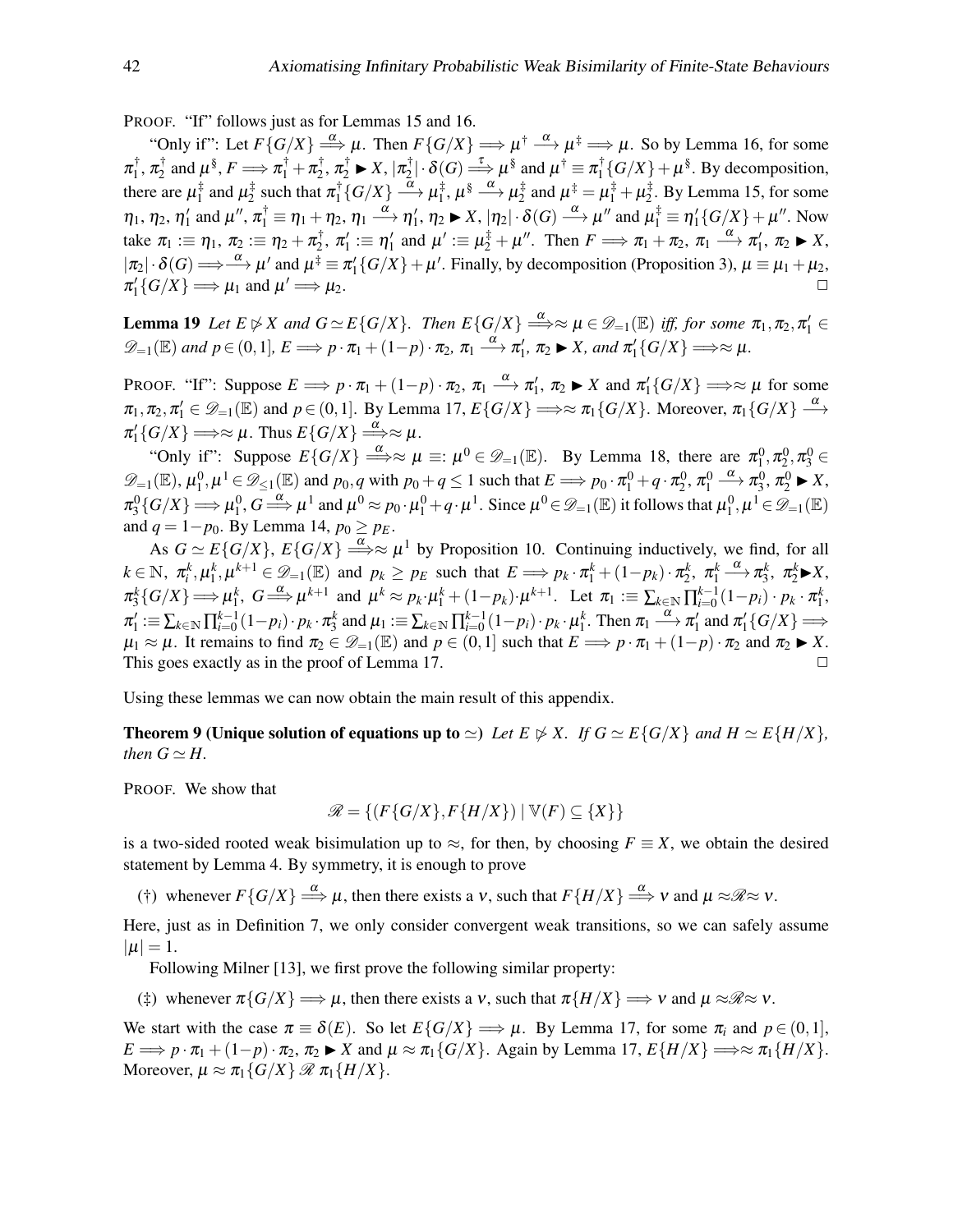Now consider the case  $\pi \neq \delta(E)$ . So let  $\pi\{G/X\} \Longrightarrow \mu$ . By [Lemma 16,](#page-38-1) for some  $\pi_1$ ,  $\pi_2$  and  $\mu'$ ,  $\pi \Longrightarrow \pi_1 + \pi_2, \pi_2 \blacktriangleright X, |\pi_2| \cdot \delta(G) \stackrel{\tau}{\Longrightarrow} \mu'$  and  $\mu \equiv \pi_1 \{ G/X \} + \mu'.$  Since  $G \simeq E \{ G/X \}$  there is a  $\mu''$  such that  $|\pi_2| \cdot \delta(E\{G/X\}) \Longrightarrow \mu''$  and  $\mu' \approx \mu''$ . So by the case considered above there exists a v'', such that  $|\pi_2| \cdot \delta(E\{H/X\}) \Longrightarrow v''$  and  $\mu'' \approx \mathcal{R} \approx v''$ . Since  $H \simeq E\{H/X\}$  there is a v' such that  $|\pi_2| \cdot \delta(H) \Longrightarrow v'$ and  $v'' \approx v'$ . By [Lemma 16](#page-38-1) (from right to left)  $\pi\{H/X\} \Longrightarrow v := \pi_1\{H/X\} + v'$ . Moreover,  $\mu \approx \mathscr{R} \approx v$ .

From [\(‡\)](#page-41-0) we also obtain

(§) whenever  $\mu_1 \approx \mathcal{R} \approx v_1$  and  $\mu_1 \Longrightarrow \mu$ , then there exists a v, such that  $v_1 \Longrightarrow v$  and  $\mu \approx \mathcal{R} \approx v$ .

Using this, we establish [\(†\).](#page-41-1) We start with the case  $F \equiv E$ . So let  $E\{G/X\} \stackrel{\alpha}{\Longrightarrow} \mu$ . By [Lemma 19,](#page-41-2) for some  $\pi_1, \pi_2, \pi'_1 \in \mathscr{D}_{-1}(\mathbb{E})$  and  $p \in (0, 1], E \Longrightarrow p \cdot \pi_1 + (1-p) \cdot \pi_2, \pi_1 \stackrel{\alpha}{\longrightarrow} \pi'_1, \pi_2 \blacktriangleright X$ , and  $\pi'_1\{G/X\} \Longrightarrow \approx$  $\mu$ . By the case considered above there exists a v, such that  $\pi\{H/X\} \Longrightarrow v$  and  $\mu \approx \mathcal{R} \approx v$ . Again by [Lemma 19,](#page-41-2)  $E\{H/X\} \stackrel{\alpha}{\Longrightarrow} \approx v$ .

Now consider the case  $F \neq E$ . So let  $F\{G/X\} \stackrel{\alpha}{\Longrightarrow} \mu$ . By [Lemma 18,](#page-40-1) for some  $\pi_1$ ,  $\pi_2$ ,  $\pi'_1$ ,  $\mu_1$ and  $\mu_2$ ,  $F \implies \pi_1 + \pi_2$ ,  $\pi_1 \stackrel{\alpha}{\longrightarrow} \pi'_1$ ,  $\pi_2 \blacktriangleright X$ ,  $\pi'_1\{G/X\} \implies \mu_1$ ,  $|\pi_2| \cdot \delta(G) \stackrel{\alpha}{\Longrightarrow} \mu_2$  and  $\mu \equiv \mu_1 + \mu_2$ . Since  $G \simeq E\{G/X\}$  there is a  $\mu'_2$  such that  $|\pi_2| \cdot \delta(E\{G/X\}) \stackrel{\alpha}{\Longrightarrow} \mu'_2$  and  $\mu_2 \approx \mu'_2$ . So by the case considered above there exists a  $v_1$  such that  $\pi'_1\{H/X\} \implies v_1$  and  $\mu_1 \approx \mathcal{R} \approx v_1$ , as well as a  $v'_2$ , such that  $|\pi_2| \cdot \delta(E\{H/X\}) \Longrightarrow v'_2$  and  $\mu'_2 \approx \mathcal{R} \approx v'_2$ . Since  $H \simeq E\{H/X\}$  there is a  $v_2$  such that  $|\pi_2| \cdot \delta(H) \stackrel{\alpha}{\Longrightarrow} v_2$ and  $v'_2 \approx v_2$ . By [Lemma 18](#page-40-1) (from right to left)  $F\{H/X\} \stackrel{\alpha}{\Longrightarrow} v_1 + v_2$ . Moreover,  $\mu_2 \approx \mathcal{R} \approx v_2$  and thus  $\mu_1 + \mu_2 \approx \mathcal{R} \approx \nu_1 + \nu_2.$ 

The soundness of R2 now follows easily; essentially, R2 finds the canonical solution  $\mu X.E$  to the equation *E* in variable *X*.

**Lemma 7 (Soundness of R2)** Let  $E, F \in \mathbb{E}$ . If  $F \simeq E\{F/X\}$  and  $E \not\triangleright X$ , then  $F \simeq \mu X.E$ .

PROOF. Without loss of generality we may assume that  $\mathbb{V}(E) \subseteq \{X\}$  and  $\mathbb{V}(F) = \emptyset$ . Let  $F \simeq E\{F/X\}$ , where *E* guards *X*. Now  $\mu X.E \simeq E\{\mu X.E/X\}$ , by the soundness of **R1**, hence, [Theorem 9](#page-41-3) yields  $F \simeq \mu X.E.$ 

### <span id="page-42-0"></span>B Equational characterisation

<span id="page-42-1"></span>To be prepared properly, we first establish some useful foundations:

**Definition 14 (Cut)** Let  $\mathscr{S}, \mathscr{T}$  be equation systems over the formal variables  $\vec{X}$ . A weak transition  $\mu \Longrightarrow_{\mathcal{F}} \pi + \gamma$  is called a *cut through*  $\mu \Longrightarrow_{\mathcal{F}} \nu$ , if the following conditions are satisfied:

- <span id="page-42-2"></span>(i)  $\pi \leq v$ ,
- <span id="page-42-3"></span>(ii)  $\gamma = \sum_{i \in \mathbb{N}} \gamma_i$  and there is some  $\gamma' = \sum_{i \in \mathbb{N}} \gamma'_i$ , such that for each *i*,  $\gamma_i \stackrel{\tau}{\longrightarrow} \gamma_i'$ ; we call  $\gamma_i$  the *cut points*,
- <span id="page-42-4"></span>(iii) for each *i*,  $\gamma_i \stackrel{\tau}{\longrightarrow}$   $\gamma'_i$  is *not (even partially) derivable* in  $\mathcal{T}$ , that is, there is no  $\emptyset \neq \xi \leq \gamma_i$ , such that  $\xi \stackrel{\tau}{\longrightarrow}$   $g \xi' \leq \gamma'_i$ , and
- <span id="page-42-5"></span>(iv)  $\mu \Longrightarrow_{\mathscr{S}} \pi + \gamma'$  is an initial segment of  $\mu \Longrightarrow_{\mathscr{S}} \nu$ .

The formal definition might seem deterrent, however, the intuition behind cuts is easily explained: Let  $\mu \Longrightarrow_{\mathscr{S}} v$ ; now try to mimic this transition in  $\mathscr{T}$ . In general this is not possible, since we could reach points  $\gamma_i$  where the original transition continues with  $\gamma_i \stackrel{\tau}{\longrightarrow} \mathcal{S}$   $\gamma'_i$ , but  $\gamma_i \stackrel{\tau}{\longrightarrow} \mathcal{S}$   $\gamma'_i$  does not hold. At these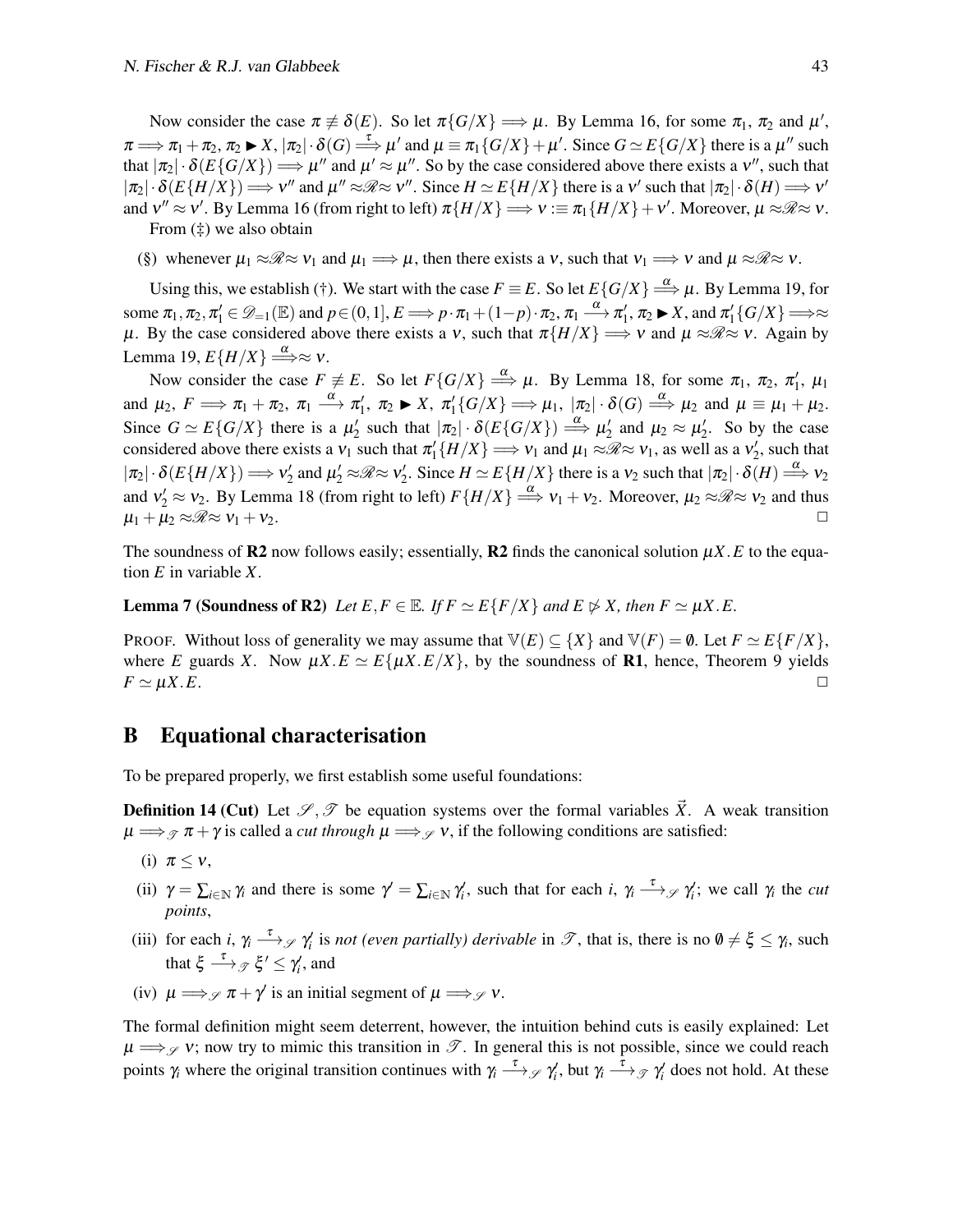points, we simply stop. The remaining transition is of the shape  $\mu \Longrightarrow_{\mathcal{P}} \pi + \gamma$ , where  $\pi$  is the remainder of v that could actually be reached in  $\mathcal T$  and  $\gamma$  is the sum of all cut points.

Intuitively, it is clear that there is a cut through any transition  $\mu \Longrightarrow_{\mathscr{S}} v$ . Nevertheless, a precise proof is not obvious, due to the demanding specification given in [Definition 14.](#page-42-1)

<span id="page-43-4"></span>**Lemma 20** *Let*  $\mathscr{S}, \mathscr{T}$  *be SESs over the formal variables*  $\vec{X}$  *and let*  $\mu \Longrightarrow_{\mathscr{S}} v$ *. There are subdistributions*  $\pi$  and γ, such that  $\mu \Longrightarrow_{\mathscr{T}} \pi + \gamma$  is a cut through  $\mu \Longrightarrow_{\mathscr{T}}$  v. Furthermore, if  $\mu \Longrightarrow_{\mathscr{T}}$  v, then  $\mu \Longrightarrow_{\mathscr{T}}$  $\pi + \gamma$ .

PROOF. First, observe that the following property holds:

<span id="page-43-0"></span>(\*) If  $\mu \stackrel{\alpha}{\longrightarrow}_{\mathscr{S}} v$ , then there is a split  $\mu \equiv \mu' + \mu''$  and  $v \equiv v' + v''$ , such that  $\mu' \stackrel{\alpha}{\longrightarrow}_{\mathscr{S}} v'$  holds, but  $\mu'' \stackrel{\alpha}{\longrightarrow}_{\mathscr{S}} v''$  is not (even partially) derivable in  $\mathscr{T}$ , i.e. there is no  $\emptyset \neq \xi \leq \mu''$  with  $\xi \stackrel{\alpha}{\longrightarrow}_{\mathscr{T}} \xi' \leq v''$ .

Initially, let  $\mu'' \equiv \mu$ ,  $v'' \equiv v$  and  $\mu' \equiv v' \equiv \emptyset$ . Now suppose that there is some  $\emptyset \neq \xi \leq \mu''$  with  $\xi \stackrel{\alpha}{\longrightarrow} g$  $\xi' \leq v''$ , then take  $\xi$  to be maximal and reduce  $\mu''$  by  $\xi$  and  $v''$  by  $\xi'$ . Repeat this procedure until  $\mu'' \stackrel{\alpha}{\longrightarrow}_{\mathscr{S}} v''$  is no longer derivable in  $\mathscr{T}$ .

<span id="page-43-1"></span>We continue with the proof of the actual statement. Given  $\mu \Longrightarrow_{\mathscr{S}} \nu$ , there is a derivation  $(\mu_i^{\rightarrow}, \mu_i^{\times})_{i \in \mathbb{N}}$ , i.e.  $\rightarrow$  $\rightarrow$ ×

$$
\mu_i^{\rightarrow} \stackrel{\tau}{\longrightarrow} \mathcal{P} \mu_{i+1} \equiv \mu_{i+1}^{\rightarrow} + \mu_{i+1}^{\times}, \tag{14}
$$

such that  $\mu \equiv \mu_0 \equiv \mu_0^{\rightarrow} + \mu_0^{\times}$  $\sum_{i=0}^{\infty}$  and  $\sum_{i\in\mathbb{N}}\mu_i^{\times} \equiv v$ . We construct a sequence  $(\nu_i^{\rightarrow}, \nu_i^{\times} + \gamma_i)_{i\in\mathbb{N}}$  as follows: In each step, using (\*), we cut off a maximal branch  $\gamma_i$  that is not derivable in  $\mathcal{T}$ ; this branch stops in the new derivation. We are going to define  $v_i^{\to}, v_i^{\times}, \gamma_i$  and the auxiliary values  $\eta_i$  recursively, as shown in the following diagram; the dashed connections represent transitions that are not (even partially) derivable in  $\mathscr{T}.$ 



For the base case, let  $\eta_1 \equiv \mu_1$ . We instantiate [\(14\)](#page-43-1) to obtain

<span id="page-43-3"></span><span id="page-43-2"></span>
$$
\mu_0^{\rightarrow} \xrightarrow{\tau} \mathcal{P} \eta_1. \tag{15}
$$

Then, we define

$$
\mathbf{v}_0^\times \equiv \mathbf{\mu}_0^\times, \qquad \qquad \mathbf{v}_0^\to + \mathbf{y}_0 \equiv \mathbf{\mu}_0^\to,
$$

where we split  $(15)$  by  $(*)$  into

$$
\mathsf{v}_0^{\rightarrow} \xrightarrow{\tau} \mathscr{T} \eta_1 - \mathscr{\gamma}_0 \qquad \qquad \mathscr{W} \xrightarrow{\tau} \mathscr{S} \mathscr{\gamma}_0', \qquad \qquad (16)
$$

where the second transition is not (even partially) derivable in  $\mathscr{T}$ .

So let *i* > 0 and assume that all values are defined up to *i* − 1. Observe that  $\gamma'_{i-1} \leq \eta_i \leq \mu_i$ , thus, by some basic reasoning about subprobability distributions, there is a split  $\gamma'_{i-1} \equiv \gamma'_{i-1} + \gamma'^{x}_{i-1}$  and  $\eta_i \equiv$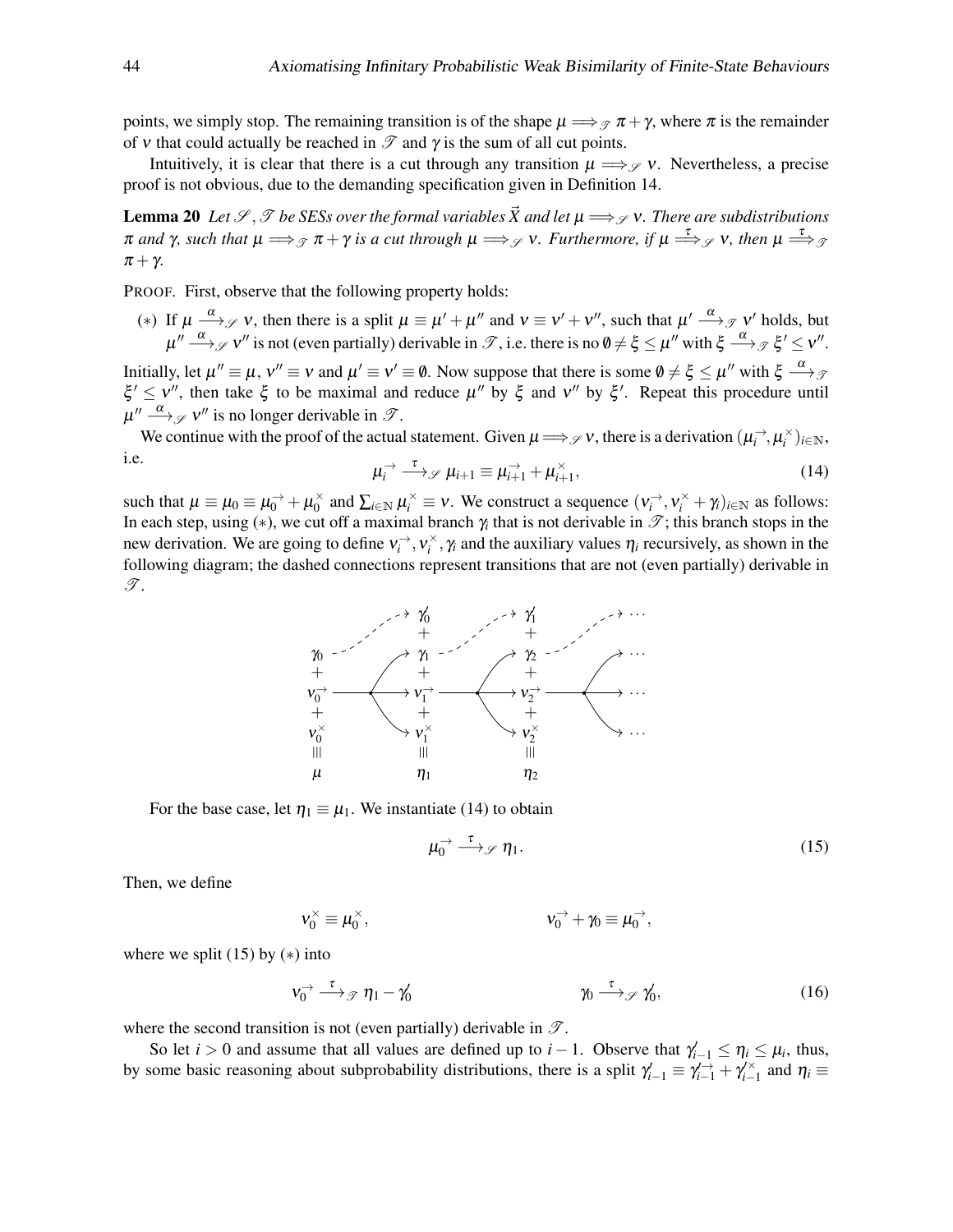$\eta_i^{\rightarrow} + \eta_i^{\times}$ , such that  $\gamma_{i-1}^{\rightarrow} \leq \eta_i^{\rightarrow} \leq \mu_i^{\rightarrow}$  and  $\gamma_{i-1}^{\times} \leq \eta_i^{\times} \leq \mu_i^{\times}$ . Now we obtain  $\eta_i^{\rightarrow} - \gamma_{i-1}^{\rightarrow} \leq \eta_i^{\rightarrow} \leq \mu_i^{\rightarrow}$ , so we can rewrite  $\mu_i^{\rightarrow} \equiv (\mu_i^{\rightarrow} - (\eta_i^{\rightarrow} - \gamma_{i-1}^{\rightarrow})) + (\eta_i^{\rightarrow} - \gamma_{i-1}^{\rightarrow})$ . We may decompose [\(14\)](#page-43-1) to find some  $\eta_{i+1} \leq \mu_{i+1}$ , such that

$$
\eta_i^{\rightarrow} - \gamma_{i-1}^{\rightarrow} \xrightarrow{\tau} \mathcal{P} \eta_{i+1}, \qquad (17)
$$

<span id="page-44-5"></span>and

<span id="page-44-0"></span>
$$
\mu_i^{\rightarrow} - (\eta_i^{\rightarrow} - \gamma_{i-1}^{\rightarrow}) \xrightarrow{\tau} \mathcal{J} \mu_{i+1} - \eta_{i+1}.
$$
 (18)

Next, the *i*-th values are defined as:

$$
v_i^{\times} \equiv \eta_i^{\times} - \gamma_{i-1}^{\times}, \qquad \qquad v_i^{\rightarrow} + \gamma_i \equiv \eta_i^{\rightarrow} - \gamma_{i-1}^{\rightarrow},
$$

where we split along [\(17\)](#page-44-0), such that

<span id="page-44-1"></span>
$$
\mathbf{v}_i \stackrel{\tau}{\longrightarrow} \mathcal{F} \ \eta_{i+1} - \gamma_i', \qquad \qquad \gamma_i \stackrel{\tau}{\longrightarrow} \mathcal{F} \gamma_i'. \tag{19}
$$

Again, the second transition is not (even partially) derivable in  $\mathscr{T}$ . The construction is finished.

It remains to show that

<span id="page-44-2"></span>
$$
\mu \Longrightarrow_{\mathscr{T}} \pi + \gamma \tag{20}
$$

with  $\pi \equiv \sum_{i \in \mathbb{N}} v_i^{\times}$  and  $\gamma \equiv \sum_{i \in \mathbb{N}} \gamma_i$  and that [\(20\)](#page-44-1) is a cut through  $\mu \Longrightarrow_{\mathcal{S}} v$ . Note that

<span id="page-44-3"></span>
$$
\mu \equiv \mu_0^{\rightarrow} + \mu_0^{\times} \equiv v_0^{\rightarrow} + v_0^{\times} + \gamma_0,
$$

hence, in order to prove [\(20\)](#page-44-1), it suffices to show that  $(v_i^{\rightharpoonup}, v_i^{\rightharpoonup} + \gamma_i)_{i \in \mathbb{N}}$  is a derivation. This result is straightforward: For all *i*, we obtain

$$
\mathbf{v}_i^{\rightarrow} \stackrel{\tau}{\longrightarrow} \mathcal{F} \ \eta_{i+1} - \gamma_i' \equiv (\eta_{i+1}^{\rightarrow} - \gamma_i^{\rightarrow}) + (\eta_{i+1}^{\times} - \gamma_i^{\times}) \equiv \mathbf{v}_{i+1}^{\rightarrow} + \mathbf{v}_{i+1}^{\times} + \gamma_{i+1}, \tag{21}
$$

by [\(16\)](#page-43-3) and [\(19\)](#page-44-2).

We continue by proving that [\(20\)](#page-44-1) is indeed a cut; each desired property of [Definition 14](#page-42-1) is considered separately: [\(i\)](#page-42-2) is easily shown by

$$
\pi \equiv \sum_{i \in \mathbb{N}} v_i^{\times} \equiv \mu_0^{\times} + \sum_{i \geq 1} (\eta_i^{\times} - \gamma_{i-1}^{\times}) \leq \mu_0^{\times} + \sum_{i \geq 1} \eta_i^{\times} \leq \mu_0^{\times} + \sum_{i \geq 1} \mu_i^{\times} \equiv v,
$$

<span id="page-44-4"></span>both [\(ii\)](#page-42-3) and [\(iii\)](#page-42-4) are immediate by [\(16\)](#page-43-3) and [\(19\)](#page-44-2). Proving [\(iv\)](#page-42-5) requires a little more effort. First, we need to assert

$$
\mu \Longrightarrow_{\mathscr{S}} \pi + \gamma'.\tag{22}
$$

It suffices to check that  $(v_i^+ + \gamma_i, v_i^+ + \gamma_{i-1}')_{i \in \mathbb{N}}$  is a derivation; let the out-of-index distribution  $\gamma_{-1}'$  be 0. As a combination of [\(21\)](#page-44-3) and [\(19\)](#page-44-2), we have

$$
\mathbf{v}_i^{\rightarrow} + \gamma_i \stackrel{\tau}{\longrightarrow} \mathcal{F} \mathbf{v}_{i+1}^{\rightarrow} + \gamma_{i+1} + \mathbf{v}_{i+1}^{\times} + \gamma_i'.
$$

Additionally, [\(22\)](#page-44-4) is an initial segment of  $\mu \implies v$ . We choose  $(v_i^{\rightarrow} + \gamma_i, v_i^{\times} + \gamma_{i-1}')_{i \in \mathbb{N}}$  as a derivation for [\(22\)](#page-44-4) and  $(\mu_i^{\rightarrow}, \mu_i^{\times})_{i \in \mathbb{N}}$  as a derivation for  $\mu \Longrightarrow v$ . For  $i = 0$ , we find  $v_0^{\rightarrow} + \gamma_0 \equiv \mu_0^{\rightarrow}$  and  $v_0^{\rightarrow} + \gamma_0 + \eta_0^{\rightarrow} + \eta_0^{\rightarrow} + \eta_0^{\rightarrow} + \eta_0^{\rightarrow} + \eta_0^{\rightarrow} + \eta_0^{\rightarrow} + \eta_0^{\rightarrow} + \eta_0^{\rightarrow} + \eta_0^{\rightarrow} + \eta_0^{\rightarrow}$  $v_0^{\times} + \gamma_{-1}^{\prime} \equiv \mu_0$ , immediately. So let *i* > 0, then

$$
\mathsf{v}_i^{\rightarrow} + \gamma_i \equiv \eta_i^{\rightarrow} - \gamma_{i-1}^{\rightarrow} \leq \eta_i^{\rightarrow} \leq \mu_i^{\rightarrow}
$$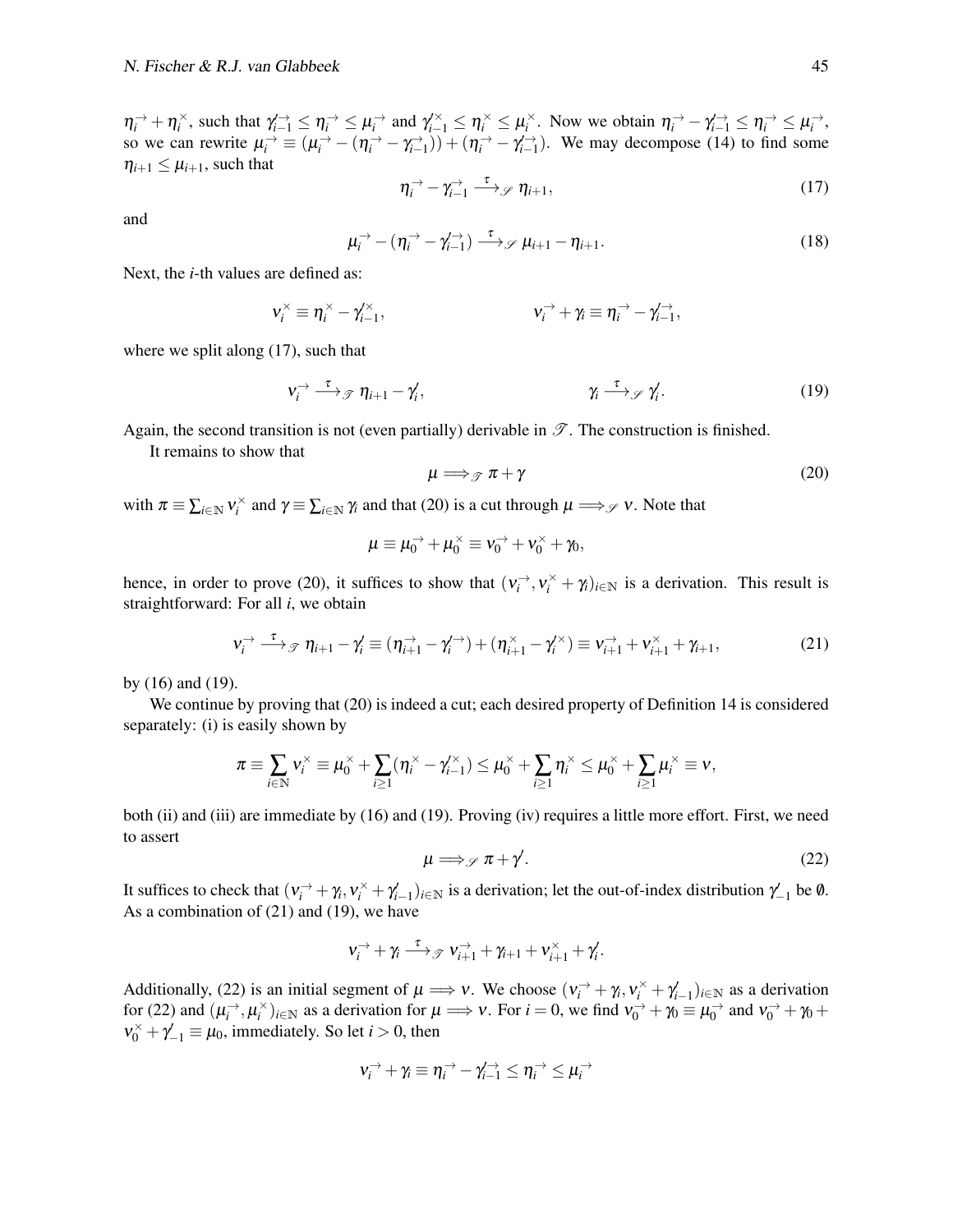and

$$
\mathbf{v}_i^{\rightarrow} + \gamma_i + \mathbf{v}_i^{\times} + \gamma_{i-1}' \equiv (\eta_i^{\rightarrow} - \gamma_{i-1}'^{\rightarrow}) + (\eta_i^{\times} - \gamma_{i-1}'^{\times}) + \gamma_{i-1}' \equiv \eta_i \leq \mu_i.
$$

We are nearly finished: The last condition holds for  $i = 0$  by

$$
\mu_0^{\rightarrow} - (v_0^{\rightarrow} + \gamma_0) \equiv \emptyset \stackrel{\tau}{\longrightarrow} \mathscr{P} \emptyset \equiv \mu_1 - \mu_1 \equiv \mu_1 - \eta_1 \equiv \mu_1 - (v_1^{\rightarrow} + \gamma_1 + v_1^{\times} + \gamma_0^{\prime}),
$$

and for  $i > 0$ , we exploit [\(18\)](#page-44-5):

$$
\mu_i^{\rightarrow} - (\nu_i^{\rightarrow} + \gamma_i) \equiv \mu_i^{\rightarrow} - (\eta_i^{\rightarrow} - \gamma_{i-1}^{\rightarrow}) \xrightarrow{\tau} \mathcal{J} \mu_{i+1} - \eta_{i+1} \equiv \mu_{i+1} - (\nu_{i+1}^{\rightarrow} + \gamma_{i+1} + \nu_{i+1}^{\times} + \gamma_i^{\prime}).
$$

There is one small part missing: Let  $\mu \stackrel{\tau}{\Longrightarrow}_{\mathscr{S}} v$ , then we are obliged to show that  $\mu \stackrel{\tau}{\Longrightarrow}_{\mathscr{T}} \pi + \gamma$ . By [Proposition 6,](#page-6-4) we may equivalently assume that  $\mu_0^{\times} \equiv \emptyset$ . Clearly,  $v_0^{\times} + \gamma_{-1}' \equiv \emptyset$ , too, thus, we are finished after applying [Proposition 6](#page-6-4) once more.

Theorem 4 (Equational characterisation) *Given some guarded expression E, there is a guarded SES*  $\mathscr S$  with free variables in  $\mathbb V(E)$  satisfied by E.

PROOF. We strengthen the statement by additionally asserting the following property for all  $V \subset V$ :

<span id="page-45-0"></span>(§) If  $E \not\triangleright V$ , then there exists no  $\mu$ , such that  $X_1 \Longrightarrow_{\mathcal{S}} \mu$  and each  $X \in V$  occurs in some expression supported by  $\mu[S]$ .

Here,  $\mathscr{S} : \vec{X} = \vec{S}$ . The statement is proven by an induction on the structure of *E*. Sometimes, we write  $\mathscr{S} \cup \mathscr{T}$  to denote the union of two ESs  $\mathscr{S}, \mathscr{T}$ ; the result is an ES containing every equation either occurring in  $\mathscr S$  or in  $\mathscr T$ .

*E*  $\equiv$  **0** or *E*  $\equiv$  *X*: Let *S* contain the single equation *X*<sub>1</sub> = *E*.

 $E \equiv \alpha \cdot \sum_{i=1}^{n} [p_i] F_i$ : We inductively obtain SESs  $\mathcal{S}_i$  with leading equations  $X_{i,1} = S_{i,1}$ , satisfied by *F*<sub>*i*</sub>, respectively. Choose  $\mathscr{S} = \{X_1 = \alpha \cdot \underline{\delta}_{i=1}^n [p_i]X_{i,1}\} \cup \bigcup_{i=1}^n \mathscr{S}_i$  with distinguished variable  $X_1$ .  $\mathscr{S}$  is obviously standard, both the guardedness property and [\(](#page-45-0)§) follow by induction.

 $E \equiv F + G$ : We obtain SESs  $\mathscr T$  and  $\mathscr U$  with leading equations  $Y_1 = T_1$  and  $Z_1 = U_1$ , satisfied by *F* and *G*, respectively. We construct  $\mathcal{S} = \{X_1 = T_1 + U_1\} \cup \mathcal{T} \cup \mathcal{U}$  with distinguished variable  $X_1$ ; again, all properties follow easily by induction.

 $E \equiv \mu X.F$ : We find an SES  $\mathcal{T} : \vec{X} = \vec{T}$  satisfied by *F* by induction. Since *E* is guarded, we infer that *X* is guarded in *F*. The variable *X* cannot occur in  $T_1$ , due to (§[\).](#page-45-0) We now construct  $\mathcal{S}: \vec{X} = \vec{S}$ , where  $\dot{S} = \vec{T} \{T_1/X\}$ ; note that *X* does not occur in  $\mathscr{S}$  anymore. By **R1**, we conclude that *E* provably satisfies  $\mathscr{S}$ . Moreover, it is easy to see that  $\mathscr{S}$  is standard; the other properties require more effort.

First, we show by contradiction that  $\mathscr S$  is guarded. Thus, suppose there is some weak transition

<span id="page-45-2"></span><span id="page-45-1"></span>
$$
\delta(X_k) \stackrel{\tau}{\Longrightarrow} \mathcal{S}(\mathcal{X}_k). \tag{23}
$$

By [Lemma 20,](#page-43-4) there is a cut

<span id="page-45-3"></span>
$$
\delta(X_k) \stackrel{\tau}{\Longrightarrow} \mathcal{F} \pi + \gamma \tag{24}
$$

with  $\gamma \equiv \sum_{i \in \mathbb{N}} \gamma_i$  through [\(23\)](#page-45-1). Since  $\pi \leq \delta(X_k)$  and  $|\pi| + |\gamma| = 1$ , we may rewrite [\(24\)](#page-45-2) into:

$$
\delta(X_k) \stackrel{\tau}{\Longrightarrow} \mathcal{F} (1 - |\gamma|) \cdot \delta(X_k) + \gamma. \tag{25}
$$

We know that  $\mathscr T$  is probabilistically guarded by induction, so there is no transition  $\delta(X_k) \stackrel{\tau}{\Longrightarrow} \mathscr T \delta(X_k)$ . Hence,  $\gamma \neq \emptyset$ . From now on, it is no longer necessary to distinguish between  $\implies$  and  $\stackrel{\tau}{\Longrightarrow}$  transitions.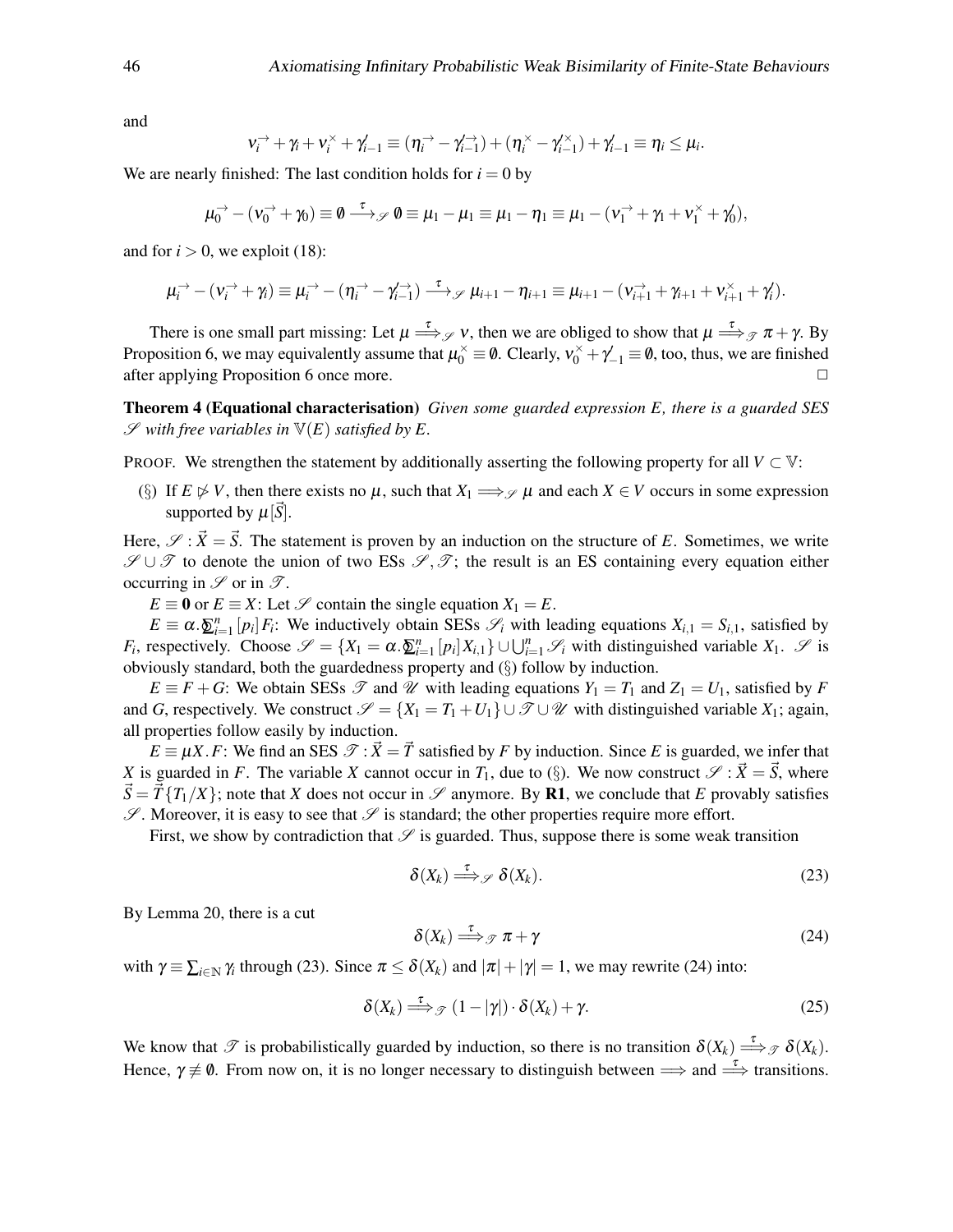By [\(25\)](#page-45-3) being a cut, we know that there are subdistributions  $\gamma'_i$ , such that  $\gamma_i \stackrel{\tau}{\longrightarrow} \gamma'_i$  is derivable in  $\mathscr{S}$ , but not (even partially) in  $\mathscr T$ . Note that the only transitions derivable by  $\mathscr S$ , but not by  $\mathscr T$ , arise from the substitution  $\{T_1/X\}$ . Thus, for all *i* and for each  $X_j \in [\gamma_i]$ , we conclude that *X* occurs in  $T_j$ . Moreover, the cut [\(25\)](#page-45-3) asserts that

<span id="page-46-0"></span>
$$
\delta(X_k) \Longrightarrow_{\mathscr{S}} (1 - |\gamma|) \cdot \delta(X_k) + \gamma'
$$
 (26)

is an initial segment of [\(23\)](#page-45-1), where  $\gamma' \equiv \sum_{i \in \mathbb{N}} \gamma'_i$ . By [Proposition 5,](#page-6-2) there is some continuation of [\(26\)](#page-46-0), such that

$$
(1 - |\gamma|) \cdot \delta(X_k) + \gamma' \Longrightarrow_{\mathscr{S}} \delta(X_k). \tag{27}
$$

Now, by decomposition and linearity, we obtain

<span id="page-46-4"></span><span id="page-46-1"></span>
$$
\frac{1}{|\gamma|} \cdot \gamma' \Longrightarrow_{\mathscr{S}} \delta(X_k). \tag{28}
$$

We may again apply [Lemma 20](#page-43-4) in order to obtain a cut

$$
\frac{1}{|\gamma|} \cdot \gamma' \Longrightarrow_{\mathscr{T}} (1 - |\mathbf{v}|) \cdot \delta(X_k) + \mathbf{v}
$$
\n(29)

through [\(28\)](#page-46-1) with cut points  $v_i$ , such that  $v = \sum_{i \in \mathbb{N}} v_i$ ; again, we could immediately rewrite the remaining part of  $\delta(X_k)$  as  $(1-|v|) \cdot \delta(X_k)$ . Following the same argumentation as above, we observe that whenever  $X_j \in [v_i]$  for some *i*, then *X* occurs in *T<sub>j</sub>*.

There is one last piece missing: Recall that each transition  $\gamma_i \stackrel{\tau}{\longrightarrow} \gamma'_i$  is derived by expressions  $T_1$ substituting the variable *X*. Thus, there is also a transition

<span id="page-46-3"></span><span id="page-46-2"></span>
$$
\delta(X_1) \stackrel{\tau}{\longrightarrow} \mathcal{F} \frac{1}{|\gamma|} \cdot \gamma'. \tag{30}
$$

We are now ready to construct the weak transition leading to a contradiction:

$$
\delta(X_1) \Longrightarrow_{\mathscr{T}} v + \frac{1-|v|}{|\gamma|} \cdot \gamma. \tag{31}
$$

The sequence  $(\mu_i^{\rightarrow}, \mu_i^{\times})_{i \in \mathbb{N}}$  is constructed with

$$
\mu_0^{\rightarrow} \equiv \delta(X_1),
$$
\n
$$
\mu_1^{\rightarrow} \equiv \frac{1}{|\gamma|} \cdot \gamma',
$$
\n
$$
\mu_2^{\times} \equiv 0,
$$
\n
$$
\mu_1^{\times} \equiv \emptyset,
$$
\n
$$
\mu_2^{\times} \equiv (1 - |\mathbf{v}|) \cdot \delta(X_k),
$$
\n
$$
\mu_2^{\times} \equiv \mathbf{v},
$$
\n
$$
\mu_{i+3}^{\times} \equiv (1 - |\mathbf{v}|) \cdot (1 - |\gamma|)^{i+1} \cdot \delta(X_k),
$$
\n
$$
\mu_{i+3}^{\times} \equiv (1 - |\mathbf{v}|) \cdot (1 - |\gamma|)^i \cdot \gamma.
$$

Note that  $\mu_0 \equiv \mu_0^{\rightarrow} + \mu_0^{\times} \equiv \delta(X_1)$  and

$$
\sum_{i\in\mathbb{N}}\mu_i^{\times}\equiv \mathbf{v}+\sum_{i\in\mathbb{N}}(1-|\mathbf{v}|)\cdot(1-|\mathbf{y}|)^{i}\cdot\mathbf{y}\equiv \mathbf{v}+\frac{1-|\mathbf{v}|}{|\mathbf{y}|}\cdot\mathbf{y},
$$

since  $|\gamma| > 0$ . By [Proposition 8,](#page-7-1) it suffices to show that  $\mu_i^{\rightarrow} \implies \mu_{i+1} \equiv \mu_{i+1}^{\rightarrow} + \mu_{i+1}^{\times}$  for all *i* in order to prove [\(31\)](#page-46-2). The cases  $i = 0$  and  $i = 1$  follow from [\(30\)](#page-46-3) and [\(29\)](#page-46-4), respectively. All remaining cases  $i \ge 2$ are proven by [\(25\)](#page-45-3) and linearity.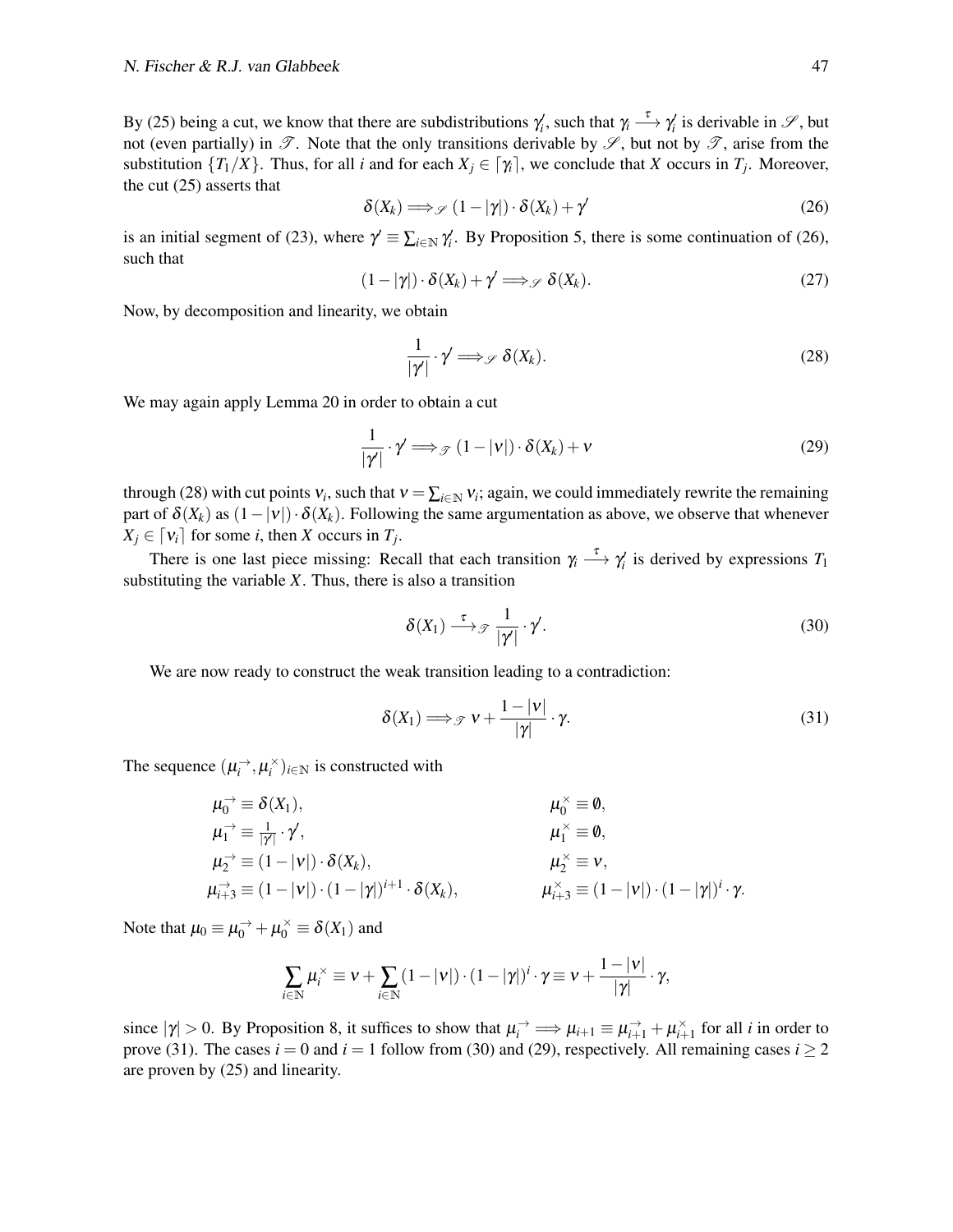It still remains to point out how to cause a contradiction: Recall that both  $\gamma[\vec{S}]$  and  $v[\vec{S}]$  support only expressions in which *X* occurs. Consequently,  $(v + \frac{1-|v|}{|v|})$  $\frac{(-|v|)}{|\gamma|} \cdot \gamma$  *[S]* fulfils this property, too. Additionally, we know that  $F \not\triangleright \delta(X)$ , thus, [\(31\)](#page-46-2) contradicts ([§](#page-45-0)), which is guaranteed to hold for  $\mathscr T$  by induction.

We continue by proving that ([§](#page-45-0)) holds for  $\mathscr{S}$ , so let  $E \not\triangleright V$ . Again, we prove the statement by contradiction: Suppose there is some transition

<span id="page-47-1"></span>
$$
\delta(X_1) \Longrightarrow_{\mathscr{S}} \mu,\tag{32}
$$

<span id="page-47-2"></span>such that each *Y* ∈ *V* is contained in an expression supported by  $\mu[\vec{S}]$ . Observe that *X* ∉ *V*, as *X* does not occur in  $\mathscr{S}$ , anymore. Besides, note that each  $Y \in V$  also occurs in some expression supported by  $\mu[T]$ , since every variable other than *X* occurs in  $S_j$  if and only if it occurs in  $T_j$ . We know there exists some cut

$$
\delta(X_1) \Longrightarrow_{\mathcal{F}} \pi + \gamma \tag{33}
$$

through [\(32\)](#page-47-1), where  $\pi \leq \mu$  and  $\gamma \equiv \sum_{i \in \mathbb{N}} \gamma_i$ . Analogously to before, we find that each expression supported by  $\gamma[\vec{T}]$  contains *X*. In addition to that, we may assume w.l.o.g. that each  $Y \in V$  occurs in some expression supported by  $\pi[\overline{T}]$ . Suppose there was some *Y* contradicting this assumption. Then the branch reaching *Y* in the original transition [\(33\)](#page-47-2) has been cut off, so we continue cutting the respective continuation until some expression containing *Y* is reached.

Now, distinguish two cases: First, let  $|\gamma|=1$ . Then  $\delta(X_1) \Longrightarrow_{\mathscr{T}} \gamma$ , where all expressions in the support of  $\gamma[\bar{T}]$  contain *X*. Thus, ([§](#page-45-0)) entails  $F \triangleright X$ , which contradicts *E* being guarded.

So let  $|\gamma| < 1$ . Then all variables  $Y \in V \cup \{X\}$  occur in some expression supported by  $(\pi + \gamma)$ [T]. Again, [\(](#page-45-0)§) implies  $F \triangleright V \cup \{X\}$ , so by definition:

$$
\frac{F \supset V \cup \{X\}}{\mu X.F \supset V} V \cup \{X\} \neq \{X\},\
$$

i.e.  $E \triangleright V$ , contradicting our initial assumption. This finishes the proof.  $\square$ 

## <span id="page-47-0"></span>C Unique solution of equations

Up to this point, we exclusively considered standard ESs. This section's theorem destructures a given ES, such that we need to settle with a weaker property: An ES  $\mathcal{S}: \vec{X} = \vec{S}$  is called *semi-standard* if, within every subexpression of an expression  $S_j$ , a formal variable  $X_i$  occurs only within subexpressions of the form  $\alpha$ .( $\partial(X_i)$  *p*⊕*P*). Thus, we still prohibit jumping between variables without taking transitions in between, however, we now permit nested prefixing and recursions in the defining expressions  $\overline{S}$ .

For some expression E, we define  $\mathcal{R}(E)$  as the set of all expressions reachable from E with positive probability. Let  $\mathscr{S} : \vec{X} = \vec{S}$  be a semi-standard ES. We define  $\mathscr{R}(\mathscr{S})$  to collect all expressions reachable from some  $S_j^A$ . Moreover, we define a transition relation  $\longrightarrow_{\mathscr{S}} \subseteq \mathscr{R}(\mathscr{S}) \times \mathbb{A} \times \mathscr{D}_{=1}(\mathscr{R}(\mathscr{S}))$  as follows:

$$
E \xrightarrow{\alpha} \mathcal{J} \mu \quad \text{iff} \quad \begin{cases} S_i \xrightarrow{\alpha} \mu, & \text{if } E \equiv X_i, \\ E \xrightarrow{\alpha} \mu, & \text{otherwise.} \end{cases}
$$

Note that this transition relation coincides with the earlier characterisation [\(Definition 8\)](#page-20-3) if  $\mathscr S$  is standard: Then  $\mathcal{R}(\mathcal{S}) \subseteq \tilde{X}$ , so the second case never occurs.

<span id="page-47-3"></span><sup>&</sup>lt;sup>4</sup>Strictly speaking, we only include expressions reachable from  $S_j$ , if  $X_j$  is reachable from  $X_1$ . So hereinafter, we implicitly assume that every formal variable is reachable from *X*1, otherwise simply drop the respective defining equation.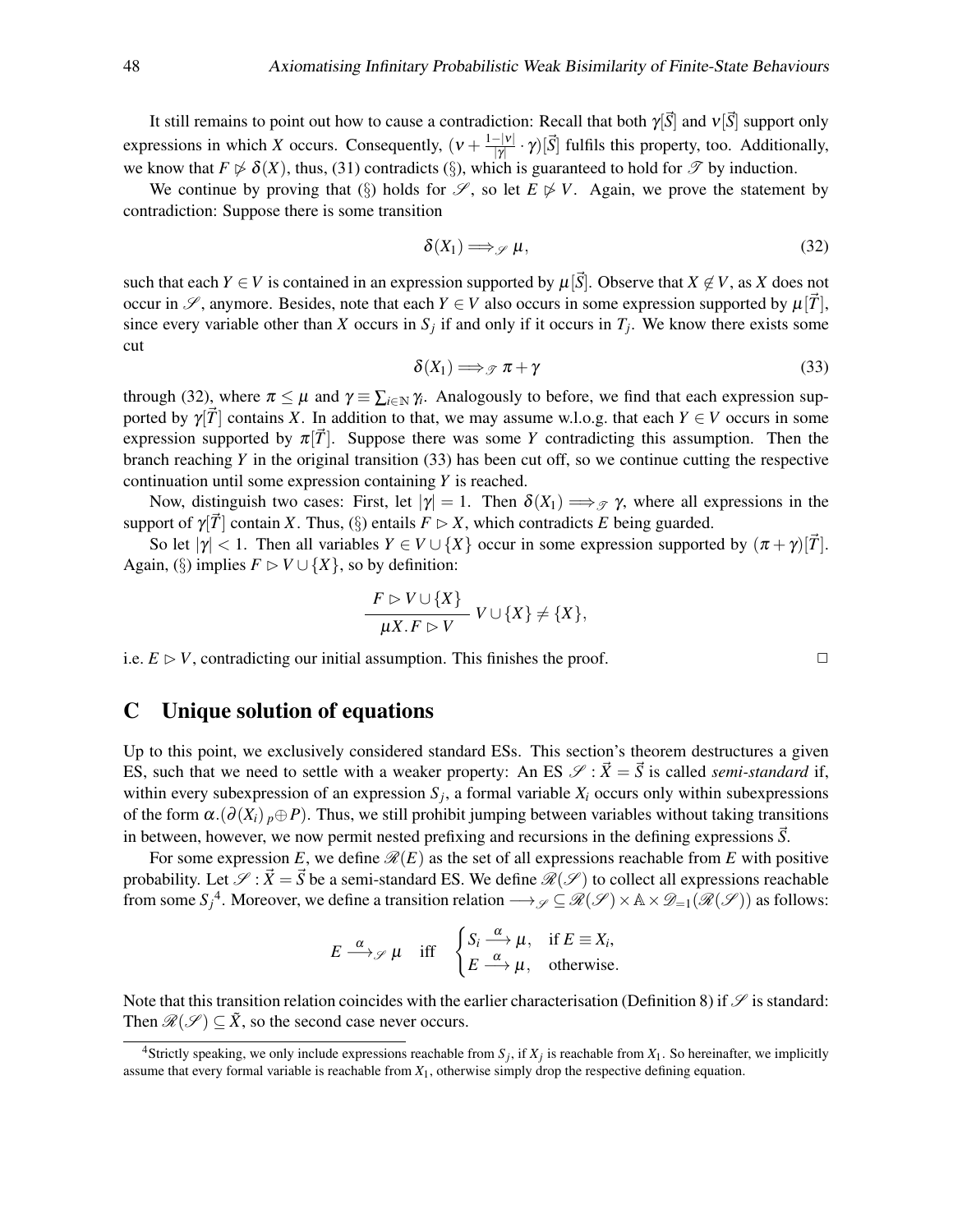After defining  $\stackrel{\alpha}{\Longrightarrow}_{\mathscr{S}}$  as usual, we finally generalise our understanding of guardedness: A semistandard ES  $\mathscr S$  is called (probabilistically) guarded if there is no *i*, such that  $\delta(X_i) \stackrel{\tau}{\Longrightarrow} \mathscr S \delta(X_i)$ .

**Theorem 7 (Unique solution of equations up to**  $=$ ) Let  $\mathscr S$  be a guarded SES. There is a perfect solu*tion E of*  $\mathscr S$  *with free variables in*  $\mathbb V(\mathscr S)$ *. Furthermore, if F satisfies*  $\mathscr S$ *, then*  $E = F$ *.* 

PROOF. The theorem is proven by showing a stronger claim: Contrary to what is required above, we let  $\mathscr{S}: \vec{X} = \vec{S}$  be not necessarily standard, but semi-standard. We wish to find expressions  $\vec{E} = (E_1, \ldots, E_n)$ , such that  $\vec{E} = \vec{S} \{\vec{E}/\vec{X}\}\$ . However, we do not require  $E := E_1$  to be a perfect solution of  $\mathscr{S}$  (after all, we have not introduced an adapted definition), but rather show the following property:

<span id="page-48-0"></span>(\*) there is a bijection  $b : \mathcal{R}(\mathcal{S}) \to \mathcal{R}(E)$ , with  $b(S_1) = E$ , such that for all  $G \in \mathcal{R}(\mathcal{S})$ ,  $b(G) \stackrel{\alpha}{\longrightarrow} \mu$ if and only if  $G \stackrel{\alpha}{\longrightarrow}$   $\mathscr{S} \mu \circ b$ .

Here,  $\circ$  denotes functional composition. Intuitively, (\*) states that the PA induced by *E* and  $\mathscr{S}$ , respectively, are isomorphic. In the case that  $\mathscr S$  is standard,  $(*)$  implies that *E* is a perfect solution of  $\mathscr{S}.$ 

We perform an induction on the number of equations *n*.

If  $n = 1$ , then S contains the single equation  $X_1 = S_1$ . We choose  $E = E_1 = \mu X_1 \cdot S_1$ . Then E is a valid solution of  $\mathscr{S}$ , since

$$
E \equiv \mu X_1.S_1 = S_1\{\mu X_1.S_1/X_1\} \equiv S_1\{E/X_1\},\
$$

due to R1. Obviously,  $\mathcal{R}(E) = \{G\{\mu X_1, S_1/X_1\} \mid G \in \mathcal{R}(\mathcal{S})\}$ , so we assign  $b(G) \equiv G\{\mu X_1, S_1/X_1\}$ . It is easy to check that ([∗](#page-48-0)) holds.

Now let *F* satisfy  $\mathscr{S}$ , too, i.e.  $F = S_1\{F/X_1\}$ . We know that  $\mathscr{S}$  is guarded, so  $X_1$  is guarded in  $S_1$ . Hence, **R2** yields  $F = \mu X_1 \cdot S_1 \equiv E$ .

So let  $n > 1$  and let  $\mathscr S$  contain the equations  $\vec X = \vec S$  and  $X_n = S_n$ . We are now constructing expressions *Ei* , such that:

$$
\vec{E} = \vec{S} \{ \vec{E} / \vec{X}, E_n / X_n \},
$$
  
 
$$
E_n = S_n \{ \vec{E} / \vec{X}, E_n / X_n \}.
$$

To obtain these, we define  $\vec{T} = \vec{S} \{ \mu X_n \cdot S_n / X_n \}$  at first. Consider the ES  $\mathcal{T} : \vec{X} = \vec{T}$  containing  $n - 1$ equations. One can easily check that  $\mathscr T$  is semi-standard and for now, assume that  $\mathscr T$  is guarded; we will show this fact later. Then, by induction, we obtain *n*−1 expressions  $\vec{E}$ , such that  $\vec{E} = \vec{T} \{ \vec{E} / \vec{X} \}$ . We continue by assigning  $E_n \equiv \mu X_n$ .  $S_n \{\vec{E}/\vec{X}\}\)$ . By using **R1** and some straight-forward identities involving substitution, we conclude that

$$
\begin{aligned}\n\vec{E} &= \vec{T} \{ \vec{E} / \vec{X} \} & E_n \equiv \mu X_n . S_n \{ \vec{E} / \vec{X} \} \\
&= \vec{S} \{ \mu X_n . S_n / X_n \} \{ \vec{E} / \vec{X} \} & = S_n \{ \mu X_n . S_n / X_n \} \{ \vec{E} / \vec{X} \} \\
&= \vec{S} \{ \mu X_n . S_n \{ \vec{E} / \vec{X} \} / X_n \} \{ \vec{E} / \vec{X} \} & \equiv S_n \{ \mu X_n . S_n \{ \vec{E} / \vec{X} \} / X_n \} \{ \vec{E} / \vec{X} \} \\
&= \vec{S} \{ E_n / X_n \} \{ \vec{E} / \vec{X} \} & \equiv S_n \{ E_n / X_n \} \{ \vec{E} / \vec{X} \} \\
&= \vec{S} \{ \vec{E} / \vec{X} , E_n / X_n \}, & \equiv S_n \{ \vec{E} / \vec{X} , E_n / X_n \}.\n\end{aligned}
$$

It remains to assert (\*). Note that  $\mathcal{R}(\mathcal{F}) = \{G\{\mu X_n, S_n / X_n\} \mid G \in \mathcal{R}(\mathcal{S})\}$ . So we define a bijection  $b'$ :  $\mathscr{R}(\mathscr{S}) \to \mathscr{R}(\mathscr{T})$  with  $b'(G) \equiv G\{\mu X_n. S_n / X_n\}$  and assert that  $b'(G) \stackrel{\alpha}{\longrightarrow} \mu$  iff  $G \stackrel{\alpha}{\longrightarrow} \mu \circ b'$ : Distinguish the following cases for  $G \in \mathcal{R}(\mathcal{S})$ .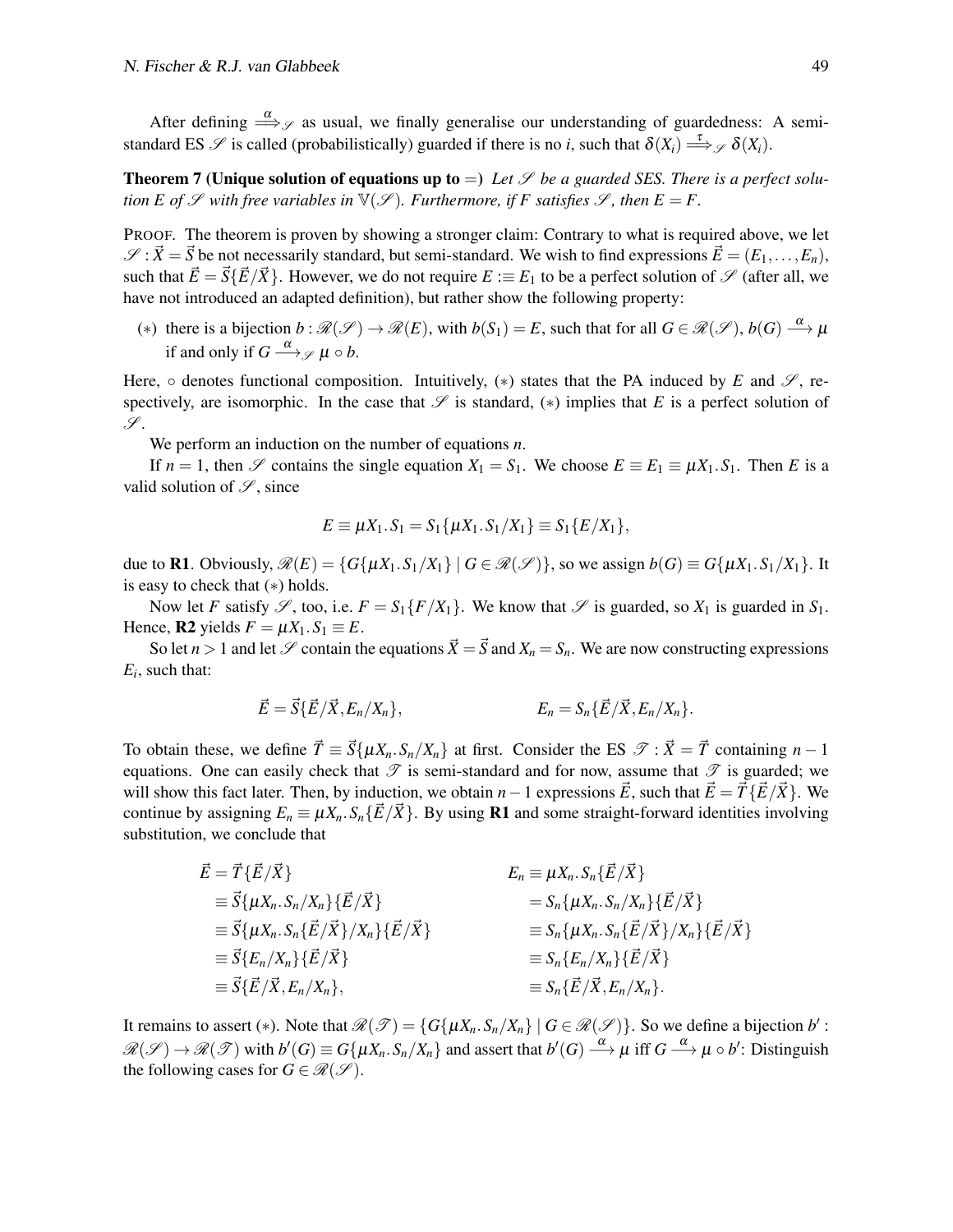If  $G \equiv X_n$ , then  $b'(X_n) \equiv \mu X_n$ .  $S_n$ . Obviously,  $\mu X_n$ .  $S_n \xrightarrow{\alpha} \mathcal{J} \mu$  iff  $S_n \xrightarrow{\alpha} \mu \circ b'$  iff  $X_n \xrightarrow{\alpha} \mathcal{J} \mu \circ b'$ . If  $G \equiv X_i \not\equiv X_n$ , then  $b'(X_i) \equiv X_i$ . Hence,  $X_i \xrightarrow{\alpha} \mathcal{P}$   $\mu$  iff  $T_i \xrightarrow{\alpha} \mu$  iff  $S_i \{\mu X_n S_n / X_n \} \xrightarrow{\alpha} \mu$  iff  $X_i \stackrel{\alpha}{\longrightarrow}$ g  $\mu \circ b'.$ 

If  $G \neq X_i$  for all *i*, then  $b'(G) \equiv G\{\mu X_n \cdot S_n / X_n\}$ . Since  $\mathcal T$  is semi-standard, we conclude that the substitution does not introduce fresh transitions. Thus,  $G\{\mu X_n.S_n/X_n\} \stackrel{\alpha}{\longrightarrow}_{\mathcal{F}} \mu$  iff  $G \stackrel{\alpha}{\longrightarrow}_{\mathcal{F}} \mu \circ b'.$ 

By induction, we obtain some  $b''$ :  $\mathcal{R}(\mathcal{T}) \to \mathcal{R}(E)$  satisfying (\*). So we choose *b* as the composition  $b'' \circ b'$ , which clearly meets the condition (\*). Moreover, the bijection  $b'$  entails that  $\mathscr T$  is guarded: Suppose there was some transition  $\delta(X_i) \stackrel{\tau}{\Longrightarrow}_{\mathcal{F}} \delta(X_i)$ , then we could use *b*' to translate each participating strong transition into a strong transition in  $\mathscr{S}$ . So we would find a transition  $\delta(X_i) \stackrel{\tau}{\Longrightarrow}_{\mathscr{S}} \delta(X_i)$ , which contradicts  $\mathscr S$  being guarded.

Next, assume there are expressions  $\vec{F}$  and  $F_n$  satisfying  $\mathscr{S}$ , i.e.

$$
\vec{F} = \vec{S} \{ \vec{F} / \vec{X}, F_n / X_n \}, \qquad F_n = S_n \{ \vec{F} / \vec{X}, F_n / X_n \}.
$$

Since  $S_n\{\vec{F}/\vec{X}\}\$  guards  $X_n$  and  $F_n = S_n\{\vec{F}/\vec{X}\}\{F_n/X_n\}$ , R2 implies  $F_n = \mu X_n S_n\{\vec{F}/\vec{X}\}\$ . Moreover, we refine the  $n-1$  equations:

$$
\vec{F} = \vec{S} \{F_n/X_n\} \{\vec{F}/\vec{X}\} = \vec{S} \{\mu X_n \cdot S_n/X_n\} \{\vec{F}/\vec{X}\},
$$

such that  $\vec{F} = \vec{T} \{\vec{F}/\vec{X}\}\)$ , i.e.  $\vec{F}$  satisfies  $\mathscr{T}$ . It follows that  $\vec{E} = \vec{F}$ , by induction. Lastly, we obtain the remaining equality:

$$
F_n = \mu X_n \cdot S_n \{ \vec{F} / \vec{X} \} = \mu X_n \cdot S_n \{ \vec{E} / \vec{X} \} = E_n.
$$

# References

- <span id="page-49-0"></span>[1] E. Bandini & R. Segala (2001): *Axiomatizations for Probabilistic Bisimulation*. In F. Orejas, P.G. Spirakis & J. van Leeuwen, editors: Proceedings 28th International Colloquium on Automata, Languages and Programming, ICALP'01, Crete, Greece, July 2001, LNCS 2076, Springer, Berlin, Heidelberg, pp. 370–381, doi[:10.1007/3-540-48224-5](http://dx.doi.org/10.1007/3-540-48224-5_31) 31.
- <span id="page-49-3"></span>[2] S. Cattani & R. Segala (2002): *Decision Algorithms for Probabilistic Bisimulation*. In L. Brim, M. Křetínský, A. Kučera & P. Jančar, editors: Proceedings 13th International Conference on Concurrency Theory, CON-CUR'02, Brno, Czech Republic, August 2002, LNCS 2421, Springer, Berlin, Heidelberg, pp. 371–386, doi[:10.1007/3-540-45694-5](http://dx.doi.org/10.1007/3-540-45694-5_25) 25.
- <span id="page-49-4"></span>[3] Y. Deng, R.J. van Glabbeek, M. Hennessy & C.C. Morgan (2009): *Testing Finitary Probabilistic Processes*. In M. Bravetti & G. Zavattaro, editors: Proceedings 20th International Conference on Concurrency Theory, CONCUR'09, Bologna, Italy, September 2009, LNCS 5710, Springer, Berlin, Heidelberg, pp. 274–288, doi[:10.1007/978-3-642-04081-8](http://dx.doi.org/10.1007/978-3-642-04081-8_19) 19. Forthcoming edition.
- <span id="page-49-1"></span>[4] Y. Deng & C. Palamidessi (2007): *Axiomatizations for probabilistic finite-state behaviors*. Theoretical Computer Science 373(1), pp. 92–114, doi[:10.1016/j.tcs.2006.12.008.](http://dx.doi.org/10.1016/j.tcs.2006.12.008)
- <span id="page-49-2"></span>[5] Y. Deng, C. Palamidessi & J. Pang (2005): *Compositional Reasoning for Probabilistic Finite-State Behaviors*. In A. Middeldorp, V. van Oostrom, F. van Raamsdonk & R.C. de Vrijer, editors: Processes, Terms and Cycles: Steps on the Road to Infinity, Essays Dedicated to Jan Willem Klop, on the Occasion of His 60th Birthday, LNCS 3838, Springer, pp. 309–337, doi[:10.1007/11601548](http://dx.doi.org/10.1007/11601548_17) 17.
- <span id="page-49-5"></span>[6] C. Eisentraut, H. Hermanns, J. Schuster, A. Turrini & L. Zhang (2013): *The Quest for Minimal Quotients for Probabilistic Automata*. In N. Piterman & S.A. Smolka, editors: Proceedings 19th International Conference on Tools and Algorithms for the Construction and Analysis of Systems, TACAS'13, held as part of the European Joint Conferences on Theory and Practice of Software, ETAPS'13, Rome, Italy, March 2013, LNCS 7795, Springer, Berlin, Heidelberg, pp. 16–31, doi[:10.1007/978-3-642-36742-7](http://dx.doi.org/10.1007/978-3-642-36742-7_2) 2.